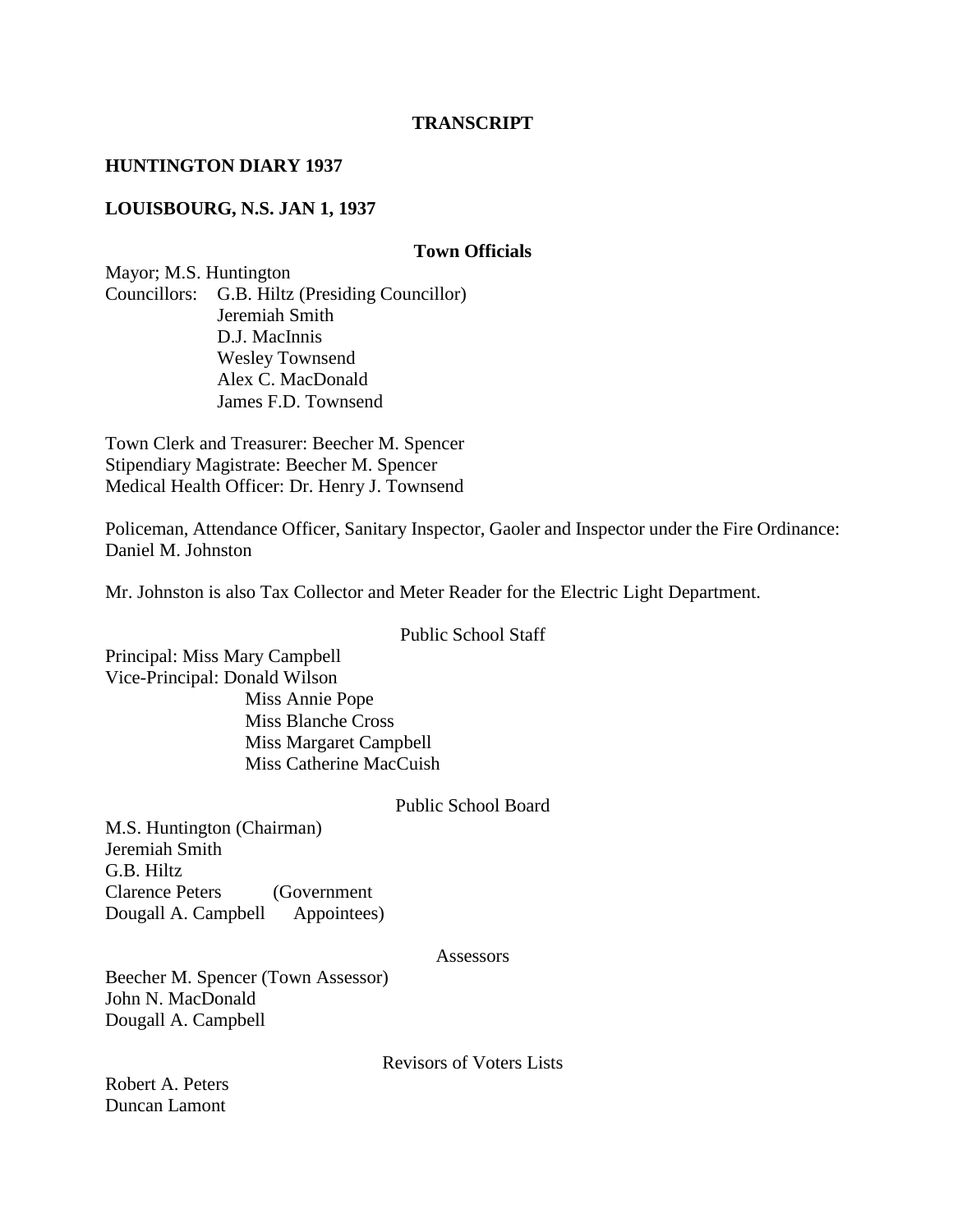Harold MacQueen

Clergymen in charge of the various congregations in the Town of Louisbourg: Anglican: Rev. E.B. Gabriel Roman Catholic: Rev. D.H. Doyle United Church of Canada: Rev. D.A. MacMillan Presbyterian: Rev. Joseph Cathcart

Collector of Customs, Port of Louisbourg, N.S.: A.W. Stacey

Pilots: Port of Louisbourg: John Power, John Kelly, George Wilcox, George Harris, William Williams, D.W. Levy, Thomas Wilcox.

Register of Births and Deaths: James MacLean

Immigration Officer: Walter E. Jewells, Jr.

Population: Town of Louisbourg according to Census of 1931 (Canadian Government) 971.

Port Warden, Port of Louisbourg: Ernest Matheson Harbour Master: Archibald MacVicar Shipping Master: Emerson A. Grant

Number of Dwelling, Houses about 260 Number of Families about 270

## **January, 1937**

## **Friday 1**

Louisbourg, N.S.

Cloudy and foggy with rain in the morning. Cleared during the forenoon. Clear, mild and springlike in the afternoon and evening. Light frost at night. Light southwest to northwest winds. Min. temperature 25 Max. temperature 45.

Ground entirely bare of snow, and as far as weather is concerned the most remarkable January First in my memory. Very few days even in the month of May are as spring like as it was this afternoon.

## Holiday

Today is a general holiday throughout the entire Dominion. In Louisbourg the larger of the shops and business houses were closed for the day as well as all public offices except the Post Office and telephone offices which were on holiday hours.

I had the shop open for business during part of the day in order to accommodate my newspaper customers.

No Holiday Gathering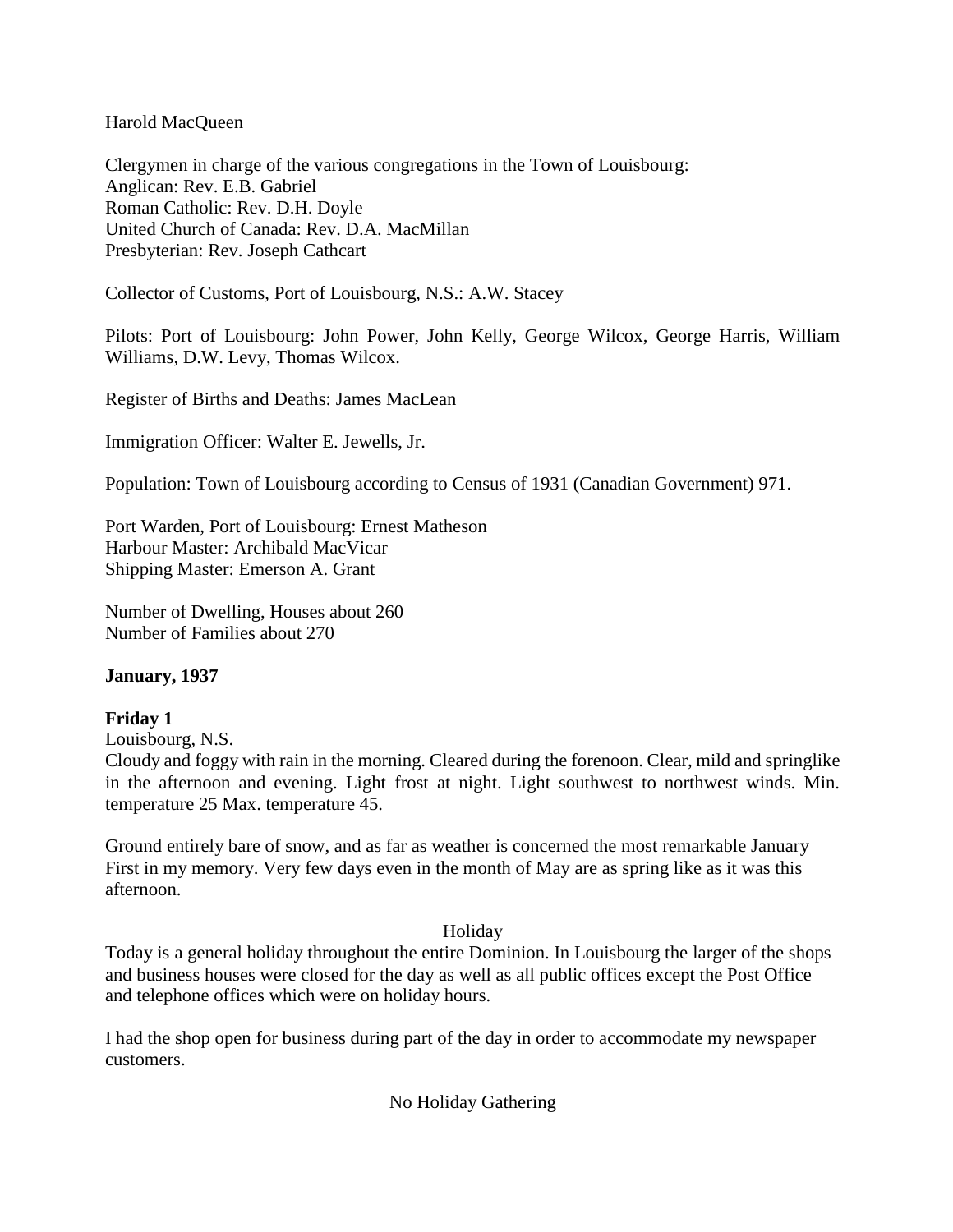Owing to the very serious illness of my brotherinlaw, Wesley Townsend, we did not have our usual Jan  $1<sup>st</sup>$  family gathering. For the last twelve years we have all met at our house on the first day of the year for the New Year celebration. Today is the first time we have missed since 1924.

## Death of Mrs. D.A. Hardy

The death of Mrs. D.A. Hardy of Gabarus took place this afternoon in the City Hospital, Sydney. Mrs. Hardy, who was about 50 years of age, resided in Louisbourg with her husband and family a few years ago, but removed back to their former home at Gabarus. Before her marriage she was Miss Frances Severance of Fourchu.

## **January, 1937**

## **Saturday 2**

Louisbourg, N.S. Moderately cold with light northeast wind, mostly clear. Min. temperature 14 Max. temperature 29

## Death of Mrs. Townsend

At 11:50 A.M. today there passed away at her home on Main Street, Mrs. W.H. Townsend, widow of the late Captain William H. Townsend.

Mrs. Townsend, who previous to her marriage was Miss Henrietta Dillon, of Mainadieu, C.B., was 84 years of age. She is survived by two sons and one daughter. The sons are: Dudly R. and Gordon of Montreal; the daughter is Mrs. Samuel Peters of Sydney.

## **January, 1937**

## **Sunday 3**

Louisbourg, N.S.

Cloudy and mild with some fog. Snow began to fall at 9:30 A.M. but turned to rain at about 11 A.M. and continued moderately during the afternoon and evening. Moderate to fresh southeast to southwest winds. Snowfall about 1 inch, which disappeared during the afternoon. Min. temperature 19 Max. temperature 41

## Church Services

At 11 A.M. and 7 P.M. in company with Emeline I attended services in the First United Church. Mr. Donald MacLeod divinity student of Broughton, C.B. conducted both services. After the close of the evening service, we visited at the home of the late Mrs. W.H. Townsend where we met Gordon Townsend of Montreal, and Mrs. Samuel Peters, of Sydney, son and daughter of the late Mrs. Townsend. Mr. Townsend is here to attend the funeral of his mother, which is to take place on next Tuesday afternoon.

## Fire

At about 3:30 P.M. the fire alarm sounded for a chimney fire at the home of Daniel Fleet. The fire brigade turned out quickly but its services were not required as the fire soon burned itself out without doing any damage.

## **January, 1937**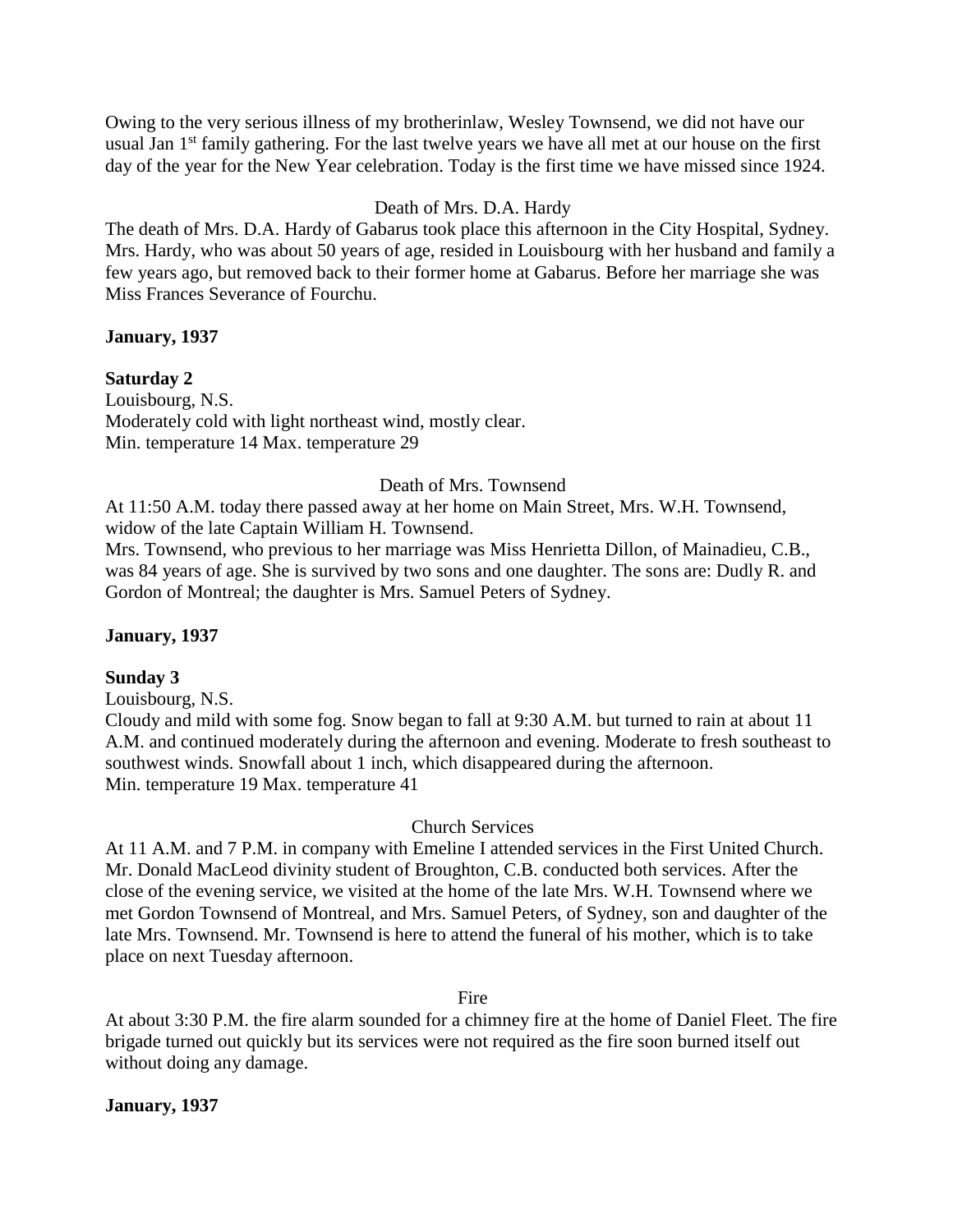## **Monday 4**

Louisbourg, N.S. Cloudy and mild with southwest wind. Min. temperature 25 Max. 43

## **January, 1937**

**Tuesday 5** Louisbourg, N.S. Mostly clear with light to moderate southwest wind. An ideal day. Min. temperature 16 Max. temperature 32

Funeral

The funeral of the late Mrs. William H. Townsend took place at 1:30 P.M. from her late home to St. Bartholomews Church where the funeral service was held by Rev. E.B. Gabriel. Interment took place in St. Bartholomews Church cemetery, Clarkes Road. The pall bearers were: Capt. W.W. Lewis, Clarance Peters, A.A. Martell, Capt. William Martell, (Mainadieu) Capt. John Tutty and M.S. Huntington.

Undertaker D.M. Johnston was in charge of the funeral arrangements.

## **January, 1937**

**Wednesday 6** Louisbourg, N.S. Cold and partly clear with moderate northwest gale. Min. temperature 13 Max. temperature 32

## Choir Practice

At 7:30 P.M. I attended choir practice in the First United Church.

## **January, 1937**

## **Thursday 7**

Louisbourg, N.S. Clear and moderately cold in the forenoon. Cloudy during the afternoon and evening. Moderate to fresh southwest wind. Snow began to fall at about 8 P.M. Snowfall about 2 inches. Min. temperature [Blank] Max. temperature 30

## **January, 1937**

## **Friday 8**

Louisbourg, N.S. Snowfall of last night was followed by rain in the early morning. Partly clear during the day with light northwest wind. Light frost at night. Ground covered by about 2 inches of wet snow which hardened by frost in the evening. Min. temperature [Blank] Max. temperature [Blank]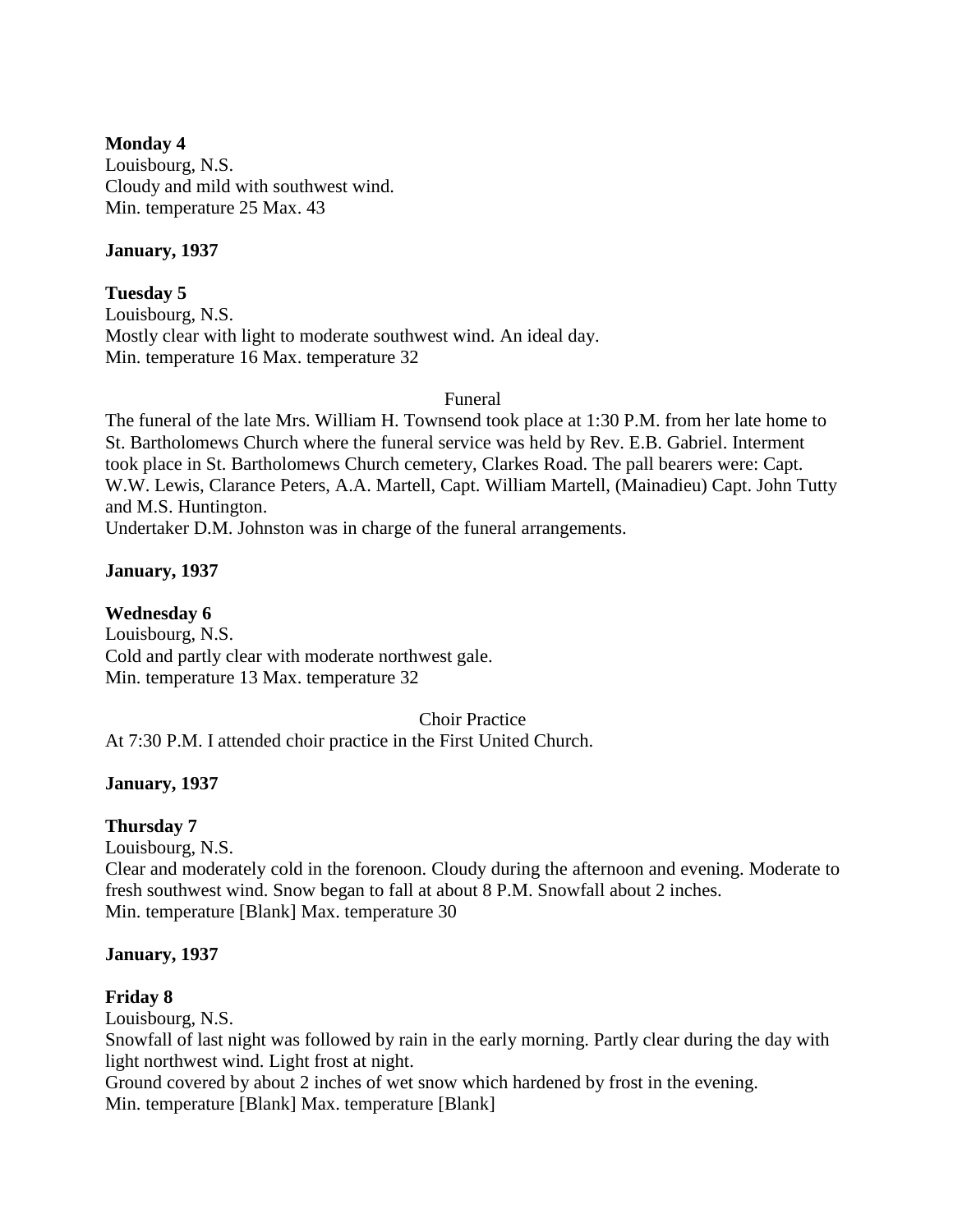### Death of Mrs. MacAulay

Mrs. Flora MacAulay, widow of the late John MacAulay of Albert Bridge, died at about 6 A.M. this morning at the home of her step-daughter, Mrs. John N. MacDonald, Louisbourg. Mrs. MacAulay who was 86 years of age came here in the autumn to spend the winter with Mr. and Mrs. J. N. MacDonald. She was in good health until about an hour before her death.

#### **January, 1937**

#### **Saturday 9**

Louisbourg, N.S. Snow squalls in the morning followed by mist and rain. Showery during the day and evening. Moderate to fresh southwest wind. Min. temperature 12 Max. temperature 39

### MAID OF STERLING

Steamer "Maid of Sterling" Capt Cooper, arrived bunkered and sailed.

## Streets Slippery

Snow nearly all disappeared during the afternoon, leaving behind a thin coating of ice which made traffic on the streets and sidewalks very dangerous to life and limb. No serious accidents reported although quite a number of falls occurred.

#### **January, 1937**

## **Sunday 10**

Louisbourg, N.S. Chilly and raw, mostly cloudy with northeast to fresh northwest wind. Min. temperature 12 Max. temperature 38

Streets Slippery

Streets covered with a thin coat of ice and very slippery.

#### Church Services

At 11 A.M. and 7 P.M. I attended services in the First United Church. The morning service was conducted by Rev. J.R. Miller, pastor of the United Church at Port Morien. In the evening the service was led by Mr. A.W. Stacey (Elder) with the choir assisting in a service of song.

#### Funeral

The funeral of the late Mrs. Flora MacAulay, took place from the home of Mr. and Mrs. John N. MacDonald at 1:30 P.M. The service at the house was conducted by Rev. Doig of the Presbyterian congregation of Albert Bridge and Catalone, assisted by Rev. Joseph Cathcart of Louisbourg. The funeral cortage then proceeded to Catalone by automobile, where a service was held in the United Church, at that place, by Rev. Mr. Doig, after which interment took place in Catalone Cemetery. Funeral in charge of undertaker D.M. Johnston was present at the funeral service in the home.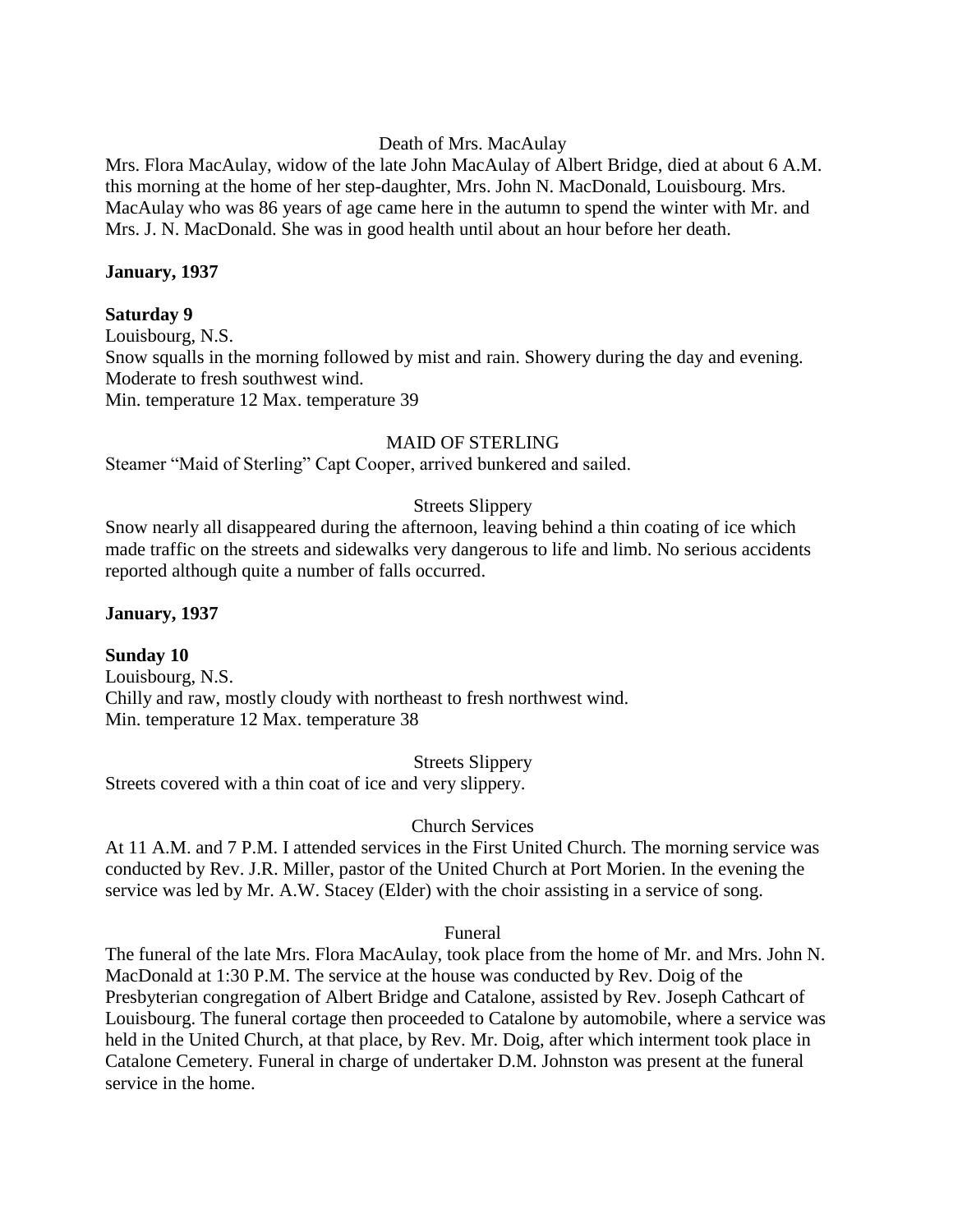## **January, 1937**

**Monday 11** Louisbourg, N.S. Cold and partly clear with light to moderate northwest wind. Min. temperature 10 Max. temperature 20

## Week of Prayer

At 7:30 P.M. I attended the "Week of Prayer" service in the First United Church. The service was conducted by Rev. W.L. Mercer of the United Church, Dominion, No 6, C.B.

### **January, 1937**

**Tuesday 12** Louisbourg, N.S. Cloudy and moderately cold with moderate southwest wind. Min. temperature 10 Max. temperature 32

## Week of Prayer

The second of the series of "Week of Prayer" services was held in the United Church at 7:30 P.M. Rev. Charles Anderson of the United Church New Aberdeen conducted the service.

## **January, 1937**

## **Wednesday 13**

Louisbourg, N.S. Partly cloudy and comparatively mild with light southwest to west wind. Min. temperature 9 Max. temperature 34

## Week of Prayer

The "Week of Prayer" service in the United Church this evening was conducted by Rev. A.S. Adams of Epworth United Church Glace Bay.

#### **January, 1937**

## **Thursday 14**

Louisbourg, N.S. Cloudy and moderately cold, becoming milder in the afternoon. Heavy rain during the afternoon and evening. Wind southerly.

Min. temperature 3 Max. temperature [Blank]

Week of Prayer

At 7:30 P.M. I attended the "Week of Prayer" service in the First United Church. Rev. C.R.F. MacLennan of Knox United Church, Glace Bay, conducted the service.

## Annual Meeting Board of Trade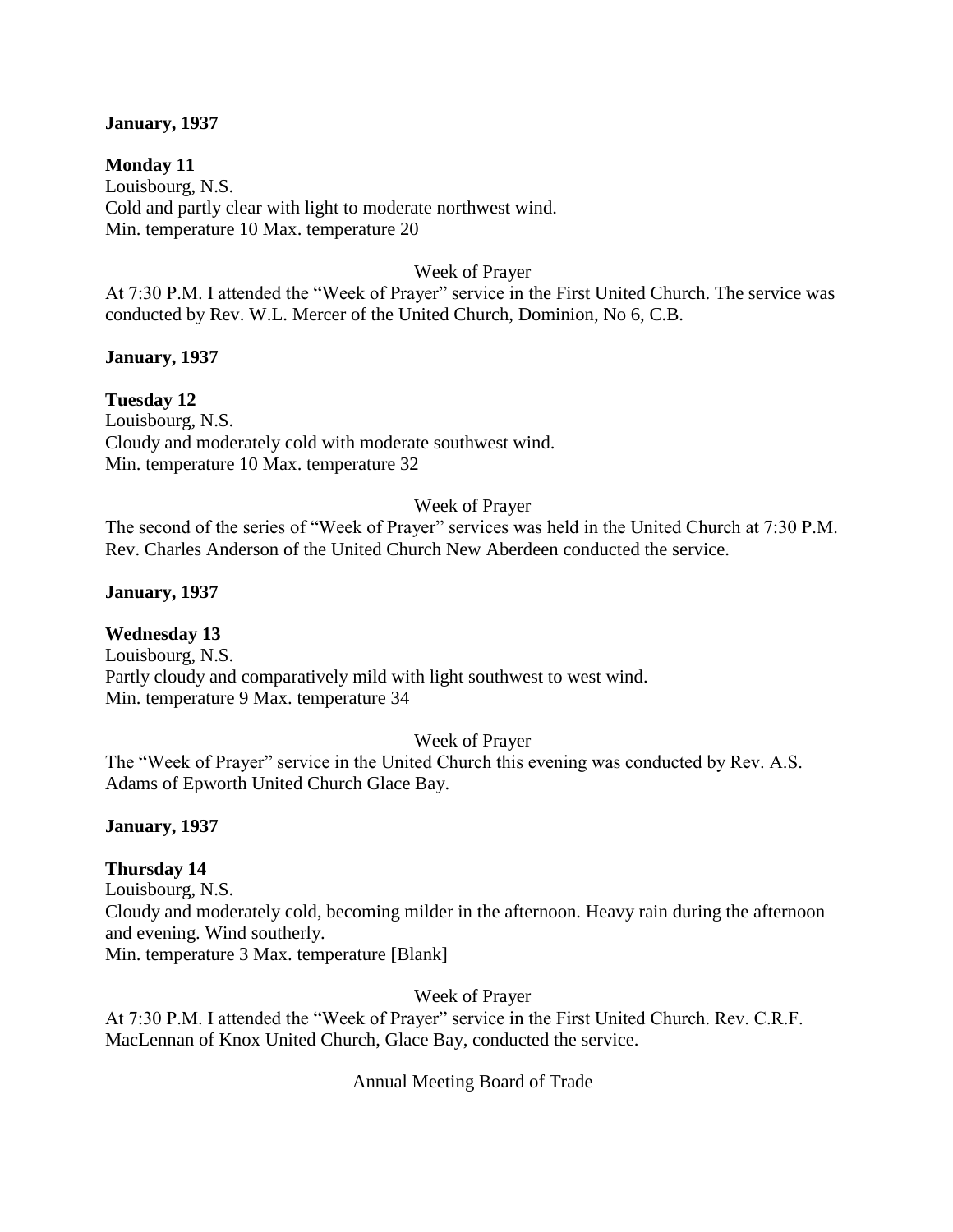At 9 P.M. I attended the annual meeting of the Louisbourg Board of Trade which was held at the Dundonald Inn. Those present were:

Dr. H.J. Townsend, President, George Lewis, Secretary, James Crowdis, Bert Wilcox, Neil Murphy, Sam Levy, Roy Ingraham, D.M. Johnston, [blank] Rayno, Rev. E.B. Gabriel and myself. Offices and members of the executive all reelected on motion of the meeting.

After the business of the meeting was over, cake, sandwiches and coffee were passed around to those present. For entertainment, I was requested to read two original pieces of verse of my own composition, one entitled "The One Man Fire Brigade" written in January 1935 and the other "The Ups and Downs of a Community Tree" written December 1936, both of which were well received by the audience.

## **January, 1937**

# **Friday 15**

Louisbourg, N.S. Cloudy and very mild. Rained nearly all day. Light southwest wind. Min. temperature 31 Max. temperature 44

# Week of Prayer

At 7:30 P.M. I attended the "Week of Prayer" service in the First United Church. Rev. D.G. MacLeod of Chalmers United Church Bridgeport, was the preacher.

# Death of William Phalen

William Phalen passed away at his home on Victoria Street at 10:30 P.M. tonight, after a few weeks illness. He was about 57 years of age and is survived by his wife and two boys, George 17 and Donald 14. Mr. Phalen was born at Port Morien, N.S. the son of Mr.& Mrs. Angus Phalen.

## **January, 1937**

# **Saturday 16**

Louisbourg, N.S. Cloudy. Light fall of snow at noon. Partly clear in the afternoon. Light to moderate north-north-east wind. Snowfall about ½ inch. Min. temperature 15 Max. temperature 36

## **January, 1937**

## **Sunday 17**

Louisbourg, N.S. Clear with light to moderate northwest wind. Cold in the morning moderating early in the day, moderately cold at night. An ideal winter day. Min. temperature zero Max. temperature 20

# Church Services

At 11 A.M. and 7 P.M. in company with Emeline I attended services in the First United Church. Rev. John MacKinnon, D.D. of Sydney conducted both services. At the morning service during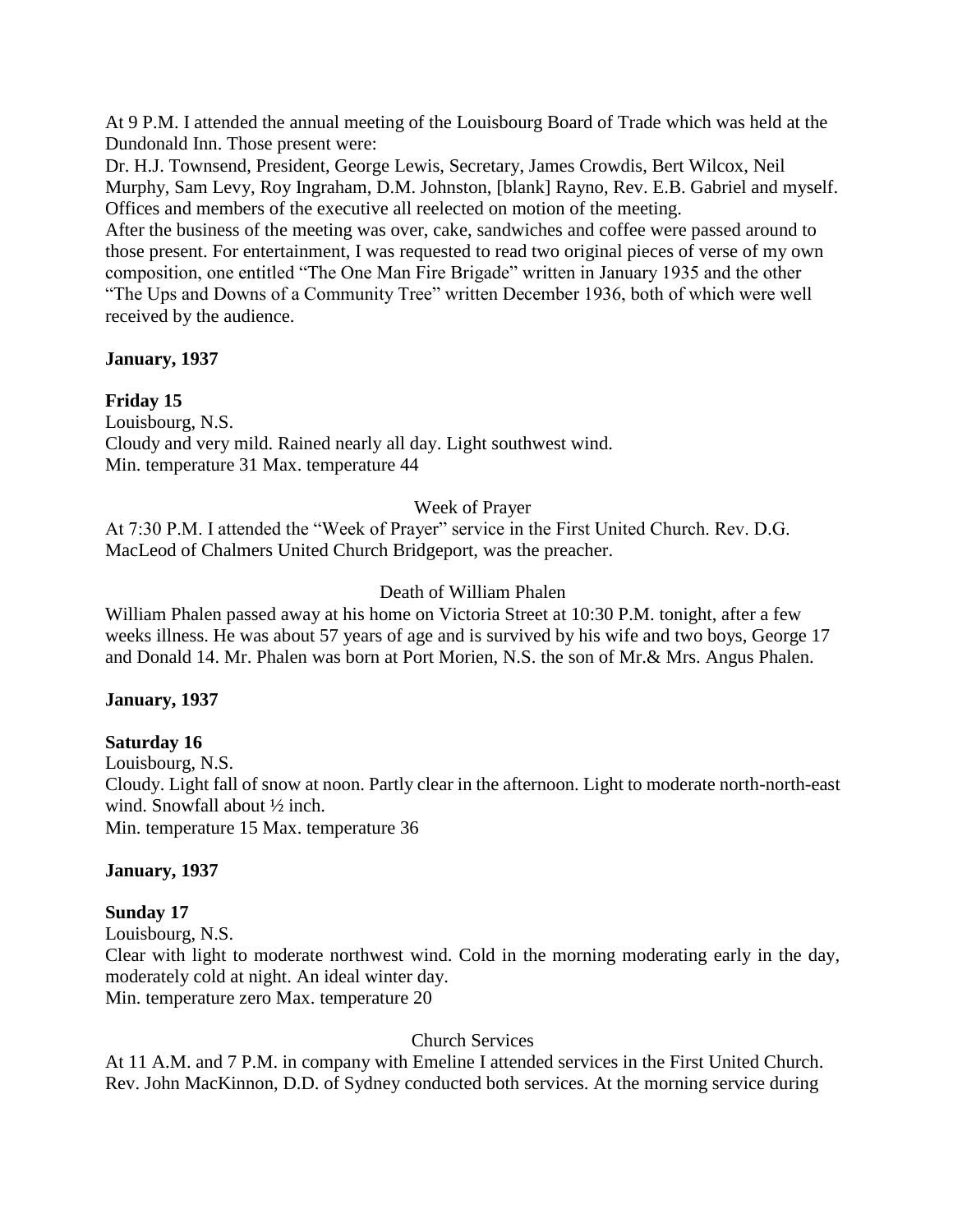which the sacrament of the Lord's supper was dispensed, he was assisted by Rev. H.D. Townsend, of Valley Station, Colchester Co. N.S. who is now visiting his former home.

## Funeral of William Phalen

The funeral of the late William Phalen took place at 2:30 P.M. After a brief service at his late home the funeral proceeded to the First United Church where the service was continued. Special train arrived from Sydney and the Colliery town at 2:30 P.M. bearing members of the various brotherhoods of the Sydney and Louisbourg Railway. These consisted of the Brotherhood of Railway Trainmen, Engineers and firemen, Locomotive Engineers, and Railway operators who attended the funeral in a body. Services at the home, church and the grave conducted by Rev. John MacKinnon, D.D. of Sydney. Service at the grave followed by the rituals of the Railway Brotherhoods and Masonic Order. The pallbearers provided by Mariners Lodge A.F. and A.M were as follows: John H. Skinner, W.L. Skinner, Ernest Matheson, Martin Levatte, James H. Crowdis and Arthur Townsend. Hymns sung by the choir: "There is no Sorrow", "Lord to Light" and "What a Friend We have in Jesus" while "No Night There" was sung as a solo by Mrs. J.A. MacDonald. Probably the largest funeral ever held in the Town of Louisbourg. Church packed to the doors with about two hundred outside who could not gain admission. Interment in United Church Cemetery on Clarkes Road. Railway Brotherhoods and Mariners Lodge A.F. and A.M. marched in a body ahead of the hearse to the cemetery.

### **January, 1937**

### **Monday 18**

Louisbourg, N.S. Heavy rain in the early morning. Cloudy and foggy during the afternoon and evening. Fresh to light southwest wind. Min. temperature 20 Max. temperature 44 Rain and fog thawed of all the snow and ice. Streets entirely bare.

## Council Meeting

At 7:30 P.M. I attended, and presided at a meeting of the Town Council. Those present were councillors: D.J. MacInnis, G.B. Hiltz and James F.D. Townsend, Clerk: B.M. Spencer, Police Officer: D.M. Johnston, Mayor: M.S. Huntington. At this meeting the assessment for 1937 was received on motion of the Council. Total assessment \$ 268,700. A.A. Martell was on motion of the council elected to audit the Town Books for the year ending 1936.

## **January, 1937 Tuesday 19** Louisbourg, N.S. Sydney, N.S. Mostly clear and mild with moderate to fresh west to northwest wind. Some frost at night.

## Louisbourg to Sydney

At 7:30 P.M. I left Louisbourg for Sydney on Sullivan's bus for the purpose of attending the annual meeting of the Cape Breton Joint Expenditure Boards which meets tomorrow at 10:30 A.M. in the County Council Chamber at the Court House. Arrived at Sydney at 9 P.M. stayed at Vidal Hotel.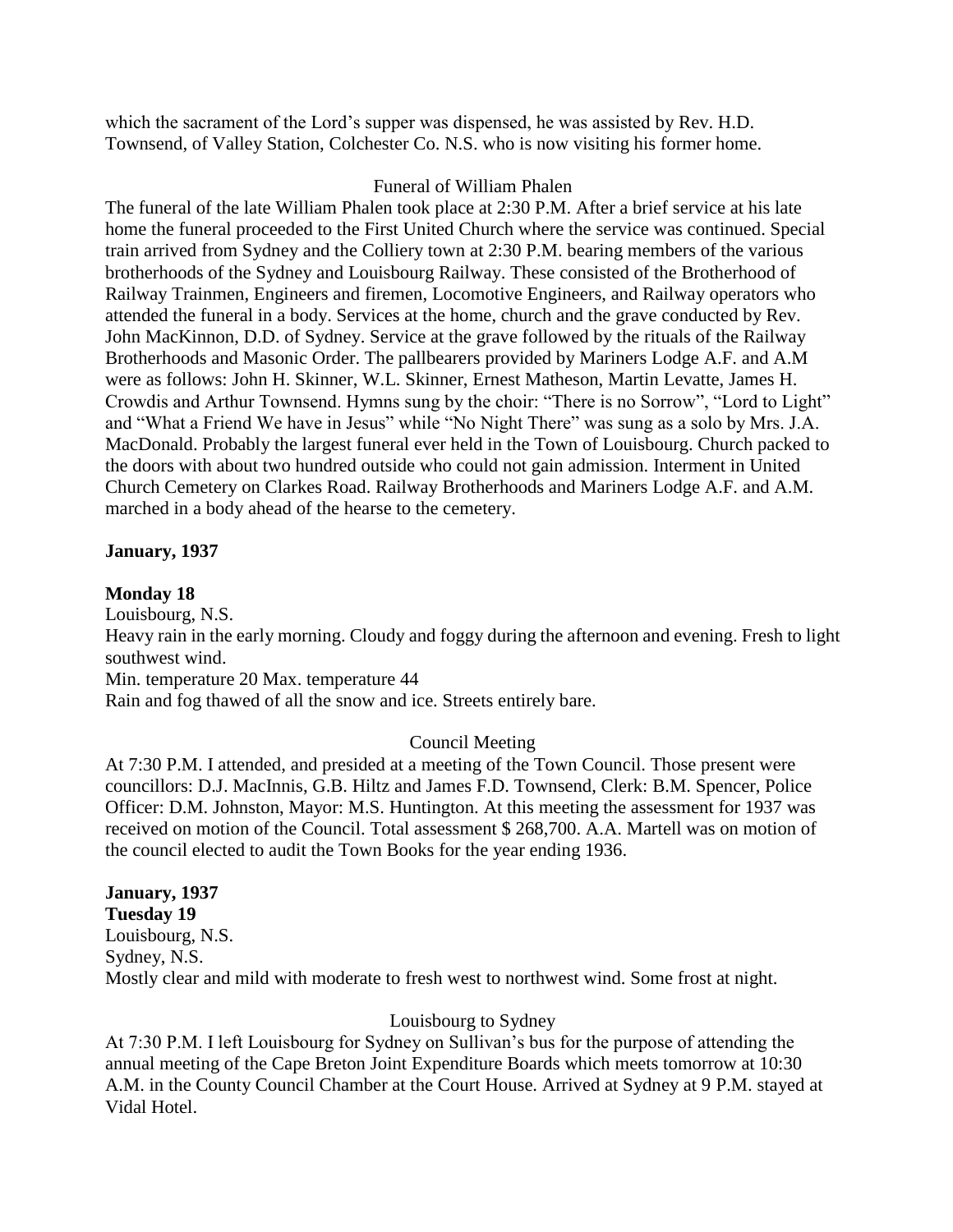## Highways bare

Highways entirely bare of snow, and in fairly good condition for auto traffic.

### **January, 1937**

**Wednesday 20** Louisbourg, N.S. Sydney, N.S. Clear and cold with fresh to moderate north-west wind.

### Meeting of Joint Expenditure Board

At 10:30 A.M I attended the opening session of the Cape Breton County Joint Expenditure Board which was held in the County Council Chamber in the Court house. Those composing the board were as follows: R.A. MacKinnon, (Warden, Cape Breton County) Chairman, Sydney delegates: Mayor A.E. Muggah, Aldermen: Archie Sullivan, Angus MacDonald, D.J. MacLean and Frank MacMillan, Glace Bay delegates: Councillors: Cudhea, J.J. MacDonald and Callahan, Sydney Mines delegates; Mayor A.C. MacCormack and Councillor Scott, North Sydney delegates: Mayor F.L. Kelly and Councillor L.Y. Urquhart, Municipality of the County of Cape Breton delegates. Councillors: Alex Ferguson and Alex Campbell including Warden MacKinnon, Chairman, New Waterford Mayor William Hinchey, Dominion; Mayor Ben Edwards, Louisbourg: Mayor M.S. Huntington.

The morning session was all taken up in hearing delegations and reading reports of various commissions and officials. Meeting adjourned at 12:10 P.M. and met again at about 1:30 P.M. with all present who were at the morning session. Board decided to visit the county jail and form at 10:30 A.M. tomorrow. Session adjourned at about 4:40 P.M.

Had lunch with Mayor

Mayor S.E. Muggah of Sydney and I had lunch together at the "Palace Grill"

## **January, 1937**

## **Thursday 21**

Sydney, N.S.

Cloudy and mild with light southwest to south winds. Snow began to fall at about 11 A.M. and continued until about 4 P.M. Snowfall about 3 inches.

## Joint Expenditure Board

Joint Expenditure Board met at about 10:30 A.M. with all the delegates present. After being in session for about a half hour we adjourned and visited the County Jail and Jail farm. Members of the Board expressed themselves as being well pleased with conditions as they found them at the jail.

We assembled for the afternoon session at about 1:30 P.M. The most of the afternoon session was taken up with foolish arguments and discussion with the result that we did not have time to finish the business that was to come before the Board. We adjourned at about 4:45 P.M. to meet tomorrow at 10:30 A.M. This is the first time in the history of the Cape Breton Joint Expenditure Board when more than two days were required to complete the business coming before it.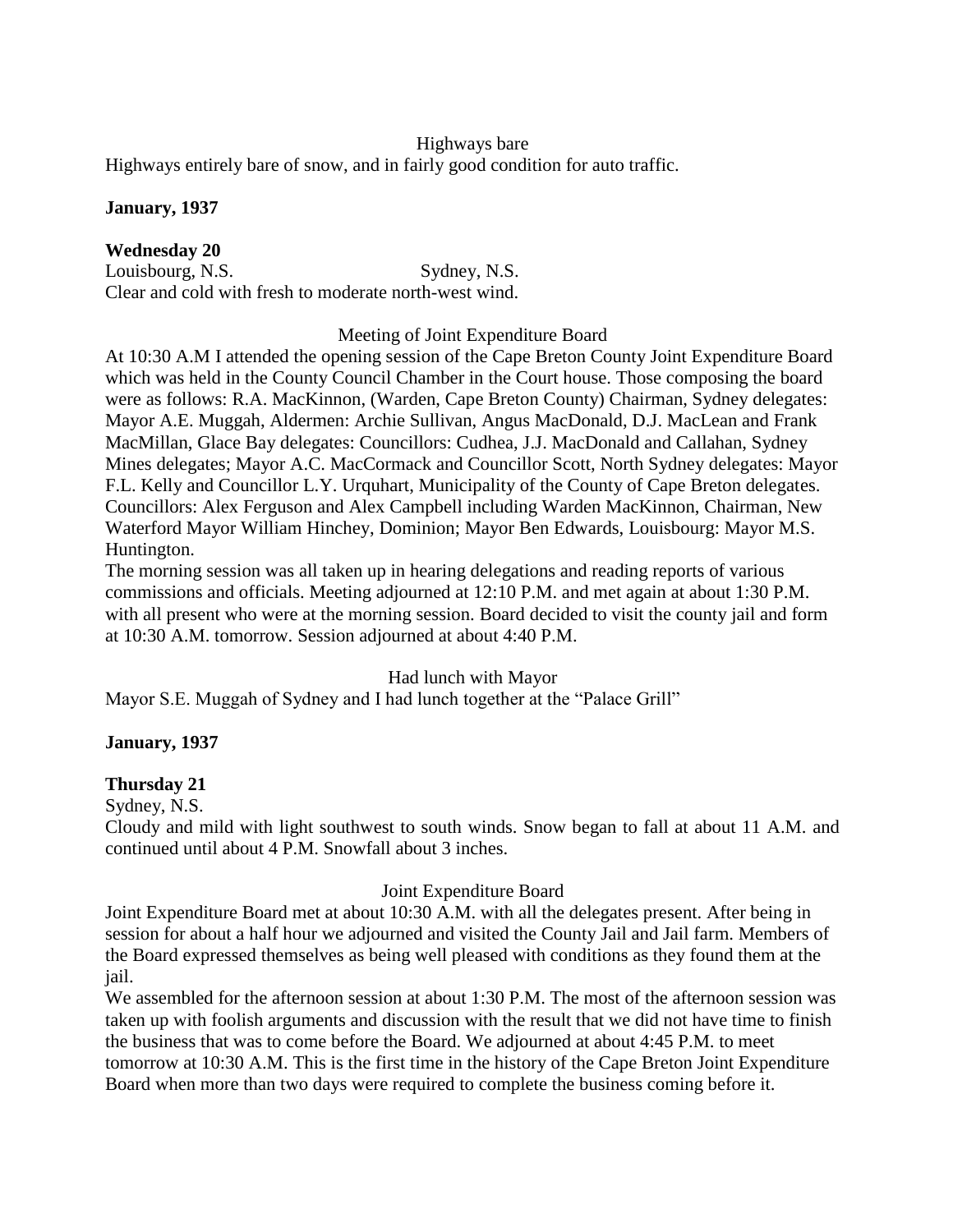## Had Lunch With Mayor

Mayor S.E. Muggah and I had lunch together at the "Palace Grill".

## Attended Theater

At 7 P.M. I attended the Capital Theater where there was shown the Talking Picture, "Charge of the Light Brigade".

## **January, 1937**

## **Friday 22**

Sydney, N.S. Louisbourg, N.S. Cloudy and comparatively mild with light west to northwest winds.

## Joint Expenditure Board

At 10:30 A.M. and 1:30 P.M. I attended the sessions of the Cape Breton Joint Expenditure Board with all the delegates present who attended the sessions of the last two days. During the forenoon session the question of utilizing the Old Airport buildings at North Sydney as a home for the insane came up for discussion. A resolution was passed authorizing a committee consisting of the Warden of the County and the Mayors of the various towns and the City of Sydney to look into the matter and report at a special meeting to be held near the end of March 1937. This resolution was opposed by the City of Sydney, all its delegates voting against it. Near the close of the afternoon session the usual commissions were elected by ballot as follows:

Jail Commission: Alderman D.J. MacLean, Sydney, Alderman Angus MacDonald, Sydney, and Mayor M.S. Huntington, Louisbourg.

Cape Breton Hospital Commission: Councillor Cudhea, Glace Bay, Councillor L.Y. Urquhart, North Sydney and Mayor A.C. MacCormack, Sydney Mines.

This is the third consecutive year that I have been elected to the Jail Commission.

## Lunched at Vidal Hotel

Had Mayor S.E. Muggah of Sydney and Mayor William Hinchey to lunch with me at the Vidal Hotel.

## Sydney to Louisbourg

Left Sydney at 5:30 P.M. on Sullivan's bus enroute to Louisbourg. Arrived at about 7 P.M.

## **January, 1937**

## **Saturday 23**

Louisbourg, N.S. Partly clear and moderately cold with light north west wind. Min. temperature 5 Max. temperature 25

## **January, 1937**

**Sunday 24** Louisbourg, N.S. Cold and remarkably clear with light to moderate northwest wind.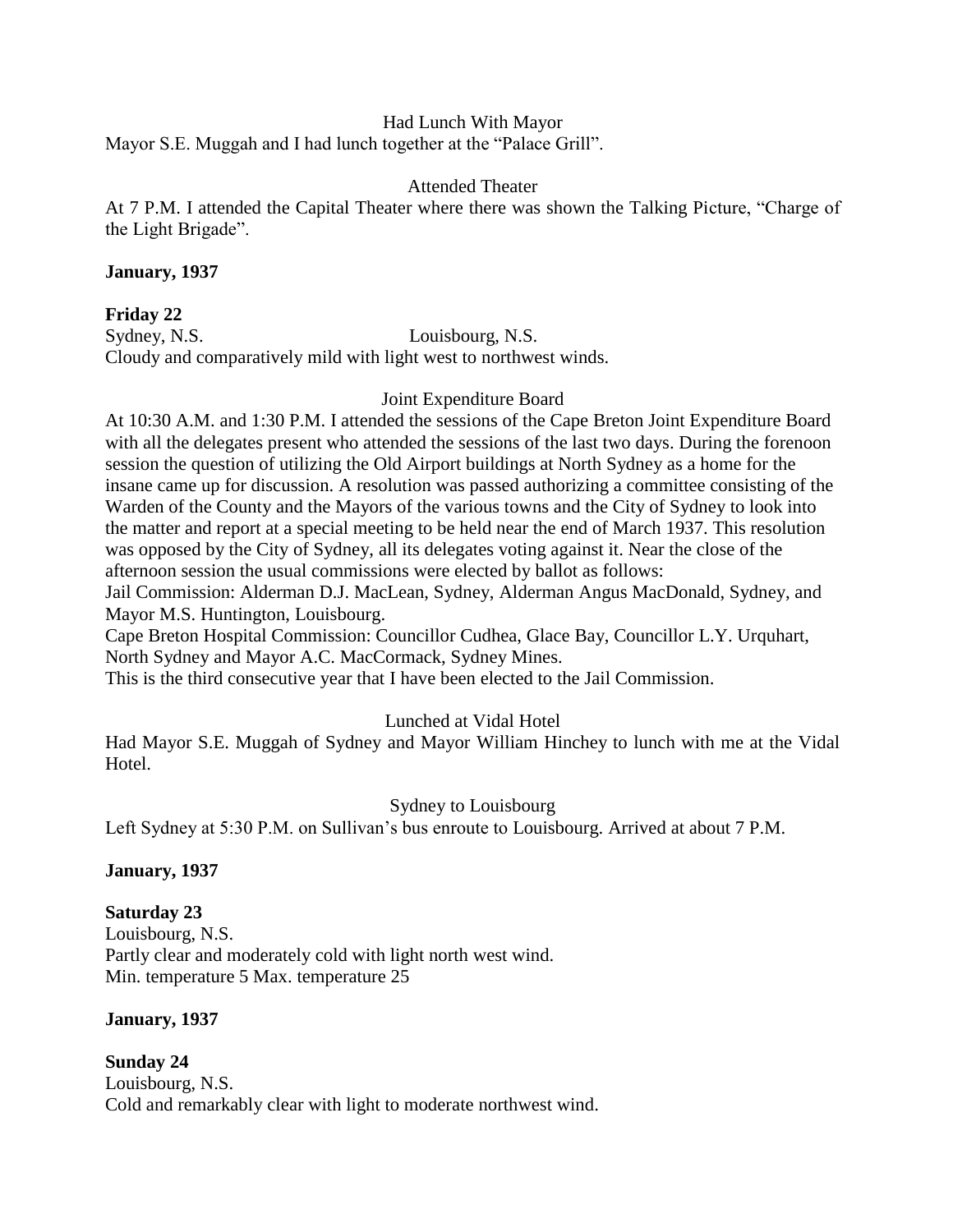Min. temperature 2 below zero Max. temperature 18

## Church Services

At 11 A.M. and 7 P.M. in company with Emeline, I attended services in the First United Church. Rev. John MacKinnon D.D. of Sydney conducted both services.

## Left for Boston

Bert Wilcox, one of the Nova Scotia representatives who is to attend the Sportsmen's Shows at Boston, New York and Hartford, left here by bus for Sydney at 1 P.M. today enroute to Boston, Mass. via Halifax. Mr. Wilcox will represent Nova Scotia at these shows and advertise Cape Breton and the Mainland of Nova Scotia as a sportsmens paradise. Mr. Wilcox will stress Louisbourg as the headquarters for Broadbill Swordfishing with rod and line. At Halifax, he will be joined by others from Nova Scotia who are attending the Shows.

## **January, 1937**

## **Monday 25**

Louisbourg, N.S.

Snow storm in the early morning. Cloudy and mild during the day. Misty in the forenoon. Wind easterly shifting to southwest and later to west and northwest increasing to a strong breeze during the night. Snowfall about 4 inches.

Min. temperature 5 Max. temperature 31

## **January, 1937**

## **Tuesday 26**

Louisbourg, N.S. Moderately cold in the morning and evening. Mild during the day. Mostly clear with light northwest wind. An ideal winter day. Min. temperature 12 Max. temperature 30

## S.S. DAGNY 1

Norwegian Steamer, Dagny 1 arrived, bunkered and sailed.

## Town Nominations

Today is nomination day in all the towns in Nova Scotia with the exception of the Town of Glace Bay, which is under a special act. Nominations for three vacancies on the Council Board of the Town of Louisbourg were filed as follows: James F.D. Townsend, Alex C. MacDonald and Clifton Townsend. As there were only three nominations filed for three seats, there will be no contest. J .F. D. Townsend and Alex C. MacDonald have each served one year in the Council, having been elected by acclamation on Feb. 4, 1936 for to serve out the balance of two 2 year terms. Clifton Townsend is a new man in Town politics.

## **January, 1937**

**Wednesday 27** Louisbourg, N.S. Sydney, N.S.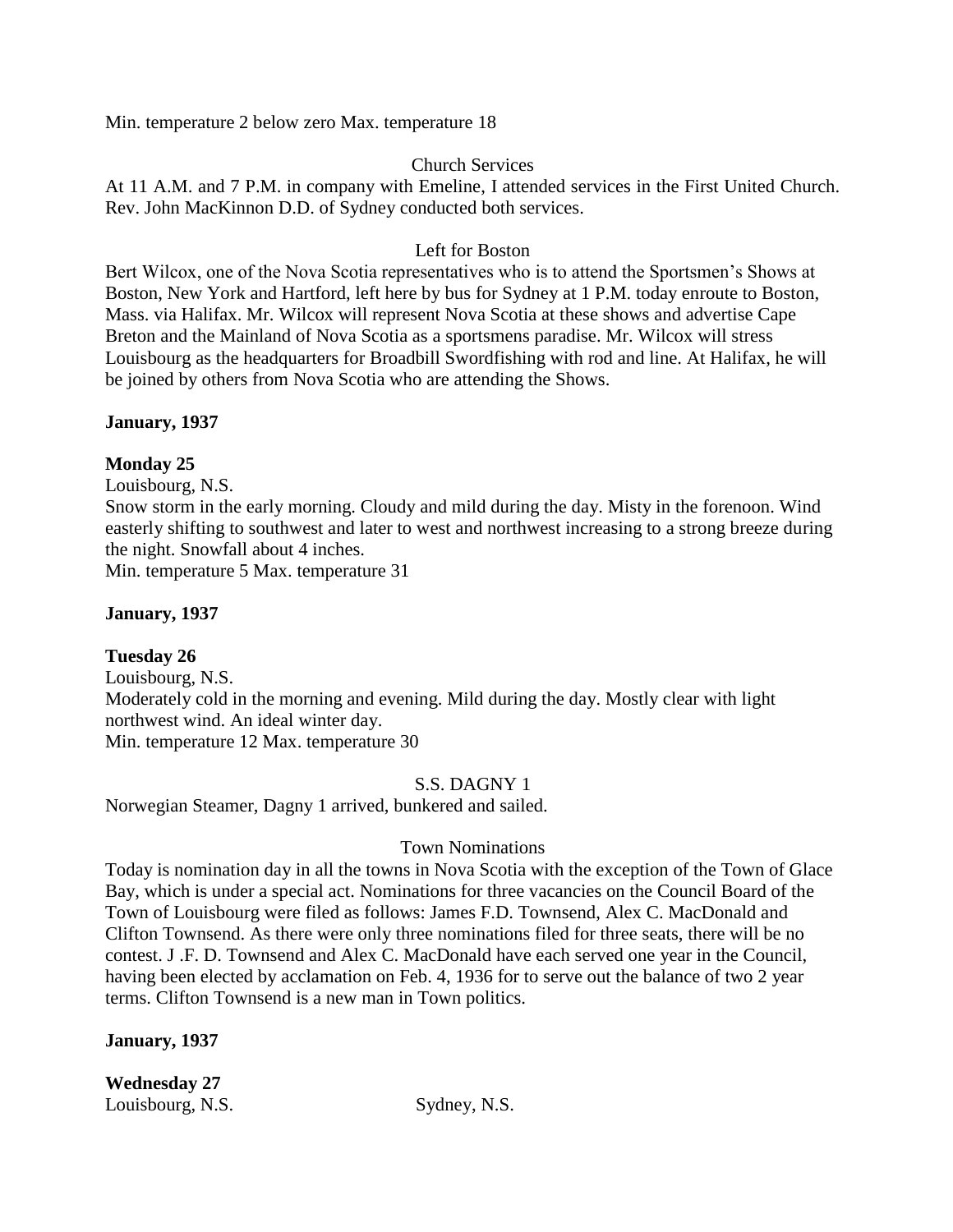Clear and cold with fresh to moderate north west wind. Light snow squalls in the early morning. Min temperature P.M. (Louisbourg) 8 below zero. Max. temperature A.M. (Louisbourg) 22 above zero.

## County Jail Commission

At 1 P.M. I left Louisbourg on Sullivan's bus enroute to Sydney for the purpose of attending a meeting of the Cape Breton County Jail Commission. Arrived at Sydney at 2:30 P.M. Jail Commission consisting of Alderman D.J. MacLean, Alderman Angus MacDonald, both of Sydney and Mayor M.S. Huntington of Louisbourg, met in the Jail office at about 3 P.M. It being the first meeting of the year the following officers were elected: Chairman: M.S. Huntington, Secretary; D.J. MacLean. After getting down to business we checked and passed the following bills for payment: C.P. Moore Ltd , Paint \$2.45, F.J. Gillis, Brooms, \$7.50, Dominion Coal Co. Ltd. 16 tons coal 92.00, J.W. Rudderham, Plumbing, 24.60, C.H. Harshman, Drugs, 10.84, Thompson Sutherland Ltd. Hardware, 35.27, H.A.W. MacCoubrey, Straw 4.15, MacDonalds Ltd. Dutch cleanser 8.50.

Inspected the prisoners quarters, furnace room, kitchen and bathroom and found everything in order.

Number of prisoners: Male 74 Female 2 total 76.

Authorized the warden, James MacKillop to purchase 10 pairs of Lumberman rubbers and 10 combination suits of overalls for prisoners who are working in the woods on the prisoner farm, hauling wood etc.

Left Sydney on Sullivan's bus at 6:15 P.M. for Louisbourg, arrived at about 7:15 P.M. after a very cold ride.

## S.S. ARRANMORE

Government Steamer ARRANMORE, arrived in the evening at Louisbourg on buoy service.

## Choir Practice

At 8 P.M. I attended choir practice in the First United Church.

## **January, 1937**

## **Thursday 28**

Louisbourg, N.S. Clear and cold with light to moderate north-west wind. Min. temperature A.M. 11 below zero, P.M. 6 below. Max. temperature 6 above.

## Skating Rink

Through the efforts of some of our young people with the assistance of some of our older citizens a skating rink has been established on the Tennis Court, corner of Warren and Victoria Streets, and is beginning to attract youthful skaters in large numbers. The water for flooding is being procured from the fire hydrant on Warren Street. James Crowdis, Warren Covey and Howard MacPhail are among the prime movers in getting this rink started. As a result of subscriptions donated by our citizens a board fence has been erected, enclosing the entire rink.

## **January, 1937**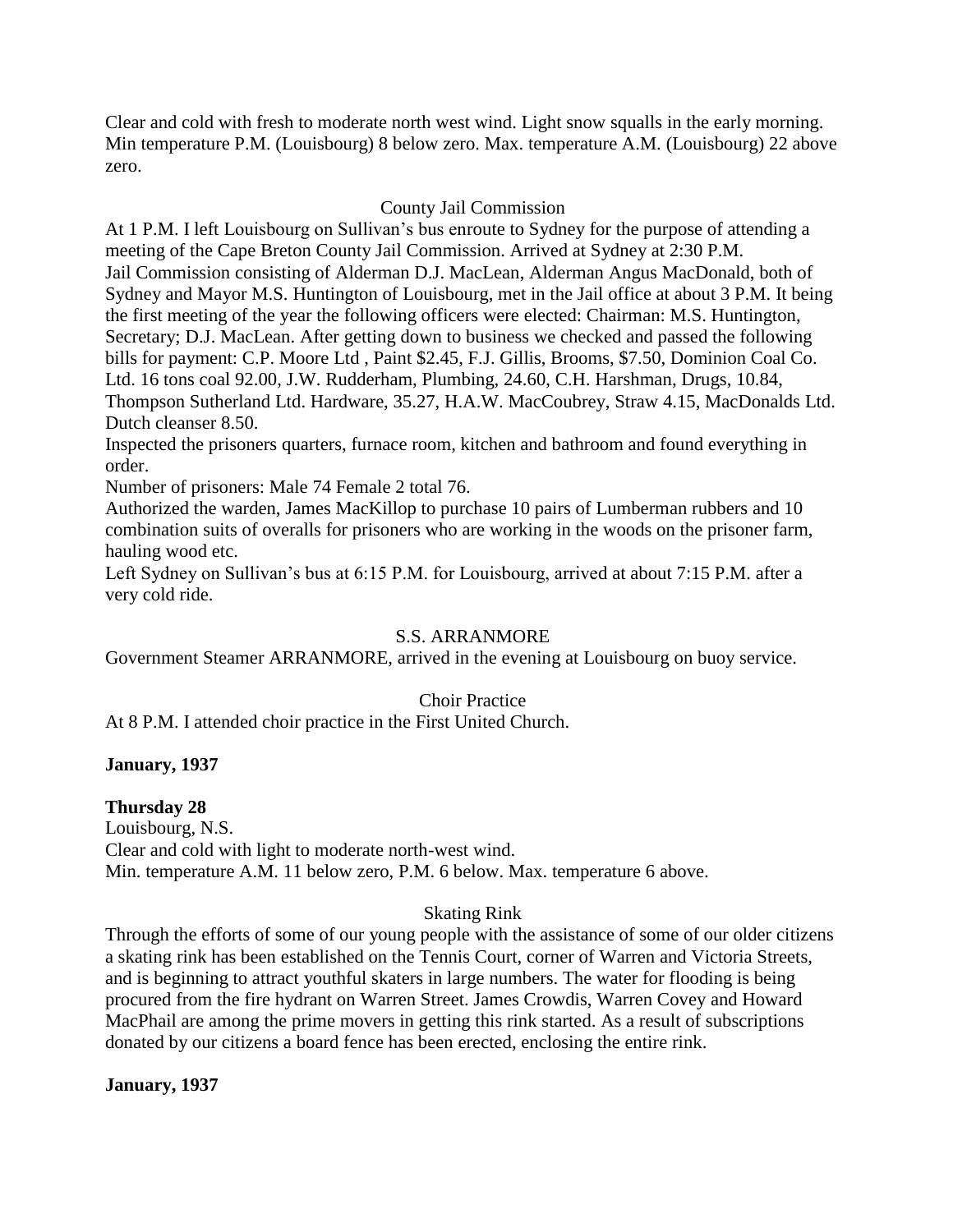#### **Friday 29 Louisbourg, N.S.**

Mostly clear with light northwest wind which became variable during the day. Very cold in the morning but moderated during the day.

Min. temperature 11 below zero, Max. temperature 22.

## S.S. LORD STRATHCONA

Steamer Lord Strathcona, Capt Kenny arrived from Sydney at about 11 P.M. for the purpose of completing her cargo of steel products. This ship arrived at Sydney a few days ago for a cargo of steel products, but being in danger of being frozen in at Sydney she left there this evening for Louisbourg. She is said to have on board about 7,300 tons and is to take on board about 2,500 tons at this port.

## **January, 1937**

## **Saturday 30**

Louisbourg, N.S. Clear and moderately cold with fresh northwest wind. Min. temperature 4 Max. temperature 21

## S.S. CRUIZER

British Empire Steel and Coal Company's tug, "Cruizer", Capt. Gilfoil arrived here from Sydney at about 2 A.M. The tug will likely remain here during the rest of the winter season.

## Begins Loading

The Steamer, Lord "Strathcona", Capt. Kenny, began loading steel products at noon today. She is said, already, to have on board about 4000 tons loaded at Sydney, before she was compelled to leave owing to ice conditions. This is the first ship to load steel at this port during this season.

## S.S. WATUKA

Steamer, "Watuka", Capt. Hooper, arrived at 4:30 P.M. from St. John's Nfld. for a cargo of coal, and began loading as soon as she arrived.

## Skating Rink

Good skating on the Tennis Court skating rink. Ice thronged with youthful skaters all day and late into the night.

#### **January, 1937**

#### **Sunday 31**

Louisbourg, N.S. Clear and moderately cold with moderate to fresh northerly wind. Min. temperature 5 Max. temperature 25

## S.S. WATUKA

Steamer "Watuka", Capt. Hooper, sailed in the early morning for Liverpool N.S. with a cargo of coal. The first coal cargo to leave Louisbourg this season.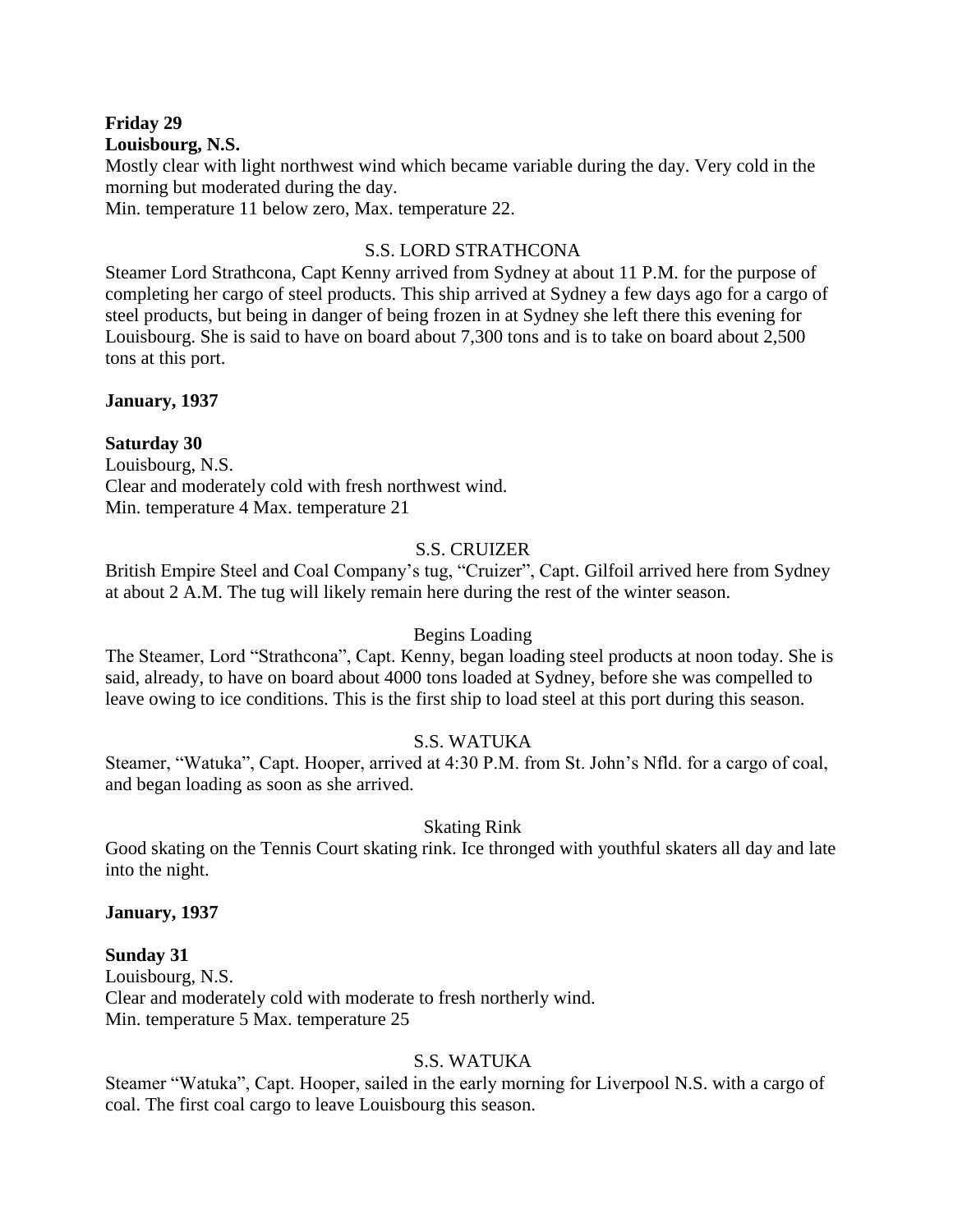### Church Services

At 11 A.M. and 7 P.M. in company with Emeline, I attended services in the First United Church. The morning service was conducted by Dan Nicholson, (Elder) and the evening service by A.W. Stacey (Elder).

#### Annual Meeting

At the close of the evening service the First United Church choir held its annual meeting, with M.S. Huntington presiding. The following officers were elected for the current year: John A. MacDonald, Choir Leader (reelected) Miss Christine MacDonald, Secretary-Treasurer (reelected) Miss Blanche Cross, Representative on the Official Board. M.S. Huntington, Chairman (reelected)

## S.S. MONTCALM

Canadian Government Ice Breaker, "Montcalm", Capt. O'Hearn, arrived in the early part of the night. The Montcalm is at present on buoy service on the Cape Breton coast.

## **February, 1937**

### **Monday 1**

Louisbourg, N.S.

Cloudy and moderately cold with light easterly wind. Snow began to fall at about 7:30 P.M. and continued moderately during the early part of the night and decreasing to a light drizzle. Snowfall about 3 inches. Min. temperature 5 Max. temperature 31

## S.S. CHRISTIAN BORG

Norwegian Steamer, Christian Borg, enroute from Germany to Halifax via St. John's, Nfld, with a cargo of coal, arrived in the morning, bunkered, and sailed in the evening.

## Landed Buoys

Government Steamer "Montcalm" landed a number of buoys on the Government Wharf during the forenoon.

## Annual Meeting

The annual meeting of the First United Church was held in the church at 7:30 P.M. with A.W. Stacey acting as Chairman and M.S. Huntington, Secretary. The attendance was small only 28 persons being present. Reports were read by officials of the church and of the various organizations within the church. The report of the Treasurer showed the total indebtedness at the end of 1936 to be \$1879.80, including notes payable in the bank, \$785.00 and loan from J.M. MacRury \$500.00. J.N .MacDonald, Mrs. J.N. MacDonald and M.S. Huntington were reelected, Treasurer, Secretary and assistant Treasurer respectively. J.A. MacDonald, J.N. MacDonald and M.S. Huntington were reelected Stewards for a 3 year period. Rod MacLeod was elected a Steward, for a 2 year term to fill out the unexpired term of the late William Phalen. Ushers for 1937, B.N. Spencer, D.J. MacIntyre, D.J. MacInnis and Harold Wilson. The three first named were reelected. Auditors (reelected) Miss May Campbell and John MacRury. Meeting adjourned at about 10 P.M. Rev. D.A. MacMillan, Pastor of the United Church, was unable to be present owing to illness.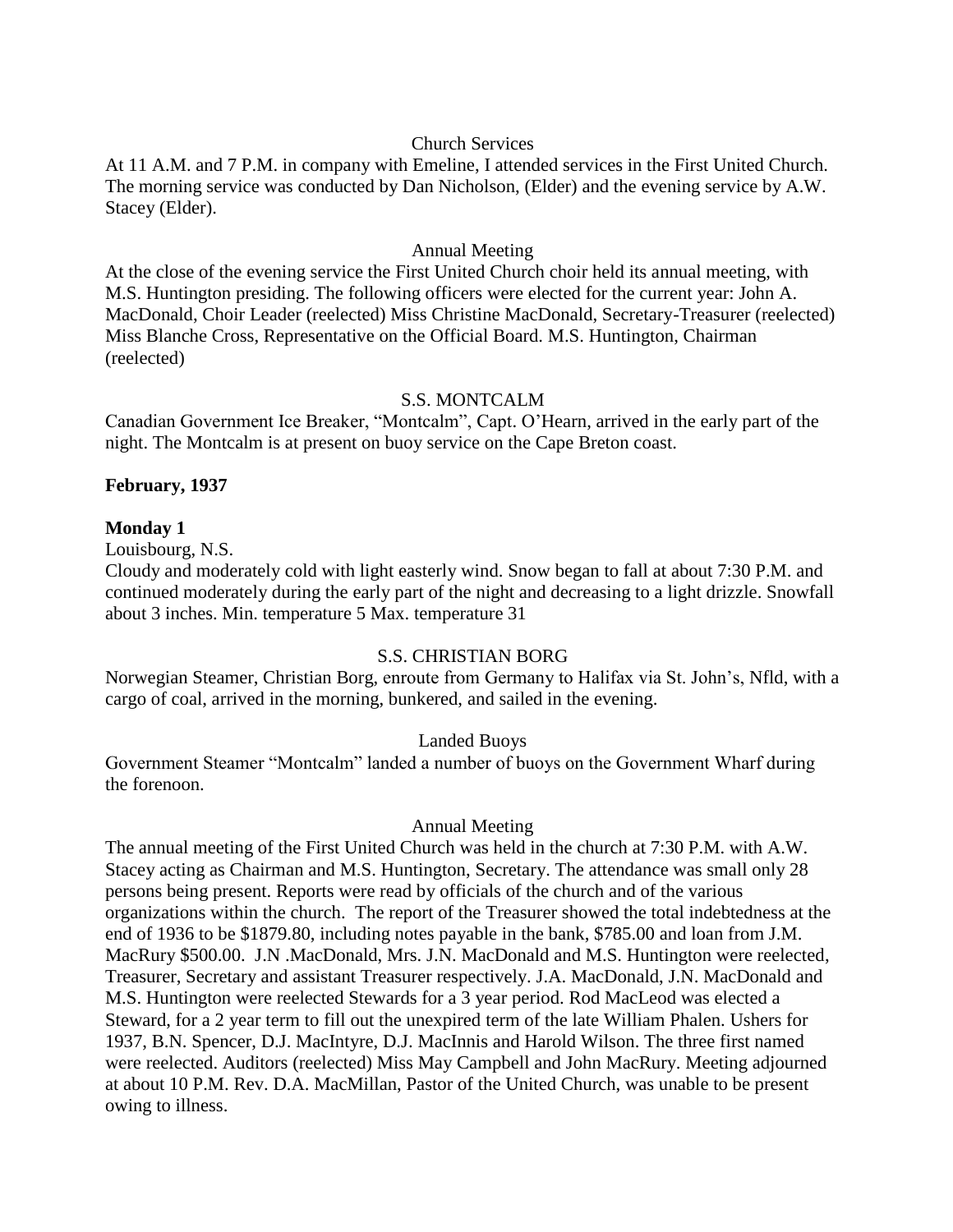## **February, 1937**

**Tuesday 2** Louisbourg, N.S.

Cloudy with moderate to fresh easterly wind. Snow squalls during the afternoon and evening. Snowfall about 2 inches.

Max. temperature 24 Max. temperature 26.

## S.S. CYRIL

Danish Steamer "CYRIL" arrived during the afternoon and bunkered.

### Death of Mrs. Dory

The death occurred this morning at the residence of her daughter, Mrs. Adolph Garnier of Mrs. Mary Dory.

### Town Elections

Today is election day in all the towns in the Province of Nova Scotia with the exception of the Town of Glace Bay which by a special act of the Legislature the election in that town does not take place until the first Tuesday in March each year.

In the Town of Louisbourg the following three candidates for Councillors were elected by acclamation: Alex C. MacDonald, James F.D. Townsend and Clifton Townsend. The two first named were reelected. Clifton Townsend is a new man in civic politics. The Town Council now consists of the following persons:

Mayor: M.S. Huntington

Councillors: G.B. Hiltz, Jeremiah Smith, D.J. MacInnis, Alex C. MacDonald, James F.D. Townsend and Clifton Townsend.

## **February, 1937**

#### **Wednesday 3**

Louisbourg, N.S. Cloudy with a few light snow squalls. Moderate to fresh east to northeast winds. Min. temperature 18 Max. temperature 30

## S.S. LORD STRATHCONA

Steamer "Lord Strathcona" Captain Kenny, sailed at 9 A.M. for Manchester, England and Swansea, Wales with 9,600 tons of steel products. 7,300 tons of this cargo was loaded at Sydney before she had to leave there, owning to ice conditions.

#### S.S. CYRIL

Danish Steamer, "Cyril" sailed at about 8:30 A.M.

## S.S. EVEROSA

Latvian Steamer "Everosa" arrived at 1:30 P.M and bunkered during the afternoon and evening.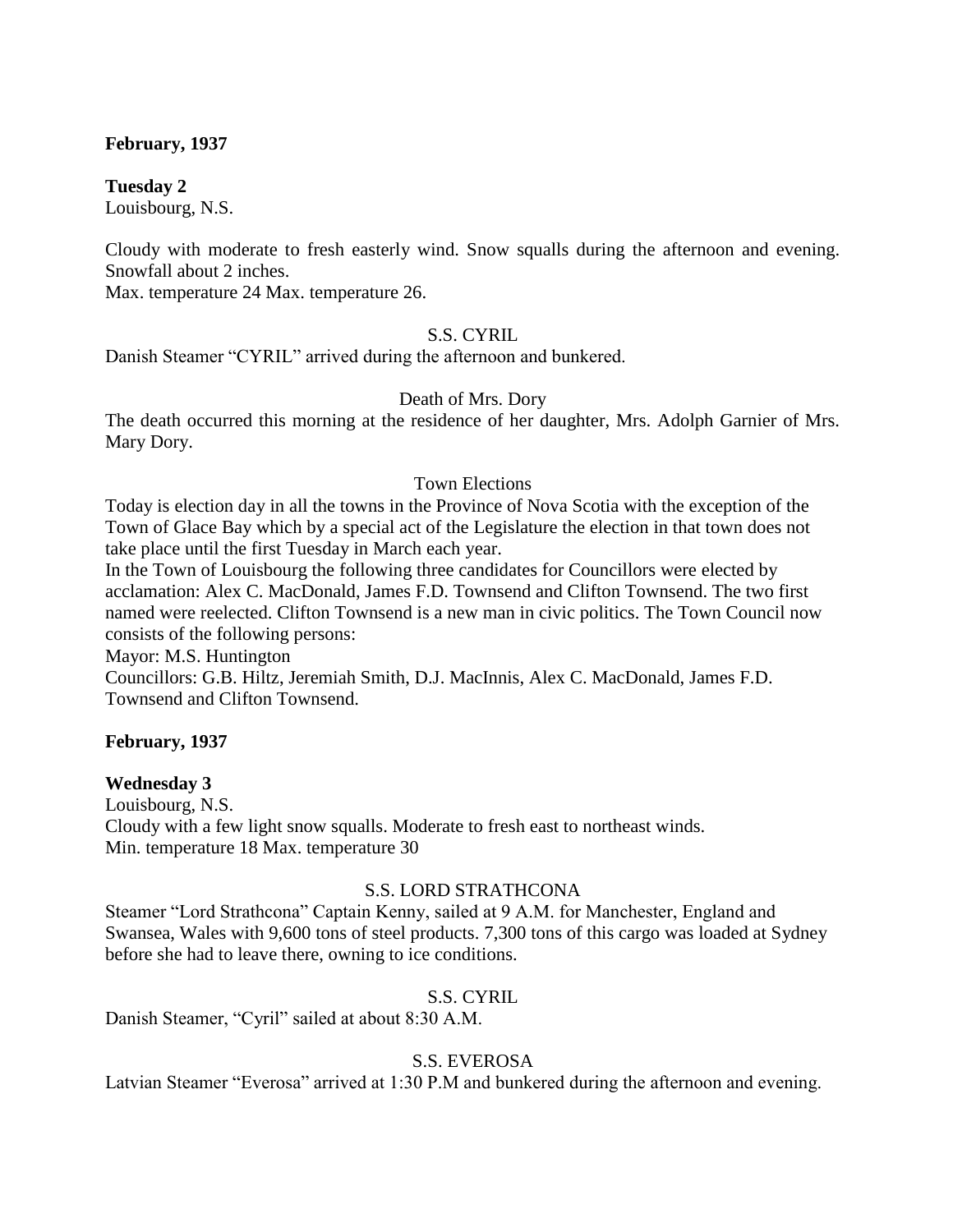#### S.S. CARIBOU

Newfoundland passenger steamer "Caribou", unable to reach North Sydney owing to ice conditions headed for Louisbourg and arrived here at 3:30 P.M. She had on board 37 passengers. This is her first trip to Louisbourg this season.

## S.S. MONTCALM

Government Ice Breaker, "Montcalm" sailed and returned.

#### First Drift Ice

The first drift ice to appear off Louisbourg this season was sighted a short distance off shore this morning.

### Choir Practice

At 7:30 P.M. I attended choir practice in the First United Church.

## **February, 1937**

## **Thursday 4**

Louisbourg, N.S. Cloudy with moderate north-north east wind and a few light snow squalls. Min. temperature 5 Max. temperature 28

## S.S. EVEROSA

Latvian Steamer "EVEROSA" sailed at about 7 A.M.

## S.S. ASPHALION

Elder-Dempster Line Steamer "Asphalion", Capt. Brandon arrived at about 10:30 A.M. from Liverpool, England, for to load a part cargo of steel products.

## S.S. CARIBOU

Newfoundland Steamer "Caribou" sailed for Port-au-Basque with mails, freight and passengers, at about 1 P.M.

## S.S. ARRANMORE

Government Steamer, "Arranmore", Capt. MacDonald arrived here at about 4 P.M. The Arranmore is on buoy duty.

## S.S. WATUKA

Steamer "Watuka" Capt. Hooper, arrived at 7 P.M. from Liverpool, N.S. for a cargo of coal.

## S.S. MONTCALM

Government Ice-Breaker, "Montcalm", Capt. O'Hearn sailed and returned.

## Funeral

The funeral of the late Mrs. Mary Dory took place at 1:45 P.M. to St. Bartholomous Church were service was held by Rev. E.B. Gabriel. Interment took place in St. Bartholomous Cemetery, on Clarke's Road.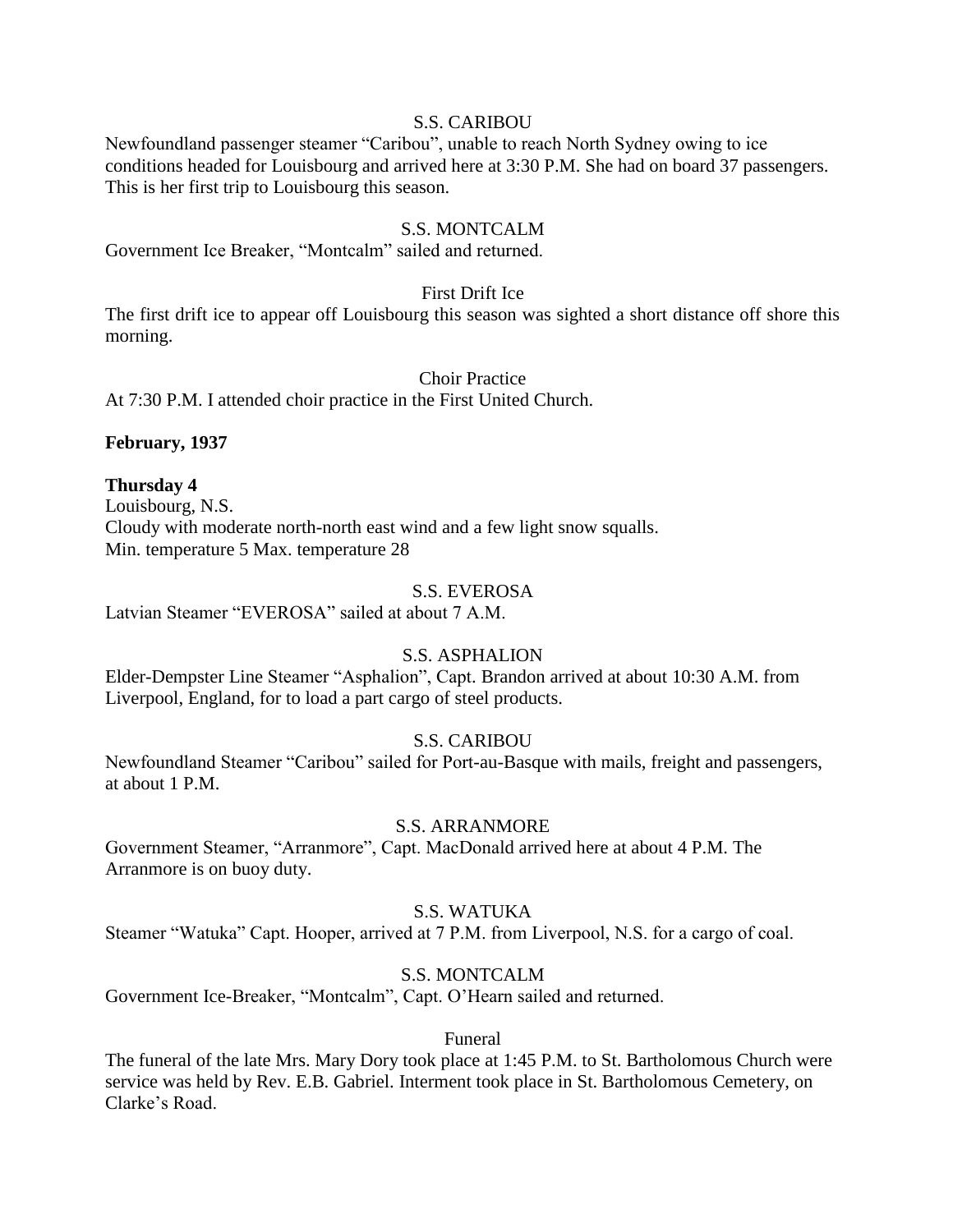## **February, 1937**

### **Friday 5**

Louisbourg, N.S. Clear and moderately cold, becoming cloudy in the late afternoon. Light moderate north to northeast wind. Min. temperature 1 below Max. temperature 23

### S.S. WATUKA

Steamer "Watuka" Capt. Hooper, sailed at about 6 A.M. for Halifax, N.S. with a cargo of about 2000 tons of coal.

### S.S. ASPHALION

British Steamer, "Asphalion", Capt Brandon, sailed at about 11 A.M. for Durham, South Africa, via St John, N.B. where she is to load a general cargo. While in port she loaded about 450 tons of steel products.

### S.S. ARRANMORE

Government Steamer "Arranmore" Capt. MacDonald, sailed in the early morning on buoy duty.

### S.S. MONTCALM

Ice Breaker, "Montcalm", Capt. O'Hearn, sailed and returned.

#### Louisbourg Museum Registrations

According to figures released by William MacKinnon, caretaker of the Louisbourg Museum, 17,679 persons registered at the museum during the year 1936. This is probably about half of the total visitors to the park and museum during the year, as a very large number do not care to register or do not get a chance to do so. Mr. MacKinnon says that the total registrations for 1935 were approximately 9,000.

## **February, 1937**

## **Saturday 6**

Louisbourg, N.S. Cloudy and comparatively mild with light to moderate easterly wind. Min. temperature 14 Max. temperature 28

#### S.S. CARIBOU

Newfoundland Steamer "Caribou", Capt. Tavernor, arrived in the morning from Port-au-Basque, Nfld, 11 passengers on board.

#### Meeting of Town Council

At 7:30 P.M. I attended, and presided at, the annual meeting of the Town Council of the Town of Louisbourg. At this meeting I administered the oath of allegiance to Councillor Jeremiah Smith, and the oath of allegiance and the oath of office to the newly elected Councillors: James F.D. Townsend, Alex C. MacDonald and Clifton Townsend. Those present were: Councillors: G.B.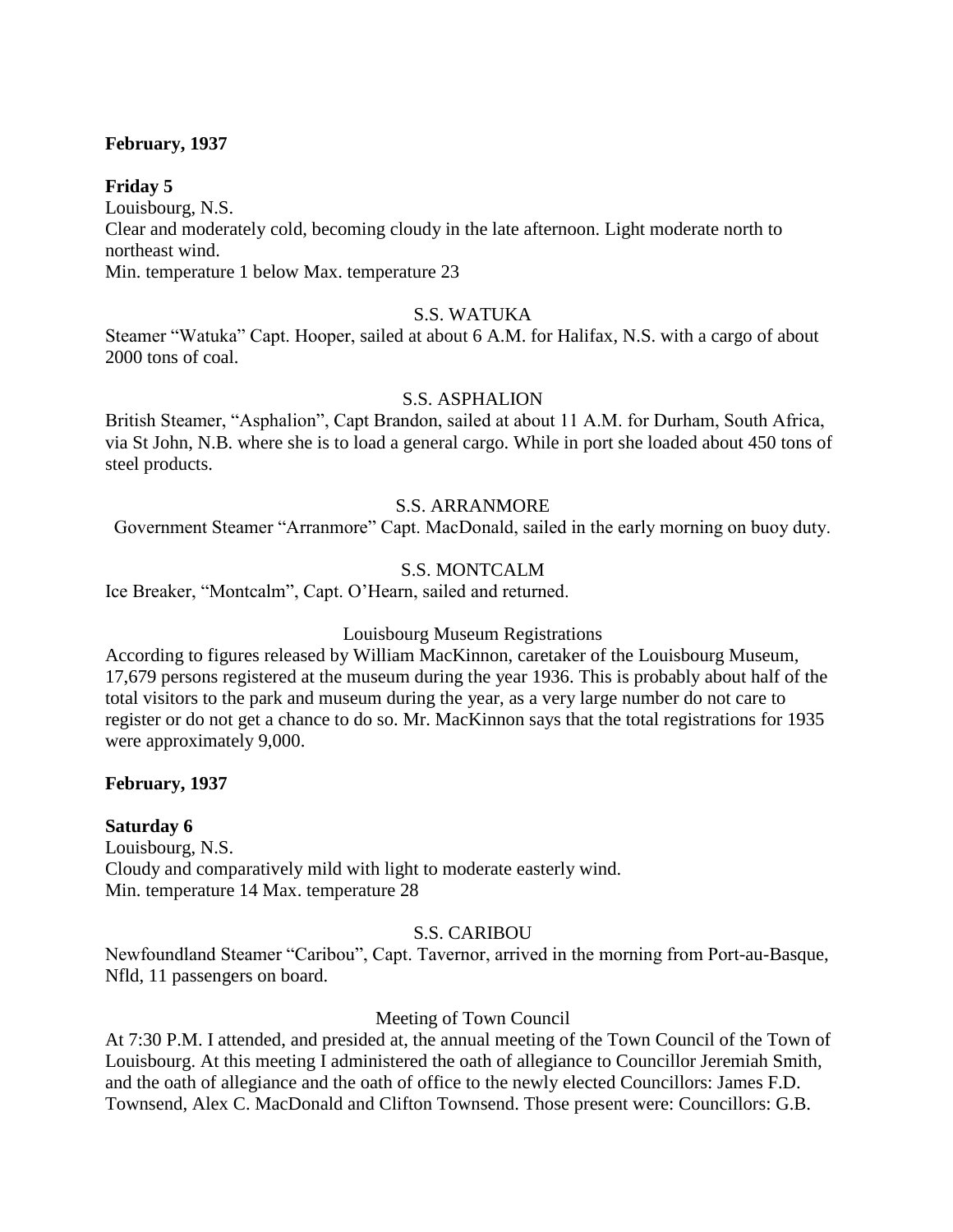Hiltz, D.J. MacInnis, Jeremiah Smith, J.F.D. Townsend, Alex C. MacDonald and Clifton Townsend. Clerk: B.M. Spencer and Police Officer: D.M. Johnston. Mayor M.S. Huntington. Councillor Hiltz was on motion reelected presiding Councillor. Dr. H.J. Townsend reelected Medical Health Officer. Under the Sheep Protection Act, Mr. R. A. Peters was reelected Sheep Valuer. A resolution was presented by the Mayor and passed by the Council urging on the Honorable Minister of Public Works and Mr. Donald MacLennan, M.P. for this constituency, the claims of Louisbourg, for a public building.

The council decided to supply electric light for the purpose of lighting the Community Skating Rink on Warren Street. Rate as follows: Minimum rate of \$1.25 per month free, amount of current used above this amount to be charged at regular rate.

Standing committee for the current year were appointed as follows: Street and Bridge: Hiltz, MacDonald, Clifton Townsend, School: Huntington, Smith, Hiltz, Finance: Huntington, James Townsend, Smith, Police: MacInnis, Smith, MacDonald, Licence: Huntington, MacDonald, James Townsend, Arbitration: MacInnis, Smith, Huntington,

(Continued to February 8)

## **February, 1937**

## **Sunday 7**

Louisbourg, N.S.

Snow began to fall at about 7 A.M. and continued until noon. Snowfall about 5 inches. Cloudy during the afternoon with light drizzle of snow and rain, clearing at night. Moderate east to southeast wind, which in the afternoon shifted to western and later to northwest. Min. temperature 18 Max. temperature 38

## S.S. CARIBOU

Nfld. Steamer "Caribou", Capt. Taverner, sailed during the afternoon for Port-au-Basque Nfld. A special train from Sydney arrived shortly before noon with passengers and mails for the Newfoundland boat.

## Drift Ice

Coast and western end of the harbour blocked with drift ice. First drift ice to enter the harbour this season.

## Church Services

At 11 A.M. and 7 P.M. I attended services in the First United Church. Rev. John MacKinnon of Sydney was in charge of both services. Emeline was not out to church in the forenoon, but accompanied me to church in the evening.

## Board of Stewards

At the close of the evening service I attended a meeting of the Board of Stewards of the First United Church, in the church. Those present were: John H. Skinner, Neil MacRury, John A. MacDonald, Rod MacLeod and M.S. Huntington. This being the annual meeting the following officers were elected: John H. Skinner, Chairman (reelected) John A. MacDonald, Secretary (reelected)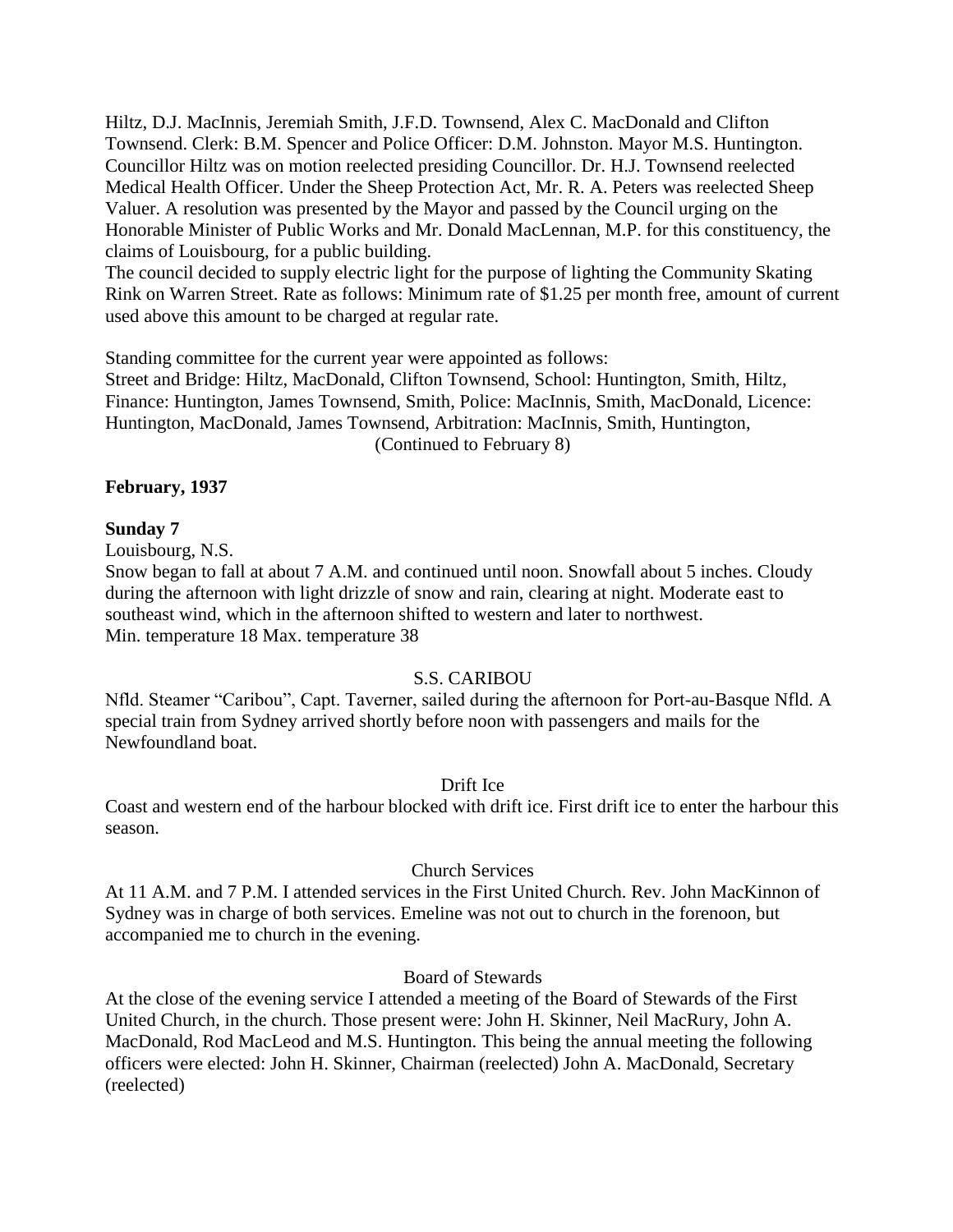## **February, 1937**

#### **Monday 8**

Louisbourg, N.S. Mostly clear and moderately cold with fresh to strong northwest wind. Min. temperature 14 Max. temperature 25.

### S.S. MONTCALM

Ice-breaker "Montcalm", Capt. O'Hearn, sailed at about noon for the Bird Rocks to the assistance of a man who is reported to be ill at that place.

#### S.S. WATUKA

Steamer "Watuka", Capt. Hooper, arrived during the forenoon from Halifax, N.S. for to load a cargo of coal.

#### No drift Ice

No drift ice in sight of the port of Louisbourg.

### Highways Open

No interruption in automobile traffic between here and Sydney has occurred this season, so far.

#### (Continued from February 6th)

Assessment: Huntington, Smith Clifton Townsend

Poor: Huntington, MacInnis, James Townsend, Public Property: MacInnis, James Townsend, Clifton Townsend, Electric Light: MacInnis, MacDonald, James Townsend, Public Health: Whole Council, Law and amendment: Whole Council, Fire Committee: Clifton Townsend, MacInnis, Huntington, Revising Jury List: Hiltz, MacDonald, James Townsend.

#### **February, 1937**

#### **Tuesday 9**

Louisbourg, N.S.

Clear, mild and sun shining during the forenoon, becoming cloudy early in the afternoon and foggy with mist and light showers in the evening. Light variable wind mostly southwest. Min. temperature 17 Max. temperature 37

## S.S. WATUKA

Steamer "Watuka", Capt. Hooper, sailed in the early morning for St. John, N.B. with a cargo of coal.

## Death of Kenneth MacKillop

Kenneth MacKillop of Gabarus, son of the late Rev. E. D. MacKillop passed away at the City Hospital, Sydney, today, after a brief illness. He was about 25 years of age.

## Survey Completed

The survey of the proposed new highway diversion from Catalone Corner to enter the eastern end of the Town of Louisbourg was completed today. This survey was begun on the  $23<sup>rd</sup>$  of November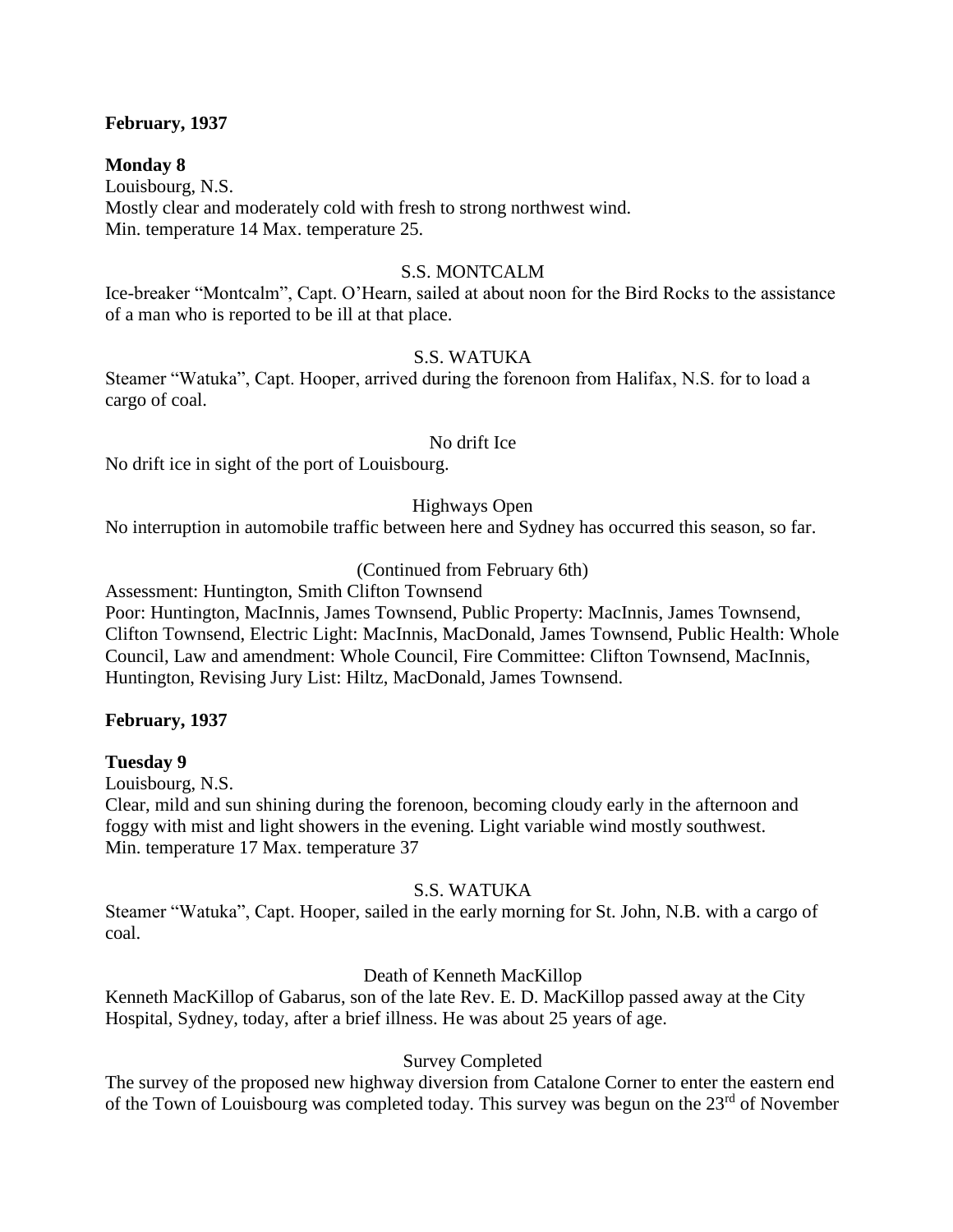1936 and was in charge of Mr. White, an engineer in the employ of the Nova Scotia Highway Department. It is reported that no serious obstacles, to the constructing of a road, were met with during the entire distance which is about 4 miles.

### **February, 1937**

## **Wednesday 10**

Louisbourg, N.S. Cloudy and mild with light variable wind. Light frost at night. Min. temperature 13 Max. temperature 38

#### S.S. WISA

Finnish Steamer "Wisa" from St John's Nfld. enroute for Portland, Maine, U.S.A. arrived at 6 P.M. for bunker coal.

#### **February, 1937**

### **Thursday 11**

Louisbourg, N.S. Cloudy and comparatively mild with light east to northeast winds. Light drizzle of snow and some frost at night. Min. temperature 5 Max. temperature 24

#### S.S. ALASKA

Norwegian Steamer "Alaska", Capt. Jacobson, arrived at 1 P.M. for a cargo of steel products, and began loading at 4 P.M.

#### S.S. SEA GLORY

British Steamer "Sea Glory" arrived at about 7 P.M. for bunker coal.

### S.S. WISA

Finnish Steamer "Wisa" sailed in the morning for Portland Maine.

#### **February, 1937**

## **Friday 12**

Louisbourg, N.S. Clear and cold with light northwest wind. An ideal winter day. Min. temperature, A.M. 8 below. Max. temperature 18

## S.S. SIAK

Norwegian Steamer, Siak, Capt. Haug, arrived at about 4 P.M. for a cargo of steel products. The Siak anchored in the stream and will not likely begin loading until next week.

## **February, 1937**

**Saturday 13**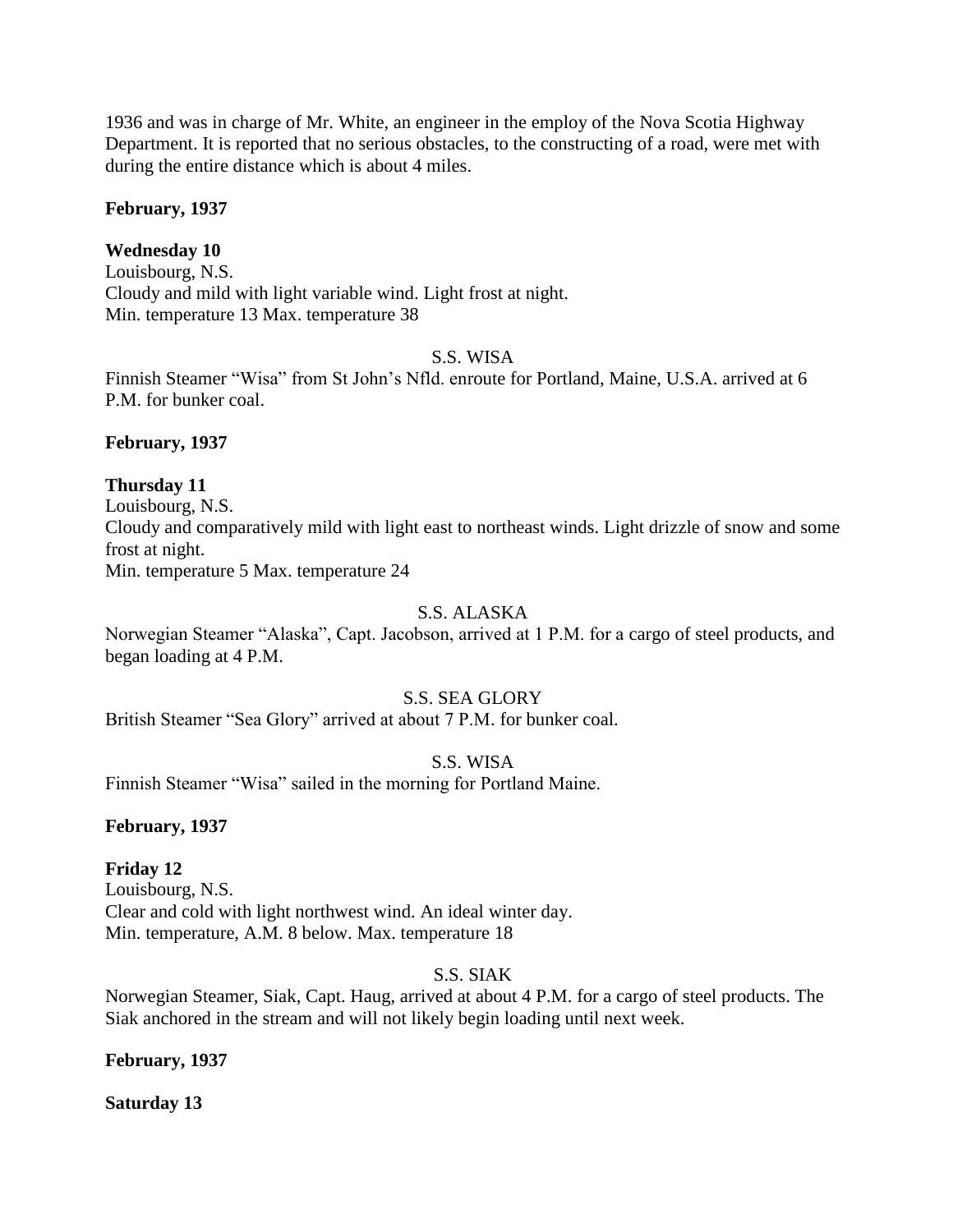Louisbourg, N.S.

Light drizzle of snow in the early morning. Foggy and mild during the forenoon. Partly clear in the afternoon. Snowfall about ½ inch. Light southwest wind. Min. temperature 16 Max. temperature 36

## S.S. SEA GLORY

British Steamer, "Sea Glory" sailed in the early morning. The Sea Glory was detained here since yesterday morning owing to her winches being out of order through the freezing of her steam pipes. She was unable to hoist her anchor until her winches were repaired.

## S.S. SIAK

Norwegian Steamer, "Siak" which was at anchor in the harbor since yesterday afternoon, docked at the freight pier in the evening.

## Hockey Game

A Louisbourg hockey team composed of boys of about 13 years of age and known locally as the "Tinkers" went to Mira Gut today and played a game with a similar team, resulting in a tie score 3-3.

The names of the Louisbourg boys are as follows: James MacDonald, Frank Murphy, Donald Phalen, Billy Bagnell, Ronald Cann, Bobby Thomas, Roy Parsons, Dan Townsend and Charles Shaw.

## Hockey Game

Beginning at 9:20 P.M. a hockey match was played on the Warren Street rink, between a team composed of local railroad men and a local team of non-railroad men, resulting in a score of [Blank] to [Blank] in favour of the non-railroad team. The names of those taking part in the game were as follows: Railroad Men: Wilfred Troke, Clifton Townsend, Chas. Bagnell, Malcolm MacLeod, Guy Hiltz, Jr. Kiley MacDonald, Alex Nicholson, Ernest Matheson and Chas. Dickson. Non-Railroad Men: Russell Townsend, [Blank] Ryno, Dr. H.J. Townsend, James Crowdis, Gordon Troke, Walter Jewell, Dan MacPherson, John MacDonald, and John MacLeod.

## **February, 1937**

## **Sunday 14**

Louisbourg, N.S.

Partly clear during the forenoon. Cloudy in the afternoon and foggy in the evening. Light variable wind.

Min temperature 12 Max. temperature 34

## S.S. WATUKA

Steamer "Watuka", Capt. Hooper, arrived from St. John N.B. at 2:30 P.M. for a cargo of coal.

## Church Services

At 11 A.M. and 7 P.M. I attended services in the First United Church. Both services were in charge of Mr. William Roach. Mr. Roach is a native of Ball's Creek, C.B. and was a Roman Catholic before his conversion about sixteen years ago. Since that time, I understand he has been engaged in evangelistic work in various places.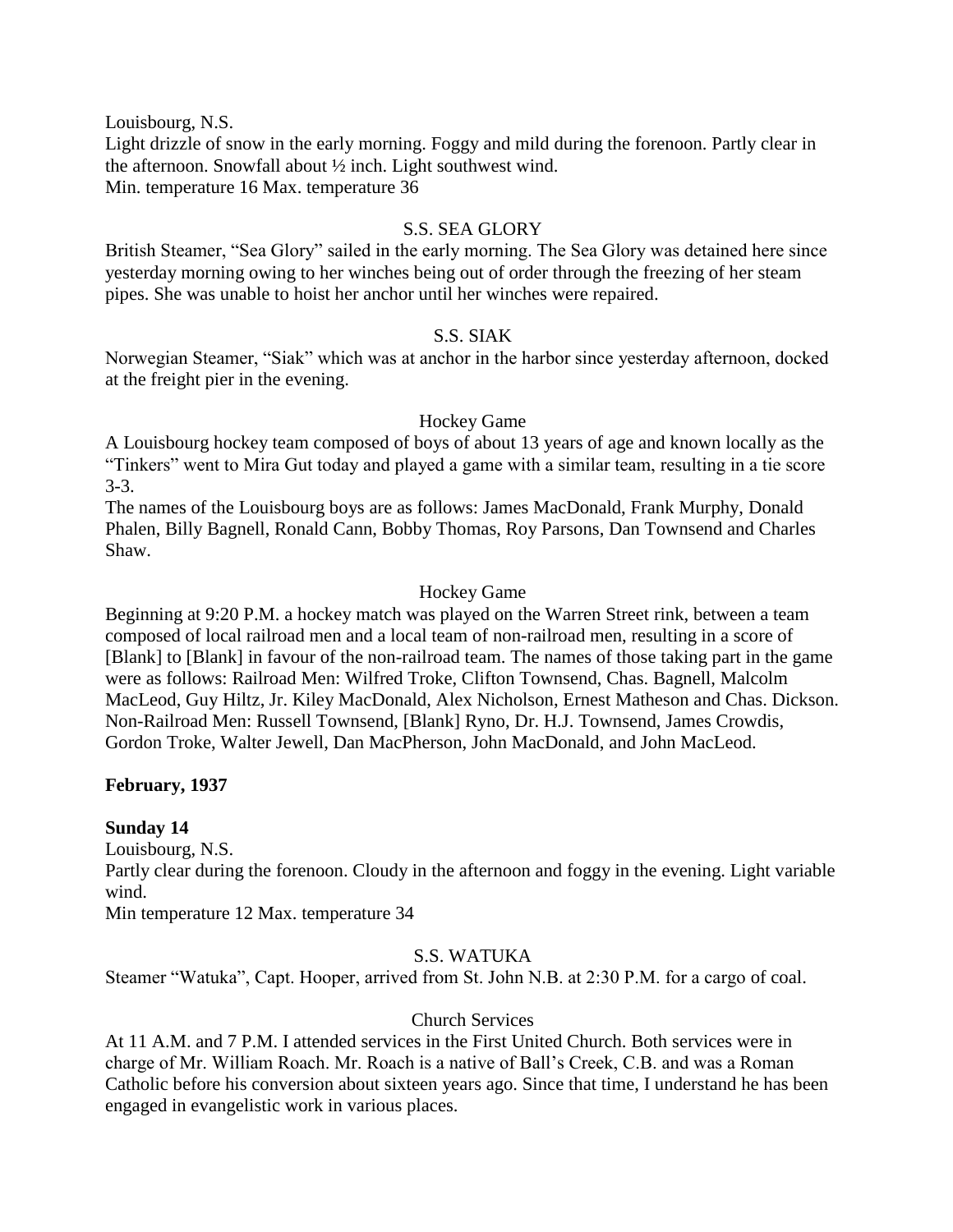### **February, 1937**

### **Monday 15**

Louisbourg, N.S.

Heavy rain during the early hours of the morning which continued until about 8 A.M. Cloudy and foggy in the forenoon, clearing at noon, cloudy in the evening. Strong south to southwest wind. Min. temperature 26 Max. temperature 37

### S.S. WATUKA

Steamer "Watuka", Capt. Hooper, sailed in the afternoon for Liverpool, N.S. with a cargo of about 2000 tons of coal.

#### Drift Ice

Eastern half of the harbour plugged with slab ice, held there by the westerly wind. Western end of the harbour and coast clear of ice. No ice in sight off the coast.

#### Snow Lessened

Considerable of the snow disappeared during today's thaw, but there is still enough for good sleighing on the streets and highways throughout the country districts. Highways still open to automobile traffic.

#### **February, 1937**

### **Tuesday 16**

Louisbourg, N.S. Clear and moderately cold with fresh to moderate northwest wind. Min. temperature 8 Max. temperature 30

## **February, 1937**

#### **Wednesday 17**

Louisbourg, N.S.

Heavy snow storm, with fresh to strong northeast wind at times reaching gale force. Snow began to fall at 7 A.M. Continued unabated all day and until late into the night. Most terrific snow storm for several years. Snowfall about 15 inches. Huge banks of snow on the streets and highways. Min. temperature 12 Max. temperature 21

#### Bus Service Interrupted

The service run by Sullivan's Bus between Sydney and this town failed to make its regular trips today owing to the heavy snowfall. On the morning trip from Sydney it arrived at about the usual time, 10:30 A.M. But on the return trip, leaving here at 1 P.M. it got within about 3 or 4 miles of its destination and had to stay there for the night. The evening trip was canceled. Today's failure is the first serious interruption of the service this winter.

## S.S. SIAK

Norwegian Steamer, "Siak", Capt. Haug, sailed at about 7 A.M. for Manchester, England, with a cargo of about 1,500 tons of steel products.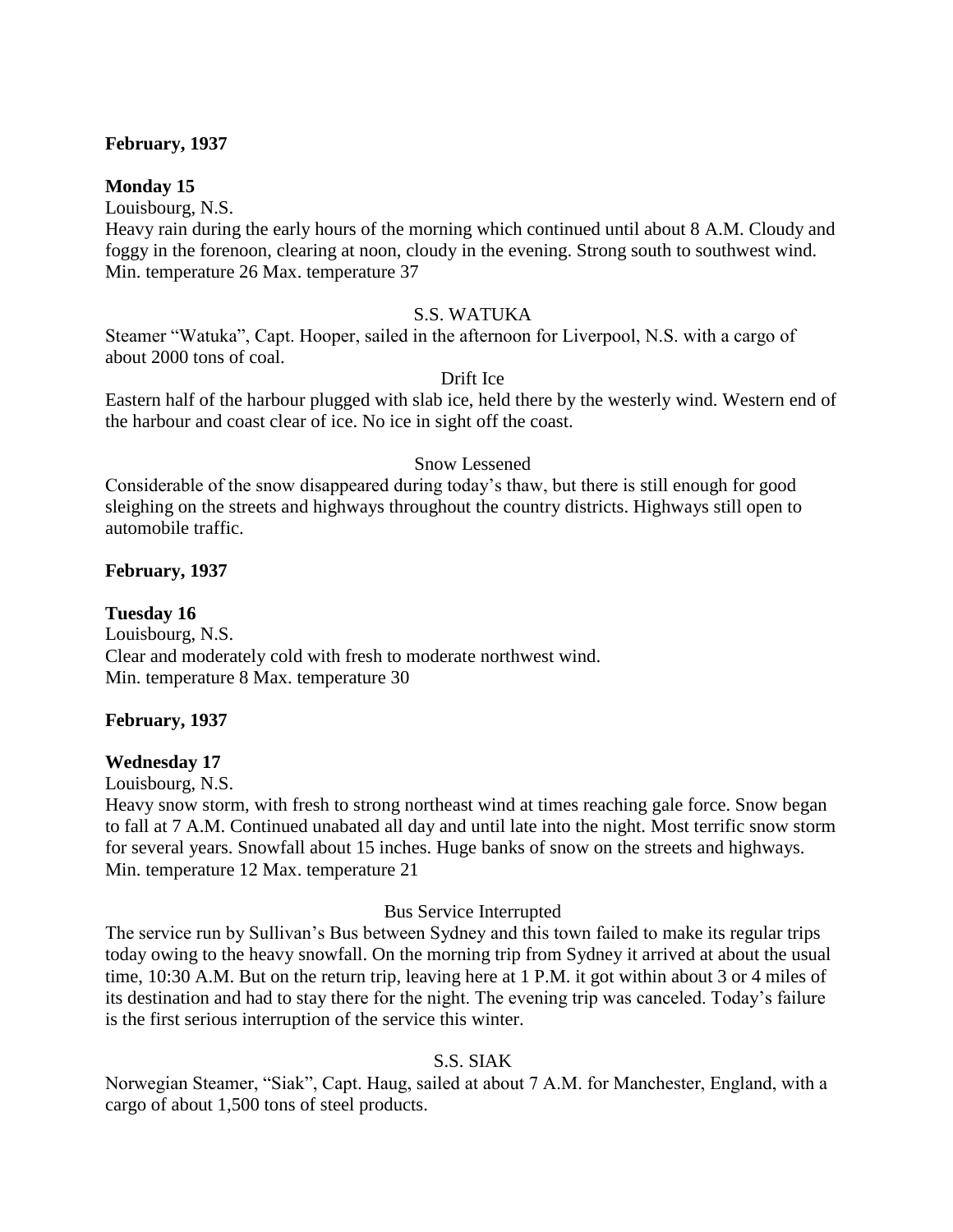## S.S. ROSECASTLE

Steamer, "Rosecastle", Capt. Gilding, enroute from Halifax for Louisbourg, was within a short distance of the entrance of the harbor at 7 A.M. when the snow storm shut down thick. Unable to enter with safety in the storm, the ship put to sea and did succeed in reaching port today.

### **February, 1937**

### **Thursday 18**

Louisbourg, N.S. Moderately cold, clear and sun shining with strong northeast wind reaching gale force at times. Wind moderated in the evening. Min. temperature 15 Max. temperature 23

### Snow Drifts

Streets and highways piled high with snow drifts. Snow drifting all day. Bus service between Sydney and Louisbourg discontinued until highway conditions improve. Sydney and Louisbourg Railway trains running on schedule.

### S.S. ROSECASTLE

Steamer, "Rosecastle", Capt. Gilding, arrived here at 6 P.M. from Halifax, N.S. for a cargo of coal and began loading shortly after her arrival.

The Rosecastle was due here yesterday morning, but was driven a long distance off shore by the force of yesterday's storm.

#### No Ice

Harbor entirely free of ice as a result of yesterday's storm. No ice even in the extreme eastern pond, all having broken up and passed out to sea during the gale.

#### **February, 1937**

#### **Friday 19**

Louisbourg, N.S. Moderately cold and remarkably clear with moderate to fresh northeast wind. Min. temperature 13 Max. temperature 26

#### Hockey Games

A Senior and a Junior Hockey Team arrived from Mira Gut on the evening train and played 2 games of hockey on the open air rink, Warren Street, with similar teams from Louisbourg, resulting as follows: Junior teams, a tie score 3-3. Senior Teams, Score 7-2 in favour of Mira. Louisbourg Senior team as follows:

Alex Smith, John MacDonald, Michael Kennedy, Walter Jewell, Jr. John MacAskill, Stewart Hiltz, Hugh Braker, John MacKinnon, John Wilson and Alex MacDonald.

#### Awards in Essay Contest

At 2 P.M. I visited the schools of the Town and announced the results of the Louisbourg Essay Contest. The successful contestants were as follows: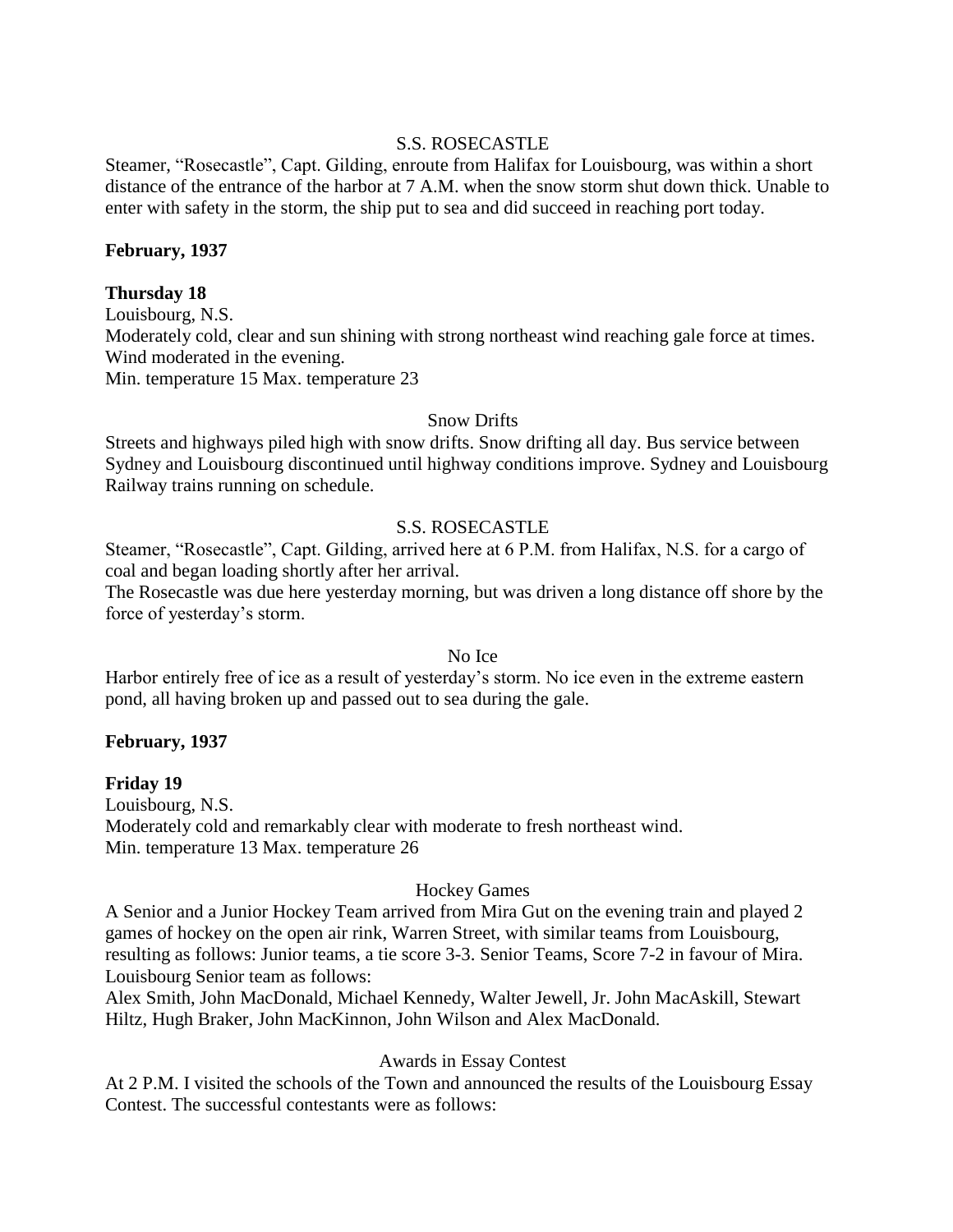First Prize: Martell Skinner, Louisbourg High School, age 17 Second Prize: Harold Wilson, Louisbourg High School, age 17 Third Prize: Miss Monica Boyd, Arichat High School, age 14 Other pupils from Louisbourg schools who took part were: Robert Thomas, Donald Lewis, Howard Cann, Lyle Skinner, Marion Nicholson, Mary Kelly, James F. MacDonald, Charles Crowdis, Viola Lynk, Duncan A. MacKay and Ethel Tucker. Total 13. The Arichat pupils taking part were: Monica Boyd, Hyla MacDonald and Leah Forrest. Total: 3. West Louisbourg : Blanche Kelly. This essay contest was sponsored by Major Haroland Pell, Honorary Governor General of the "General Society of Colonial Wars" 14 East 54<sup>th</sup> St. New York. Three cash prizes were offered as follows:  $1^{st}$  \$25.00,  $2^{nd}$ , \$15.00,  $3^{rd}$ , \$10.00 for the three best essays on the siege of Louisbourg of 1745, to consist of about 1000

(Continued on next page)

## **February, 1937**

## **Saturday 20**

Louisbourg, N.S. Mild and remarkably clear with moderate to fresh northeast wind. Min. temperature 16 Max. temperature 36

## S.S. ALASKA

Norwegian Steamer "Alaska", Capt. Jacobson, sailed at 9 A.M. for England with a cargo of about [Blank] tons of steel products.

## S.S. ANNA SOFIE

Norwegian Steamer, "Anna Sofie" arrived, at about 1 P.M. for bunker coal.

## S.S. CARIBOU

Newfoundland Steamer "Caribou", Capt. Tavernor, arrived at about 1:30 P.M. from Port-au-Basque, Nfld. with passengers, mails and freight.

## S.S. ROSECASTLE

Steamer, "Rosecastle", Capt. Gilding sailed, at 2 P.M. for St. John, N.B. with a cargo of about 10,000 tons of coal.

(Continued from preceding page)

words . Essays to be in the hands of the judges not later than December 31, 1936.

## **February, 1937**

**Sunday 21** Louisbourg, N.S. Moderately cold and remarkably clear with moderate to fresh northeast wind. Min. temperature 19 Max. temperature 33

## S.S. WATUKA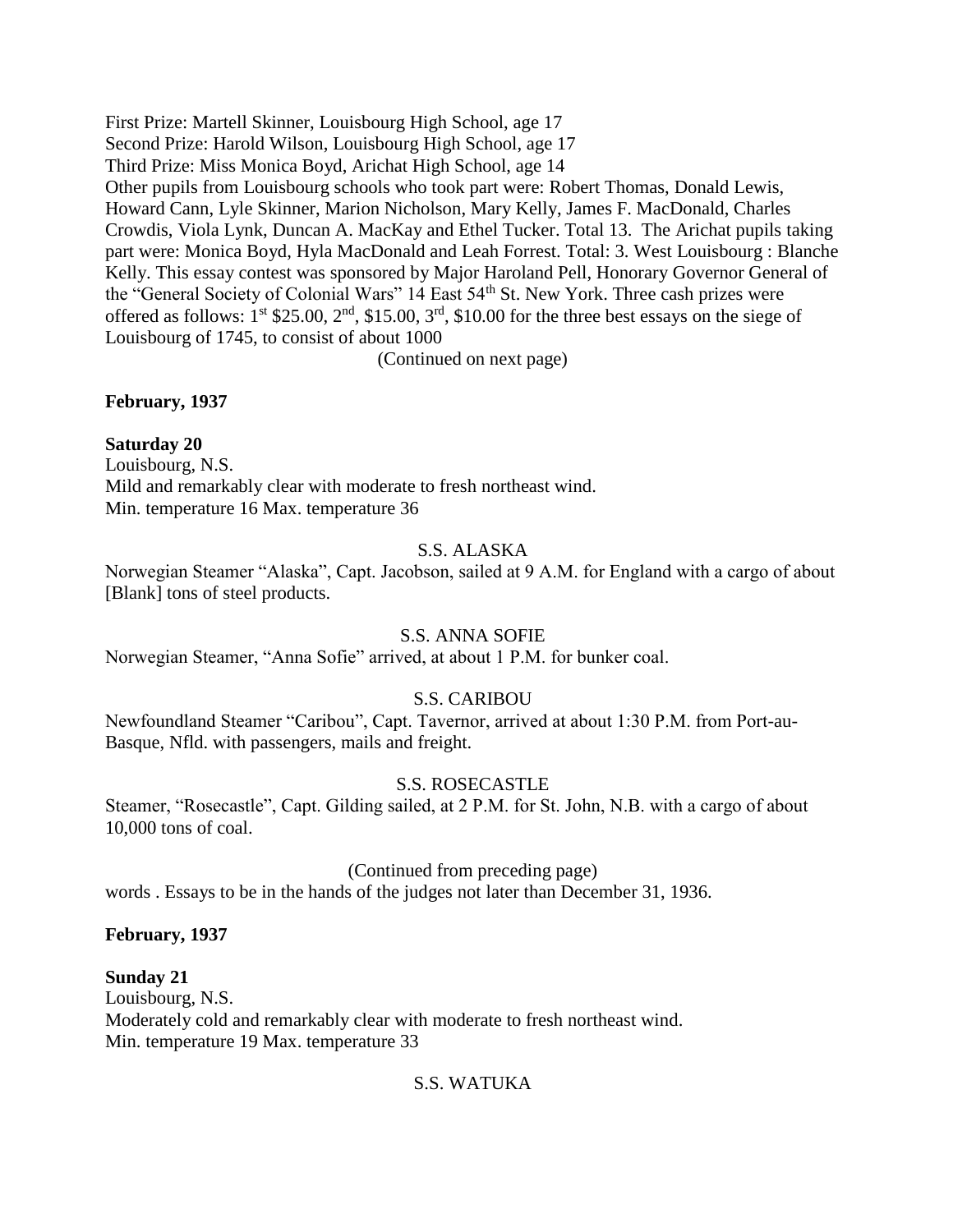Steamer "Watuka", Capt. [Blank] arrived, sometime last night from Liverpool, N.S. for a cargo of coal.

## S.S. CARIBOU

Nfld Steamer, "Caribou" Capt. Tavernor, sailed at about 1 P.M. with passengers, mails and freight for Port-au-Basque, Nfld.

## S.S. ANNA SOFIE

Steamer "Anna Sofie", sailed in the early morning.

## Church Services

At 11 A.M. and 7 P.M. I attended services in the First United Church. Mr. William Roach, (Evangelist) was in charge of both services. Emeline accompanied me to church, both morning and evening.

## **February, 1937**

## **Monday 22**

Louisbourg, N.S. Mostly clear with moderate to fresh northeast wind. Min. temperature 17 Max. temperature 34

### Snow Disappearing

The mild weather of the past few days has thawed away a lot of the snow. Many places are bare of snow on the streets, while in other places there are large banks, which prevent any attempt at motor traffic.

## S.S. WATUKA

Steamer "Watuka", Capt. sailed during the forenoon for Halifax, N.S. with a cargo of coal.

## **February, 1937**

## **Tuesday 23**

Louisbourg, N.S. Cloudy with light mist and drizzle. Moderate east to southeast wind. Silver thaw at night. Min. temperature 26 Max. temperature 32

## APPEAL COURT

At 2 P.M. I went to the Town hall for the purpose of attending, and presiding at, the regular annual session of the Assessment Appeal Court of the Town of Louisbourg. There being no appeals from the assessment, no session was held.

Those present were: three assessors: B.M. Spencer, John N. MacDonald and D.A. Campbell. The other two members of the assessment committee, besides myself, Councillors Jeremiah Smith and Clifton Townsend, were not present.

Meeting of School Board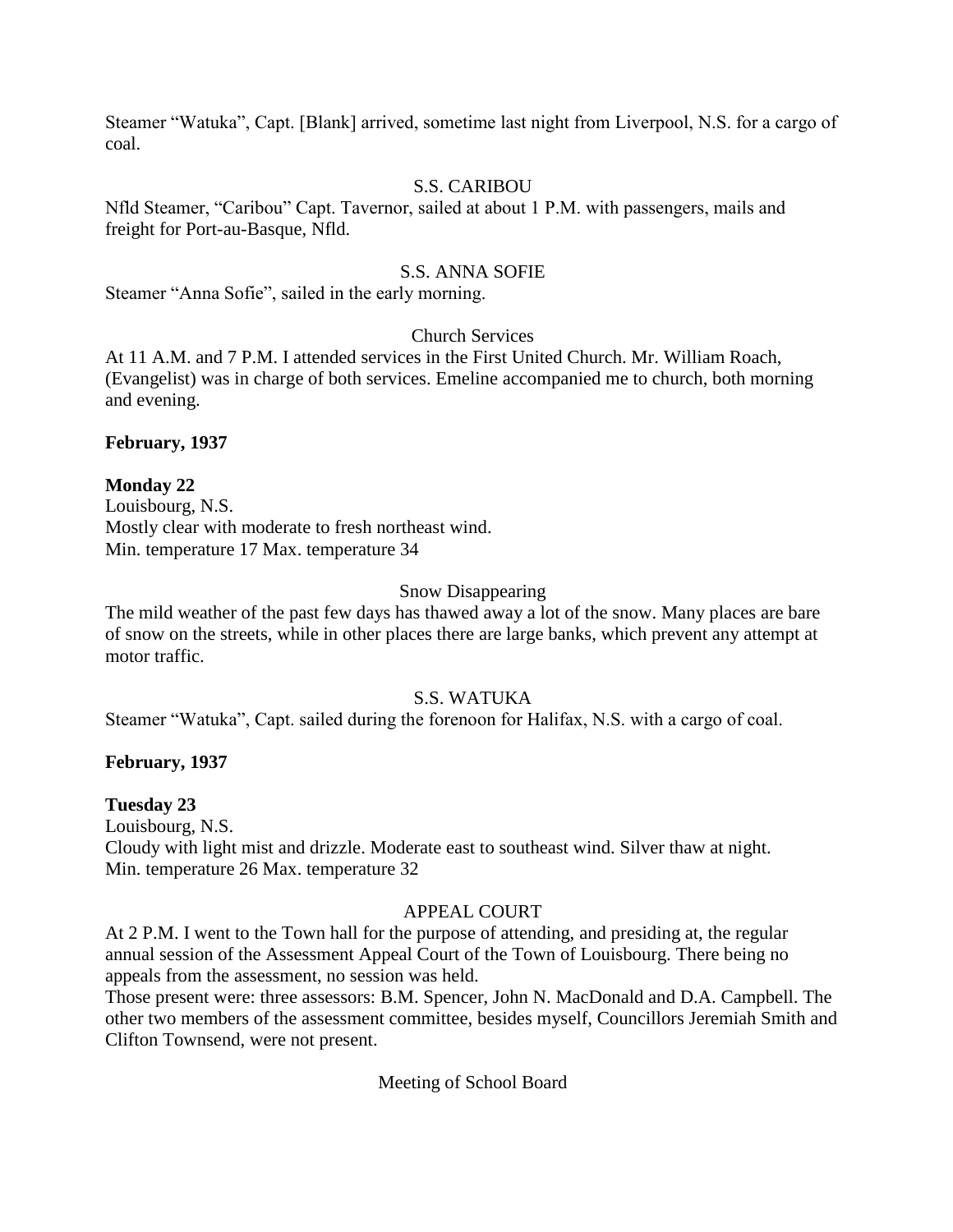AT 7:30 P.M. I attended and presided at the Annual meeting of the Louisbourg School Board. Those present were Commissioners: Clarence Peters, D.A. Campbell, Jeremiah Smith, G.B. Hiltz and M.S. Huntington, Clerk: B.M. Spencer.

At the opening of this meeting I was reelected chairman for the  $12<sup>th</sup>$  consecutive year as a member of the Louisbourg School Board. At this meeting the estimates for school purposes for the current school, year amounting to \$3,800.00 were passed by the board.

## **February, 1937**

## **Wednesday 24**

Louisbourg, N.S. Cloudy, foggy and mild with light variable wind. Min. temperature 25 Max. temperature 38

Drift Ice

Mouth, and western portion, of the harbour filled with drift ice. No ice in sight off the coast.

## S.S. CARIBOU

Nfld Steamer, "Caribou", Capt. Tavernor arrived at noon from Port-au-Basque, Nfld.

## Arrests Made

Yesterday, Feb. 23, D.M. Johnston, Chief of Police of the Town of Louisbourg went to Glace Bay on the morning train and with the assistance of Officer Archie MacKay of the Royal Canadian Mounted Police placed under arrest Martin Parsons, Joseph MacNeil and Vernon Adshade, all charged with breaking, entering and burglarizing the house of Capt. Ned Holland, Sydney Road, during the autumn of 1935.

On arriving at Glace Bay, Officer Johnston applied to Magistrate James MacKay for search warrants. Armed with these warrants and accompanied by Officer MacKay, R.C.M.P. he proceeded to the homes of the accused and in each home, found some of the articles missing from the Holland house, including mirrors, bedding and silverware. The officers took charge of the stolen articles. After bail had been procured for the prisoners they were released to appear before magistrate MacKay, for a hearing on next Friday, Feb 26.

The Holland house, where the burglary took place, about November 1935, is situated about 3/4 of a mile from the boundary of the Town of Louisbourg on the west side of the highway leading to Sydney. The house was unoccupied at the time the entry took place and the break was not discovered until several days later. An effort was made, at the time, to apprehend the guilty parties, but without success.

## **February, 1937**

## **Thursday 25**

Louisbourg, N.S. Sydney, N.S.

Snowfall of about 2 inches in the early morning. Misty and showery during the day with light to moderate easterly wind.

Louisbourg to Sydney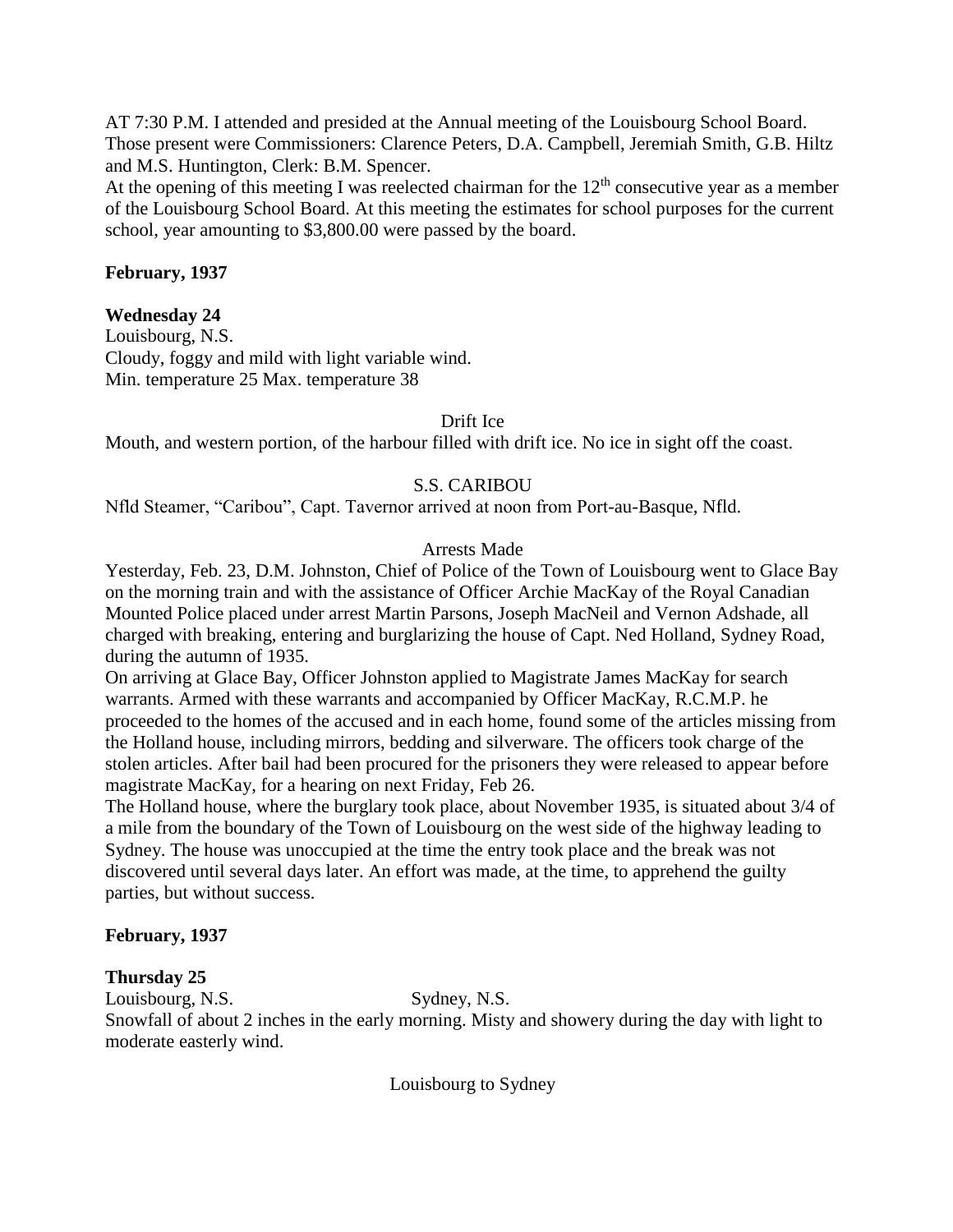Left Louisbourg by train at 8:15 A.M. for Glace Bay enroute to Sydney. Arrived at highway at about 11:20 A.M. Stayed at Vidal Hotel.

## Meeting of Jail Commission

At 3 P.M. I attended and presided at, the regular monthly meeting of the Cape Breton County Jail Commission in the office of the County Jail. Alderman D.J. MacLean and Alderman Angus MacDonald of the Jail Commission were both present. During the meeting we inspected all the wards and jail premises and found everything in good order with the exception of a leak in the concrete floor in the kitchen closet where considerable water was coming up from underneath. We authorized the warden to have the matter attended to as soon as convenient. Number of prisoners: Male 102, Female 2, total: 104 We passed the following bills for payment: C.P. Moore Ltd. \$13.50 Crowells Limited \$48.35 Crowells Limited \$22.50 C.H. Harshman \$27.90 F.J. Gillis \$15.00 Chappells Ltd. \$4.38 Wrights Ltd. \$21.60 Wrights Ltd \$48.60 Dominion Coal Co. Ltd. \$120.76 Thompson and Sutherland Ltd. \$42.75 MacDonald's Ltd \$17.00 Meeting adjourned to meet again, on Thursday, March 25/37 at 3 P.M.

## S.S. CARIBOU

Nfld. Steamer, Caribou, Capt. Tavernor, sailed from Louisbourg at about noon with passengers, mails and freight for Port-au-Basque, Nfld.

## S.S. WATUKA

Steamer "Watuka", Capt. Hooper, arrived at Louisbourg in the evening from Halifax, N.S. for a cargo of coal.

## **February, 1937**

**Friday 26** Sydney, N.S. North Sydney, N.S. Clear and mild with light northwest wind. An ideal day.

#### Committee Meeting

At 11 A.M. a committee consisting of Warden R.A. MacKinnon of the Municipality of the County of Cape Breton, Mayor S.E. Muggah, Sydney, Mayor F.L. Kelly, North Sydney, Mayor A.C. MacCormick, Sydney Mines , Mayor William Hinchey, New Waterford, Mayor Ben Edwards and myself met in the council chamber in the Court House, for the purpose of considering the feasibility of acquiring and using the Old Government Air Station in the Town of North Sydney as additional accommodations for the insane patients of the County of Cape Breton, including the towns and the city of Sydney. After discussing the matter from its various angles, all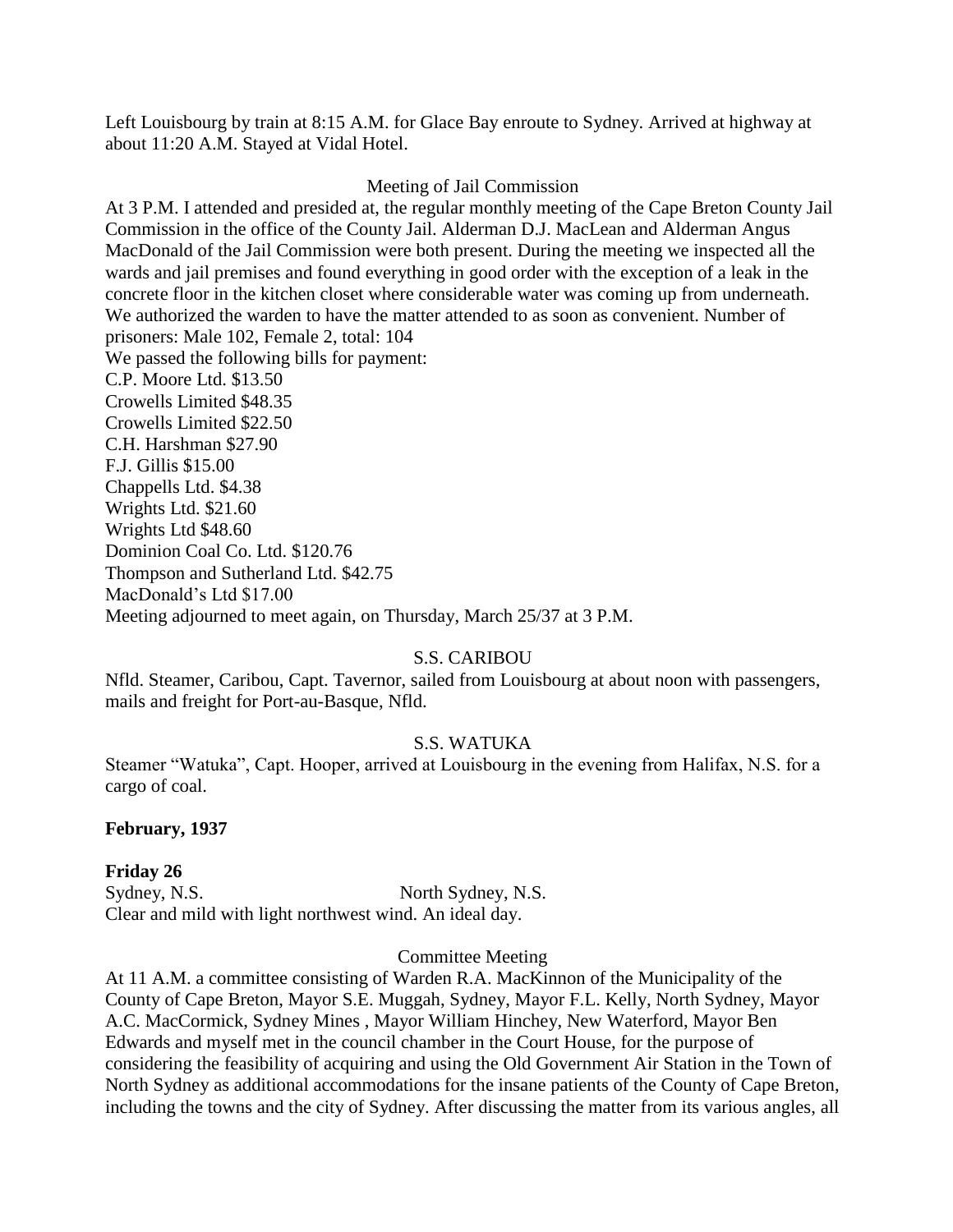present being favourable to the position with the exception of Mayor Muggah, we adjourned at noon for the purpose of having lunch, and visiting the Air Station immediately after. At 1 P.M. we all motored to the Air Station with the exception of Mayor Muggah, who was familiar with it as a result of a previous visit. At North Sydney we inspected the two buildings of the Air Station and found them in fair condition despite the fact that it is about 18 years since they were built. On motoring back to Sydney we again assembled as a committee, with all present, in the council chamber where we all expressed ourselves, as considering the scheme practicable, if repairs amounting to \$5.500.00 were made to the most suitable building which was an estimate made by Mr. MacMillan, contractor of North Sydney, Mayor Muggah, objecting . By motion it was next decided to get in touch with the Provincial Health Authorities and get their approval or disapproval of the project. Should the verdict of the health authorities prove favorable our next move is to approach the Federal Government with a view of obtaining a long time lease of the Air Station buildings which have been idle ever since they were built. Next meeting of committee to be called by the chairman when required.

## **February, 1937**

## **Saturday 27**

Sydney, N.S. Louisbourg, N.S.

Clear and moderately cold with moderate west to southwest wind. Cloudy in the late afternoon and evening. Snow squalls at night. Snowfall about ½ inch.

## Sydney to Louisbourg

Left Sydney at about 12:30 P.M. by train car for Glace Bay enroute to Louisbourg. Left Glace Bay by train at 2:45 P.M. Arrived at Louisbourg at about 4:15.

## S.S. WATUKA

Steamer "Watuka", Capt. Hooper, sailed from Louisbourg yesterday, at about noon, with a cargo of coal for Liverpool, N.S.

## Committed to Supreme Court

Yesterday, Feb. 26, Martin Parsons, Joseph MacNeil and Verner Adshade, who were arrested on last Tuesday by Police Officer Johnston of Louisbourg and Officer Archie MacKay, R.C.M.P. and charged with breaking and entering into the home of Capt. Ned Holland, Sydney Road, Louisbourg in the autumn of 1935; were before Stipendiary Magistrate James MacKay at Glace Bay and committed to stand trial at the next sitting of the Supreme Court. The prosecution was conducted by Sergt. Norman Churchill, R.C.M.P. while L.D. Currie, L.L.B. represented the accused. Witnesses examined were: Police Officer: D.M. Johnston, Louisbourg, Officer Archie MacKay, R.C.M.P., John Holland, Louisbourg, brother of Capt. Holland, John W. Holland and Angus Holland, sons of Capt. Holland.

The clue to the Holland burglary was obtained through an anonymous letter received recently by the Glace Bay detachment of the Royal Canadian Mounted Police.

## **February, 1937**

**Sunday 28** Louisbourg, N.S.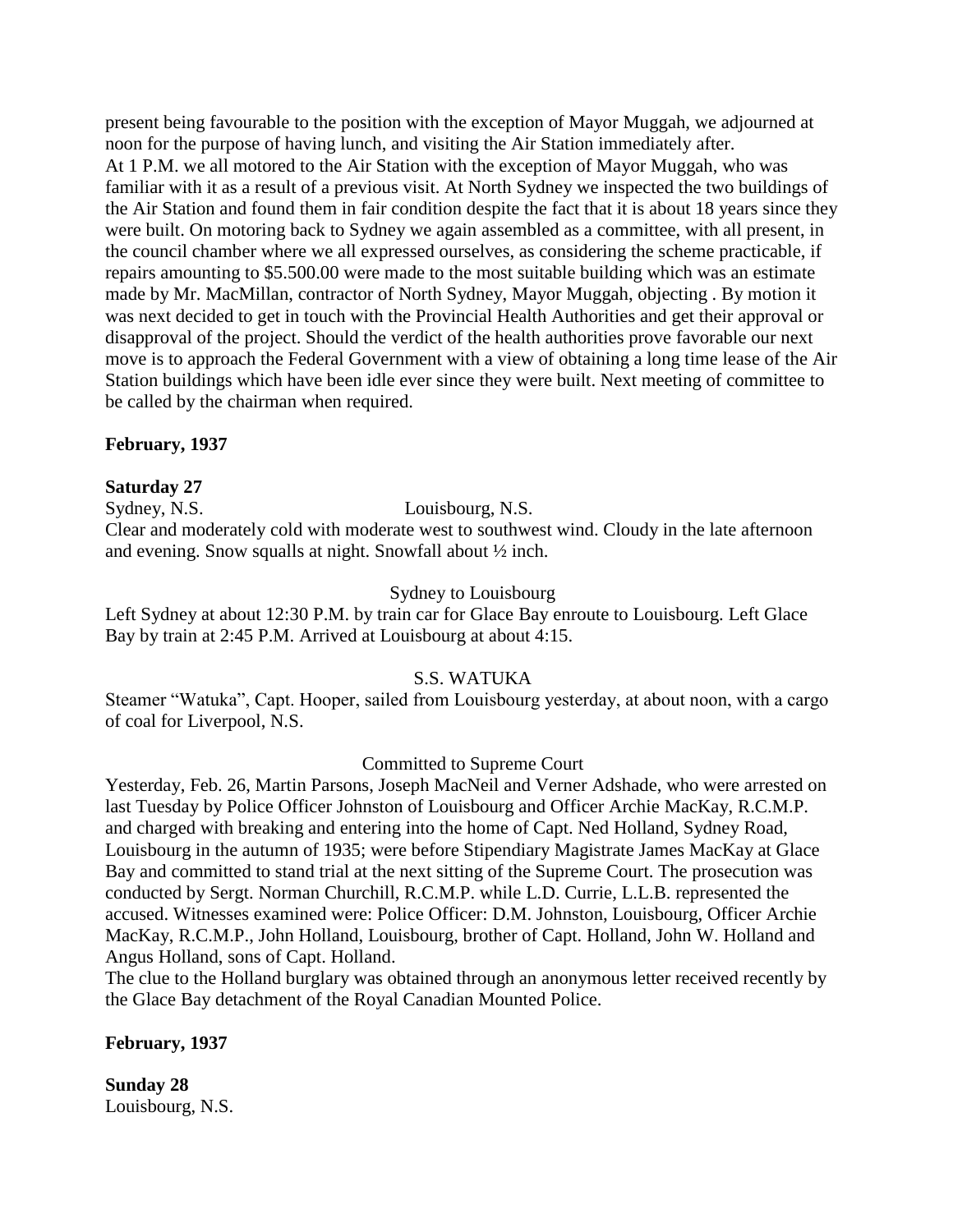Clear and moderately cold with moderate northwest wind. Min. temperature 5 Max. temperature 25

## S.S. ROSECASTLE

Steamer, "Rosecastle", Capt. Gilding, arrived in the morning from St. John, N.B. for a cargo of coal.

## S.S. AAGOT

Finnish Steamer, "Aagot" arrived in the evening for bunker coal. The Aagot is enroute from Boston, Mass. to Hull, England with a cargo of scrap iron.

# Church Services

At 11 A.M. and 7 P.M. in company with Emeline, I attended services in the First United Church. Mr. William Roach, (Evangelist) was in charge of both services.

## S.S. KRUSAA

Danish Steamer, "Krusaa" arrived here on last Thursday morning and after taking bunker coal sailed on Friday morning Feb. 26.

## **March, 1937**

## **Monday 1**

Louisbourg, N.S. Clear and moderately cold with moderate southwest wind. Min. temperature 2 below zero, Max. temperature 27

## S.S. AAGOT

Finnish Steamer", Aagot", sailed in the evening for Hull, England, after taking bunker coal at this port.

## **March, 1937**

## **Tuesday 2**

Louisbourg, N.S.

Clear and comparatively mild with light southwest wind. Cloudy in the evening, wind shifting to northeast.

Min. temperature 12 Max. temperature 35

## Highway Open

The highway between here and Sydney which has been closed to automobile traffic owing to heavy snow was opened today when the snow plow of Sullivan's Bus Service and two or three cars arrived here at about 6:30 P.M. The Sullivan outfit has been working since last Saturday morning with the object of opening the road between Sydney and Louisbourg for the purpose of resuming the bus service, which was stopped by the snow storm of February 17.

Nova Scotia Legislature Opens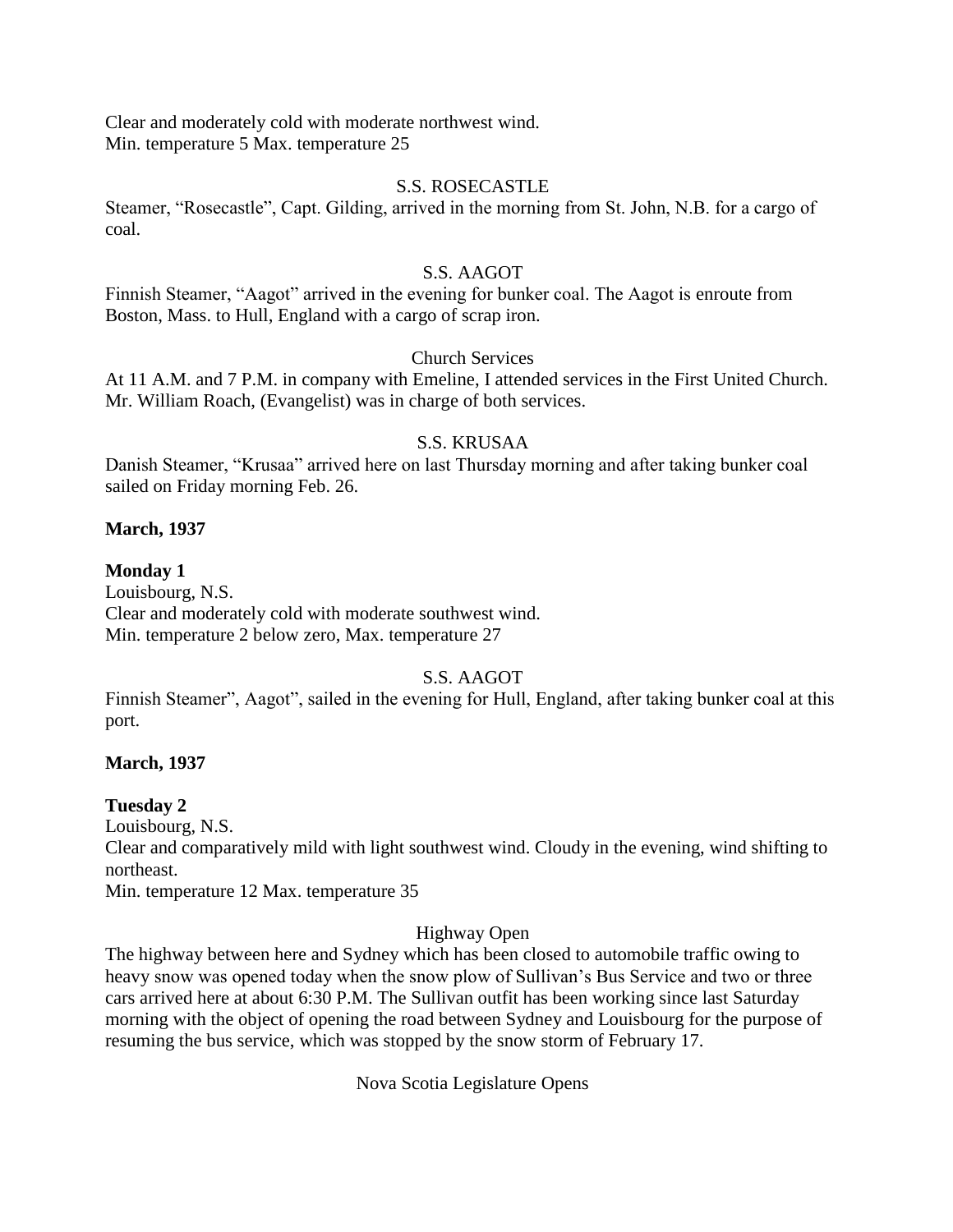The Nova Scotia Legislature, under the Premiership of Hon. Angus L. MacDonald, was opened today at Halifax by Lieutenant Governor Wm. H. Covert.

Gordon S. Harrington, a former Premier, is leader of the opposition. The Liberals have 22 members and the Conservatives 8.

Mr. Phalen is clerk and Mr. Alonzo A. Martell of Louisbourg is Deputy Clerk.

## **March, 1937**

## **Wednesday 3**

Louisbourg, N.S. Moderate cold and mostly cloudy with light to moderate northerly wind. Min. temperature 4 Max. temperature 28

### S.S. WATUKA

Steamer, Watuka, Capt. Hooper, arrived from Liverpool, N.S. at about 10 A.M. for a cargo of coal.

### S.S. ROSECASTLE

Steamer, "Rosecastle", Capt. Gilding, sailed at about 7:30 A.M. for Halifax with a cargo of about 10,000 tons of coal.

## Bus Service Resumed

A bus of the Sullivan Bus Service, Sydney, arrived here from Sydney at about noon, and returned during the afternoon. This is the first trip of the bus since the snow storm of February 17. Several cars made the trip over the highway between here and Sydney during the day.

## Hockey Game

In the late afternoon, a hockey team from Louisbourg motored to Mira Gut in Beaver's truck and played a game with the Mira Gut team, resulting in a victory for the Mira team by a score of 11 to 4. The Louisbourg team consisted of the following persons: John MacDonald, Hugh Braker, John MacKinnon, Michael Kennedy, John Wilson, Thomas Peck, Neil MacLeod, David Baldwin, Paul Bates, John MacAskill, Stewart Hiltz, Alex Smith and Albert Martell.

## S.S. ARRANMORE

Government Steamer, "Arranmore" arrived in the evening and docked at the Government wharf.

## **March, 1937**

#### **Thursday 4**

Louisbourg, N.S.

Clear and moderately cold during the forenoon. Cloudy and threatening in the afternoon. Snow began to fall at about 6 P.M. and continued until about midnight. Light southwest wind, increasing to a fresh breeze at night. Snowfall about 4 inches. Min. temperature 2 below zero, Max. temperature 30

## S.S. WATUKA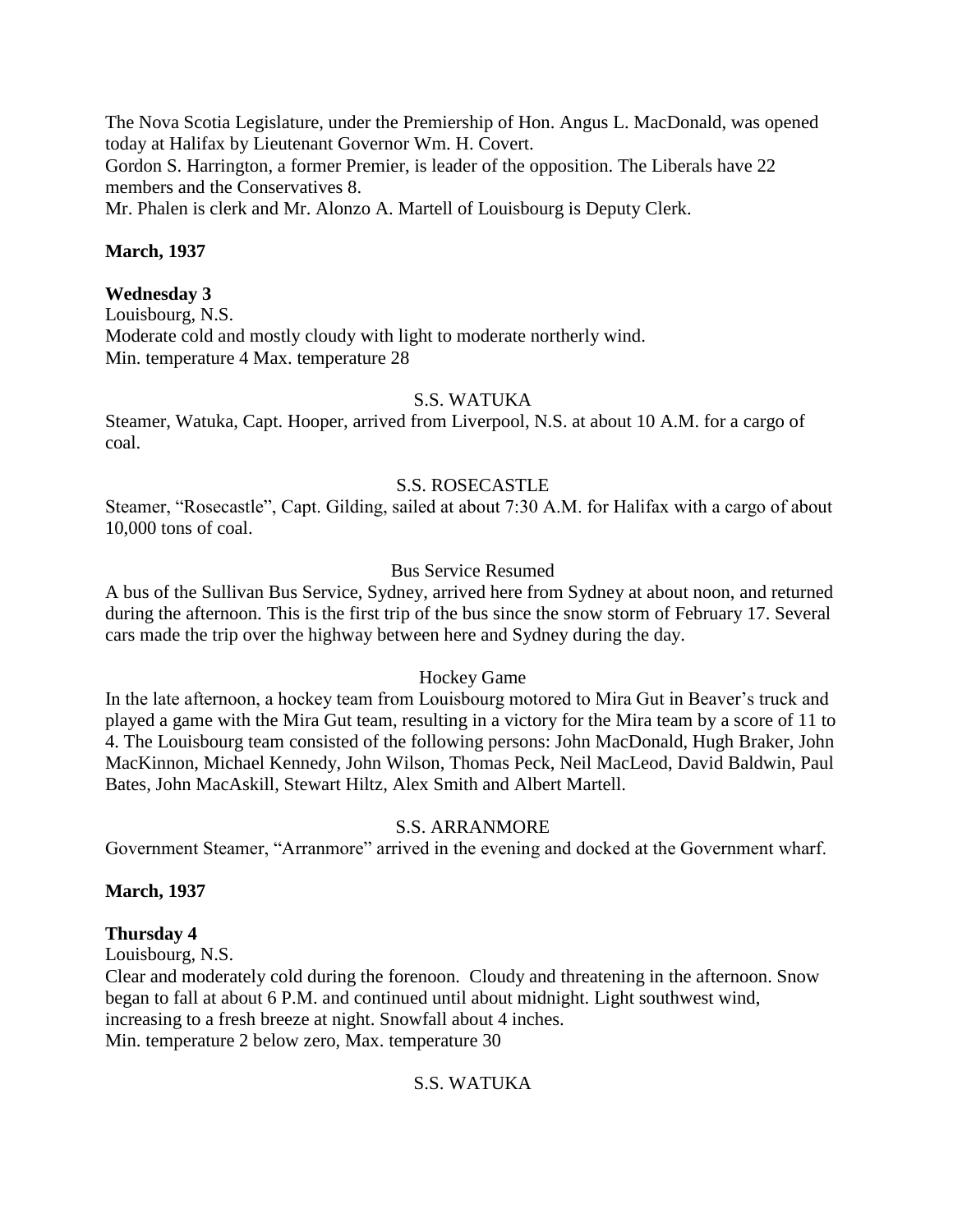Steamer, Watuka, Capt. Hooper, sailed in the morning for Liverpool, N.S. with a cargo of about 2,000 tons of coal.

## Bus Service

Sullivan's Bus Service, while running behind schedule, managed to make two trips to Louisbourg today despite the condition of the highway. On the return from Louisbourg in the evening, the bus met with an accident which delayed its arrival at Sydney.

## Public Building

Today's edition of the Sydney Post Record contained the information that the Federal Government had voted an appropriation of \$20,000 for a public building for the Town of Louisbourg.

## **March, 1937**

## **Friday 5**

Louisbourg, N.S.

Mostly cloudy with light southwest wind which early in the day shifted to northeast. Min. temperature 11 Max. temperature 36

## Agricultural Meeting

At 8:30 P.M. I attended, and presided at, a meeting which was held in the Town hall by Mr. Campbell of the Provincial Agricultural Department.

Mr. Campbell gave an address on gardening and farming with a view to organizing garden clubs in Louisbourg and vicinity. There were 17 adults present. Previous to the opening of the meeting he gave a talk to a number of school children on the subject of gardening.

Mr. Campbell intends returning in a short time to complete the organization. On motion of the meeting Guy B. Hiltz was elected to head the farm and garden organization in the Town of Louisbourg.

## S.S. MONTCALM

Icebreaker "Montcalm", Capt. O'Hearn arrived from North Sydney at about 10 P.M. and anchored in the lower end of the harbour.

## **March, 1937**

## **Saturday 6**

Louisbourg, N.S. Partly clear and moderately cold with light to moderate northwest wind. Min. temperature 2 Max. temperature 36

## Council Meeting

At 7:30 P.M. I attended, and presided at, a meeting of the Town Council. Those present besides myself were: Councillors: D.A. MacInnis, Jeremiah Smith, G.B. Hiltz, James F.D. Townsend, Alex C. MacDonald, and Clifton Townsend. Clerk: B.M. Spencer, Police Officer: D.M. Johnston and Medical Health Officer: H.J. Townsend, M.D.

At this meeting the assessment roll showing a total assessment of \$268,700.00 was accepted.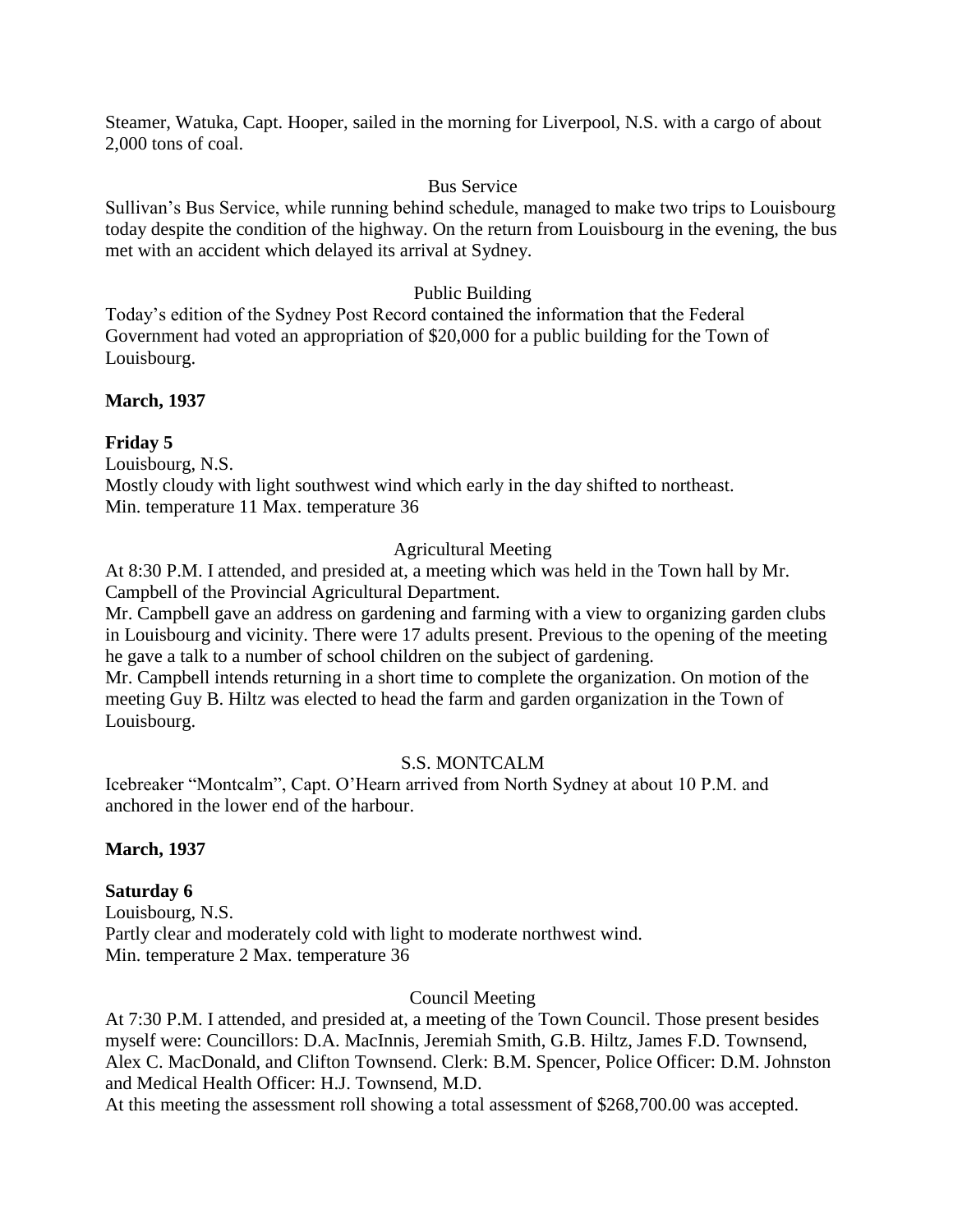Estimated revenue for current year: \$14,214.75 Estimated expenditures \$11,792.19. Above estimates passed on motion of the Council.

D.M. Johnston reappointed Police Officer at a salary of \$25.00 a month.

H.J. Townsend, M.S. Medical Health Officer presented his report for 1936 which was on motion accepted.

Acceptance of auditors report was laid over until next night of meeting.

Tax rate set at 4.25 per cent.

Heber Arrived

Heber arrived on the evening train, from his home at Salmon River to spend the weekend with us.

**March, 1937**

**Sunday 7** Louisbourg, N.S. Mostly clear and moderately cold with light to moderate westerly wind. Min. temperature 3 Max. temperature 24

## Church Services

At 11 A.M. and 7 P.M. in company with Heber, I attended services in the First United Church. Rev. A.C. LeGrow of Victoria Road United Church, Sydney, was in charge of both services. Emeline was not out to the morning service, but accompanied us in the evening.

## S.S. ROSECASTLE

Steamer "Rosecastle", Capt. Gilding, arrived from Halifax at about 1:30 P.M. for a cargo of coal.

## **March, 1937**

## **Monday 8**

Louisbourg, N.S. Clear and cold with moderate to fresh northwest wind. Min. temperature 5 Max. temperature 26

## S.S. WATUKA

Steamer, Watuka, Capt. Hooper, arrived at about 10 A.M. from Liverpool, N.S. for a cargo of coal.

## S.S. MONTCALM

Icebreaker, "Montcalm", Capt. O'Hearn, sailed at about 10:30 A.M. for St. Paul's Island.

## Board of Trade

## Louisbourg to Sydney

At 1 P.M. accompanied by Heber, who was on his way home, I motored to Sydney in a car of Sullivan's Bus Service, Sam MacDonald, driver. The purpose of my trip was to attend a special meeting of the associated Board of Trade of the Island of Cape Breton which was called at the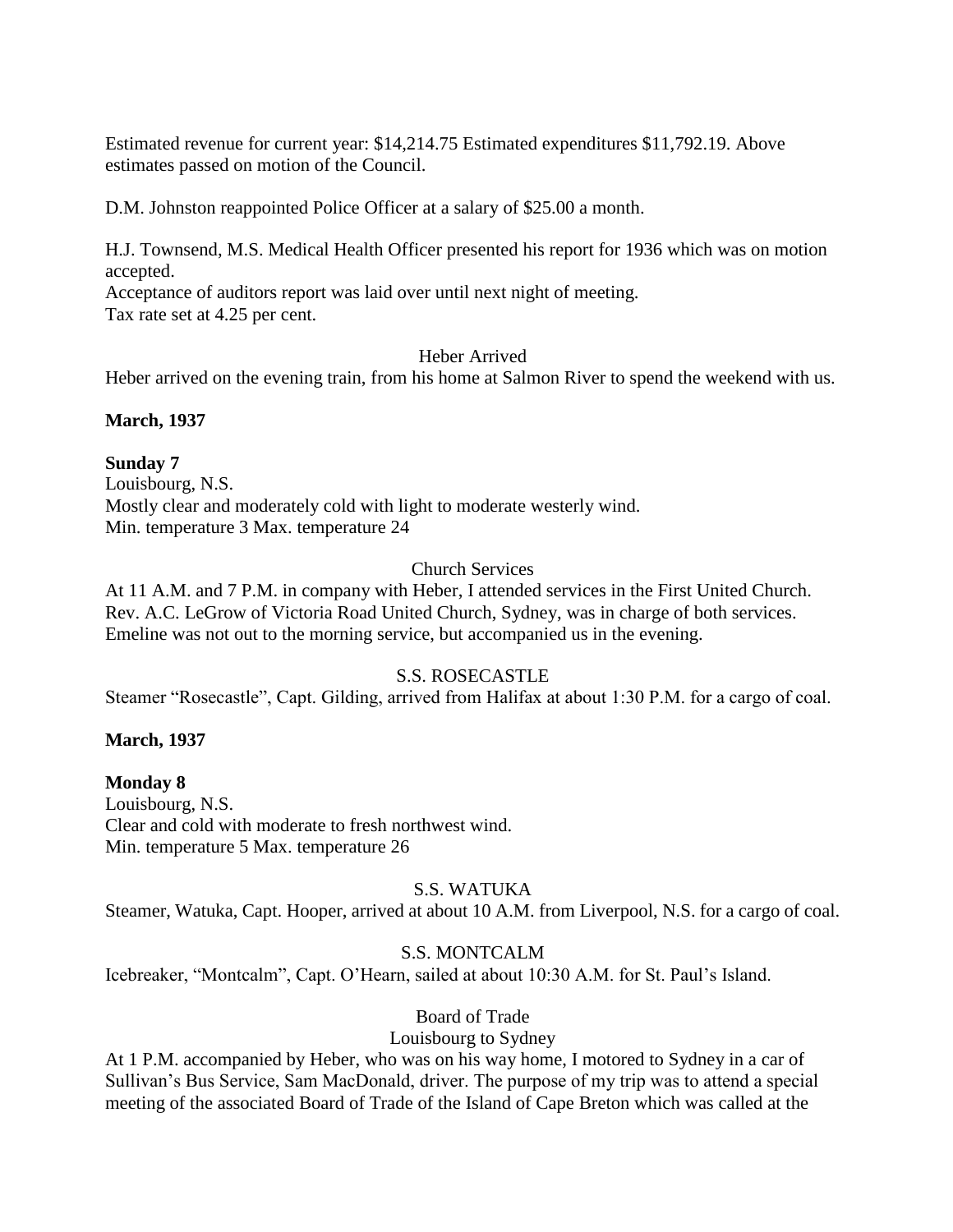insistence of the New Waterford Board of Trade for the purpose of considering New Waterford's claim for the Trans-Canada Highway to pass through the Town of New Waterford and continue through Dominion, Glace Bay, Dominion No.6, Port Morien, Mira Gut and thence along the shore to the Town of Louisbourg.

At about 6 P.M. I was joined at Sydney by a delegation from the Louisbourg Board of Trade, consisting of Dr. H.J. Townsend, President, George Lewis, Secretary, Roy Ingraham, Treasurer, James H.Crowdis and Alistair MacDonald.

At about 8:30 P.M. the meeting was called to order in the Board of Trade room on Prince Street, with Alex Ross presiding, and Alderman George Morrison, of Sydney acting as Secretary in the absence of the regular Secretary, Frank MacIntyre.

Those present from the various boards were as follows:

Sydney: Alex Ross, George Morrison, D.J. Bonnell, A.N. Mann, Lt. Col. J.A. MacDonald. North Sydney: John Barrington, Glace Bay: D.R. Cameron, Albert Cameron, Johnston Cheeve, Dr. MacIntosh. New Waterford: Mayor William Hinchey, L.E. Weatherbe, M.J. MacDonald, Angus A. MacDonald, James Johnston, Harry Hines. Louisbourg: Dr. H.J. Townsend, George Lewis, Roy Ingraham,

(Continued on next page)

## **March, 1937**

#### **Tuesday 9**

Louisbourg, N.S.

Snow began to fall at about 6 A.M. following by sleet two hours later. Snowfall about 2 inches. Showery during the forenoon. Moderate to light east to southwest wind. Foggy during the afternoon.

Min. temperature 24 Max. temperature 36

## S.S. WATUKA

Steamer, "Watuka", Capt. Hooper, sailed in the early morning for Liverpool, N.S. with a cargo of coal.

#### Bus Service

Motor car, of Sullivan's Bus Service, due to arrive here at about 10:30 A.M. with passengers and mails did not reach here until about 5:30 P.M. On the return trip the car was unable to get through owing to bad condition of the highway and returned to Louisbourg. The mails were forwarded to Sydney on board a workman's, train leaving here shortly after midnight.

## (Continued from preceding page)

James H. Crowdis, Mayor M.S. Huntington.

After a long discussion over which would be the most serviceable, a direct highway from Sydney to Louisbourg by the shortest possible route to enter Louisbourg at the eastern end of the town or a highway from Sydney via New Waterford, Glace Bay and following the shore of the Atlantic to Louisbourg, I made a motion that we indorse Louisbourg's claim for a direct road from Sydney to Louisbourg. An amendment was moved by Johnston Cheeve of Glace Bay that we recognize the claims of Louisbourg and urge the Provincial Government to direct and construct the Trans-Canada Highway via New Waterford and the shore line to Louisbourg. The amendment was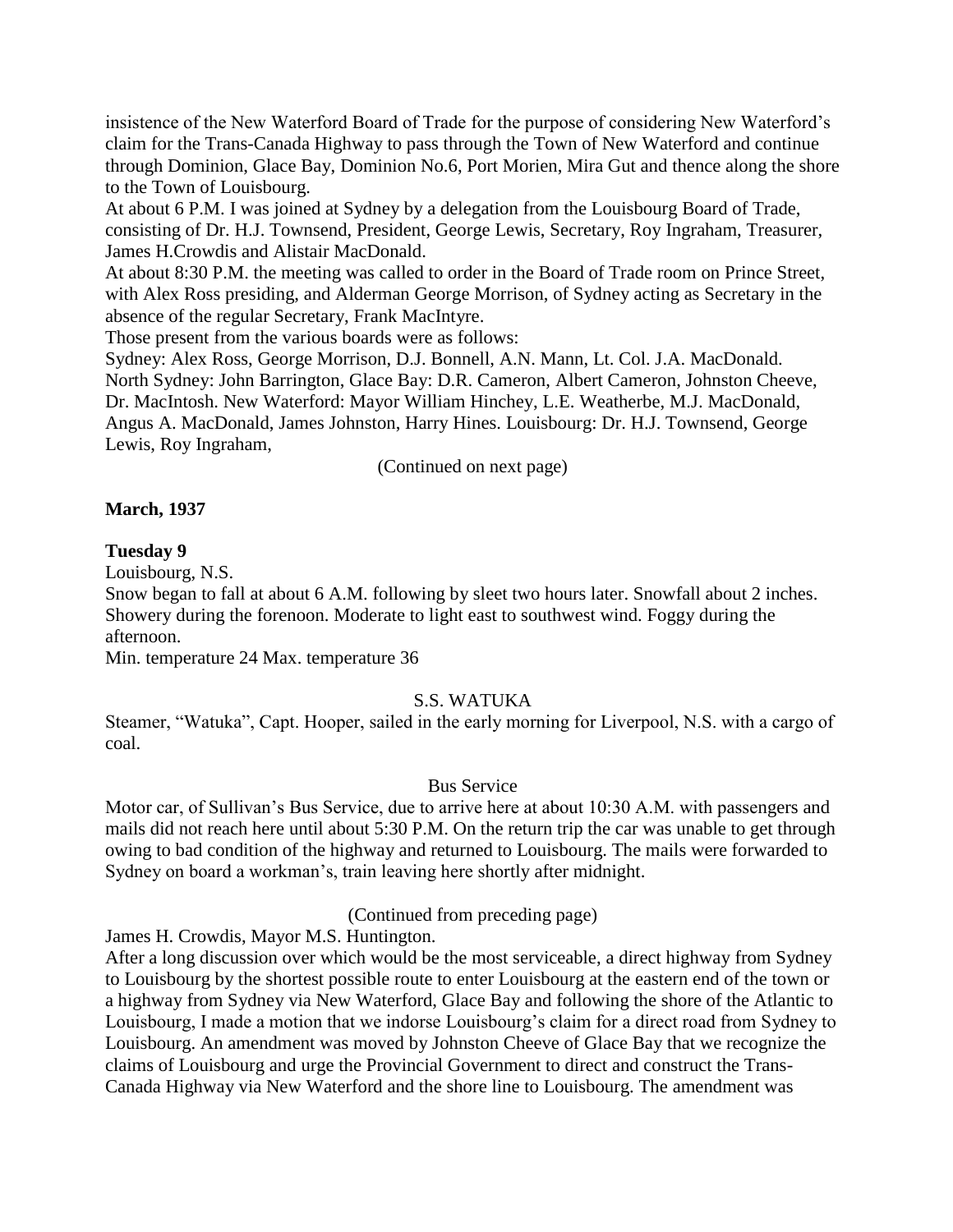defeated by a vote of 5 to 6 and the motion carried by the same vote. Sydney, North Sydney and Louisbourg delegates for the motion, New Waterford

(Continued on next page)

### **March, 1937**

### **Wednesday 10**

Louisbourg, N.S.

Foggy and mild during the forenoon. Light frost in the morning. Cleared shortly after noon, warm and springlike in the afternoon. Light to fresh southwest wind. Min. temperature 21 Max. temperature 40

#### S.S. ROSECASTLE

Steamer, "Rosecastle", Capt. Gilding, sailed at about 8:30 A.M. for with a cargo of coal.

#### S.S. BRANT COUNTY

Norwegian Steamer, Brant County arrived at about 2 P.M. for to load a part cargo of steel products. The "Brant County" is a two funnel ship and is commanded by Captain Bovik.

#### (Continued from preceding page)

and Glace Bay for the amendment. After the vote was taken Johnston Cheeve of Glace Bay introduced a motion calling for the construction of the Trans-Canada via New Waterford, Glace Bay, Dominion No.6, Port Morien and along the shore of Louisbourg. After a long discussion regarding the legality of this motion, some claiming that it was a repetition of the amendment to the first motion, Mr. Ross the chairman ruled it in order. On being put it was carried by a vote of 5 to 3. For the motion: New Waterford 2 Glace Bay 3 against-Sydney 1 North Sydney 1 Louisbourg 1. Messrs. Bonnell, MacDonald and Mann of the Sydney delegation did not vote. Delegates entitled to vote at this meeting of the associated Board were as follows: New Waterford: Mayor Hinchey and L.E. Weatherbe. Glace Bay: Dr. MacIntosh, Johnston Cheeve and D.R. Cameron. Sydney: D.J. Bonnell, O.N. Mann, Lt. Col. J.A. MacDonald, and George Morrison. North Sydney: John Barrington. Louisbourg: Mayor M.S. Huntington. Meeting adjourned at about 11:30 P.M. after which all of the Louisbourg delegates had supper at the "Palace Grill". I returned by motor car with the rest of the Louisbourg delegates. Left Sydney at 12:10 midnight, arrived home at about 1:30 in the morning of the  $9<sup>th</sup>$ .

#### **March, 1937**

## **Thursday 11**

Louisbourg, N.S. Clear and cold with fresh westerly wind. Min. temperature 11 Max. temperature 23

#### **March, 1937**

**Friday 12** Louisbourg, N.S. Clear and moderately cold with moderate westerly wind.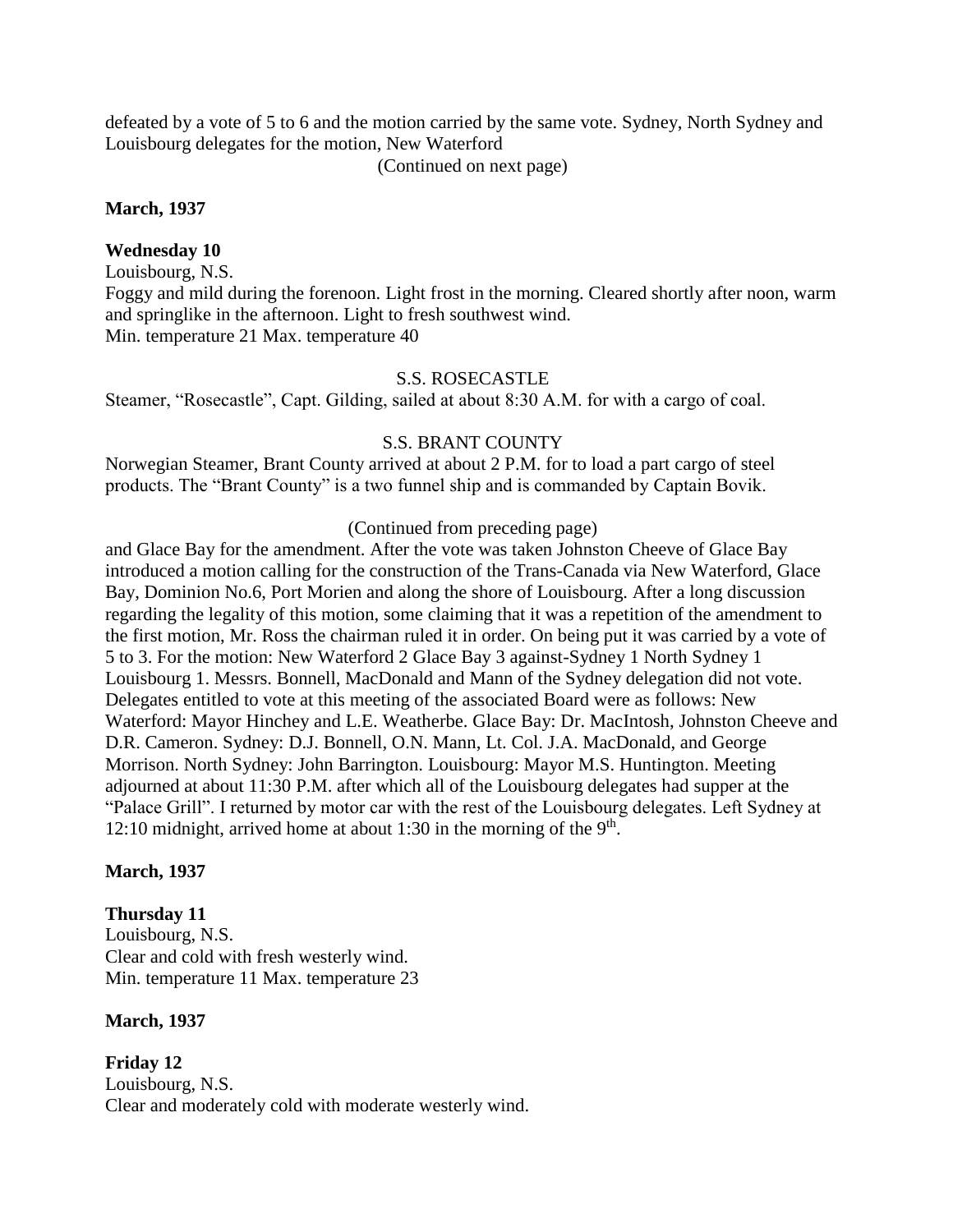Min. temperature 3 Max. temperature [Blank]

## **March, 1937**

# **Saturday 13**

Louisbourg, N.S. Cloudy and moderately cold with light west to southwest wind. Min. temperature 2 Max. temperature 33

## **March, 1937**

# **Sunday 14**

Louisbourg, N.S.

Clear and mild with light northwest wind which became variable in the afternoon. Bright sunshine during the forenoon. Partly cloudy in the afternoon and evening. An ideal day. Min. temperature 15 Max. temperature 39

# S.S. BRANT COUNTY

Norwegian Steamer, Brant County, Capt. Bovik sailed in the morning for England, with part cargo of steel products (about 2,800 tons)

Church Services

At 11 A.M. and 7 P.M. in company with Emeline I attended services in the First United Church. Rev. R. C.F. MacLennan of Knox United Church, Glace Bay was the preacher at both services.

# **March, 1937**

# **Monday 15**

Louisbourg, N.S. Mostly clear and mild with light variable winds, mostly southwest. Min. temperature 18 Max. temperature 41

## FIRE

At about 8 A.M. the fire whistle blew for a fire at St. Bartholomews Anglican Church. The firemen responded quickly and in a short time had a line of hose laid from the hydrant on Main Street, opposite the rectory. A well directed stream of water soon had the blaze under control without doing serious damage. The origin of the fire, which was on the north side where the chimney comes through the roof, is unknown, but is supposed to have started from a spark landing on the roof and setting fire to the shingles near the chimney. Would estimate the actual damage at about \$200.00, covered by insurance.

# **March, 1937**

## **Tuesday 16**

Louisbourg, N.S.

Cloudy and chilly with light to fresh easterly wind. Light drizzle and mist in the afternoon and evening with silver thaw at night and showers.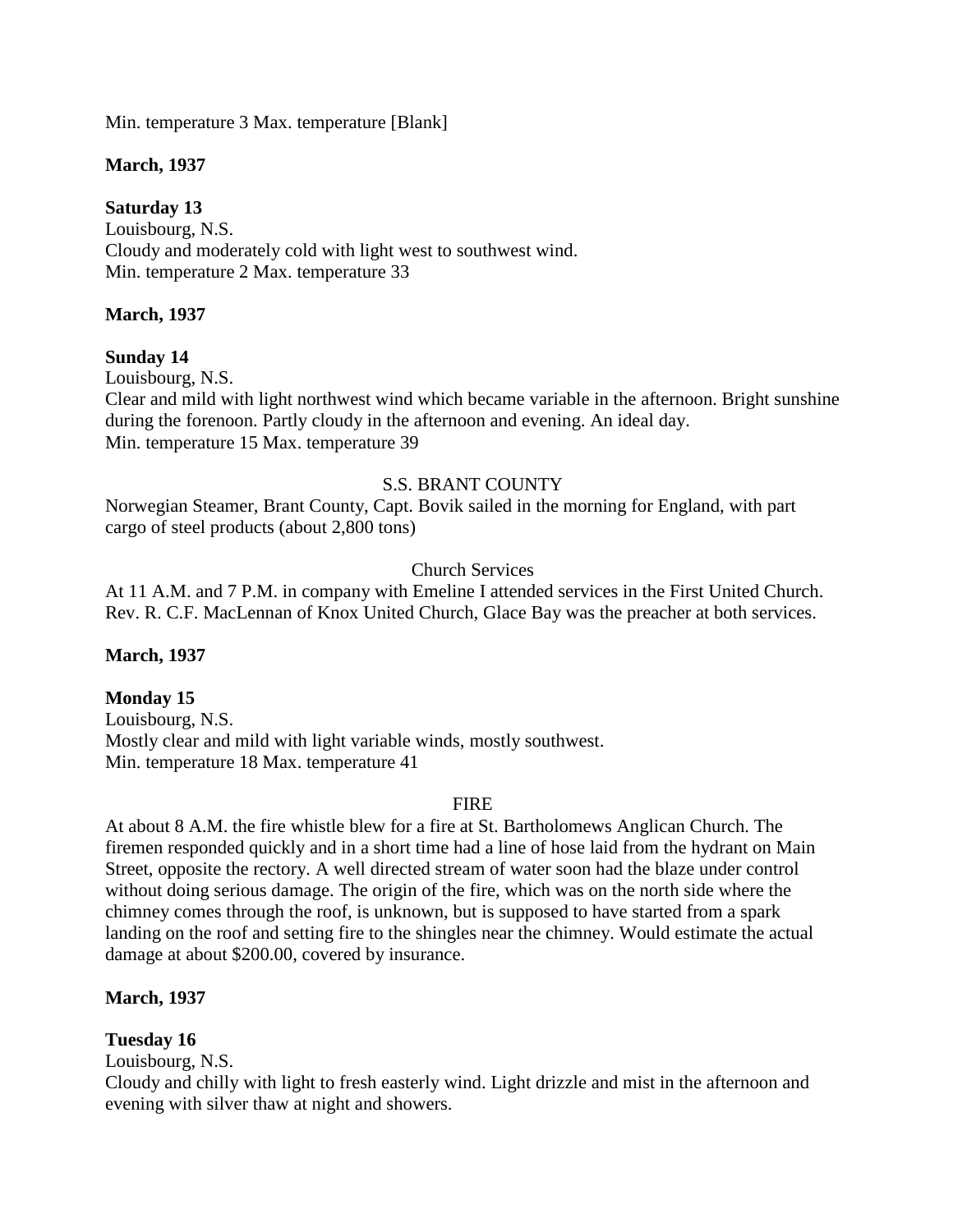Min. temperature 26 Max. temperature 32

## Presented Prizes

At 2 P.M. I visited the Town school and presented consolation prizes to all the pupils who took part in the "Society of Colonial Wars" essay contest and failed to win one of the major prizes. The prize money amounting to \$13.00 was donated by Major Howland Pell, Honorary Governor General of the General Society of Colonial Wars, New York and was distributed as follows**:**  James F. MacDonald \$1.00, Marion Nicholson \$1.00, Duncan A. MacKay \$1.00, Charles Crowdis \$1.00, Donald Lewis \$1.00, Lyle Skinner \$1.00, Ethel Tucker \$1.00, Blanche Kelly \$1.00, Howard Cann \$1.00, Robert B. Thomas \$1.00, Viola Lynk \$1.00, Mary Kelly \$2.00.

# **March, 1937**

# **Wednesday 17**

Louisbourg, N.S.

Heavy rain in the morning. Cloudy and foggy until noon. Mild and mostly clear in the afternoon and evening. Light southwest wind.

Min. temperature 25 Max. temperature 42

# S.S. BRITISH PRINCE

British Motor Ship, "British Prince", Capt. Shaw, arrived here at about 1:30 P.M. for a cargo of steel products.

## Choir Practice

At 7:30 P.M. I attended choir practice in the First United Church.

## Garden Club Organized

A meeting was held in the Town hall at 8 P.M. at which a Garden Club was organized with B.M. Spencer, President and Roy Ingraham, Secretary. Mr. Gordon Campbell of the Provincial Agricultural Department was the organizer. I was present for a short time near the close of the meeting.

## Bert Wilcox arrives Home

Bert Wilcox of this town who has been representing Louisbourg and vicinity at the Sportsmen's shows at Boston, New York and Hartford arrived here tonight. Mr. Wilcox reports that the shows were very successful and that he expects a large number of swordfish anglers to visit Louisbourg during the coming summer.

## **March, 1937**

## **Thursday 18**

Louisbourg, N.S.

Clear during the forenoon, becoming cloudy and threatening early in the afternoon, with light snow squalls. Moderate southwest wind.

Min. temperature 24 Max. temperature 36

# S.S. WATUKA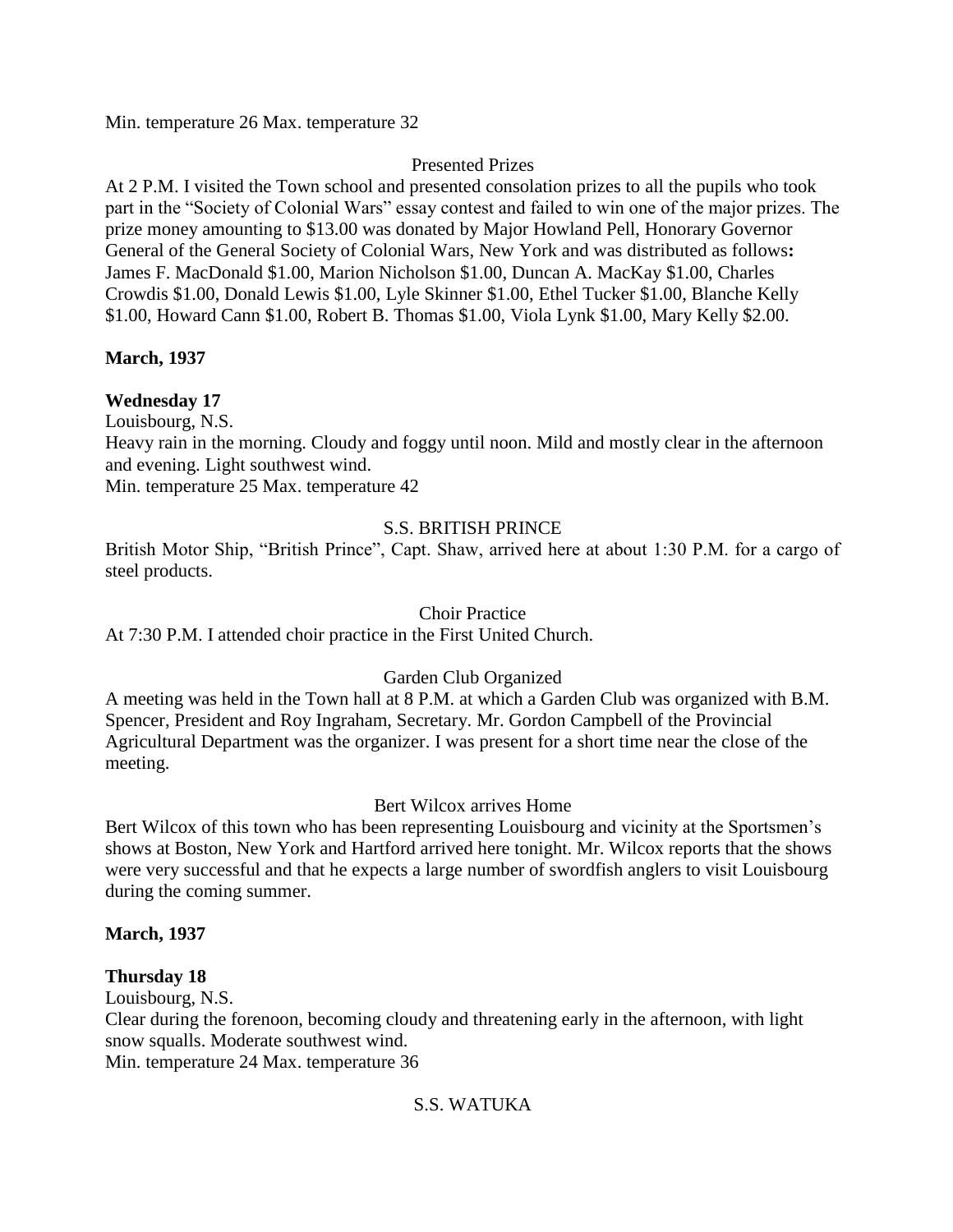Steamer, "Watuka", Capt. Hooper, arrived from Halifax at about 3 P.M. for a cargo of coal. The Watuka had gone to Halifax for annual repairs, but was ordered to Louisbourg to load a cargo of coal for Wabana, Newfoundland.

### S.S. BOLTENHAGEN

German Steamer,"Boltenhagen", Capt, Ebert arrived at about 3:30 P.M. from St. John, N.B. for bunker coal. The Boltenhagen is the first German ship to visit Louisbourg for many years and the first ship to ever to enter the harbour flying the Nazi flag.

## **March, 1937**

**Friday 19**

Louisbourg, N.S. Cloudy with a light drizzle of snow during part of the day and some fog. Light southwest wind. Min. temperature 26 Max. temperature 39

## S.S. BOLTENHAGEN

German Steamer, "Boltenhagen", Capt. Ebert, sailed at about 10:30 A.M.

## S.S. WATUKA

Steamer, "Watuka", Capt Hooper sailed at about 10:45 A.M. for Wabana, Nfld with a cargo of coal.

## Concert

A concert and Birthday Party was held in Calvin Hall at 8 P.M. under the auspices of the Ladies Aid of the First United Church. Was present for a short time and sang two solos: "Off to Philadelphia" and "Father O'Flynn".

## Inspects Suggested Air Station Site

Flight Lt. Commander Vagne arrived by bus from Sydney at about 10:30 A.M. for the purpose of looking over the suggested Air Station Site at MacKenzie's Barren about 3 miles from Louisbourg on the line of the S. & L. Railway. At Louisbourg he was joined by Dr. H.J. Townsend, George Lewis, James Crowdis and Alistar MacDonald of the Louisbourg Board of Trade, who accompanied him, to the proposed site.

In conversation with him at the Crowdis Hotel, after his return, he seemed to be very favourably impressed with what he had seen on his visit to the suggested site. The Lt. Commander is attached to the Air Station at Eastern Passage near Halifax, N.S. He left for Sydney by bus at about 2 P.M., the bus car having been held one hour for his convenience.

## **March, 1937**

**Saturday 20** Louisbourg, N.S. Clear and mild with light westerly wind. Min. temperature 20 Max. temperature 42.

## S.S. ROSECASTLE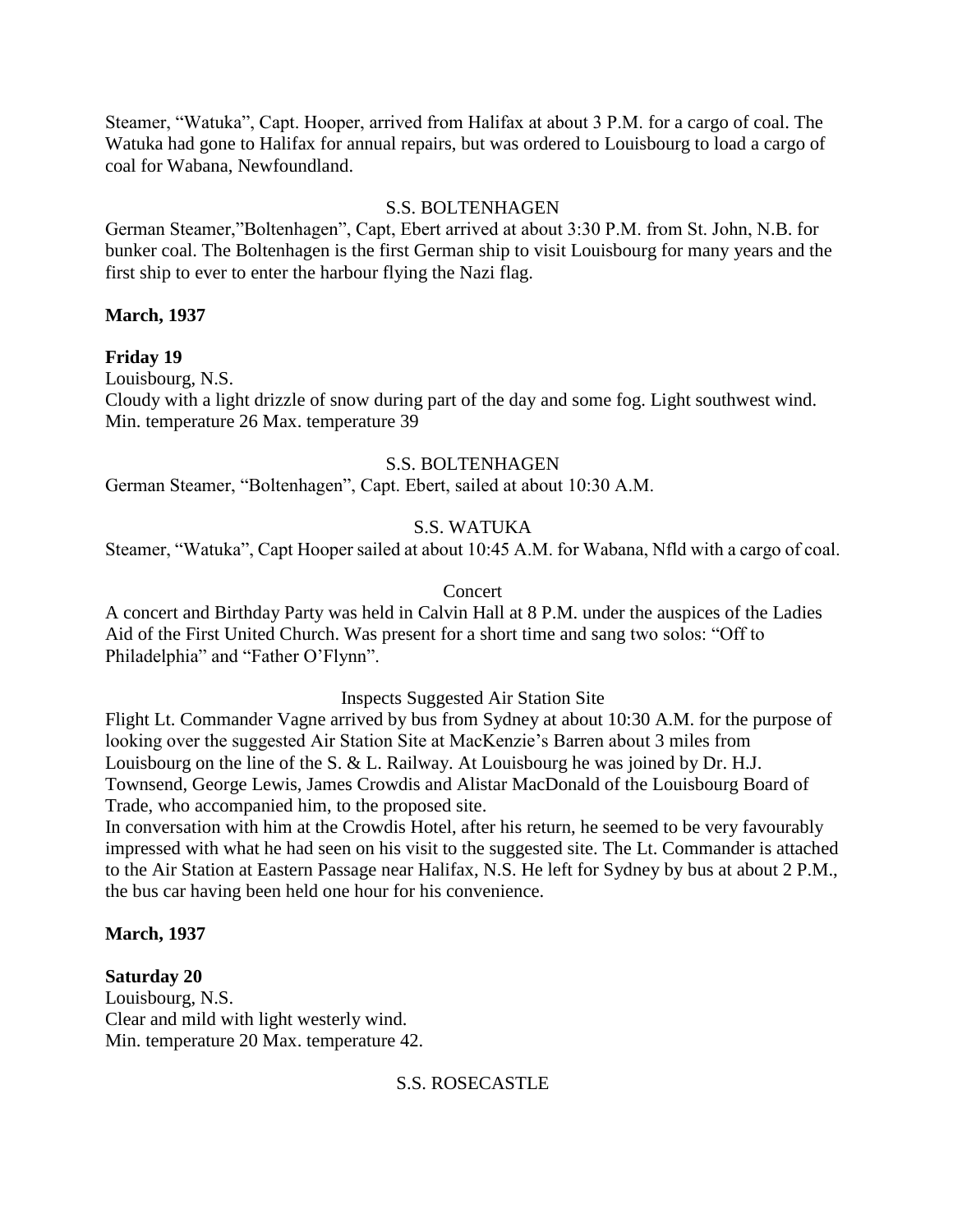Steamer, "Rosecastle", Capt. Gilding arrived at about 7 A.M. from St. John, N.B. and anchored in the stream; later she docked on the western side of the freight wharf. It is reported that the Rosecastle is not to be loaded at present, but is to lay up here until navigation opens on the St. Lawrence. The crew will likely be paid off.

## Council Meeting

At 7:30 P.M. I attended, and presided at, a meeting of the Town Council. Those present were: Councillors: G.B.Hiltz, Jeremiah Smith, Alex C. MacDonald, Clifton Townsend, James F.D. Townsend, Mayor M.S. Huntington. Clerk: B.M. Spencer, Police Officer: D. M. Johnston. At this meeting a resolution was passed, favouring the proposal to acquire the Government Air Station at North Sydney, for additional accommodation for the harmless insane of the County of Cape Breton. This resolution is to be forwarded to the Hon. F.R. Davis, Minister of Health for the Province of Nova Scotia.

## Narrowly Escapes Drowning

Emerson Parsons, aged 8, son of Mrs. Gordon Parsons, narrowly escaped drowning, this afternoon, when he fell from Bert Wilson's wharf into about 4 ½ feet of water. He was rescued by his brother, Gordon, aged 11, who jumped into the water and brought him alongside the wharf where he was pulled onto the wharf by Robert Thomas, aged 17.

## **March, 1937**

## **Sunday 21**

Louisbourg, N.S.

Clear and sunshiny during the early part of the day, but becoming cloudy at noon. Light to moderate easterly wind. Light drizzle of snow during the night. Min. temperature 15 Max. temperature 39

## Church Services

At 11 A.M. and 7 P.M. in company with Emeline, I attended services in the First United Church. Both services were conducted by Mr. Roach (Evangelist).

## Song Service

At about 9 A.M., Emeline and I motored, with Emerson and Mrs. Grant, to Wesley Townsend's home, where we with others present, held a service of song. Wesley has been confined to his bed through illness for the last four or five months and seems to be gradually growing weaker. He seemed to greatly enjoy the song service and invited us to repeat it next Sunday.

### **March, 1937**

**Monday 22** Louisbourg, N.S. Snow began to fall in the early morning and continued until after nightfall. Fresh to strong northeast wind. Min. temperature 24 Max. temperature 28 Snowfall, at least, 12 inches.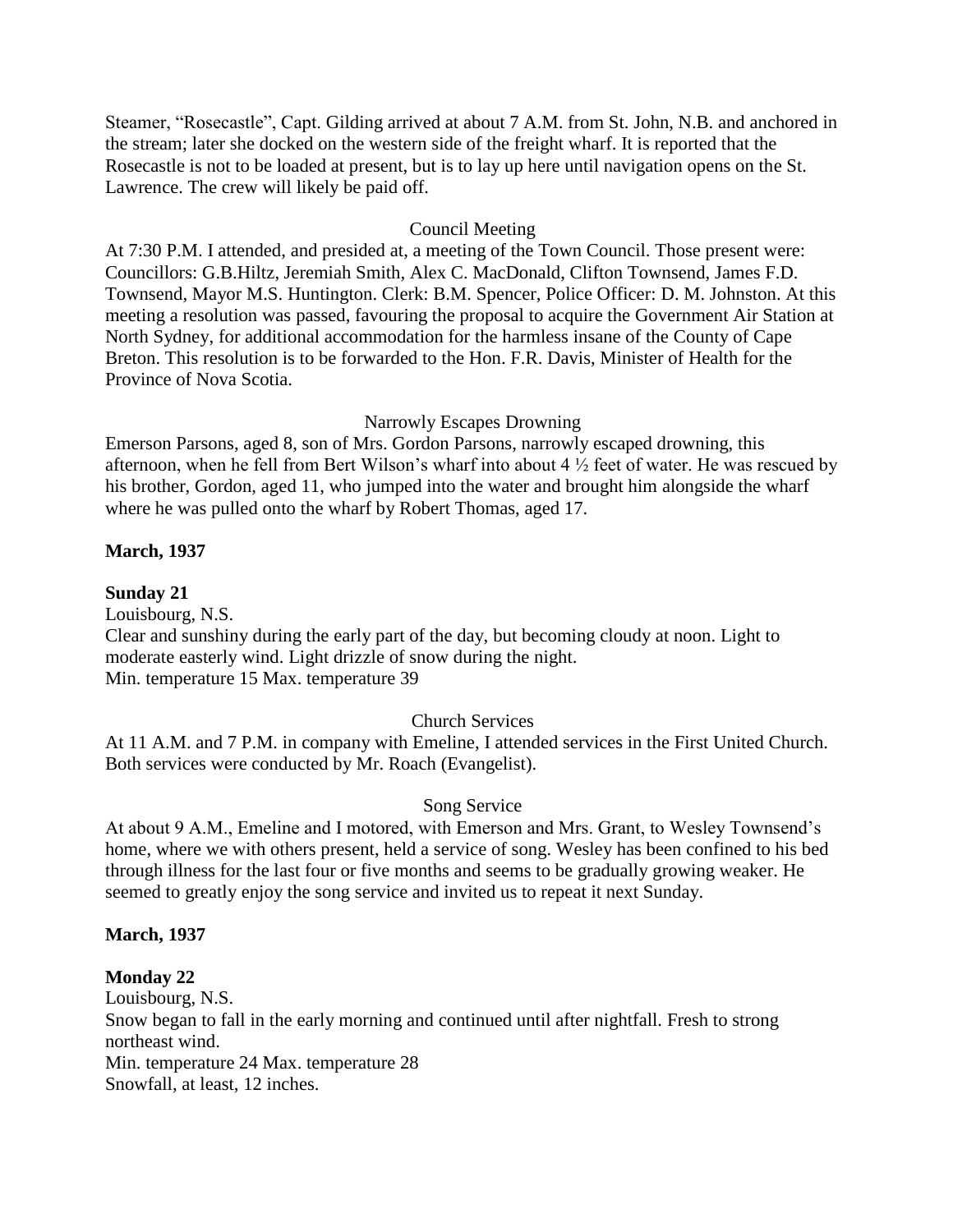### Bus Service Interrupted

Car of Sullivan's Bus Service which left Sydney at 9 A.M. got within about 3 miles of Louisbourg but could proceed no further. Mails and passengers on board the bus were taken the rest of the way by horse and sleigh, arriving here at about 1:45 P.M.

## Crew Paid Off

The greater part of the crew of the Steamer "Rosecastle", which arrived here on last Saturday morning, were paid off today. The "Rosecastle" is to lay up here an indefinite period probably until navigation opens on the St. Lawrence.

### **March, 1937**

### **Tuesday 23**

Louisbourg, N.S. Cloudy and cold with fresh to strong northwest wind. Blustery and disagreeable. Min. temperature 16 Max. temperature 28

### Highways Blocked

Highways blocked with snow drifts. No automobile traffic on roads leading out of town. No bus service between Sydney and Louisbourg today. Snow continued to drift all day.

### **March, 1937**

**Wednesday 24** Louisbourg, N.S. Cloudy and chilly with fresh to strong northwest wind. Min. temperature 12 Max temperature 23

### S.S. TAURI

Finnish Streamer "Tauri", arrived in the afternoon for bunker coal.

### **March, 1937**

#### **Thursday 25**

Louisbourg, N.S. Sydney, N.S. Mostly clear with light to moderate westerly wind. Min. temperature (Louisbourg) 7

#### Jail Commission

I left Louisbourg on the 8:15 A.M. train for Glace Bay enroute to Sydney for the purpose of attending the regular meeting of the Cape Breton County Jail Commission. On reaching Glace Bay, I took the train for Sydney, arriving at about 11:30 A.M. Registered at the Vidal Hotel. At 3 P.M. with Commissioners D.J. MacLean and Angus MacDonald, I attended, and presided at, the regular meeting in the office of the County Jail.

The following bills were passed for payment: Thompson-Sutherland Ltd. \$31.32, J.W. Rudderham \$40.78, C.H .Harshman \$22.31, Dominion Coal Co. Ltd. \$97.75, Wrights Limited \$54.00, C.& G. MacLeod Ltd. \$2.40, Chappells Ltd. \$0.30, Chappells Ltd. \$2.63, Hagen & Co,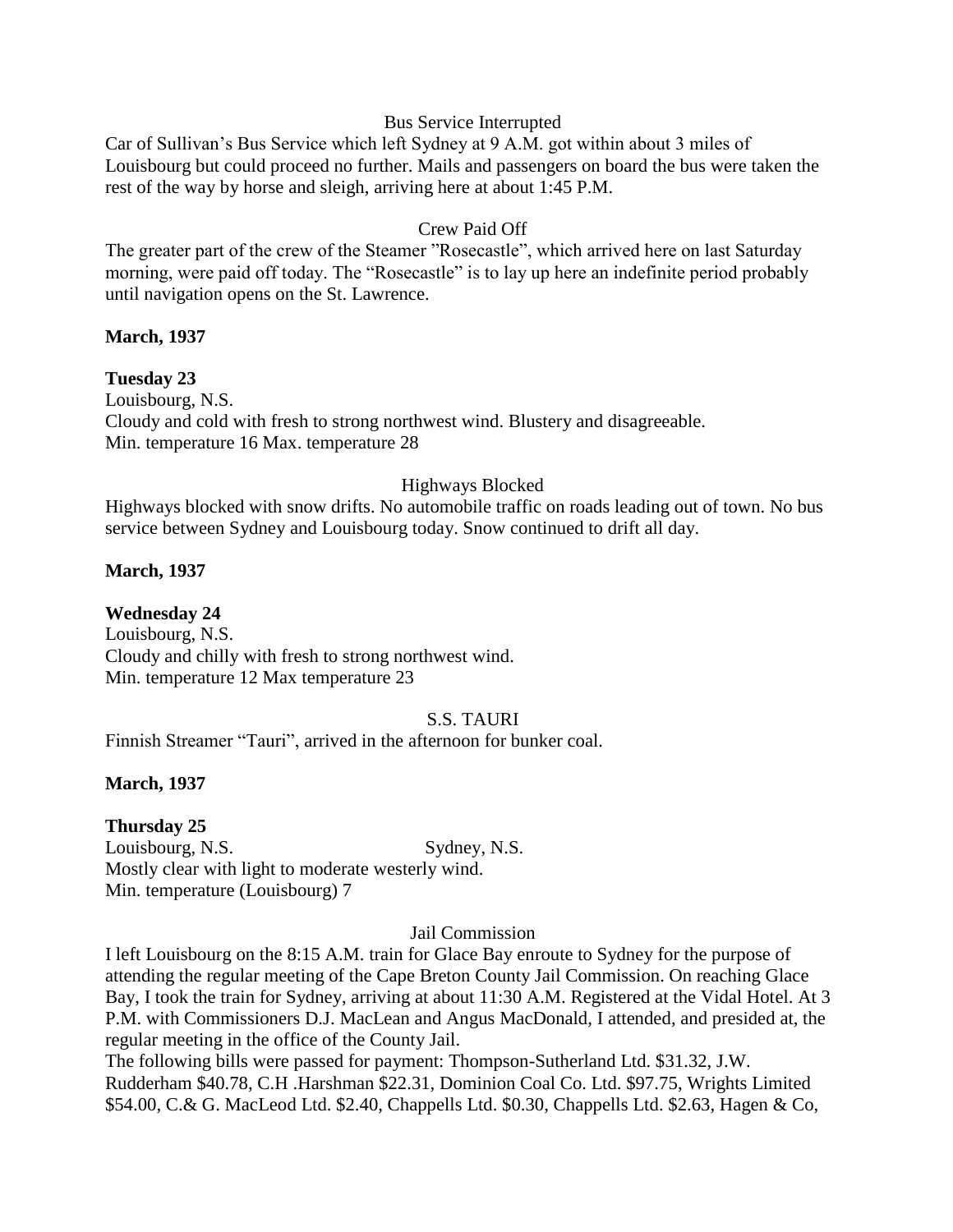Sydney Ltd. \$16.80, Chappells Ltd. \$2.47, Dominion Tar and Chemical Co. Ltd \$34.56, F.J. Gillis \$7.50, Numac Mfg. Co. Ltd. \$21.50 Inspected the wards, corridors , kitchen, furnace room etc. and found everything in good order.

Repairs to plumbing, which we authorized at the February meeting, have been carried out in a satisfactory manner, and the leak in the concrete floor stopped. Number of prisoners: Males 97, females, 4. Total 101.

#### Death of James MacLean

The death occurred at his home 45 Beacon St. Sydney, this afternoon of Conductor James MacLean. He was about 63 years of age and is survived by his wife, two sons: Earl and Robert living at Sydney, one daughter, Mrs. Lewis of Truro, N.S. Mr. MacLean was born at Reserve Mines and started railroading when about 14 years old. For a number of years he made his home at Louisbourg, moving to Sydney in 1915. For many years he was in charge of the passenger train between Sydney and Louisbourg and was one of the most popular conductors in the Province. His many friends will regret to hear of his passing. At 8 P.M. I visited the home and extended sympathy to Mrs. MacLean and family.

### S.S. FARNORTH

Steamer, "Farnorth" arrived from Halifax in the morning for bunker coal. After bunkering she sailed for St. John's, Nfld.

#### **March, 1937**

#### **Friday 26**

Sydney, N.S. Louisbourg, N.S. Cloudy and mild with light southwest wind. Min. temperature (Louisbourg) 12 Max. temperature 39

#### Sydney to Louisbourg

Left Sydney by train car at 12:30 P.M. for Glace Bay enroute to Louisbourg. Left Glace Bay on S. & L. train at 2:45, arrived Louisbourg at 4:15 P.M.

#### S.S. BRITISH PRINCE

British Motor Ship "British Prince", sailed from Louisbourg in the morning with about 8000 tons of steel products enroute to Vancouver, British Columbia, via Halifax, N.S. She will complete her cargo at Halifax.

#### **March, 1937**

#### **Saturday 27**

Louisbourg, N.S. Partly clear and mild with light southwest wind. Light snow squalls at night. Min. temperature 22 Max. temperature 38

#### S.S. WATUKA

Steamer "Watuka", Capt. Hooper arrived at about 7 A.M. from Wabana, Nfld. for a cargo of coal. The Watuka loaded for Halifax during the day.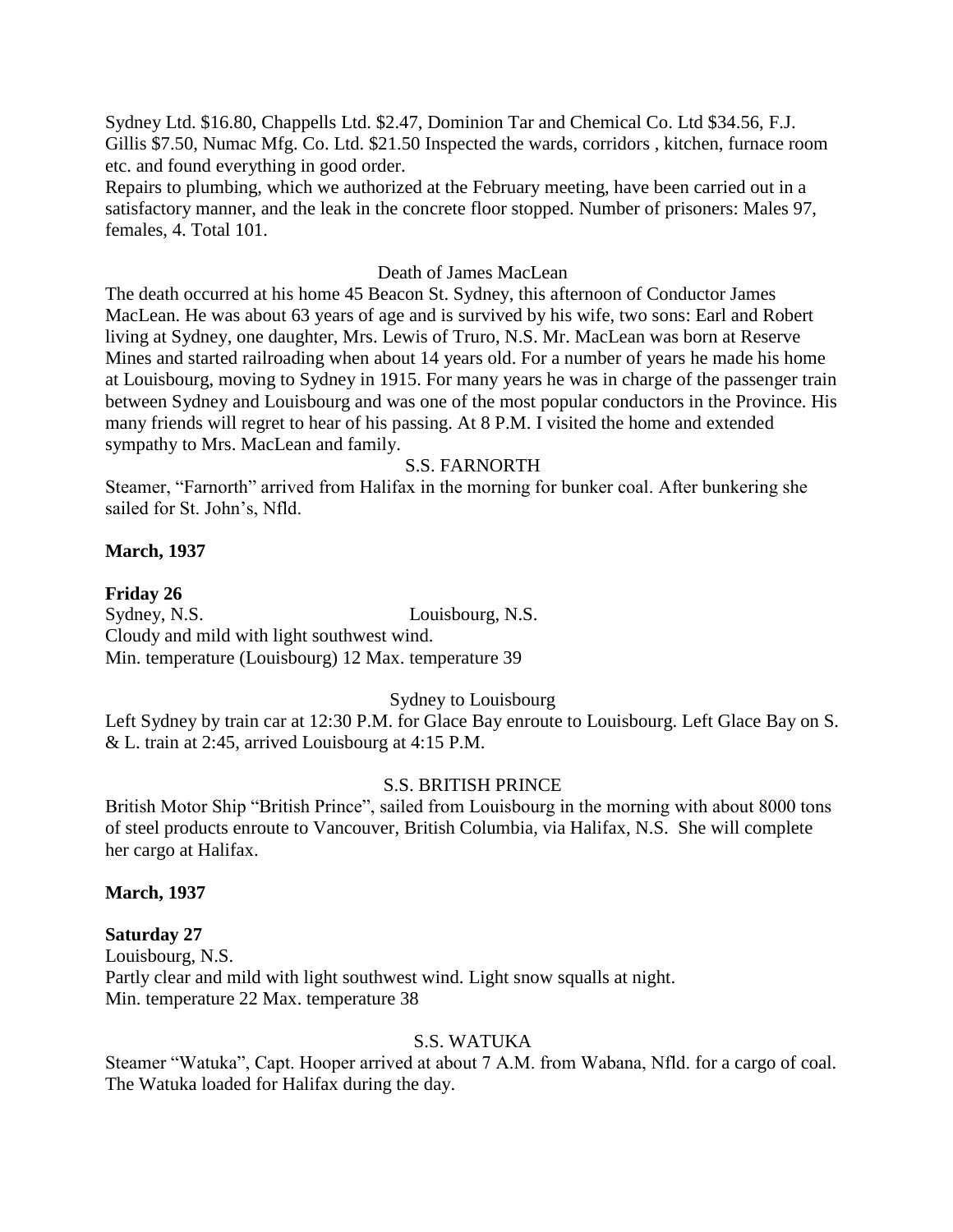### BANQUET

At 9:30 P.M. on the invitation of the Louisbourg "Broadbill Guides Association" of which I am Honorary President, I attended, and presided at, a banquet at the "Dundonald Inn", held by the Guides Association in honor of its President, Mr. Bert Wilcox who a short time ago returned from the United States, where he represented Louisbourg at the Sportsmens Shows held during the winter at Boston, Mass. New York City and Hartford, Connecticut.

The Toast list was as follows:

"The King", responded to by singing "God save the King"

"Our Country" responded to by singing" O Canada"

"Our Honorable Guest" proposed by Vice-President, Sam Levy, responded to by Charles Stacey. "Michael Lerner, and Members of the Lerner Scientific Expedition" Proposed by Holland Fleet, responded to by William Lewis.

"Our Organization" proposed by Ed Levy responded to by the President, Bert Wilcox. "Our Host" proposed by the chairman and responded to by D. Roy Ingraham, proprietor of the Inn.

### God Save the King

Among those present were: Sam Levy, Chas. Stacey, Fraser Wilcox, Ed Levy, Lloyd Harris, Holland Fleet, Wm. Lewis, Bert Wilcox, Ed Wilcox, George Wilcox, George Stacey, D. Roy Ingraham, Douglas Fleet, Freeman Mosher, Cecil Pearl, Walter Pearl, Joseph Bagnall, Thas Trenholme.

**March, 1937**

## **Sunday 28**

Louisbourg, N.S. Cloudy and mild with southwest to west wind. Min. temperature 23 Max. temperature 42 Light snow squalls during the night.

### S.S. WATUKA

Steamer, "Watuka", Capt. Hooper, sailed in the morning for Halifax, with a cargo of coal.

## S.S. SAMSO

Norwegian Steamer, "Samso", arrived at about 6:30 P.M. for bunker coal.

## S.S. INGERSEKS

Norwegian Steamer, "Ingerseks", arrived at about 7 P.M. for a cargo of steel products, and docked at the Freight wharf.

## Church Services

At 11 A.M. and 7 P.M. in company with Emeline. I attended services in the First United Church. Rev. John MacKinnon, D.D. (Retired) of Sydney, conducted both services. The sacrament of the Lord's supper was dispersed at the morning.

### Song service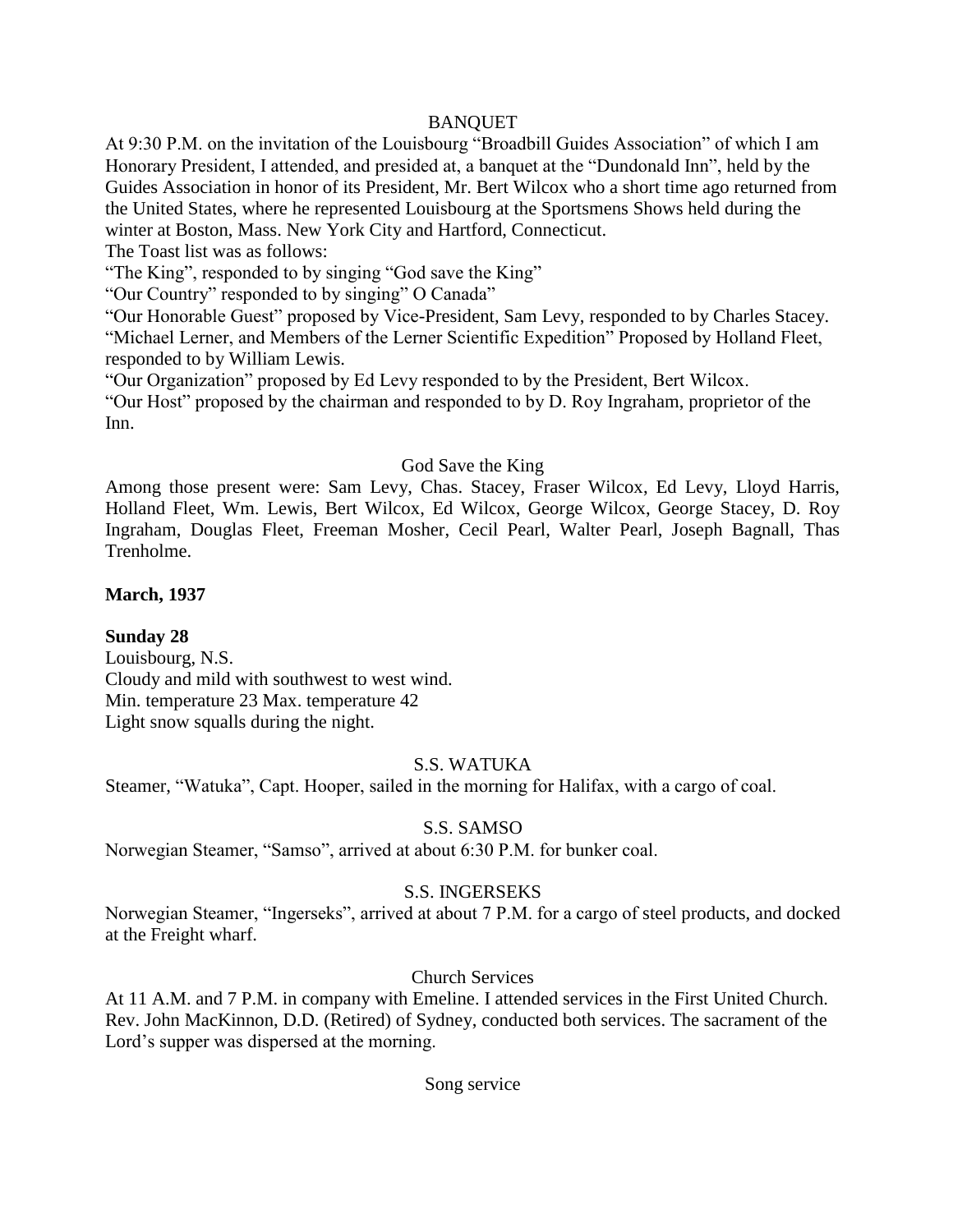At about 9 A.M. Emeline and I visited Wesley Townsend, who is confined to his bed through illness and with others present took part in a song service.

## Special Train

A special train left here at about 12 o'clock noon, for Sydney with employees of the Sydney and Louisbourg Railway, who wished to attend the funeral of the late James MacLean, which took place at Sydney, at 2:30 P.M.

## **March, 1937**

**Monday 29** Louisbourg, N.S. Mostly clear and mild with light southerly wind. Min. temperature 22 Max. temperature 42

### Drift Ice

Apparently, a large quantity of drift ice a short distance off shore in the evening.

## S.S. SAMSO

Norwegian Steamer, "Samso", Capt. Peterson, sailed in the early morning.

## **March, 1937**

**Tuesday 30** Louisbourg, N.S. Mild and mostly cloudy with light southwest wind. Min. temperature 24 Max. temperature 40.

## Automobile Traffic

The first automobile from Louisbourg to Sydney since the snow storm of the 22<sup>nd</sup> inst. got through today. Edward Peters with his car and A.W. Cameron with his truck reached Sydney shortly after noon. No bus service between Sydney and Louisbourg since the storm of the 22<sup>nd</sup>.

## Streets Mostly Bare

The streets of the town are bare with the exception of places where the snow lodged in banks.

## Loading the ROSECASTLE

The Steamer, "Rosecastle" which has been lying at the dock since the 20<sup>th</sup> inst. began loading a cargo of coal, today, for St. John, N.B. The majority of her crew were paid off on the  $22<sup>nd</sup>$  inst.

## Ice Broken At Sydney

According to Press and Radio reports, the Government ice -breaker "Montcalm", broke up the ice on Sydney harbour yesterday afternoon.

## **March, 1937**

**Wednesday 31**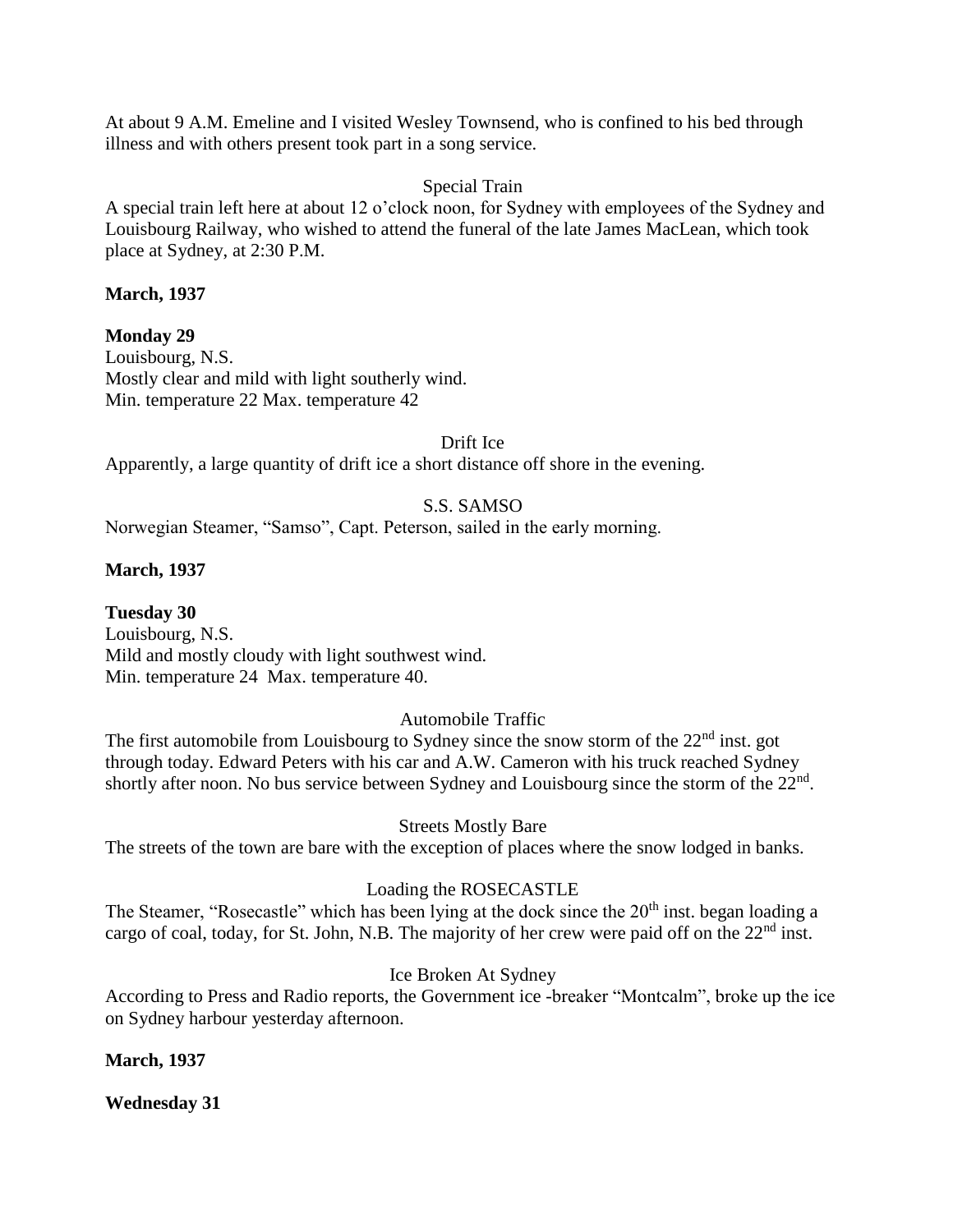Louisbourg, N.S. Cloudy with light variable wind. Min. temperature 20 Max. temperature 36

### Choir Practice

At 7:30 P.M. I attended choir practice in the First United Church.

### **April, 1937**

### **Thursday 1**

Louisbourg, N.S. Cloudy with light variable wind. Min. temperature 17 Max temperature 38

### S.S. EVERENE

Latvian Steamer, "Everene", arrived in the early morning, bunkered during the day and sailed in the evening.

## **April, 1937**

**Friday 2** Louisbourg, N.S. Cloudy and mild with light northeast to east wind. Min. temperature [Blank] Max. temperature [Blank]

## Crew Signed On

A number of the crew of the Steamer, Rosecastle, who were paid off on the  $22<sup>nd</sup>$  inst. were signed on today. The Rosecastle has been laid up here since the  $20<sup>th</sup>$  of this month. She has been loaded with a cargo of coal and is expected to sail tomorrow.

### **April, 1937**

# **Saturday 3**

Louisbourg. N.S. Clear and very chilly with moderate to fresh east wind. Min. temperature 16 Max. temperature 30

### S.S. ROSECASTLE

Steamer "Rosecastle", Capt. Gilding, sailed in the morning for St. John, N.B. with a cargo of coal.

### Held Investigation

Today, at the request of the Royal Canadian Humane Association, Hamilton, Canada, I investigated the case of the near drowning, which took place at Bert Wilcox's wharf, this town, on the afternoon of the  $20<sup>th</sup>$  inst., and found the facts as follows:

Gordon Parsons, aged 11, Emerson Parsons, 8, Donald MacRury, 10, Robert Thomas 17, Percy Tutty and Ewen Harris, were playing on the Wilcox Wharf, when Emerson Parsons fell overboard into about 4 ½ feet of water, his brother Gordon immediately leaped into the water after him and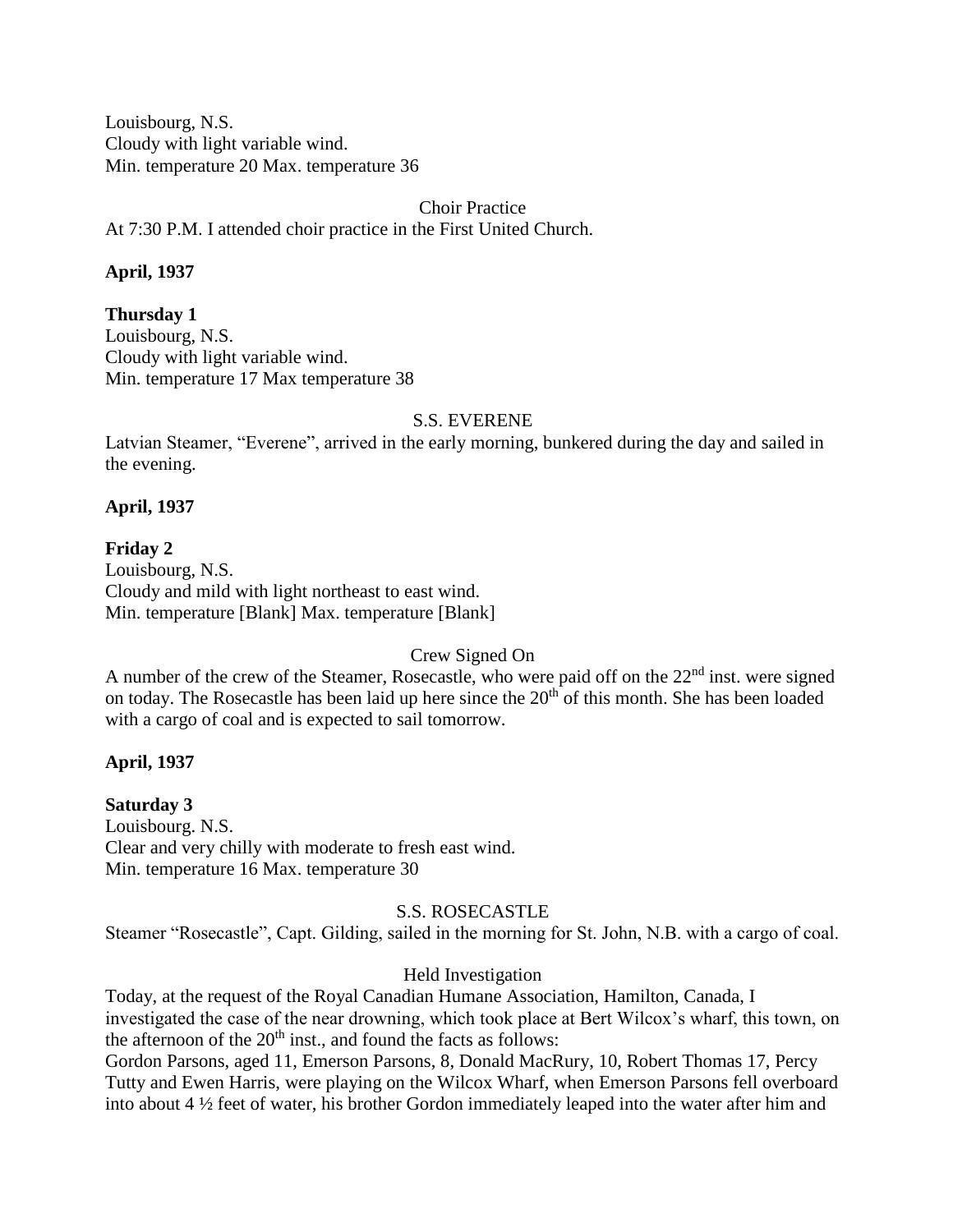succeeded in bringing him alongside where he was pulled out of the water and onto the wharf by Robert Thomas. Donald MacRury shouted for assistance when the accident happened, and was heard by Capt. Fraser Wilcox who was about 50 yards away. Wilcox seized a pole and rushed towards the shore where he saw the Parsons brothers, in the water alongside the wharf and Robert Thomas in the act of assisting them onto the wharf, and to safety.

I shall report my findings to the Royal Canadian Humane Association, 202 Imperial Building, Hamilton, Ont, Canada.

### Drift Ice

What appears to be a large body of drift ice was in sight all day, a short distance off shore. None of it entered the harbour.

## **April, 1937**

## **Sunday 4**

Louisbourg, N.S. Clear and very chilly with moderate to fresh northeast wind. Min. temperature 15, Max. temperature 32.

## Church Services

At 11 A.M. and 7 P.M. I attended services in the First United Church. Rev. John MacKinnon D.D. (Retired) of Sydney conducted both services. At the close of the evening service, the Women's Missionary Society held a Missionary and Song Service, which was led by Mrs. A.W. Stacey, President of the W.M.S. At the Missionary service I sang a solo, entitled [Blank]

### Visited Wesley

In the afternoon Emeline and I went to see Wesley, who is rapidly getting weaker. Fletcher called for us with his car and took us down to the house. Wesley has failed very fast during the past week. At about 11 A.M. today he became semi-conscious, but rallied to some extent in the afternoon and was able to recognize those attending him.

Drift Ice

Drift ice in sight on the distant horizon, but none inshore.

### **April, 1937**

## **Monday 5**

Louisbourg, N.S. Clear with moderate north to northeast wind. Min. temperature 17 Max. temperature 41

## S.S. CETUS

Norwegian Steamer, "Cetus", arrived at about 2:15 P.M. for bunker coal. The Cetus is enroute from St. John, N.B. to England, deal laden.

### Mails by Bus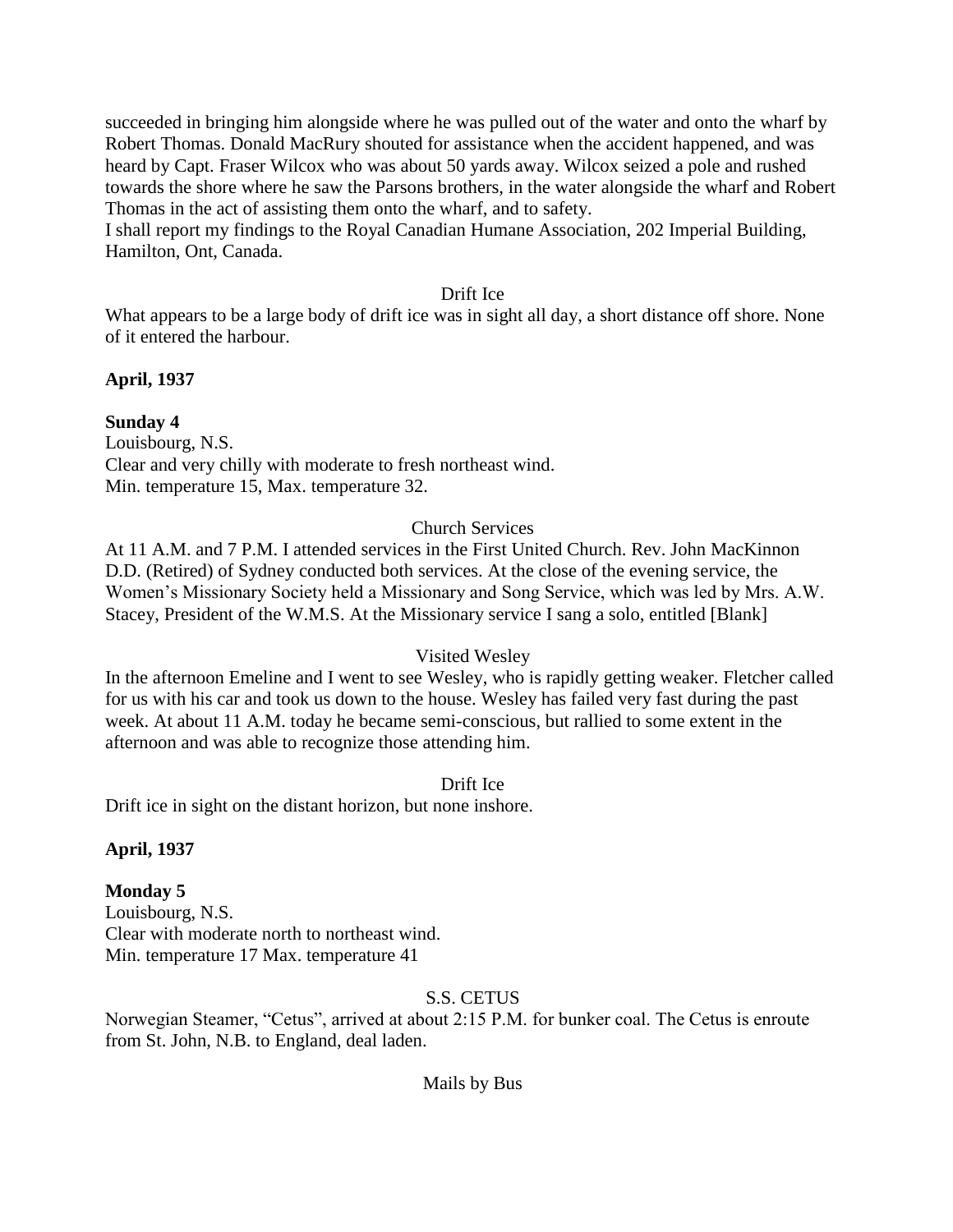Mails came through from Sydney by bus today for the first time since the  $22<sup>nd</sup>$  inst. The first bus, of the Sullivan Bus Service, since the highway tie-up of the 22<sup>nd</sup>, came through from Sydney on last Saturday.

## **April, 1937**

## **Tuesday 6**

Louisbourg, N.S. Clear in the morning, but becoming cloudy early in the day. Light southwest to south winds. Rain during the night.

Min. temperature 18 Max. temperature 40

# S.S. INGERSEKS

Norwegian Steamer "Ingerseks" sailed in the morning for England with a cargo of 7400 tons of steel products.

### S.S. CETUS

Norwegian Steamer "Cetus" sailed in the morning.

## S.S. LOVAAS

Norwegian Steamer "Lovaas" Capt. Anderson, arrived at about 3 P.M. for a cargo of steel products.

## **April, 1937**

### **Wednesday 7**

Louisbourg, N.S.

Rain in the early morning. Foggy and mild during the forenoon. Showery in the afternoon. Heavy rain at night. Light southwest wind in the forenoon, variable in the afternoon. Northeast at night. Min. temperature 29 Max. temperature 49

### S.S. BETTY

Norwegian Steamer "Betty", arrived in the early morning, bunkered during the day and sailed in the evening.

### **April, 1937**

### **Thursday 8**

Louisbourg, N.S. Clear and mild, with moderate to fresh west to southwest winds. Min. temperature 25 Max. temperature 50

### **April, 1937**

**Friday 9** Louisbourg, N.S.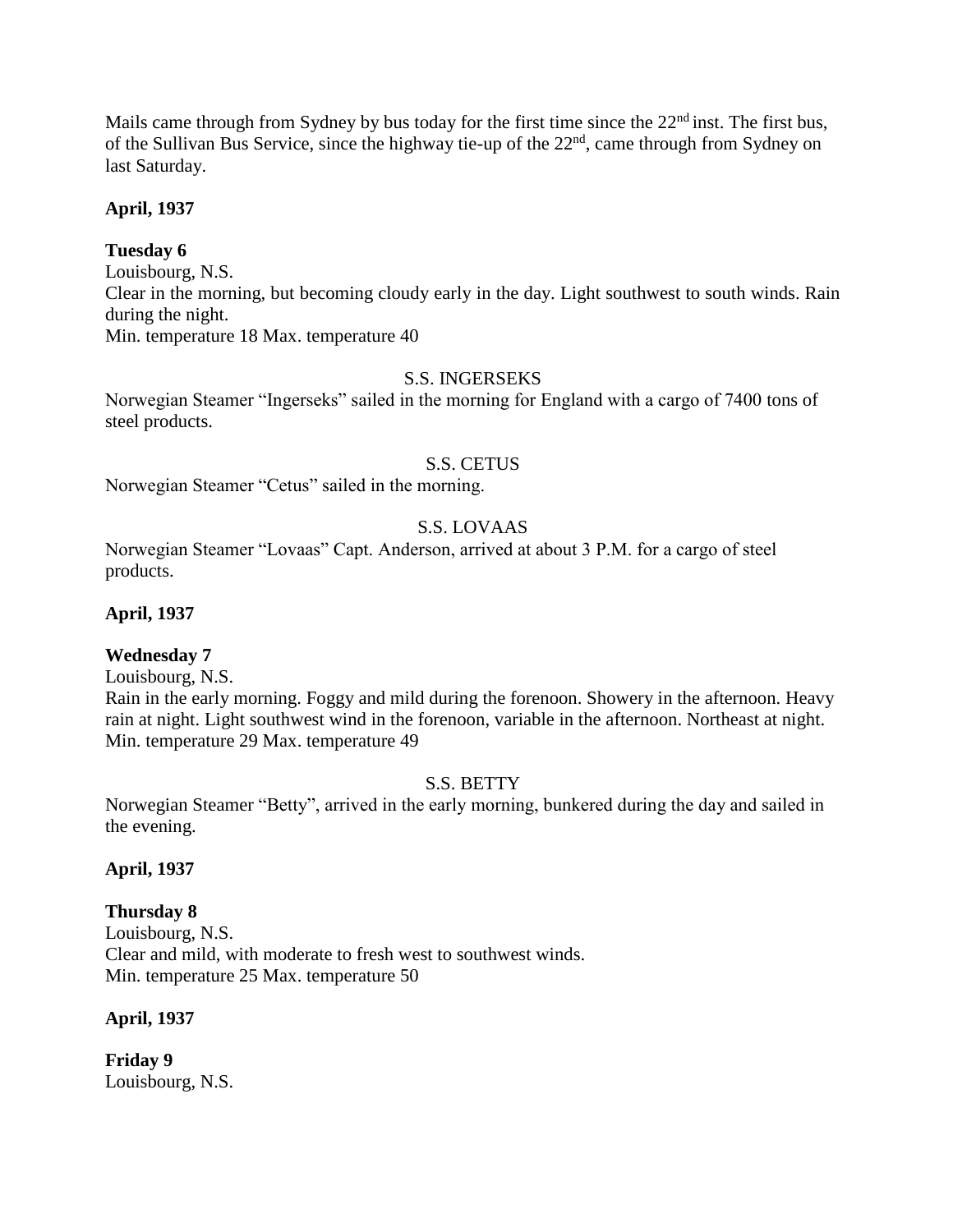Clear in the morning, but becoming cloudy early in the forenoon. Showery during the night. Moderate west southwest wind becoming variable in the evening. Min. temperature 22 Max. temperature 44

## S.S. GUNNY

Norwegian Steamer "Gunny" arrived at about 11 A.M. for bunker coal. She bunkered in the afternoon but did not sail.

## **April, 1937**

## **Saturday 10**

Louisbourg, N.S.

Cloudy and drizzly with a silver thaw. All out-of-doors covered with a coating of ice, which disappeared during the day. Light easterly wind, which shifted to west and north west during the night.

Min. temperature 25 Max. temperature 37

# S.S. LOVAAS

Norwegian Steamer, "Lovaas", Capt. Anderson, sailed in the morning with a cargo of about 2700 tons of steel products.

## S.S. GUNNY

Norwegian Steamer "Gunny" sailed in the morning.

# **April, 1937**

# **Sunday 11**

Louisbourg, N.S. Cool and partly clear with moderate to fresh west to northwest wind. Min. temperature 24 Max. temperature 42

# S.S. ROSECASTLE

Steamer, "Rosecastle", Capt. Gilding, arrived from St. John, N.B. at about 10:30 A.M. for a cargo of coal, and anchored in the stream. In the afternoon she docked on the east side of the coal pier.

## Church Services

At 11 A.M. and 7 P.M. I attended services in the First United Church. Rev. John MacKinnon D.D. (Retired) of Sydney conducted both services.

# **April, 1937**

# **Monday 12**

Louisbourg, N.S. Clear and cool with moderate to fresh northeast wind. Min. temperature 21 Max. temperature 40

## Drift Ice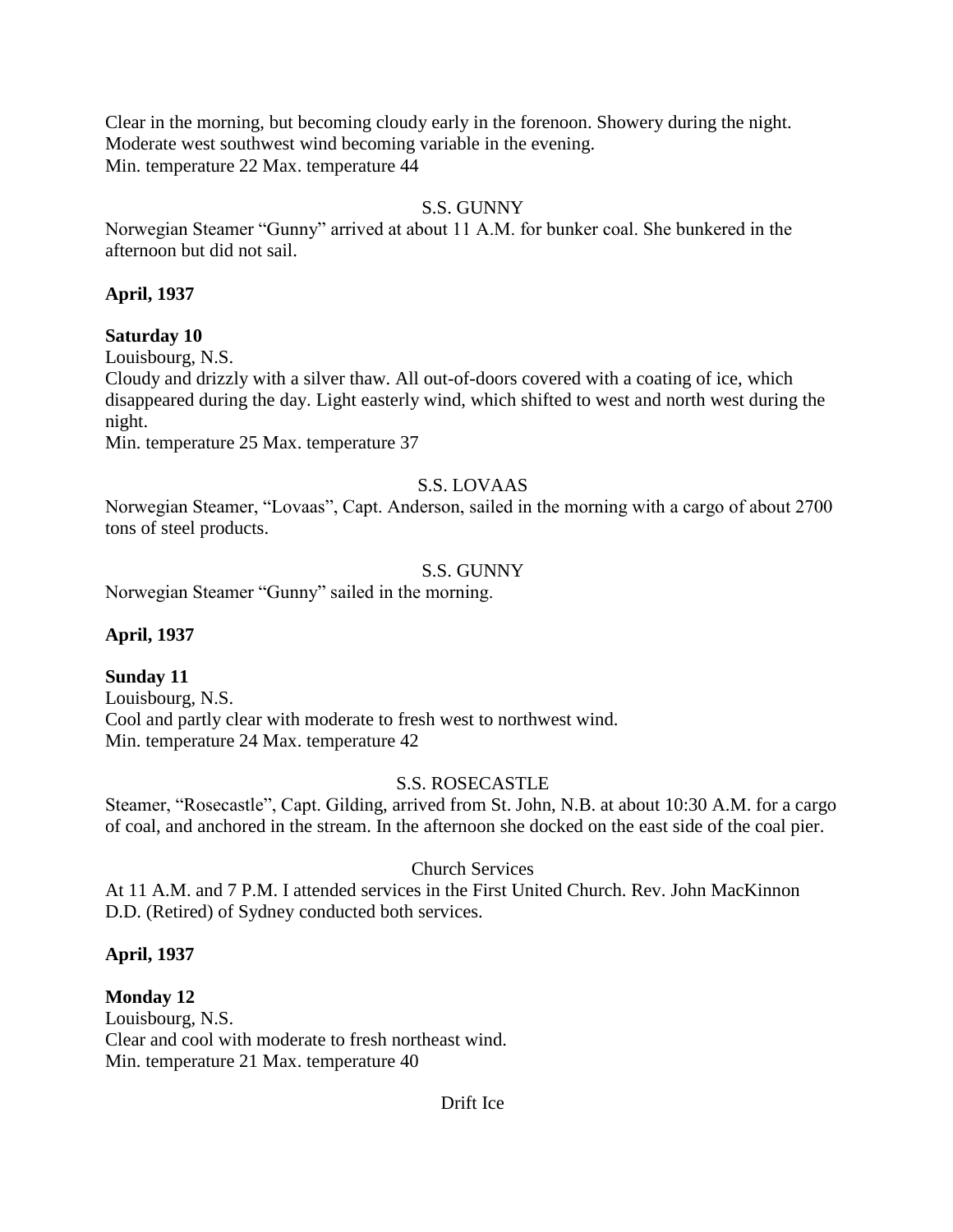What appears to be a large quantity of drift ice in sight off the harbour. Close inshore in the evening. No ice in the harbour.

## Death of Wesley Townsend

Wesley Townsend, who had been ill for more than a year passed away at 8 A.M. today. He was 60 years old on the  $20<sup>th</sup>$  of last June and had spent nearly all of his life at Louisbourg, where he was held in the highest esteem by all who knew him. He is survived by his step-mother, two brothers, and one sister. The brothers are: Rev. H.D. Townsend of Valley Station, Colchester County, N.S. and Fletcher Townsend of Louisbourg, N.S. The sister is Mrs. M.S. Huntington, also living at Louisbourg.

## **April, 1937**

## **Tuesday 13**

Louisbourg, N.S.

Clear and cool with moderate northeast wind which shifted to southwest in the afternoon. Min. temperature 18 Max. temperature 39

## S.S. CHR J. KAMPMANN

Danish Steamer "Chr J. Kampmann", arrived in the morning, bunkered and sailed in the afternoon.

## **April, 1937**

## **Wednesday 14**

Louisbourg, N.S.

Partly clear and cool with moderate to fresh southwest wind. Showers in the evening. Min. temperature 21 Max. temperature 42

## S.S. FARNORTH

Steamer "Farnorth" arrived at noon for bunker coal.

## Funeral

The funeral of the late Wesley Townsend took place this afternoon. A brief service at the house at 2 o'clock was continued at the First United Church at 2:30. Rev. C.R.F. MacLennan of Knox United Church, Glace Bay conducted the services at the house, church and grave. Hymns sung were "Forever with the Lord", at the house and at the church, "Jesus Lover of my Soul", "Peace Perfect Peace" and "Abide with Me". While the choir sang as a voluntary, "I Know in Whom I have Believed".

The PallBearers were: Arthur Townsend, Fred Hunt, B.M Spencer, Arthur Cann, Dan Townsend and Archie MacDonald.

The members of the Louisbourg Citizens Brass Band, of which Wesley Townsend was the reorganizer, paraded in a body to the church and grave (without instruments). Interment took place in the Townsend burial plot in the United Church Cemetery (Former Methodist) on Clarke's Road. The funeral was largely attended, the church being crowded to the door.

## **April, 1937**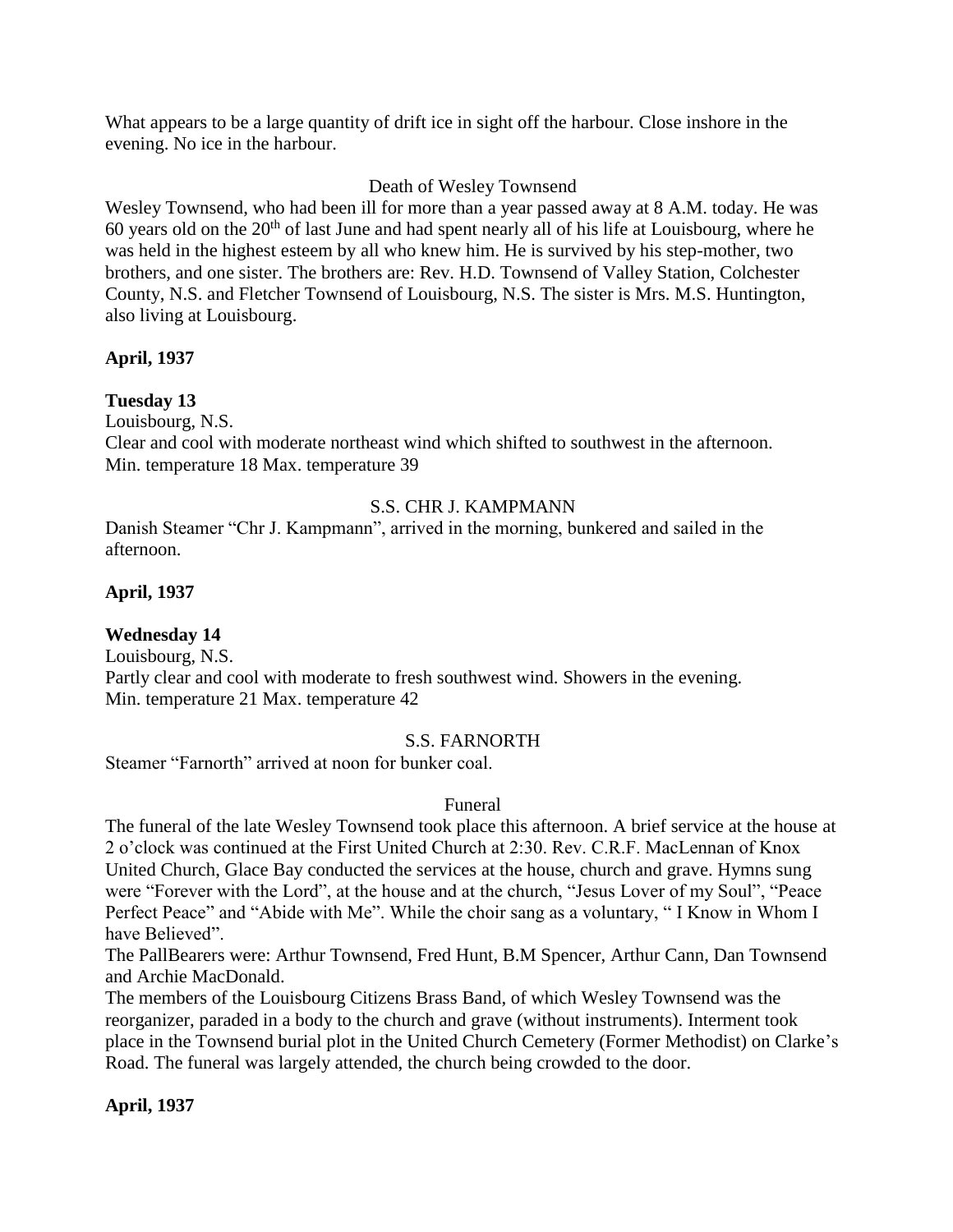### **Thursday 15**

Louisbourg, N.S. Cloudy and foggy with moderate to fresh southwest wind. Showers during the night. Min. temperature 28 Max. temperature 42

### S.S. FARNORTH

Steamer "Farnorth" sailed at about noon for St. John's , Nfld.

### S.S. ROSECASTLE

Steamer, "Rosecastle", Capt Kenny, sailed at about 2 P.M. for the St. Lawrence River, with the first cargo of coal from a Cape Breton port, this season.

### S.S. SAGANAGA

Steamer "Saganaga" under charter to the British Empire Steel and Coal Company Ltd. arrived for a cargo of coal.

### **April, 1937**

### **Friday 16**

Louisbourg, N.S. Cloudy and foggy with moderate southwest wind and some showers. Min. temperature 29 Max. temperature 41

## S.S. HADA COUNTY

Norwegian Steamer "Hada County" arrived during the night for a part cargo of steel products.

### **April, 1937**

#### **Saturday 17**

Louisbourg, N.S. Clear and cool with moderate east to north east wind. Min. temperature 22 Max. temperature 38

### S.S. SAGANAGA

Steamer "Saganaga" sailed in the morning for the St. Lawrence, with a cargo of coal.

#### **April, 1937**

#### **Sunday 18**

Louisbourg, N.S. Clear in the morning, but becoming cloudy early in the day. Light east and northeast wind. Min. temperature 17 Max. temperature 36

#### S.S. WATUKA

Steamer "Watuka" Capt. Hooper, arrived shortly after noon from Halifax for a cargo of coal.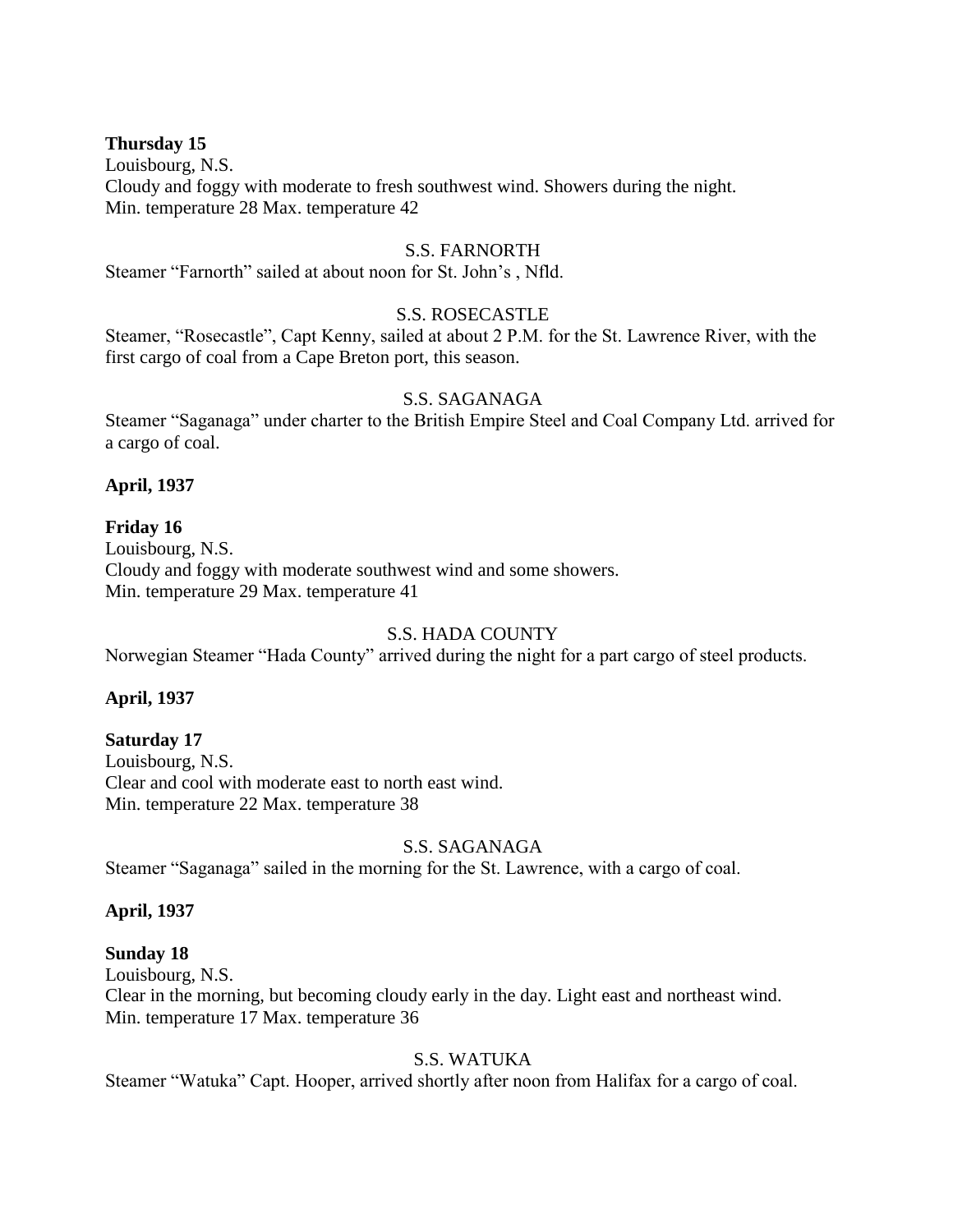#### FIRE

At 10:20 A.M. the fire whistle sounded for a fire on the roof of a house owned by the Town of Louisbourg and occupied by Fred Kyte and family. The firemen responded promptly and took the hose reel to the scene but the fire was all out before we got to it, the neighbors having extinguished it with a few buckets of water.

### Church Services

At 11 A.M. and 7 P.M. I attended services in the First United Church where Rev. John MacKinnon, (retired) of Sydney preached both morning and evening.

### **April, 1937**

### **Monday 19**

Louisbourg, N.S.

Cloudy and chilly in the morning. Snow began to fall at about 7:30 A.M. and continued moderately until late in the afternoon. Light east to northeast wind. Snowfall about 5 inches. Min. temperature 24 Max. temperature 40

### Mrs. Townsend's House Closed

Emeline, who has been staying with her step-mother, Mrs. Z.W. Townsend since the death of Wesley Townsend, last Monday morning, returned to our home this afternoon, and brought her step-mother with her. She is to make her home with us. Her house has been closed indefinitely. I have been stopping at the Townsend home, at night, and getting my breakfast and dinner there, since Wesley's death.

### **April, 1937**

#### **Tuesday 20**

Louisbourg, N.S. Cloudy and foggy with light south to southeast winds. Snow began to fall at about 4 P.M. and continued moderately during the night. Min. temperature 22 Max. temperature 40

#### Firemen's Dance

The annual "At Home" of the Louisbourg Volunteer Fire Brigade took place in the Masonic hall, in the evening. A large crowd present, and an enjoyable evening spent. Was present for a short time.

### Placed under Arrest

James Lahey, under the influence of liquor, was placed under arrest for creating a disturbance at the fireman's dance and lodged in jail by Police Officer D.M. Johnston.

### S.S. WATUKA

Steamer, "Watuka", Captain Hooper, sailed in the morning for Liverpool, N.S. with a cargo of coal.

#### **April, 1937**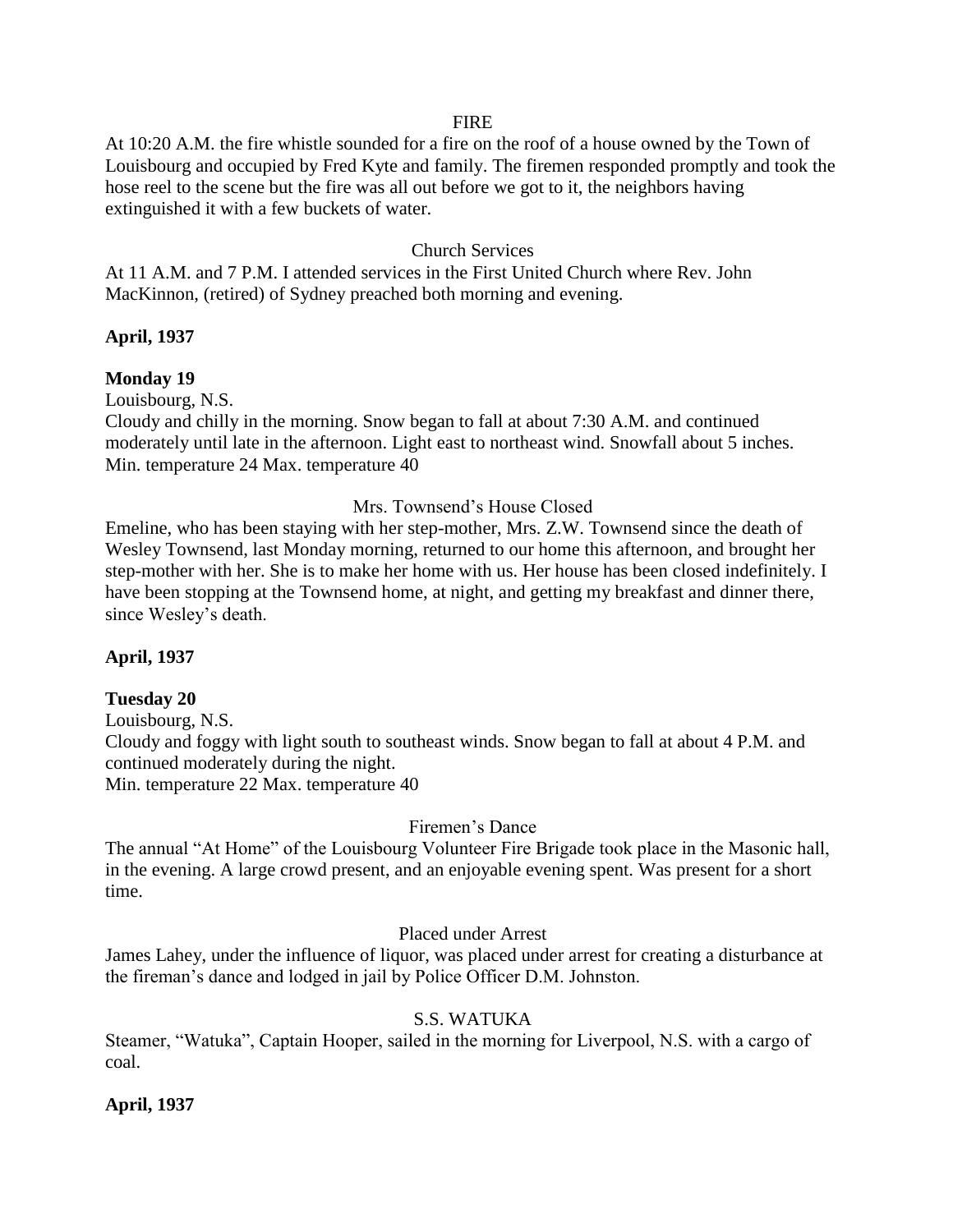### **Wednesday 21**

Louisbourg, N.S. Cloudy and foggy with light drizzle of snow which continued all day. Light east to northeast winds. Snowfall of yesterday, last night and today about 6 inches. Min temperature [Bank] Max. temperature [Blank]

### Drift Ice

Mouth of harbour and western end full of drift ice.

### S.S. SKJOLDHEIM

Norwegian Steamer, "Skjoldheim", arrived in the morning for bunker coal.

### **April, 1937**

## **Thursday 22**

Louisbourg, N.S. Cool and mostly clear with light to moderate easterly wind. Min. temperature 24 Max. temperature 43

### S.S. HADA COUNTY

Norwegian Steamer, "Hada County", sailed with a part cargo of steel products about 4500 tons.

### S.S. SKJOLDHEIM

Norwegian Steamer, "Skjoldheim" sailed in the morning.

### **April, 1937**

### **Friday 23**

Louisbourg, N.S. Cool and partly clear with moderate east to northeast wind. Min. temperature 24 Max. temperature 37

### **April, 1937**

**Saturday 24** Louisbourg, N.S. Cold and partly clear with fresh northeast wind. Min. temperature 22 Max. temperature 37

### **April, 1937**

**Sunday 25** Louisbourg, N.S. Mostly clear, chilly and raw, with light to fresh northeast wind. Min. temperature 20 Max. temperature 41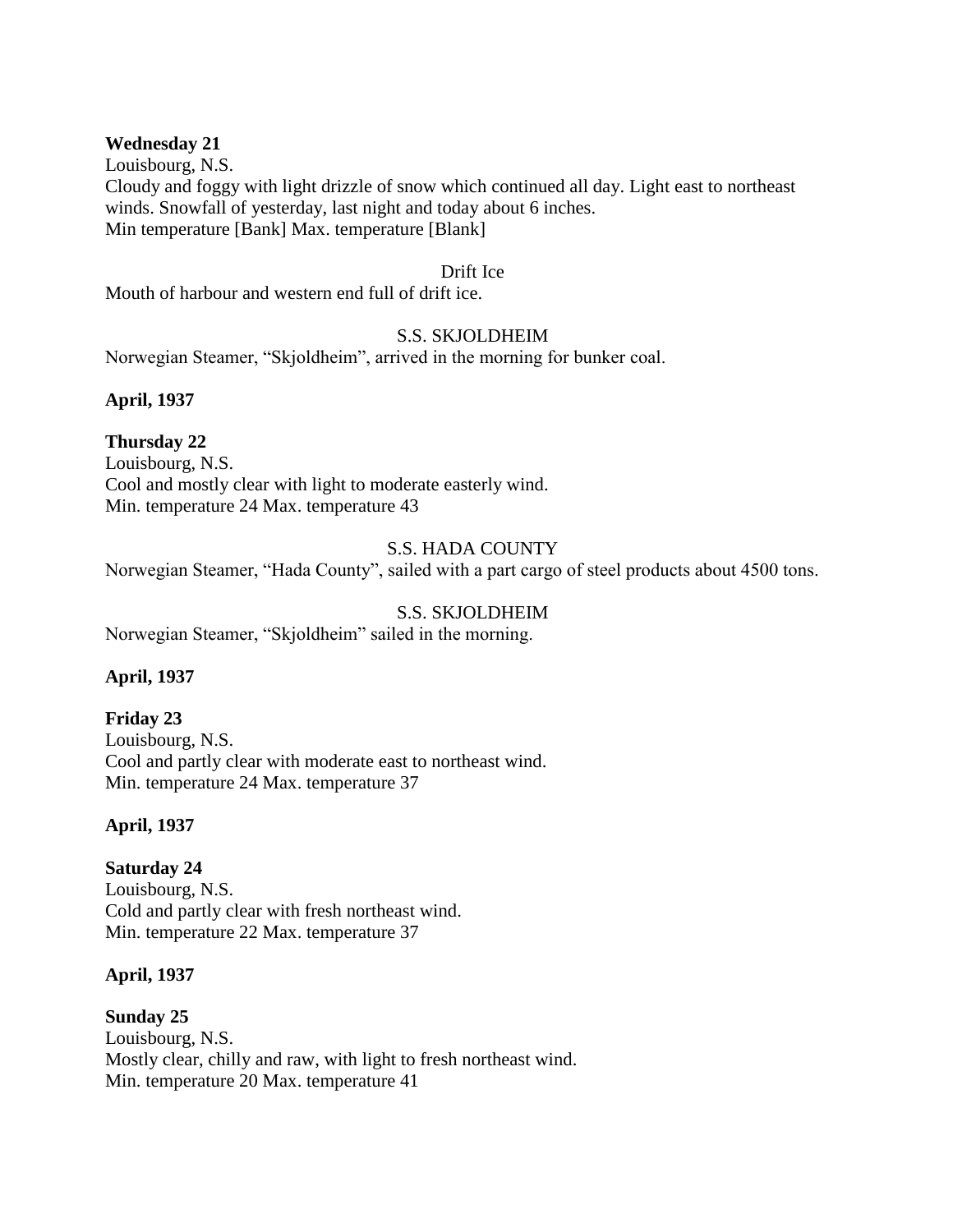## S.S. WATUKA

Steamer, "Watuka", Capt Hooper, arrived in the early morning from Liverpool, N.S. for a cargo of coal.

## Church Services

At 11 A.M. and 7 P.M. I attended services in the First United Church. Mr. Donald MacLeod, Ministerial Student, of Broughton, N.S. conducted both services. Mr. MacLeod is to be in charge of this congregation for the next two months.

### **April, 1937**

**Monday 26** Louisbourg, N.S. Clear and moderately warm with light to moderate northeast to north winds. Min. temperature 29 Max. temperature 55

### S.S. SEJRO

Danish Steamer, "Sejro", arrived, bunkered and sailed.

## S.S. WATUKA

Steamer, Watuka, Capt. Hooper, sailed for Halifax shortly before noon, with a cargo of coal.

### First Cargo from Sydney

A news item in the Sydney Post-Record, today's issue, says that the S.S. WANSTED, sailed from Sydney today with the first cargo of coal from that port this season.

### **April, 1937**

### **Tuesday 27**

Louisbourg, N.S. Clear and moderately warm with light variable wind. A perfect day. Min. temperature 22 Max. temperature 50.

#### S.S. INGERFEM

Norwegian Steamer, "Ingerfem" arrived and bunkered.

## S.S. HAVBRIS

Norwegian Steamer "Havbris" arrived in the evening for a cargo of steel products. This ship tried to reach Sydney, but owing to ice conditions, had to head for this port.

Drift Ice

A considerable quantity of drift ice, in sight, a short distance off shore. None in the harbour.

**April, 1937**

**Wednesday 28** Louisbourg, N.S.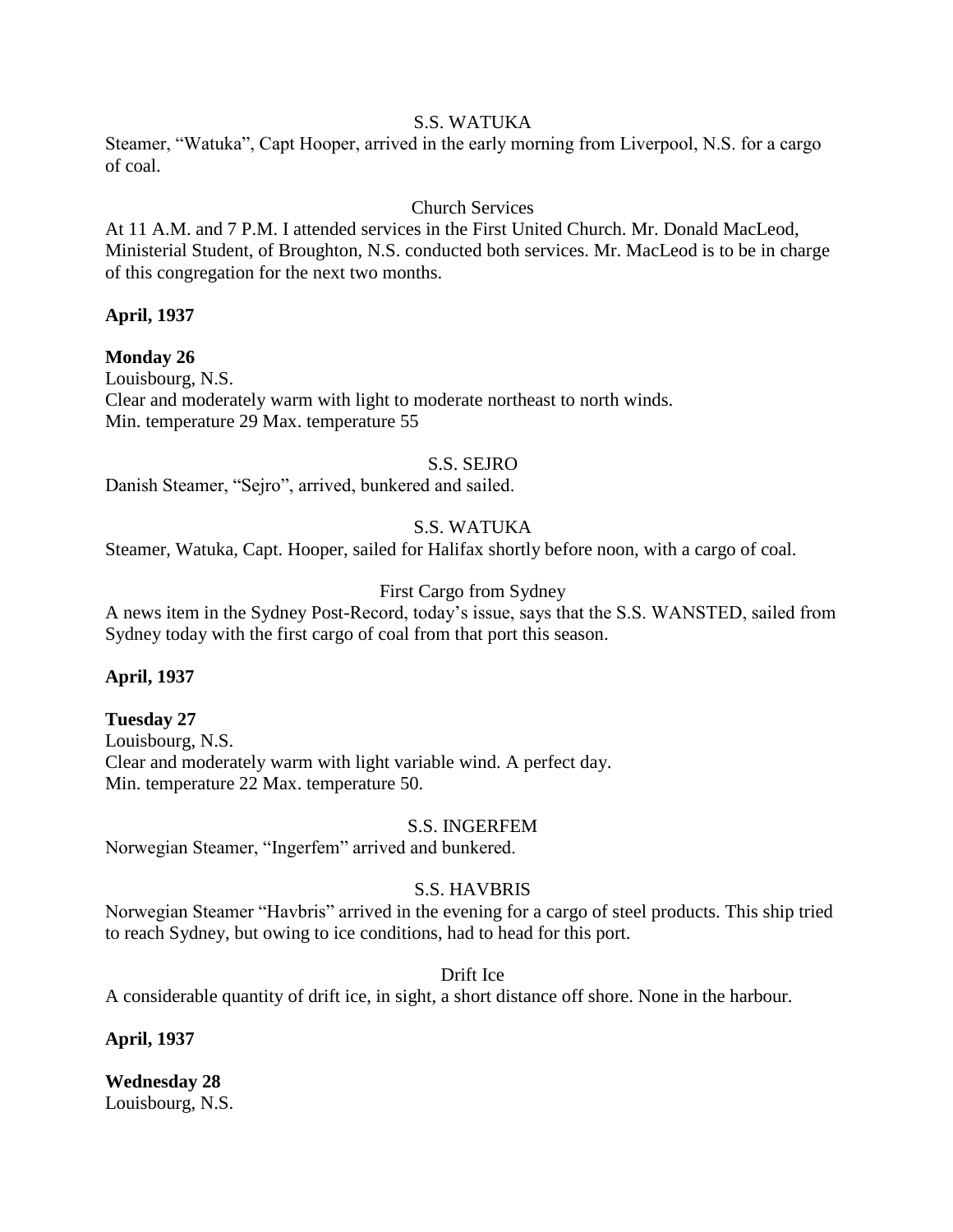Clear and moderately cool, with moderate to fresh southwest wind. Min. temperature [Blank] Max. temperature [Blank]

### S.S. INGERFEM

Norwegian Steamer, "Ingerfem", enroute from Galveston, Texas, to Three Rivers, Quebec sailed in the morning.

### S.S. HAVBRIS

Norwegian Steamer, "Havbris" which arrived yesterday evening docked at the Freight Wharf at 8 A.M. and at noon began loading a cargo of steel.

### S.S. CRUIZER

British Empire Steel and Coal Company's tug, "Cruizer", Capt. Gilfoil which has been here since Jan. 30/1937 attending to the docking of ships at this port, sailed for Sydney at 10 A.M. today. The Cruizer will be engaged in a similar capacity at Sydney, during the Spring, Summer and Autumn months.

## **April, 1937**

### **Thursday 29**

Louisbourg, N.S. Sydney, N.S.

Cloudy and very chilly with moderate to fresh northeast wind. Clearing in the evening. Min. temperature (Louisbourg) 25 Max. temperature (Louisbourg) 36

Meeting of Jail Commission

Left Louisbourg at about 8:30 A.M. in Abe Cameron's truck, arrived at Sydney at about 10 A.M. Made several business calls in the forenoon. Had dinner at the Vidal Hotel.

At 3 P.M. the County Jail Commission, consisting of Alderman D.J. MacLean, Alderman Angus MacDonald and myself, met in the office of the County Jail for our regular monthly meeting and jail inspection.

At this meeting we passed the following bills for payment:

Thompson and Sutherland Ltd. \$111.91, F. J. Gillis (brooms) \$7.50, Wrights Limited (Blankets & Mattress covers) \$46.86, J.W. Rudderham (Plumbing) \$16.78, C.H. Harshman (Drugs) \$30.38 Dominion Coal Co. Ltd (18 tons coal) \$103.50, Chappells Limited \$6.00

Number of prisoners: Male 89, female 5 Total 94

Inspected the jail quarters and found everything in good order. Heard complaints from two prisoners, Wilson of Reserve complained of the quarters being overcrowded. Hugh Murphy of Glace Bay, on a charge of drunkenness, claimed he had a fit instead of being drunk, and therefore was suffering an injustice. Authorized the warden to have a new fence around the jail property on the side next the Main road. Authorized the purchase of 50 pairs of overalls and 50 pairs shoes, for the prisoners who are to work on the jail farm. Authorized the purchase of 3 uniforms for the jail staff.

Returned to Louisbourg on Sullivan's bus arriving at about 6:30 P.M.

## FIRE

At about 10 P.M. the fire whistle sounded for a roof fire at the United Church manse (Louisbourg). Firemen responded quickly and extinguished it before much damage was done. Fire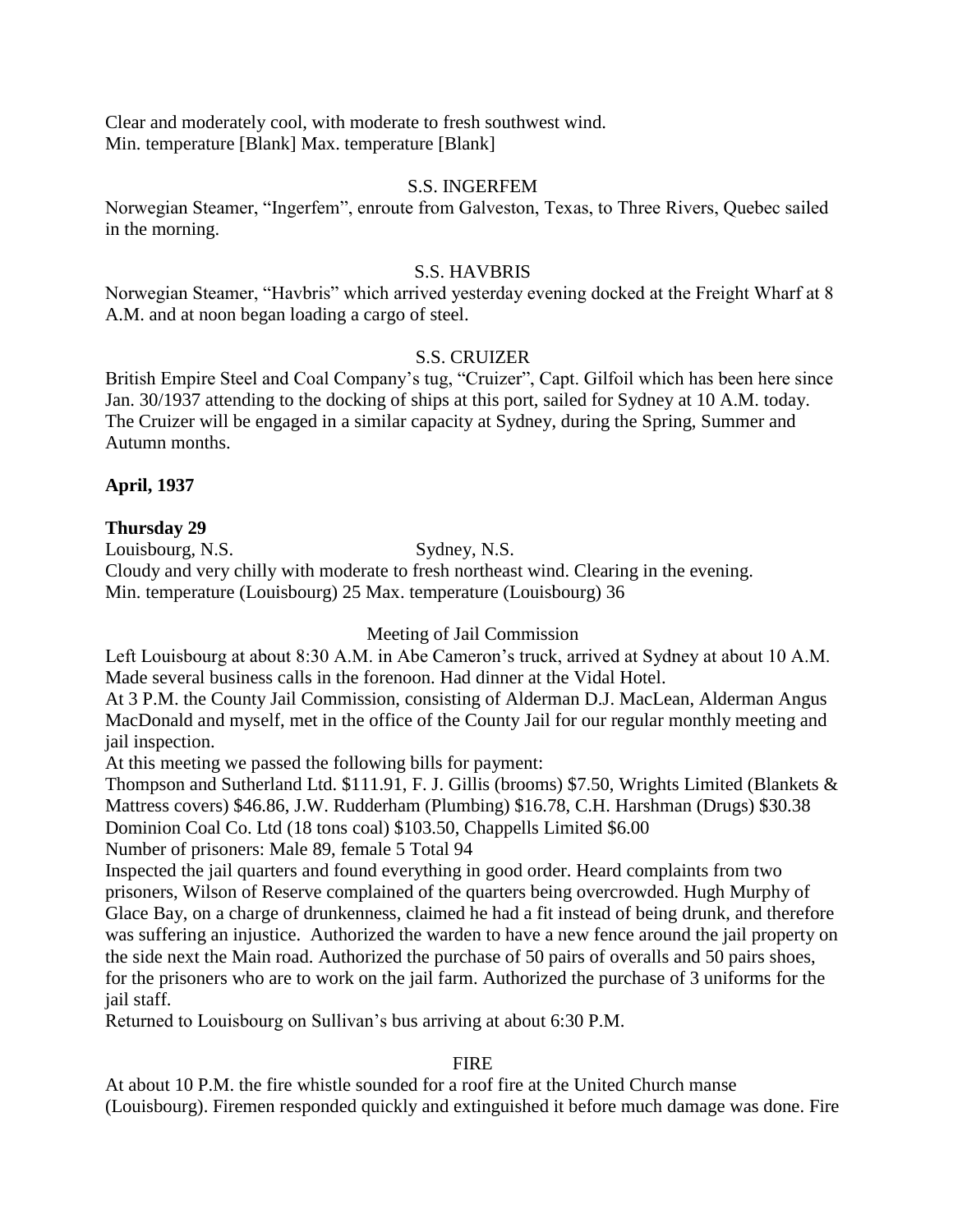loss about \$100.00. After the fire was out Mrs. (Rev.) D.A. MacMillan served lunch to the firemen who were present.

## **April, 1937**

## **Friday 30**

Louisbourg, N. S. Clear and cool with moderate northeast wind. Min. temperature 22 Max. temperature 41

## S.S. HAVBRIS

Norwegian Steamer, "Havbris" sailed for England at about 1 P.M. with a cargo of about 1800 tons of steel products.

**May, 1937**

## **Saturday 1**

Louisbourg, N.S. Clear and cool with moderate northeast to east winds. Min. temperature 20 Max. temperature 37

## New Lieut. Governor

Today, at Halifax N.S. Robert Irwin was sworn in as Lieutenant Governor of the Province of Nova Scotia. The oath of office was administered by his Lordship, Sir Joseph Chisholm, Chief Justice of the Province. Robert Irwin succeeds W.H. Covert who held the office of Lieut. Governor for the last five years.

## Ordered to Sydney

The Louisbourg Shippers and Trimmers who usually are employed during the spring, summer and autumn months at the shipping piers of the British Empire Steel and Coal Corporation, Sydney, N.S. were today ordered to report for work on Monday, May 3rd.

## **May, 1937**

# **Sunday 2**

Louisbourg, N.S. Clear and moderately warm with light easterly wind. An ideal day. Min. temperature 28 Max. temperature 54

## Church Services

Mr. Donald MacLeod conducted services in the First United Church at 11 A.M. and 7 P.M. Having a cold today, I was not out to church.

**May, 1937 Monday 3** Louisbourg, N.S. Clear and warm with very light variable wind. Mostly southerly. A perfect day.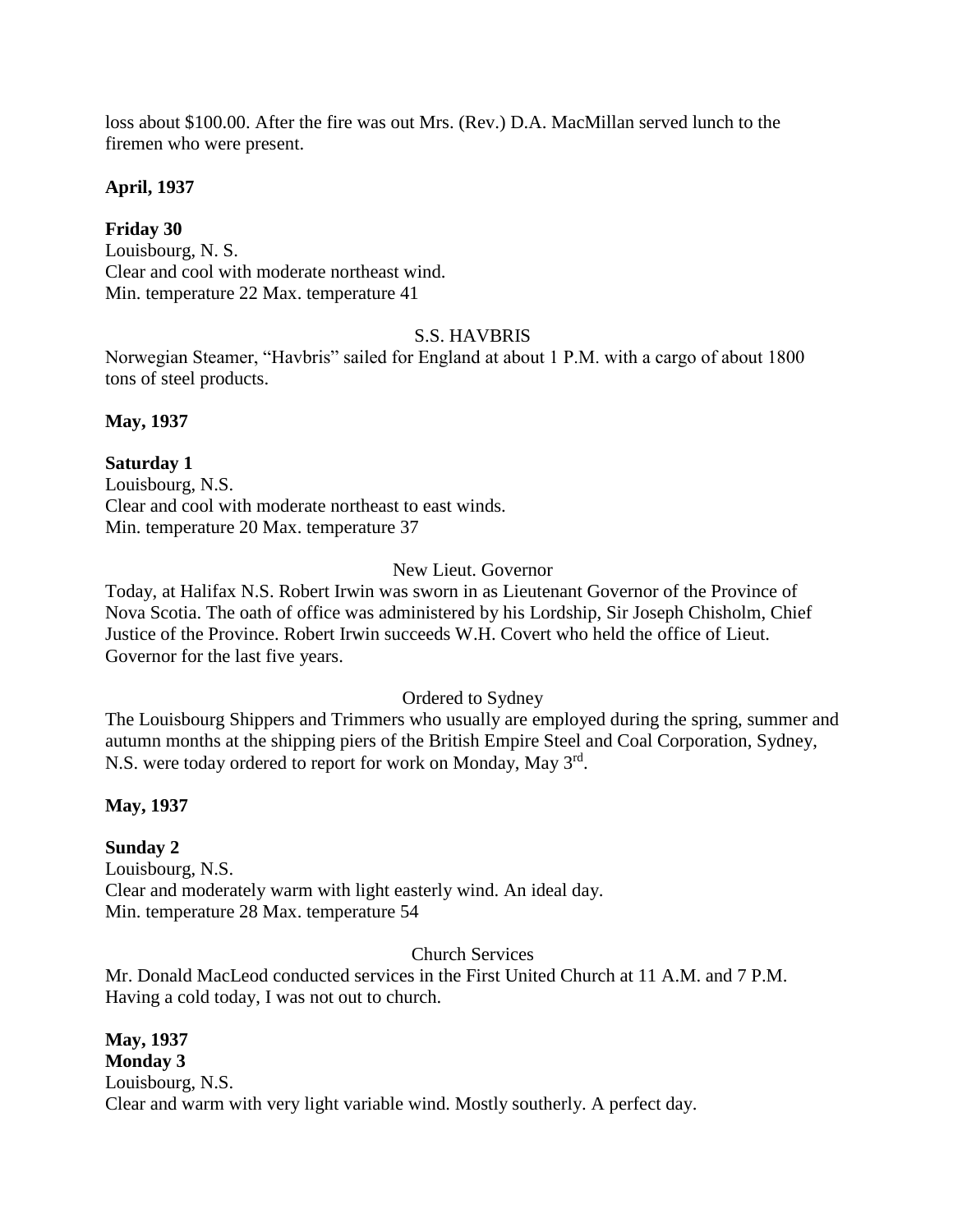Min temperature 24 Max. temperature 61

### S.S. FRNFIELD

Small Steamer "Frnfield" enroute to Sydney, arrived here in the evening and remained overnight.

**May, 1937**

### **Tuesday 4 Louisbourg, N.S.** Clear and moderately warm with fresh to moderate northerly wind. Min. temperature 24 Max. temperature 54

## Fire Loss Adjusted

Mr. Stevenson of Sydney, Fire Insurance, Adjustor, visited Louisbourg today and adjusted the fire loss of the United Church Manse, which took place on last Thursday night. For damages to the roof and damage to the interior from water, he allowed \$290.00.

## S.S. FERNFIELD

Steamer, "Fernfield" which arrived here yesterday evening, sailed for Sydney this morning.

## Trees Arrive

Ornamental trees consisting of 50 Carolina Poplars and 150 Scotch Pines, which arrived here from the Provincial Forestry Nursery at Lawrencetown, N.S. last week are being distributed and planted today. These were shipped to the Louisbourg Board of Trade, and are being distributed by James H. Crowdis.

**May, 1937**

# **Wednesday 5**

**Louisbourg, N.S.** Clear and moderately warm with light to moderate southwest wind. An ideal day. Min. temperature 23 Max. temperature 50

## S.S. LADY LAURIER

Government Steamer, "Lady Laurier", arrived in the evening. The Lady Laurier is at present engaged in replacing the buoys along the Cape Breton coast. Today, she replaced the automatic buoy off the harbour at this port.

Maid arrives

Miss Clara Gillis, a maid which Emeline engaged a short time ago, arrived this evening, and will go on duty tomorrow morning. She is a native of Newfoundland and for the last two or three months has been working at Captain MacPhail's, next door.

## Train Wreck

Canadian National Railway train, "Ocean Limited" enroute from Montreal to Halifax was badly wrecked near Springhill Junction, N.S. at 5:45 P.M. when it collided with a run-a-way coal train consisting of eight cars, running in the opposite direction. Of those on board, 4 were killed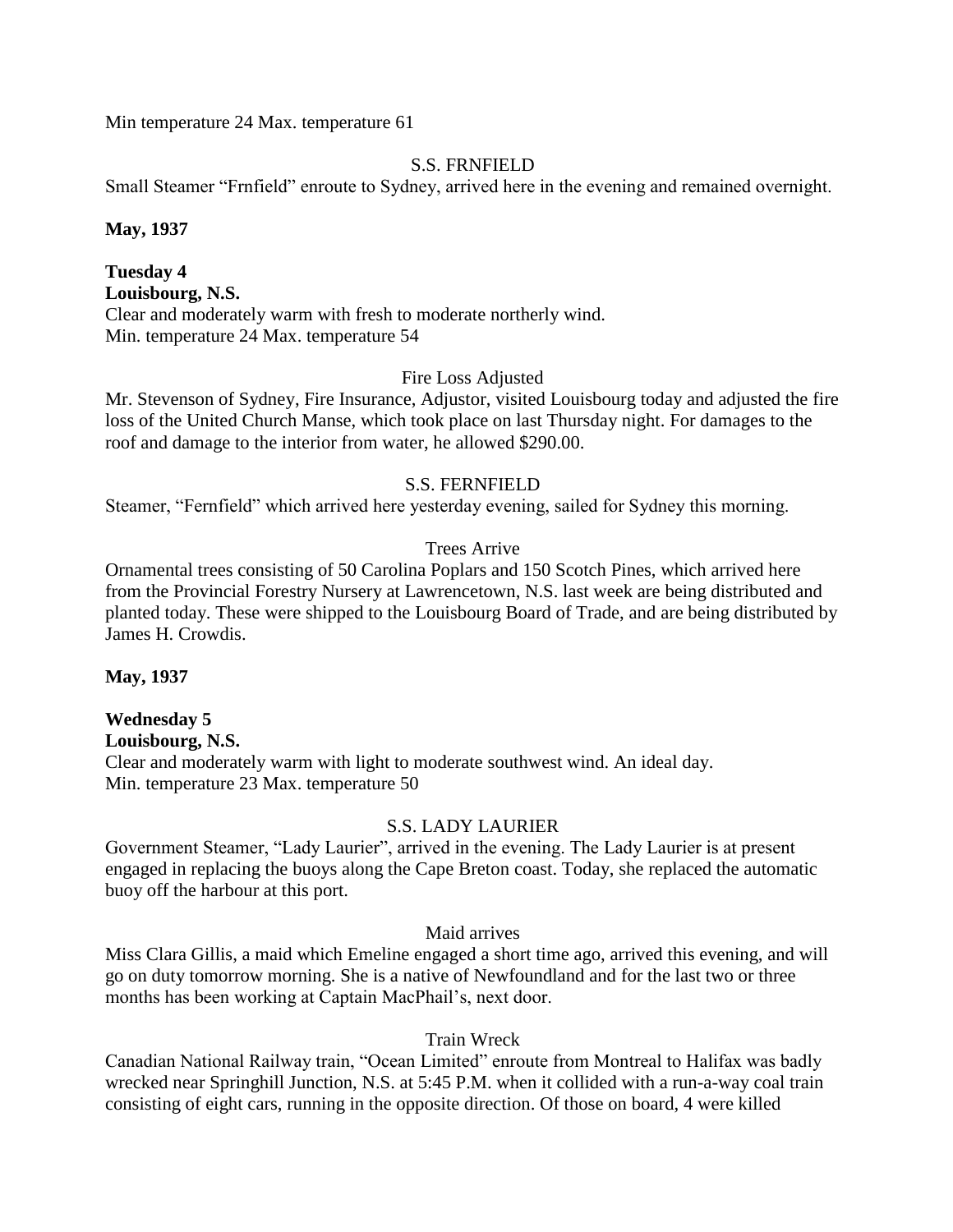outright and many injured. The killed were: Engineer; Clarence Bauer, of Moncton, Express Messenger; Camille LeBlanc, Moncton, Alfred Legere and Ernest Long, both of Maccan. Later, 2 more bodies were found in the wreckage which brings the total number of killed up to 6. The last two bodies were unidentified.

## **May, 1937**

## **Thursday 6**

Louisbourg, N.S. Clear and moderately warm with moderate variable wind. An ideal day. Some fog off the coast, but clear on land. Min. temperature 29 Max. temperature about 50

## Dry Weather

The weather has been exceptionally dry for this time of year. We have had no rain for a considerable time and as a result the country is in great need of moisture. Forest fires are raging in many parts of the Province and causing much damage.

## Air Liner Hindenburg Destroyed

Enroute from Frankfort-on-Main, Germany to Lakehurst, New Jersey, U.S.A. had completed the trip and was approaching her moorings when an explosion took place which totally destroyed the Air Liner and killed a large number of her crew and passengers. The Hindenburg is said to have had on board a crew of 61 and 39 passengers. The number of dead is placed at about 34. Capt. Max Pruss was in command and had succeeded Capt. Ernst Lehmann, who was also on board in an advisory capacity. The accident took place at 7:20 P.M. Atlantic Standard time. Cause unknown. Later, Capt. Max Pruss died of his injuries.

## **May, 1937**

## **Friday 7**

Louisbourg, N.S. Cool and mostly clear with light to moderate northeast wind. Min. temperature 26 Max. temperature 43

## **May, 1937**

## **Saturday 8**

Louisbourg, N.S. Cloudy with light to moderate northeast wind. Min. temperature 27 Max. temperature 52

### Council Meeting

At 7:30 P.M I attended, and presided at, a meeting of the Town Council**.** Those present were: Councillors: G.B. Hiltz, D.J. MacInnis, Jeremiah Smith, Alex C. MacDonald and Clifton Townsend. Clerk: B.M. Spencer , Police Officer: D.M. Johnston. Daniel Fleet, who addressed the Council respecting the street leading from the Main Street to the shore, and known as Marvin Street.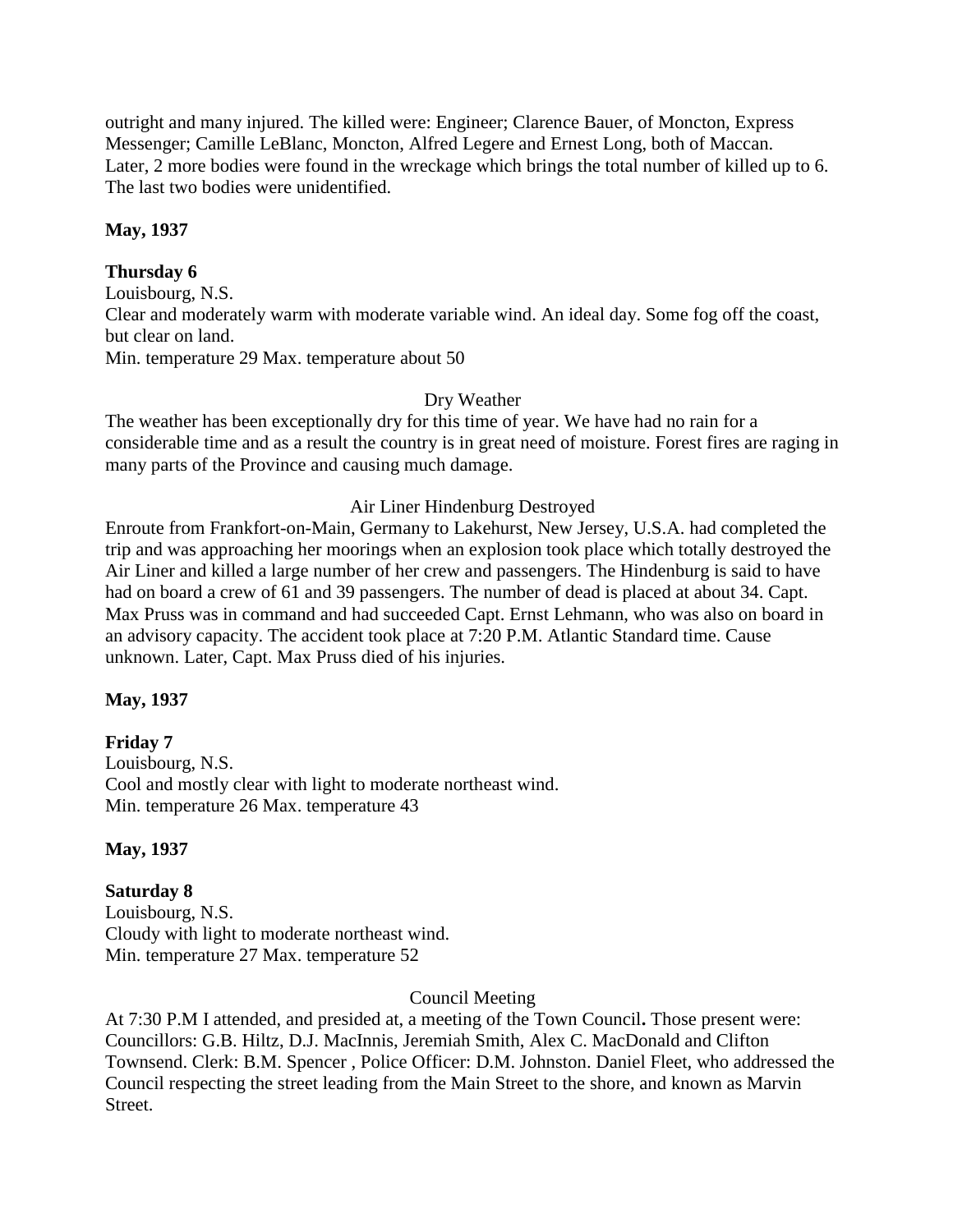### Death

The death of Miss Elizabeth MacRury took place this morning at about 6 o'clock after an illness lasting for several months. She was about 75 years of age and is survived by one brother, James of Sydney and one sister, Christina with whom she lived.

#### Concert

In the evening a concert was held in Calvin hall by MacDuff Copeland and Kenneth Duff, under the auspices of the Ladies Aid of the First United Church.

### **May, 1937**

### **Sunday 9**

Louisbourg, N.S.

Cloudy and cool. Rained moderately during the greater part of the day. Moderate easterly wind which shifted to northerly at night. Rainfall about 1/4 inch. Min. temperature 32 Max. temperature 41

### Church Services

At 11 A.M. and 7 P.M. I attended services in the First United Church. Mr. Donald MacLeod was in charge of both services. Emeline was not out to church in the morning, but accompanied me in the evening.

### Trans-Atlantic Flyers

At 9:20 P.M. Dick Merrill and John L. Lambie flew over Louisbourg enroute from Brooklyn, New York for England. I heard the roar of their motors but did not get out of doors in time to catch a glimpse of the plane as it sped in an easterly direction. Merrill and Lambie expect to land at Croydon, England, tomorrow afternoon.

### **May, 1937**

### **Monday 10**

Louisbourg, N.S. Cloudy and cool with light variable wind. Min. temperature 29 Max. temperature 58

#### Funeral

The funeral of the late Elizabeth MacRury took place at the MacRury home at 1 P.M. The services at the house and grave were conducted by Rev. Joseph Cathcart of the Presbyterian Church, Louisbourg. Interment took place at Black Brook Cemetery near Sydney.

### **May, 1937**

**Tuesday 11** Louisbourg, N.S. Cloudy and cool with light to moderate southwest wind. Min. temperature 28 Max. temperature 47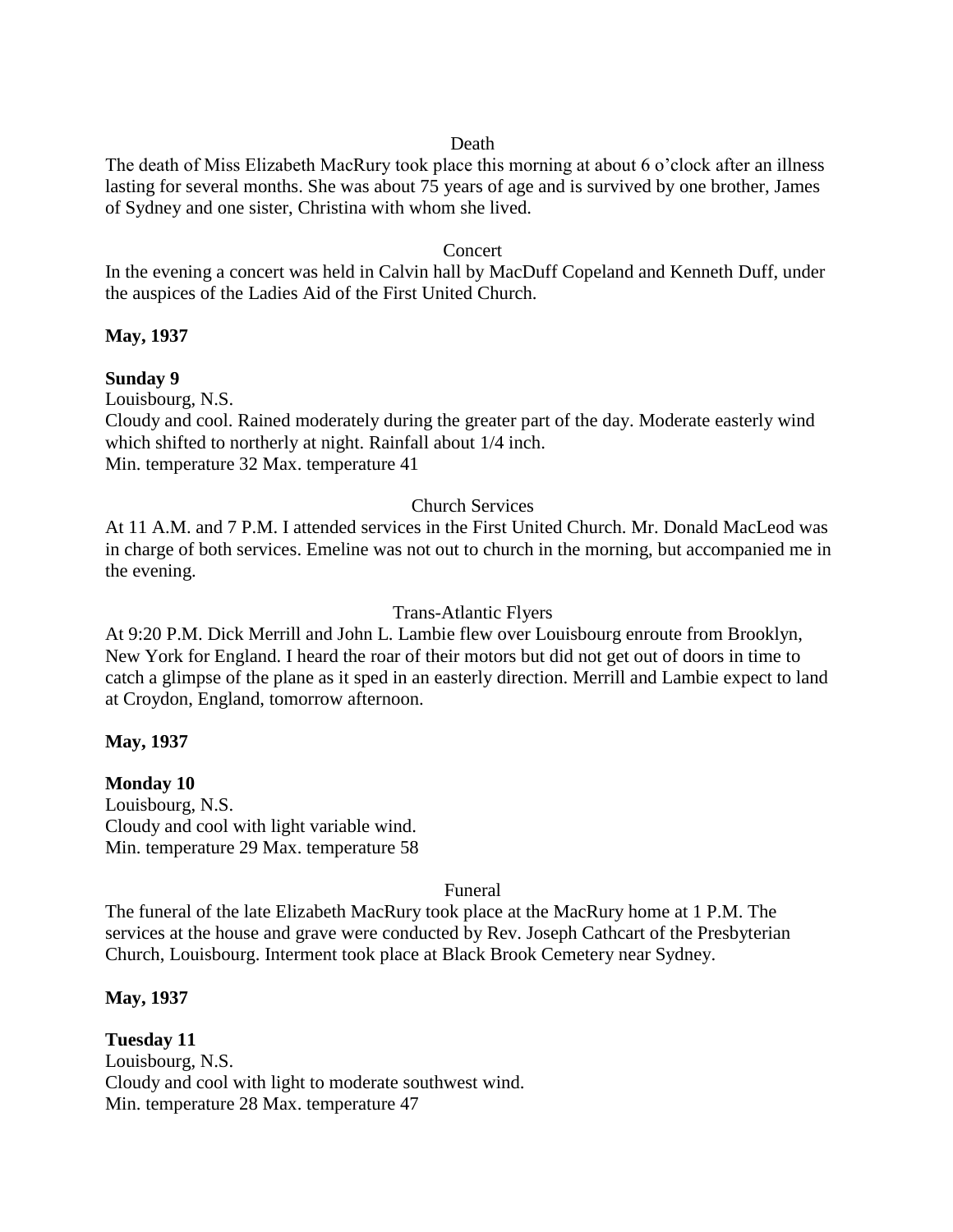### **May, 1937**

## **Wednesday 12**

Louisbourg, N.S.

Clear and cool with light to moderate northwest wind which early in the day shifted to southeast. Min. temperature 30 Max. temperature 60

### Coronation

The coronation of King George the Sixth and Queen Elizabeth took place today in Westminster Abbey, London, England. A description of the coronation procession through the streets of London and the service which followed in the Abbey was broadcast by radio to all parts of the British Empire as well as foreign countries.

The broadcast which commenced at 5 A.M. Atlantic Standard time, was continued all day and came in very clearly, the best Empire broadcast to which I have listened. The ceremony and service which took place in Westminster Abbey was heard here between the hours of 6 and 8 A.M., which would be from 10 to 12 London time.

## **May, 1937**

## **Thursday 13**

Louisbourg, N.S. Clear and rather cool with moderate to fresh southwest wind. Cloudy in the evening. Min. temperature 26 Max. temperature 51

## Planted Trees

Today, I received from W.H. Perron & Co Ltd. of Montreal, 12 Linden trees, 4 of which were for B.M. Spencer. In the afternoon I planted 3 of them on the First United Church property, facing Main Street and 1 on the side facing Warren Street. Tomorrow I intend to plant three more on the Warren Street side which will make a total of 7. I am presenting the trees to the United Church congregation.

## **May, 1937**

## **Friday 14**

Louisbourg, N.S. Cloudy, chilly and raw with moderate to fresh northeast wind and a few light showers in the evening. Min. temperature 29 Max. temperature 53

Visited MacKenzie's Barren

In the afternoon, Capt. Walsh of the Royal Canadian Engineers, Halifax, N.S. who arrived in town with Dr. Freeman O'Neil of Sydney, visited the proposed flying field at MacKenzie's Barren, about four miles from Louisbourg on the line of the Sydney and Louisbourg Railway. He was accompanied on his visit to the barren by James Crowdis, Dr. H.J. Townsend, Alistair MacDonald and myself, all of Louisbourg. Capt. Walsh appeared to be favourably impressed with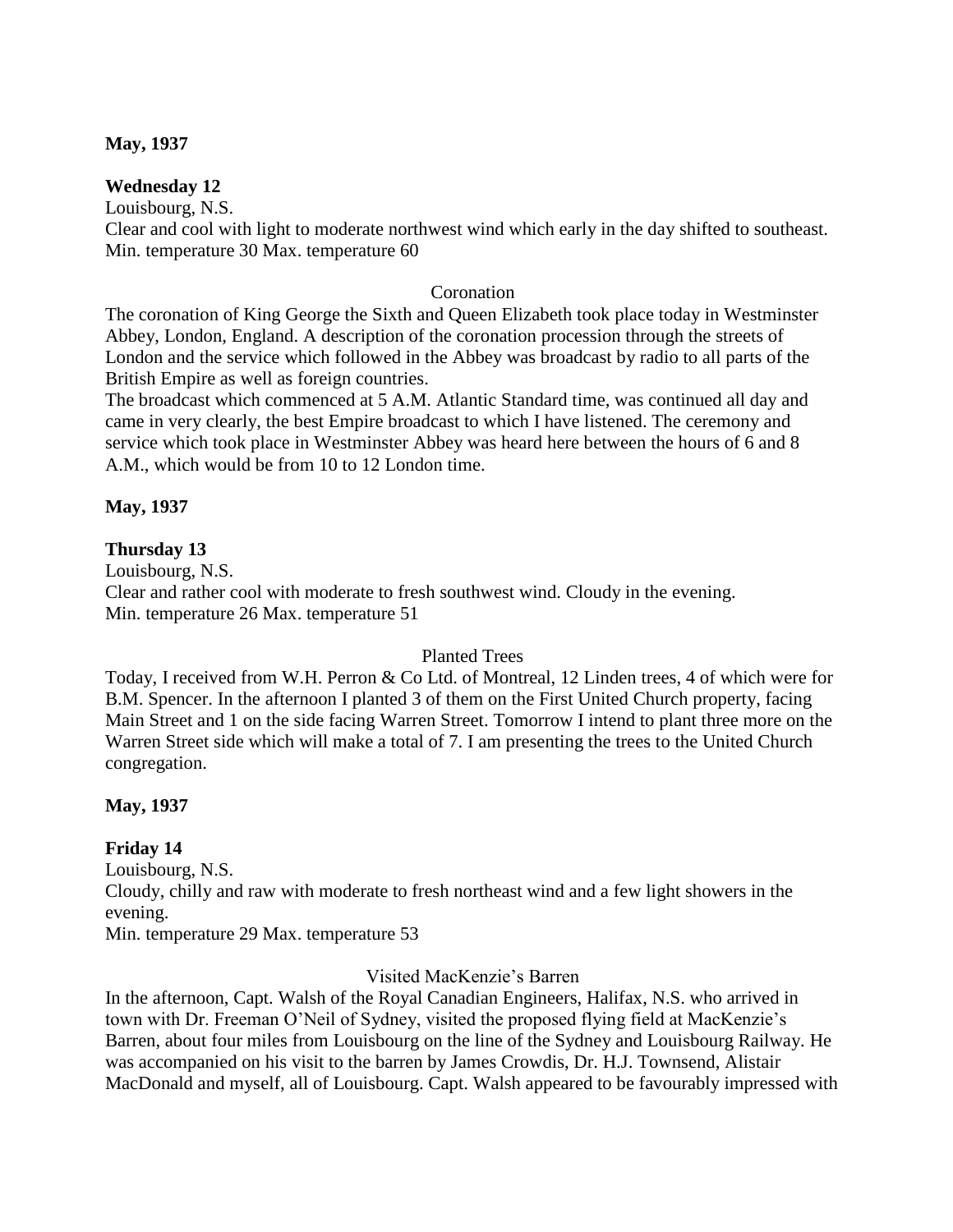what may some day be a landing field for air planes. On his return from the proposed flying field he left for Sydney with Dr. O'Neil.

## Planted Trees

Today, I completed the tree planting, which I began yesterday, by planting three more on the Warren Street side of the First United Church property. This makes a total of seven out of the eight I received yesterday. The eighth tree I planted at the south end of my shop, on Warren Street.

## **May, 1937**

**Saturday 15** Louisbourg, N.S. Cloudy, misty, foggy, showery and chilly with moderate east to southeast wind. Min. temperature 32 Max. temperature 38.

## Dumping Stone

The work of dumping pit stone into the pier trestle, by the British Empire Steel and Coal Corporation Ltd., which was discontinued on Dec 18/1936, was resumed this week. It is said to be the intention of the corporation to fill the trestle with stone, from where they left off last December, to the shore of the harbour.

**May, 1937**

#### **Sunday 16 Louisbourg, N.S.**

Cloudy and foggy with a few light showers during the day and heavy rain during the night. Min. temperature 34 Max. temperature 52

### Church Services

At 11 A.M. and 7 P.M. I attended services in the First United Church. Mr. Donald MacLeod was the preacher at both services. Emeline accompanied me in the evening, but was not out to the morning service.

## Preaches at Kennington Cove

Rev. D.A. MacMillan, who through illness has not preached since Sept 27/1936 held service at Kennington Cove this afternoon. This is the first time he has attempted to hold service since his return from the hospital at Boston in the autumn of 1936.

## **May, 1937**

## **Monday 17**

Louisbourg, N.S.

Cloudy and foggy with occasional showers. Heavy rain in the early morning. Rainfall of yesterday, last night and today about 1 inch.

Min. temperature 38 Max. temperature 47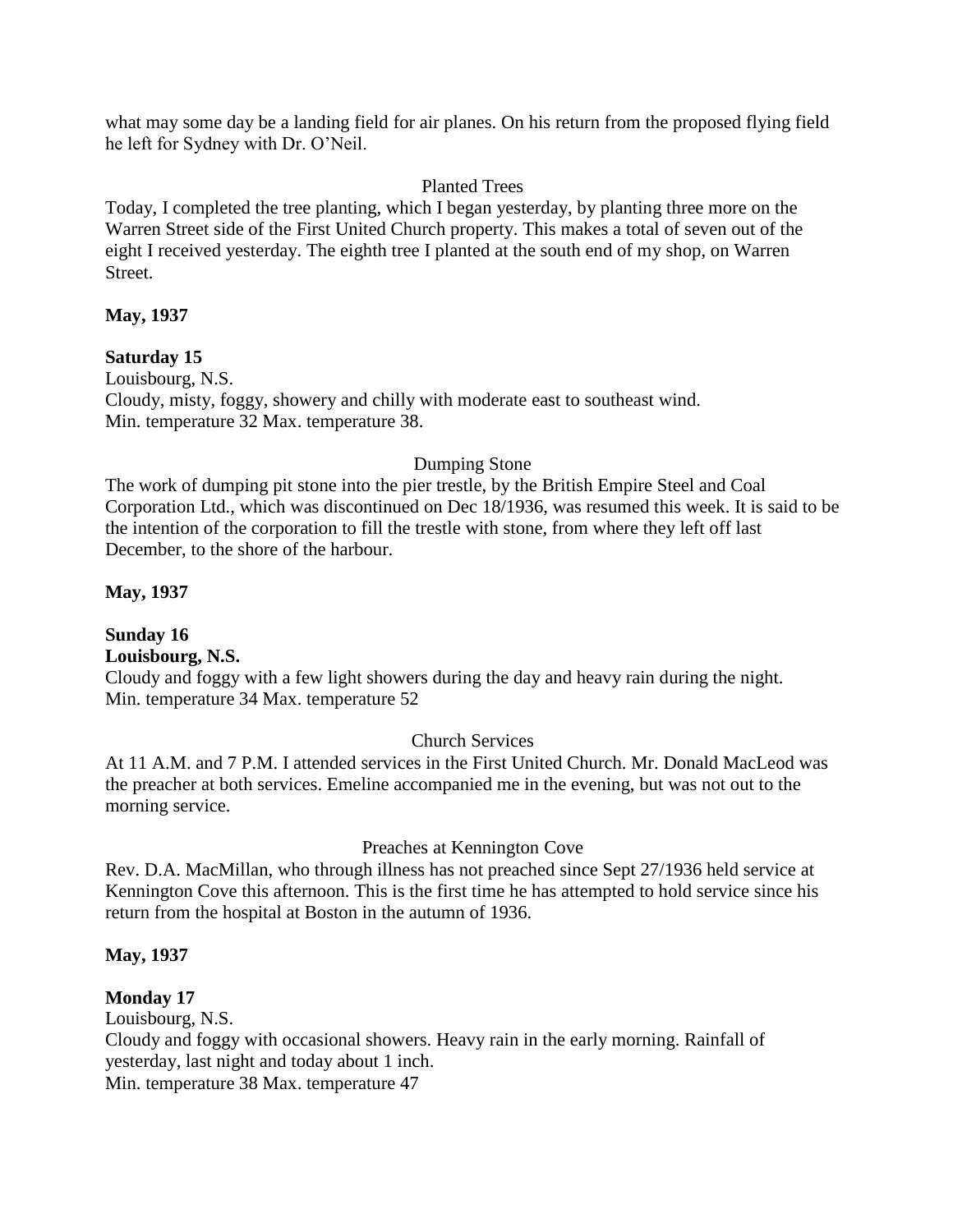#### Board of Trade

At 8 P.M. I attended a meeting of the Louisbourg Board of Trade in the Town hall. Those present were: Dr. H.J. Townsend, George Lewis, James Crowdis, A. Tilly, Roy Ingraham, Neil Murphy, D.M. Johnston, B.M. Spencer, A.A. Martell, Reyno, Alistair MacDonald.

### **May, 1937**

### **Tuesday 18**

Louisbourg, N.S. Cloudy and foggy with light to moderate southwest wind. Min. temperature 35 Max. temperature 59

#### Planted Dahlias

In the afternoon, I planted 20 dahlia bulbs in my garden, the first I planted this season.

#### Patterson Nominated

At a convention of the Liberal Party held at Marion Bridge this evening, Malcolm Patterson, K.C. Crown Prosecutor for the County of Cape Breton, was nominated to contest the constituency of Cape Breton West, (which includes Louisbourg) at the coming Provincial election. Other names submitted to the convention were: Dan MacAulay of Port Morien and Geo. D. Lewis of Louisbourg. Lewis withdrew his name, and the ballot which followed between Patterson and MacAulay resulted as follows:

Patterson, 107, MacAulay 64. The Louisbourg delegates numbering 25, with the possible exception of one, supported Patterson. The date of the election has not yet been set, but it is generally expected to take place during the coming summer.

### Public Building, Site

Mr. H.A. Russell, assistant Resident Architect, Dept. of Public Works, Halifax, N.S. arrived in town in the forenoon for the purpose of selecting a site for Louisbourg's Public Building, which is to contain the Post Office and Customs Office. As my vacant lot on the corner of Main and Warren Streets seems to be the unanimous choice of the Louisbourg Citizens, Mr. Russell readily approved of the location. He, however, did not have authority to determine the price. I offered him the lot, which is about 50 ft. in width by about 90 in length, for \$1500.00.

### **May, 1937**

#### **Wednesday 19**

Louisbourg, N.S. Cloudy and foggy. Partly clear during the mid-day hours. Light southwest wind. Min. temperature 32 Max. temperature 58

#### Delegation from Florence, N.S.

At about 5 P.M. a delegation from Florence, N.S. arrived here by motor car for the purpose of consulting me respecting Town Government and the steps necessary to be taken for to have a community incorporated as a town.

At present the citizens of the village of Florence are considering the question of incorporation and committees have been appointed for the purpose of getting information. The committee which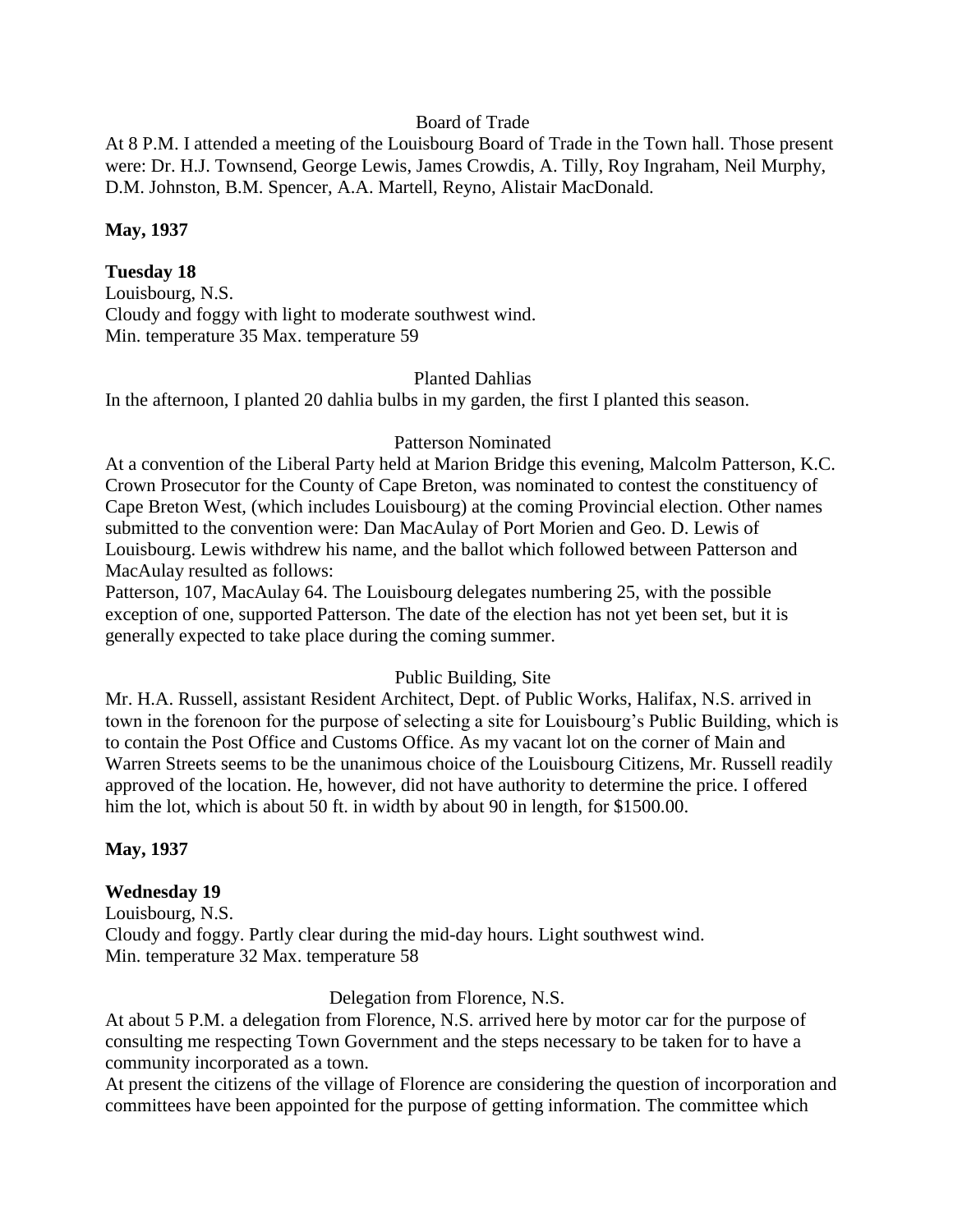came here consisted of Bert Coakley, Angus Ferguson, Stephen Dolhanty and Robert Gillan. On their arrival I accompanied them to the town hall where B.M. Spencer, Town Clerk and I gave them the required information. They left to return at about 6:30 P.M.

## Death of Alex MacIntyre

The death occurred this evening, at the home of his son and daughter-in-law, Mr. and Mrs. D.J. MacIntyre, Elwood Street, this town of Alex MacIntyre. Mr. MacIntyre, who was about 76 years of age is survived by three sons and two daughters. The sons are: D.J., Hugh and Roderick, all living at Louisbourg.

## No Daylight Saving for Sydney

Today's issue of the Sydney Post-Record gave the result of the vote on daylight saving time, which was taken in the City of Sydney yesterday. The figures are as follows: For Daylight Saving 964 Against Daylight Saving 1103.

**May, 1937**

## **Thursday 20**

Louisbourg, N.S. Cloudy, foggy and showery with light south west wind. Rainfall about ½ inch. Min. temperature 28 Max. temperature 49

### Death of Child

The death took place this evening of Annie, 17 months old daughter of Mr. and Mrs. Alex MacDonald, Main Street, this town.

### Election Date Announced

Provincial Newspapers of this date carried the announcement that the Legislature of this Province had been dissolved and June 29, 1937 set as the date of the Provincial election. Nomination day, June 22.

Premier Angus L. MacDonald, returned from England yesterday, where he represented the Province of Nova Scotia at the Coronation of King George the Sixth and Queen Elizabeth.

## **May, 1937**

## **Friday 21**

Louisbourg, N.S. Cloudy and foggy with occasional showers. Partly clear for a short time in the late afternoon. Light variable wind. Min. temperature 37 Max. temperature 59

### Funeral

At 1:30 P.M. I attended the funeral of the late Alex MacIntyre, which took place from the home of his son, D.J., Elwood St. to the Presbyterian Church. Service at the house conducted by Rev. Joseph Cathcart, assisted by Rev. D.A. MacMillan, of the First United Church. Services at the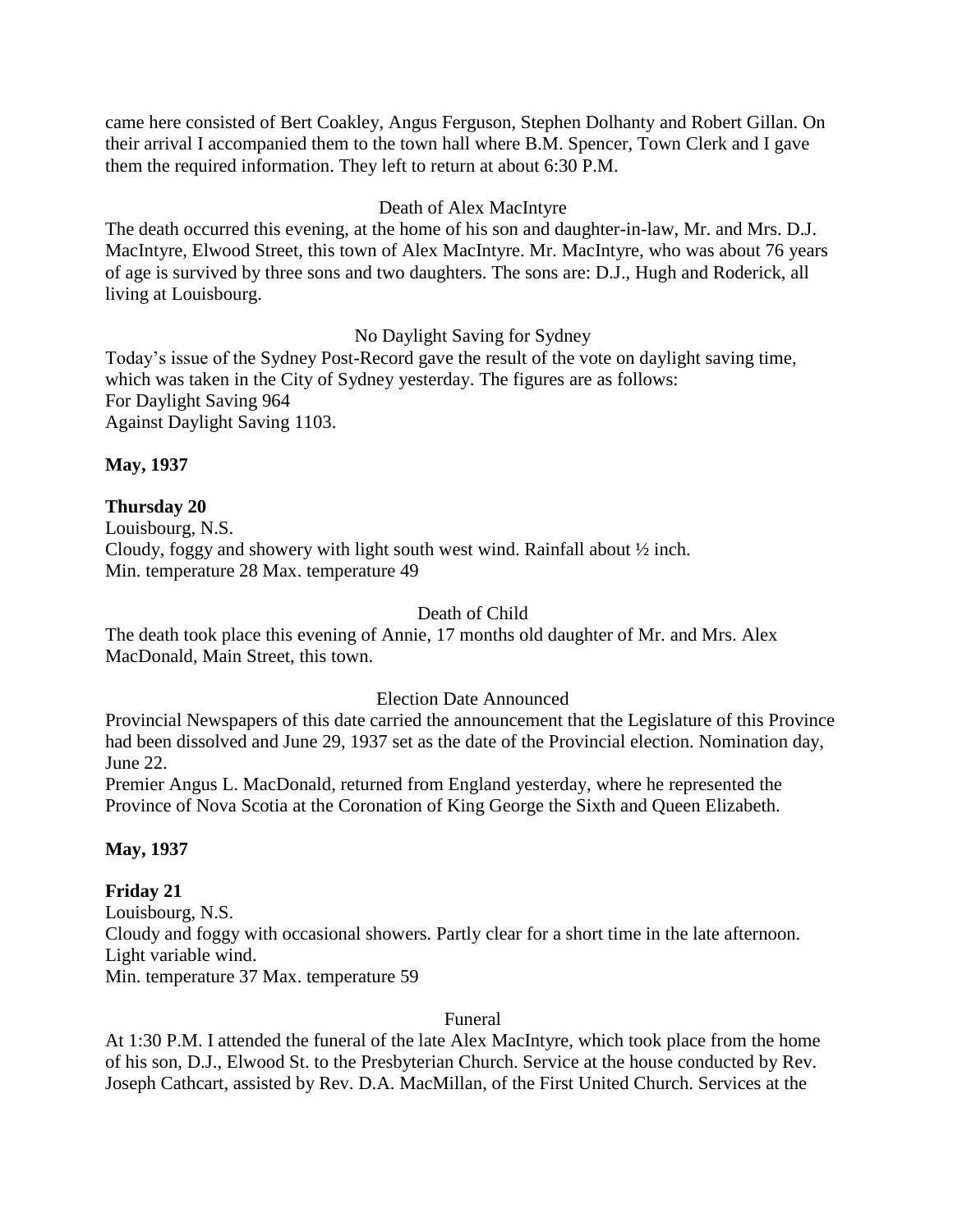church and grave conducted by Rev. Joseph Cathcart. Interment took place at "Willow Grove" Cemetery on Clarke's Road.

**May, 1937**

# **Saturday 22**

Louisbourg, N.S.

Cloudy in the morning and evening but clear during the greater part of the day. Fresh north to northeast wind.

Min. temperature 38 Max. temperature 54

## Funeral

At 10 A.M. I attended the funeral of Annie, infant daughter of Mr. and Mrs. Alex MacDonald. Services at the house and grave were conducted by Rev. Joseph Cathcart.

# **May, 1937**

# **Sunday 23**

Louisbourg, N.S. Cloudy with some fog, misty during the afternoon and evening. Light easterly wind. Min. temperature 38 Max. temperature 55

# Church Services

At 11 A.M. and 7 P.M. I attended services in the First United Church. The 11 A.M. service was conducted by Rev. D.M. Sinclair of St. James United Church, Sydney, and the 7 P.M. service by Mr. Donald MacLeod who is at present supplying for the United Church at Louisbourg. Mr. Sinclair and Mr. MacLeod exchanged pulpits at 11 A.M.

# **May, 1937**

# **Monday 24**

Louisbourg, N.S. Partly clear with light to moderate easterly wind which shifted to south and southwest in the afternoon. Min. temperature 34 Max. temperature 59

# **May, 1937**

**Tuesday 25** Louisbourg, N.S. Cloudy and cool with light to moderate easterly wind. Min. temperature 33 Max. temperature 48

**May, 1937**

**Wednesday 26** Louisbourg, N.S.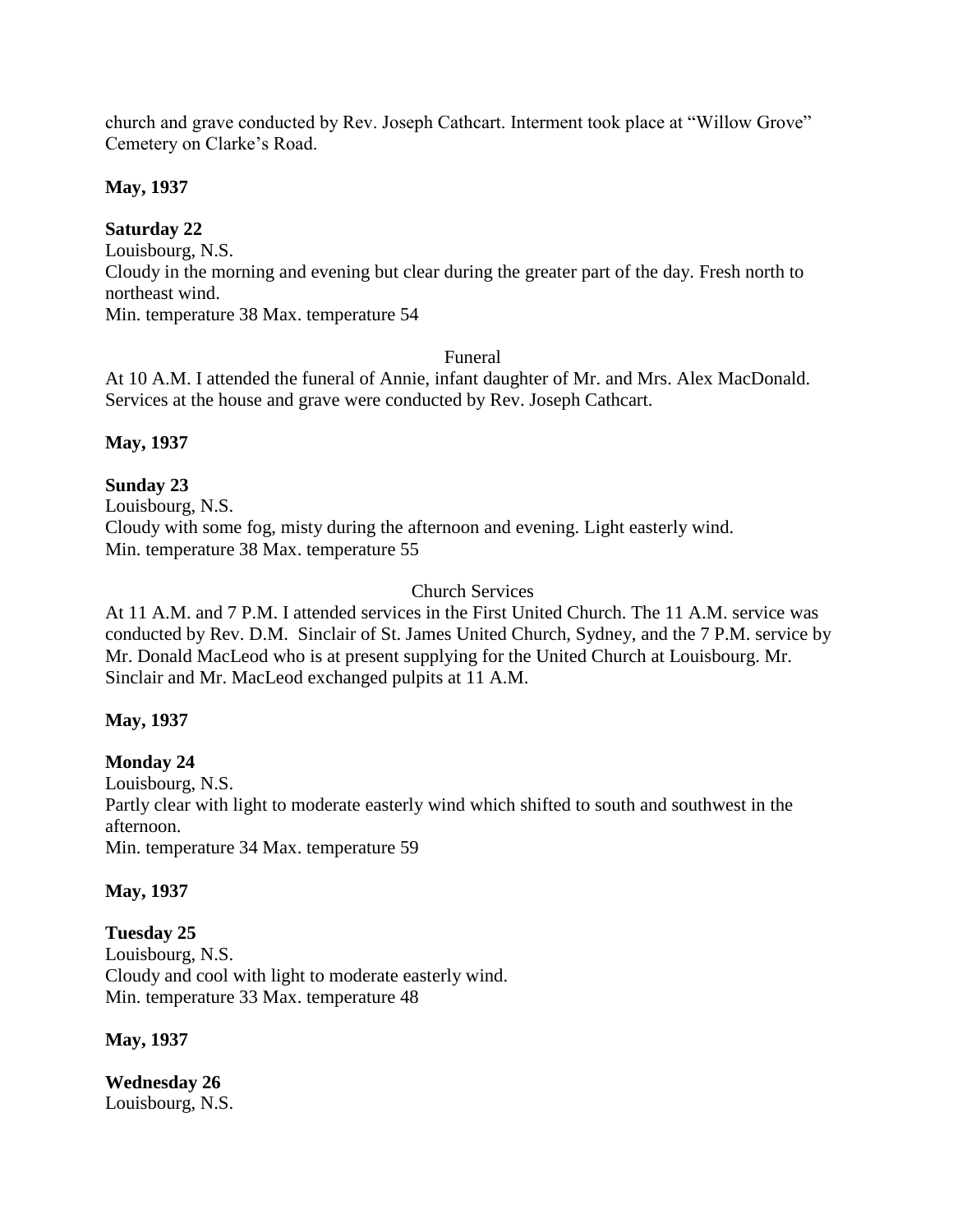Cloudy and cool with light to moderate easterly wind. Min. temperature 33 Max. temperature 48

## Visited School

At 2 P.M. I visited the schools and gave the pupils of each department a short talk on the contests which are being sponsored by the Louisbourg Board of Trade, and announced the prize list for each. Prizes are being offered by the Board of Trade and the Women's Institute for the best flower gardens in town during 1937. Two special prizes for the best [blank].

## **May, 1937**

**Thursday 27** Louisbourg, N.S. Sydney, N.S. Cool and mostly clear with light to moderate easterly wind. Min. temperature [Blank] (Louisbourg) Max. temperature [Blank] (Louisbourg)

## Jail Commission

Left Louisbourg at 9:20 A.M. on Abe Cameron's truck, for the purpose of attending the regular monthly meeting of the Cape Breton County Jail Commission. Arrived at Sydney shortly after 10 A.M. Made a number of business calls before noon. Had lunch at Vidal Hotel at 12:30 P.M. At about 3 P.M. with Alderman D.J. MacLean and Alderman Angus MacDonald, both of Sydney, I attended, and presided at, the regular meeting of the Jail Commission in the office of the county jail.

## **May, 1937**

## **Friday 28**

Louisbourg, N.S. Cloudy with a few light showers and mist. Light to moderate easterly wind. Min. temperature 34 Max. temperature 49

## Minstrel Show [Blank]

**May, 1937**

## **Saturday 29**

Louisbourg, N.S. Clear and moderately warm with light to moderate northeast to north wind. An ideal day. Min. temperature 37 Max. temperature 64

## **May, 1937**

## **Sunday 30**

Louisbourg, N.S.

Clear and warm, becoming cloudy in the late afternoon. Light northwest wind shifting to southwest during the afternoon. An ideal day.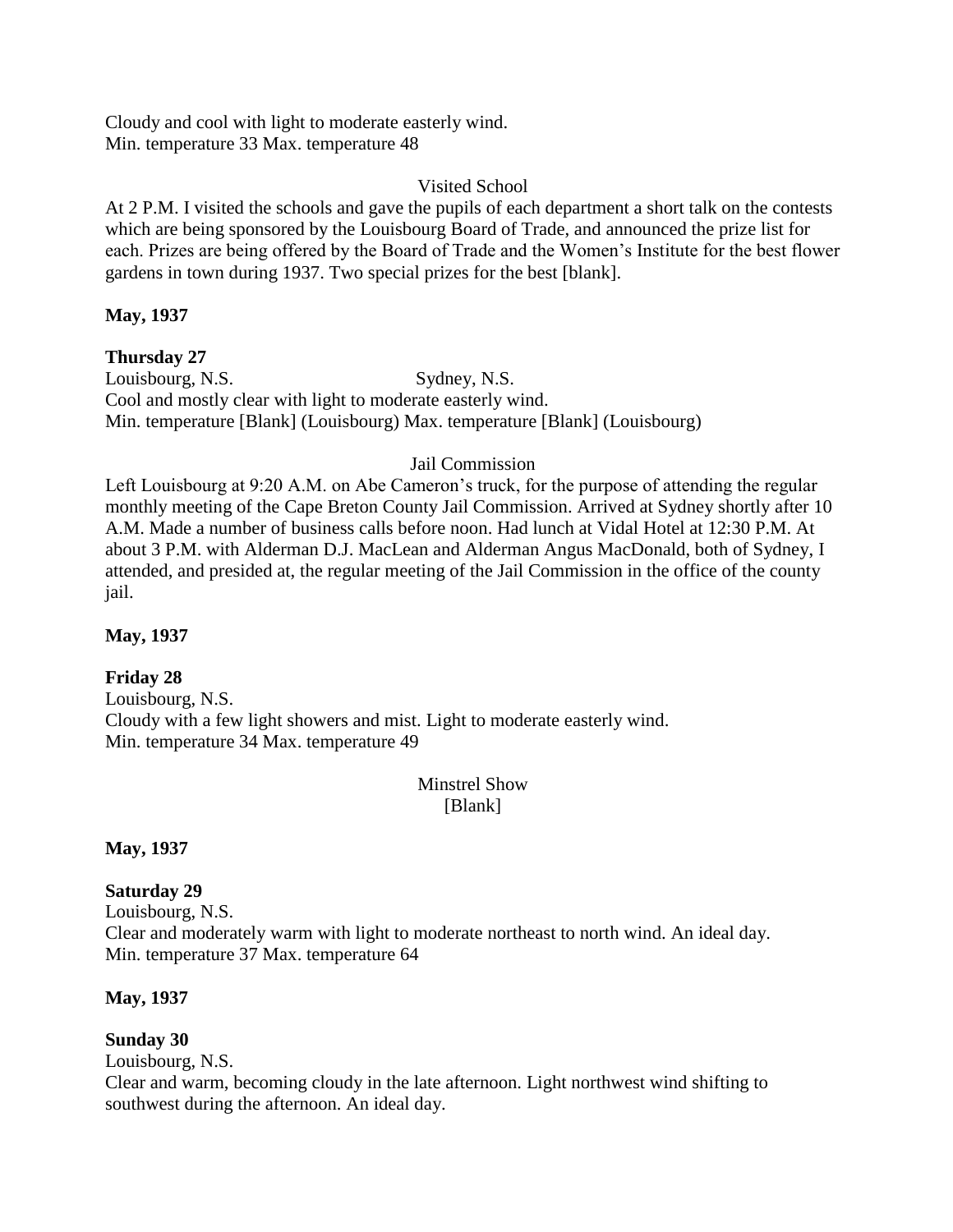Min. temperature 39 Max temperature 72

## Church Services

At 11 A.M. and 7 P.M. in company with Emeline, I attended services in the First United Church. Mr. Donald MacLeod conducted both services.

## **May, 1937**

## **Monday 31**

Louisbourg, N.S. Clear and very warm with light northwest to southwest winds. Min. temperature 44 Max. temperature 81

### **June, 1937**

## **Tuesday 1**

Louisbourg, N.S.

Clear and moderately warm with light winds, mostly southwest. Cloudy in the evening with showers accompanied by thunder and lightning. Min. temperature 44 Max. temperature 68

Planted Gladioli Bulbs

Today, I planted gladiola bulbs in my backyard garden.

### **June, 1937**

## **Wednesday 2**

Louisbourg, N.S. Clear and moderately warm with variable wind , mostly southwest. Min. temperature 34 Max. temperature 65

## **June, 1937**

### **Thursday 3**

Louisbourg, N.S. Clear and moderately warm with light to moderate variable wind mostly southwest and southeast. Min. temperature 31 Max. temperature 62

### **June, 1937**

**Friday 4** Louisbourg, N.S. Salmon River, N.S. Cloudy and cool with light winds.

Motored to Salmon River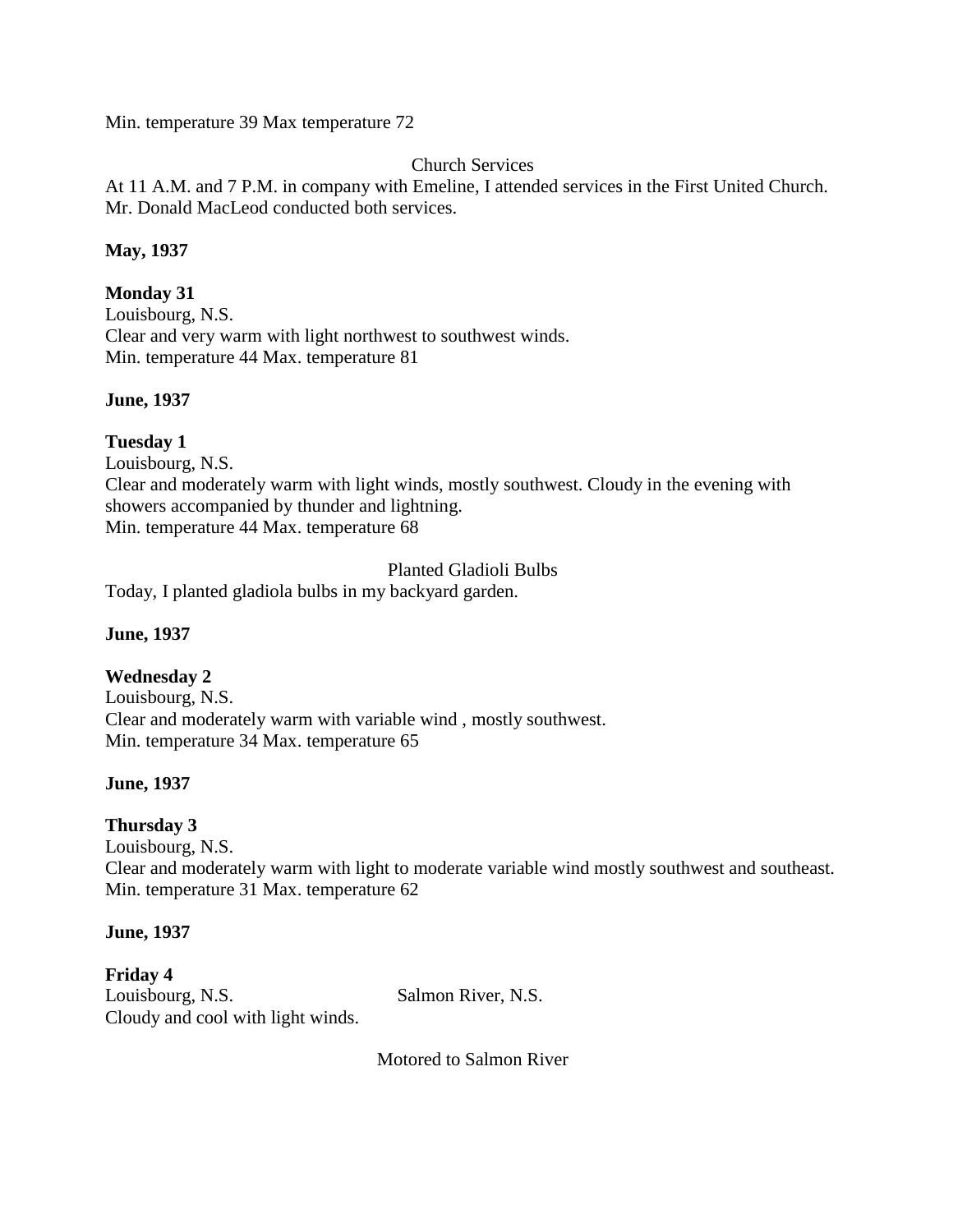Left Louisbourg at 1 P.M. on Sullivan's Bus enroute to Salmon River via Sydney. Arrived at Sydney at about 2 P.M. Met Heber at Sydney and with him motored to Salmon River, arriving at about 4 P.M.

### **June, 1937**

## **Saturday 5**

Salmon River Grand Mira Clear and moderately warm with light variable wind. An ideal day.

## Motored to Grand Mira

In the forenoon, I motored to Grand Mira and Upper Grand Mira with Heber who visited these places on highway business. We returned at about 3 P.M. Leaving home at about 3:30 P.M. we visited Clifford Huntington's, W.A. MacDonald's and Dan P. MacKeigan's before returning.

## Conservative Meeting

A meeting in the interests of the Conservative party was held in the Masonic hall at Louisbourg, in the evening. E. MacKay Forbes, the Conservative candidate for Cape Breton West, was the principal speaker.

## **June, 1937**

## **Sunday 6**

Salmon River Clear and warm with light to moderate west to northwest winds.

Went for a walk with Heber out the East Bay road to the foot of the mountain, returning at about 12:30 P.M.

In the afternoon we visited H.W. Crawley's and Phil Gibbon's. Returned home at about 6 P.M.

## Ordained at Sackville

Mr. Donald MacLeod, United Church Ministerial student, of Broughton, N.S., who has been supplying the First United Church, Louisbourg, since April 25, 1937 was ordained at Sackville, N.B. today, where the Maritime Conference of the United Church has been in session during the past week.

## S.S. THEMIOTO

Dutch Steamer, "Themioto" arrived at Louisbourg today for bunker coal. This is the first ship to arrive at Louisbourg since the Dominion Coal Company announced its intention of using the port of Louisbourg for to take care of the bunker coal trade during the summer months, and thus relieve the congestion at the port of Sydney.

## **June, 1937**

# **Monday 7**

Salmon River Mostly cloudy, and moderately warm with light variable wind. A few light showers.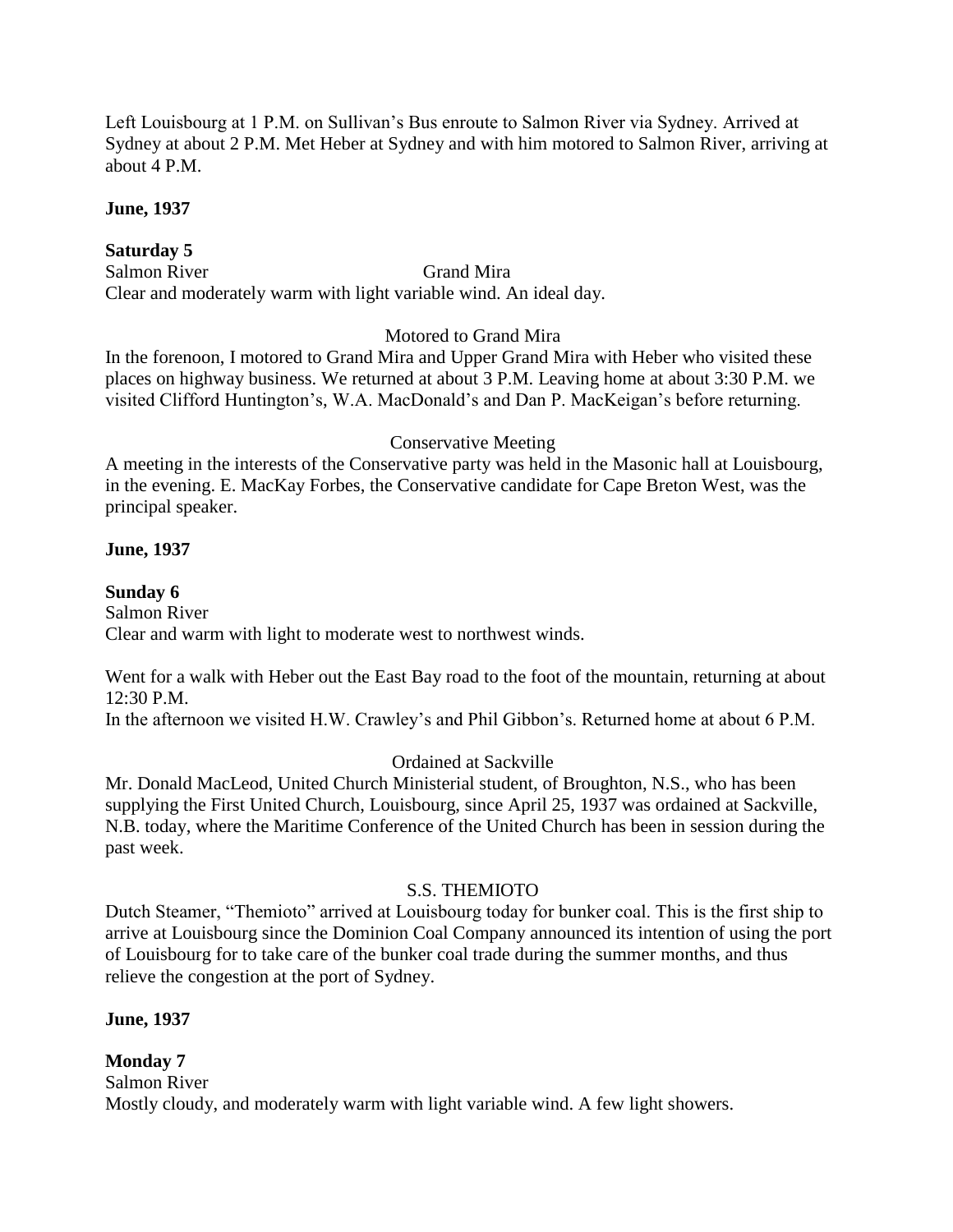Spent the day around home. Planted 20 Dahlia bulbs for Heber.

### S.S. HARCOLI

British Steamer, "Harcoli" arrived at Louisbourg for bunker coal.

## S.S. INGA

Norwegian Steamer "Inga" arrived at Louisbourg for bunker coal.

## S.S. ROCKPOOL

British Steamer "Rockpool" arrived at Louisbourg for bunker coal.

## S.S. THEMIOTO

Dutch Steamer "Themioto" sailed from Louisbourg today after taking on board a quantity of bunker coal.

**June, 1937**

## **Tuesday 8**

Salmon River Clear and warm with light variable winds. Max. temperature 78

In the evening Heber and I motored to Clifford Huntingtons, and from there motored to Arnold Severances at Juniper Mount, via Marion Bridge. Arrived home at about 9 P.M.

## S.S. LOKE

Norwegian Steamer "Loke" arrived at Louisbourg, bunkered and sailed.

# S.S. HARCOLI, S.S. INGA, S.S. ROCKPOOL

British Steamers "Harcoli", "Rockpool", and Norwegian Steamer, "Inga" which called at Louisbourg yesterday for bunker coal, sailed today for their various destinations.

## **June, 1937**

## **Wednesday 9**

Salmon River

Cloudy and moderately warm with light variable wind. Light showers in the early afternoon. Partly clear in the evening.

Went to Clifford Huntington's in the forenoon. In the afternoon, with Mr. and Mrs. Clifford Huntington and family I attended a school picnic at Sandfield where quite a number had gathered for an afternoons outing. Returned home with Heber in the evening.

## **June, 1937**

## **Thursday 10**

Salmon River Clear and warm with light to moderate westerly wind. Max temperature 80.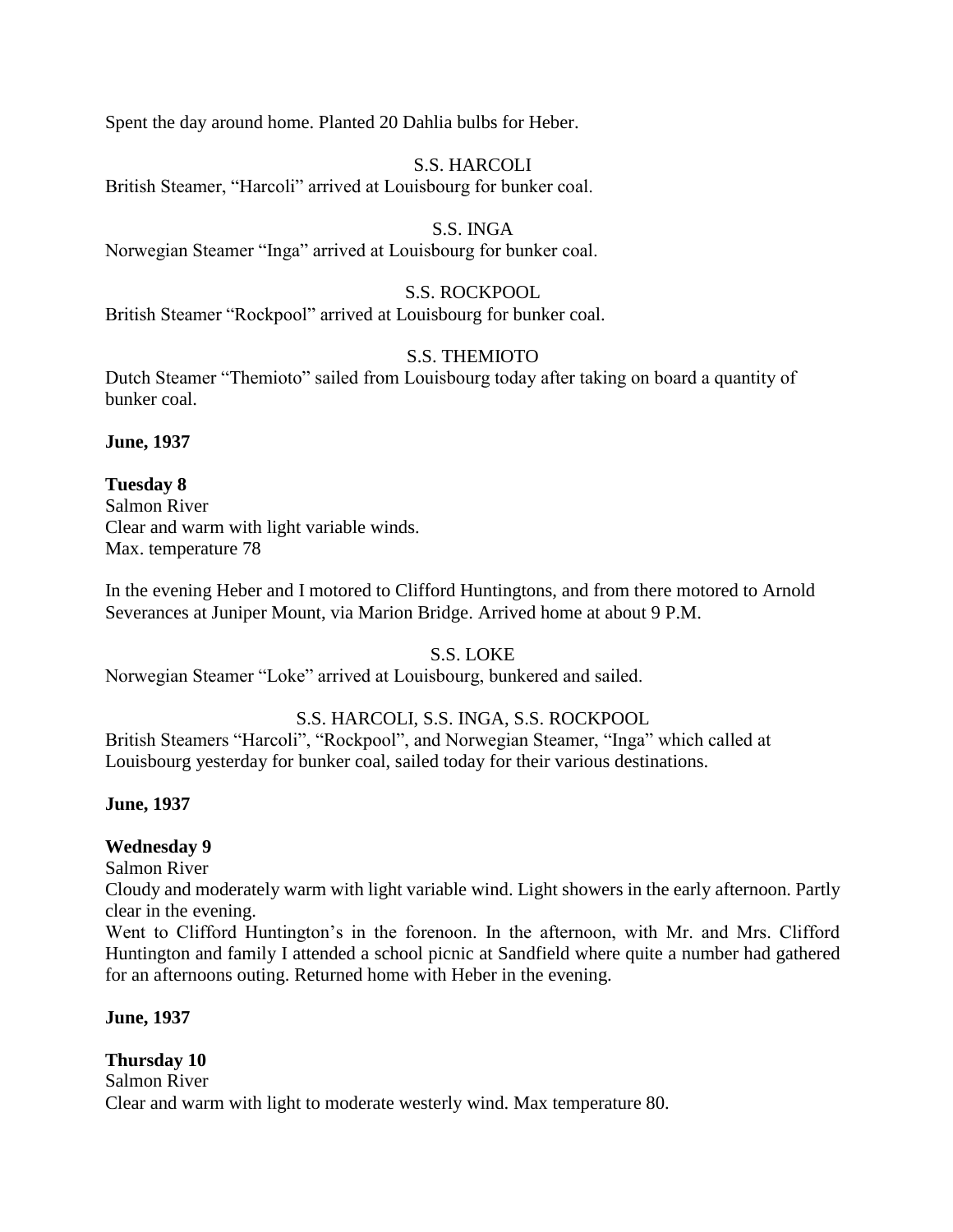I visited Arthur Huntington and family in the afternoon. Also went for a walk up the Salmon River as far as the junction of the Gaspereau River. Returned home at about 8 P.M.

### **S.S. Pikepool**

British Steamer "Pikepool" arrived at Louisbourg for bunker coal. After bunkering she sailed.

## DREDGE ARRIVES

Dredge No. 17 of the Department of Public Works, Capt. Stone arrived at Louisbourg this evening for the purpose of dredging around the fishermen's wharves at the port of Louisbourg.

### **June, 1937**

### **Friday 11**

Salmon River Louisbourg, N.S. Cloudy with rain during the forenoon. Cloudy with showers in the afternoon. Light southwest wind.

### S.S. HARDINGHAM

British Steamer "Hardingham" arrived at Louisbourg in the afternoon, bunkered, and sailed in the evening.

## Salmon River to Louisbourg

Motored to Sydney with Heber arriving at about 8 A.M. Sydney to Louisbourg by Sullivan's Bus. Arrived at about 10 A.M.

### **June, 1937**

### **Saturday 12**

Louisbourg, N.S. Partly clear, and moderately warm with light to moderate southwest wind. Foggy off the coast. Min. temperature 44 Max. temperature 68

### S.S. FERNFIELD

Steamer "Fernfield", arrived in the early morning, bunkered during the forenoon and sailed.

### S.S. GRAIGWEN

British Steamer "Graigwen" arrived in the morning. Aftering bunkering she sailed in the afternoon.

### S.S. HERTHA

Norwegian Steamer, "Hertha" arrived at about 11 A.M. bunkered in the afternoon and sailed at night.

## Motored to Truro

Mr. and Mrs. Fletcher Townsend and Emeline left here at about 7 A.M. on a motor trip to Valley Station, Colchester County, N.S. for the purpose of visiting Rev. Howard D. Townsend who is very ill at his home.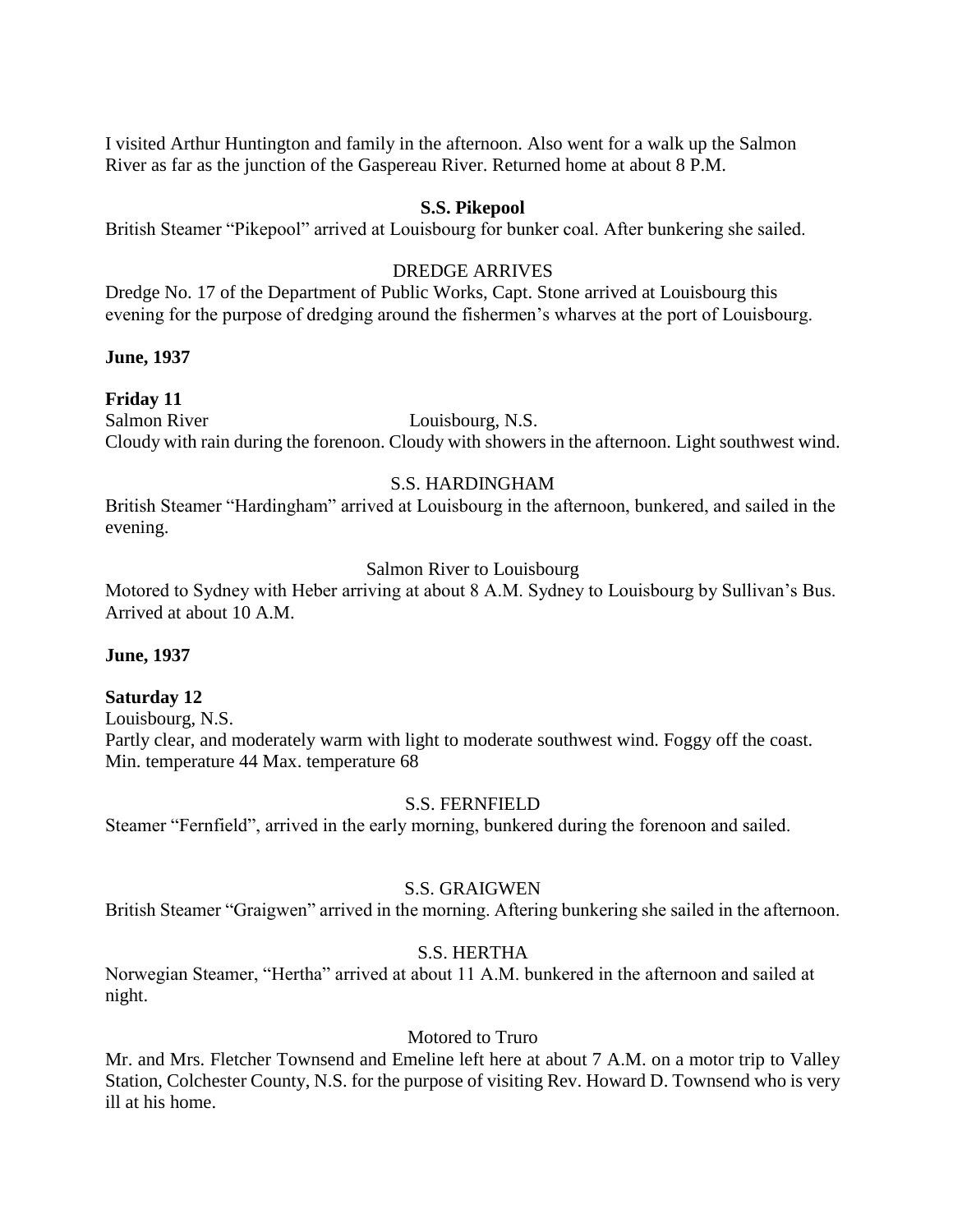### DREDGE BEGINS WORK

Dredge no. 17 which arrived here on last Thursday evening, began operations today.

### **June, 1937**

### **Sunday 13**

Louisbourg, N.S. Mostly clear and moderately warm with light to moderate southwest wind. Min. temperature 42 Max. temperature 63

### Church Services

At 11 A.M. and 7 P.M. Rev. Donald MacLeod held services in the First United Church. I was out to the evening service, but was not present in the morning, except to choir practice at the close of the morning service.

#### Meeting of Official Board

After the evening service, I attended a meeting of the Official Board of the United Church at the Manse. Those present were: Rev. D.A. MacMillan, Chairman, Arthur M. Townsend, A.W. Stacey, Daniel Fleet, Mrs. William Phalen, Mrs. D.J. MacIntyre, Mrs. A.M. Townsend and Rev. Donald MacLeod.

### **June, 1937**

### **Monday 14**

Louisbourg, N.S. Clear and moderately warm with light to fresh southwest wind. Min. temperature 33 Max. temperature 61

#### S.S. SPURT

Norwegian Steamer, "Spurt" arrived at 8 A.M. for bunker coal.

### S.S. STAKESBY

British Steamer, "Stakesby arrived at about 8 P.M. for bunker coal.

### Marriage

The marriage of Roderick MacIntyre to Miss Cynetta King took place this afternoon. Mr. Joseph Cathcart performed the ceremony.

### Death of Stanley Tanner

The death of Stanley Tanner, a former resident of Louisbourg occurred at about 9 P.M. in the City Hospital, Sydney. Mr. Tanner, who was about 73 years of age is survived by his wife and three brothers. The brothers are Samuel, Nelson and Wesley all of this town. One sister, Mrs. Ernest Wilkie lives in Lunenburg County, N.S. Mr. Tanner moved to Sydney a number of years ago. His real name was Stanish Newton Tanner, but was usually known as "Stanley".

#### **June, 1937**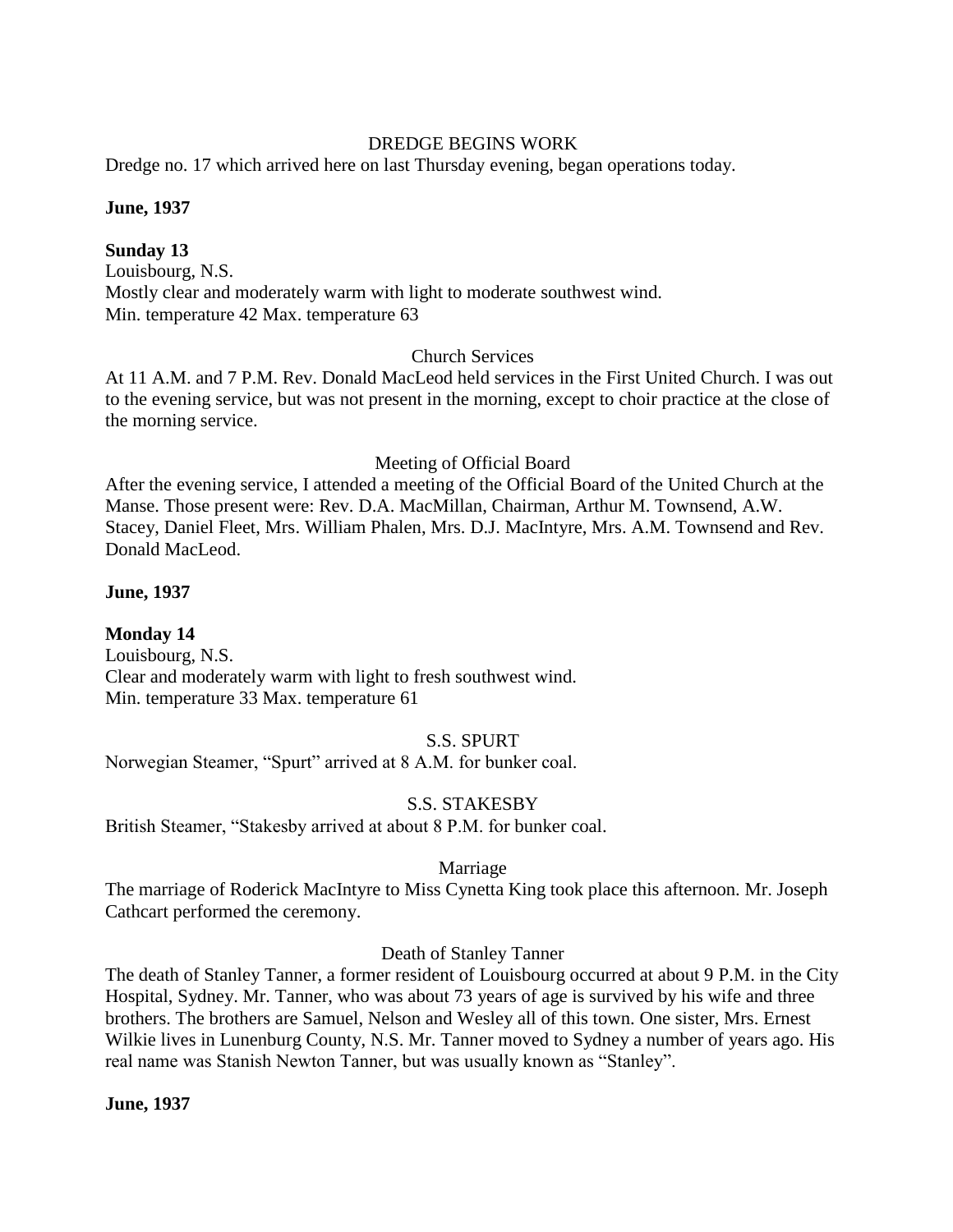### **Tuesday 15**

Louisbourg, N.S. Heavy rain in the morning. Cloudy and foggy, clearing in the afternoon. Min. temperature 43 Max. temperature 65

### S.S. SPURT S.S. STAKESBY

Norwegian Steamer "Spurt" and British Steamer Stakesby which bunkered here yesterday and last night, sailed in the afternoon.

### Returned from Valley Station

Mr. and Mrs. Fletcher Townsend and Emeline, who motored to Valley Station, Colchester County, N.S. on Saturday, returned home at about 5:30 P.M. The party visited Halifax yesterday returning to Valley Station in the evening. While away they visited Rev. H.D. Townsend at his home at Valley Station. Mr. Townsend who has been seriously ill for several months is still confined to his bed and is not showing any sign of improvement.

### Meeting of Racing Committee

At 8 P.M. I attended, and presided at a meeting of the racing committee of the Fishermen's annual boat race, at the home of Bert Wilcox. Those present were: A.A. Martell, Holland Fleet, Edgar Bates, John A. MacDonald, and Lloyd Harris. At this meeting A.A. Martell was reelected secretary and I, Chairman. It was decided to hold the race on July  $1<sup>st</sup>$  as usual. Meeting adjourned to meet again, at the same place on next Friday; June 18 at the same hour. Tonight's meeting is the first of what is usually a series of meetings leading up to the race.

### **June, 1937**

### **Wednesday 16**

Louisbourg, N.S. Clear and moderately warm with light variable wind, mostly southwest. An ideal day. Min. temperature 34 Max. temperature 67

#### S.S. PHILIP T. DODGE

British Steamer "Philip T. Dodge", enroute from Montreal, Canada to London, England arrived in the morning, bunkered during the day and sailed in the evening.

#### Work on Highway Diversion

Work on the new highway from Catalone Corner to the eastern end of the Town of Louisbourg was begun today. Alex MacKeigan was foreman of the gang of workers who were engaged in cutting away the trees on the right-of-way between the old and the new Sydney and Louisbourg Railways. The length of this diversion is said to be about four miles.

#### Funeral

The funeral of the late Stanley Tanner, took place at about 4:30 P.M. in the Anglican Cemetery on Clarke's Road. The remains were brought to Louisbourg by motor hearse after a funeral service held at Sydney in Christ Church (Anglican) by Rev. Mr Holborrow**.** Rev. Mr. Holborrow of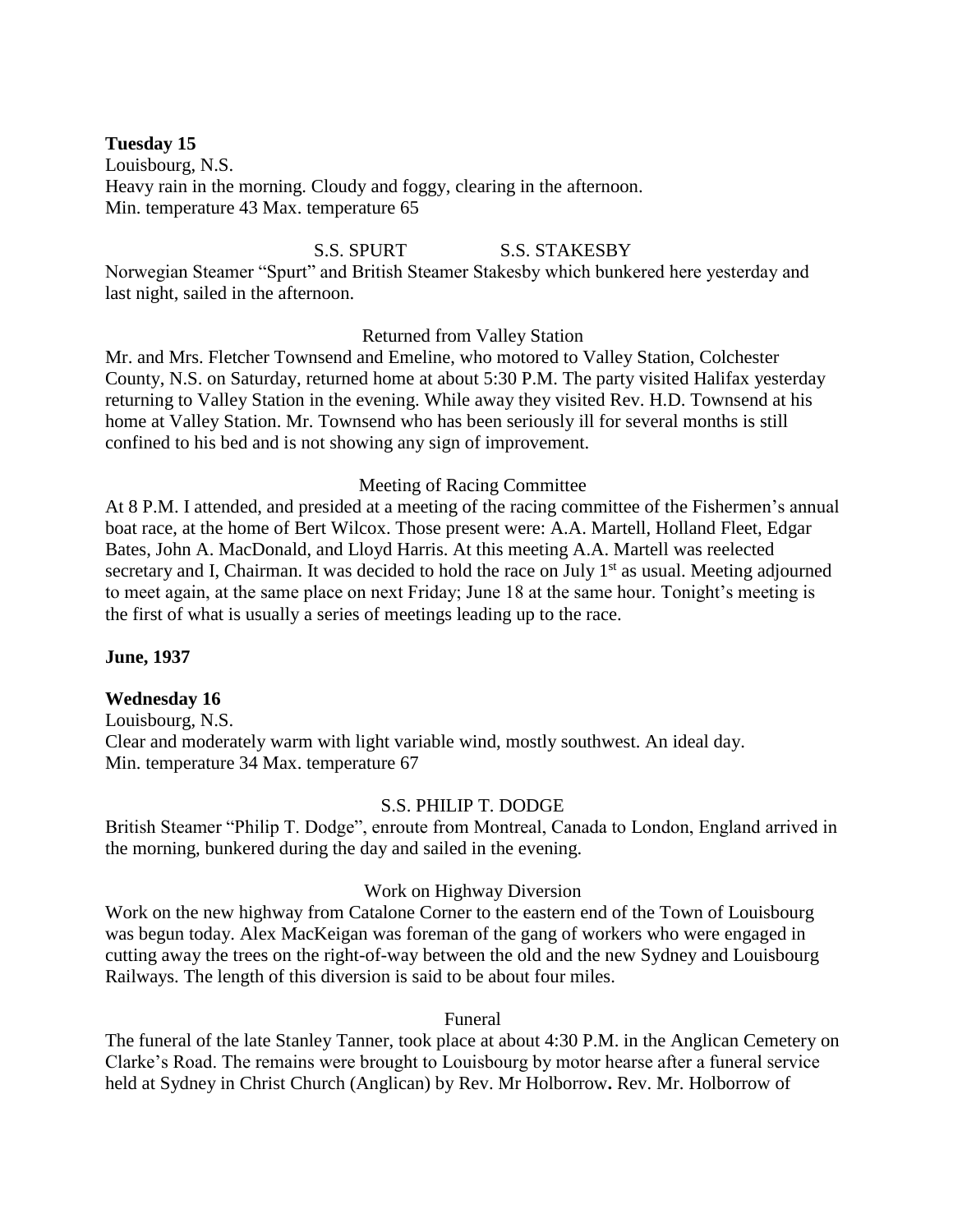Sydney and Rev. E.B. Gabriel of St. Bartholomews Church, Louisbourg were both present at the cemetery.

**June, 1937**

## **Thursday 17**

Louisbourg, N.S. Clear and cool with moderate to fresh southwest wind. Min. temperature 31 Max. temperature 61

## S.S. BORGFRED

Norwegian Steamer, "Borgfred" arrived, bunkered and sailed.

## S.S. HADA COUNTY

Norwegian steamer "Hada County" arrived in the evening for bunker coal. This ship is enroute from Montreal, Canada, to Rotterdam, Holland. She has a number of passengers on board.

### Lobster Supper

Members of the Y's Mens Club of Sydney and their friends numbering about 80 motored to Louisbourg in the evening where they partook of a Lobster supper served by the Ladies of St. Bartholomews congregation. I was guest speaker for the evening and gave them a half hour talk on the "Rise and Fall" of Old Louisbourg.

### **June, 1937**

## **Friday 18**

Louisbourg, N.S. Partly clear in the forenoon. Cloudy with light showers during the afternoon. Heavy rain during the night. Light to moderate southwest wind. Min. temperature 39 Max. temperature 65

### S.S. HADA COUNTY

Norwegian Steamer "Hada County" finished bunkering, and sailed at about 4 P.M.

### Meeting of Racing Committee

At 8 P.M. I attended, and presided at a meeting of the racing committee of the Fisherman's annual boat race, which was held at the home of Bert Wilcox. Those present were: A.A. Martell, Bert Wilcox, Edgar Bates and A.W. Stacey. After transacting some business in connection with the coming race, meeting adjourned to meet again at the same place, on the evening of Thursday, June 24.

### **June, 1937**

## **Saturday 19**

Louisbourg, N.S. Cloudy and cool with rain and drizzle all day. Moderate to fresh northeast wind. Min. temperature 42 Max. temperature 49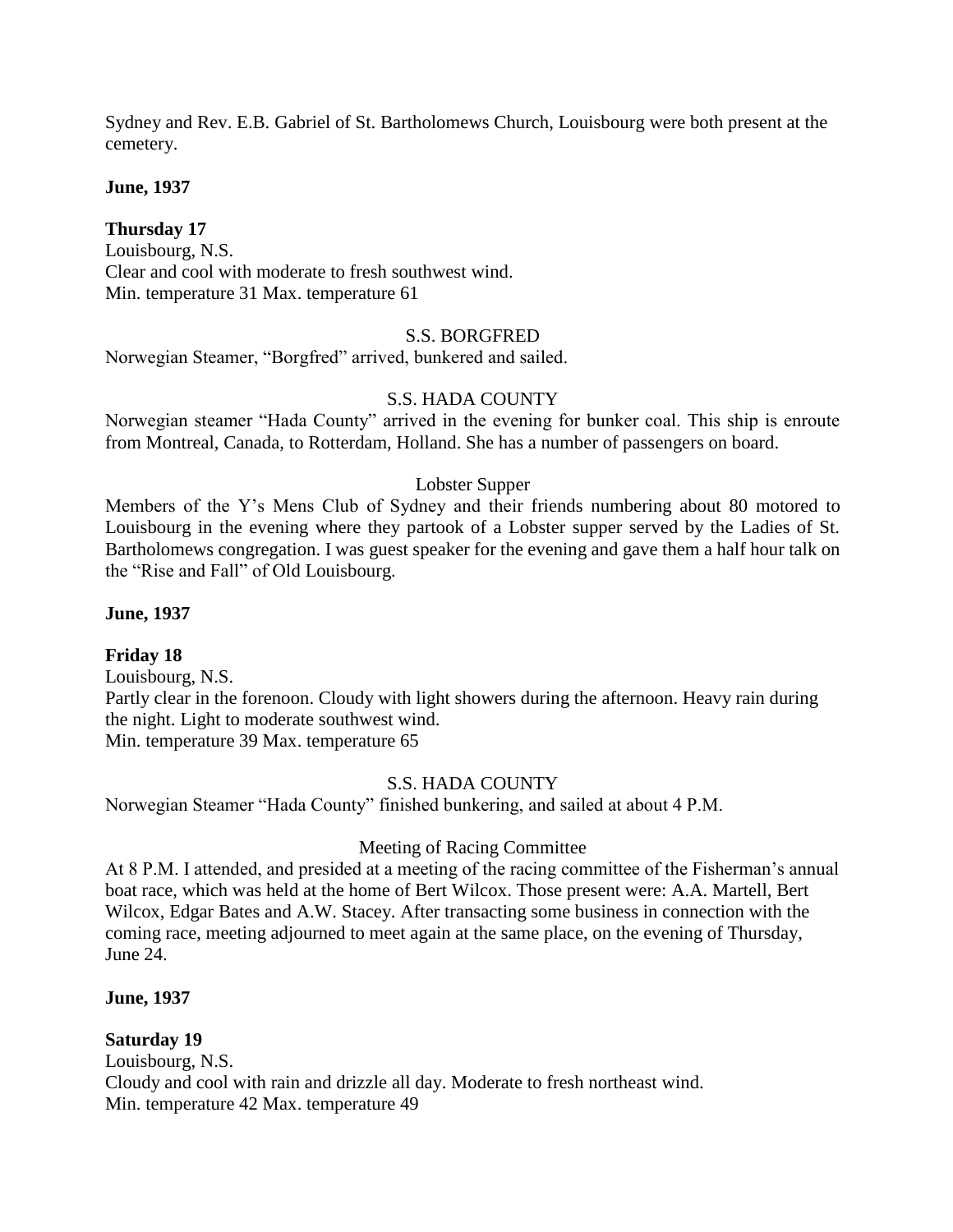## Liberal Meeting

At 8 P.M. a meeting in the interests of the Liberal Party was held in the Masonic hall. The following addressed the meeting in the order named: Angus MacDonald, New Waterford; Donald Finlayson, Barrister, Sydney. Dr. D.J. Hartigan, M.P., New Waterford and Malcolm A. Patterson, K.C. of Sydney. Mr. Patterson is the Liberal candidate in this constituency (Cape Breton West) for the Provincial election which is to take place on the  $29<sup>th</sup>$  of this month. A full house greeted the speaker. Robert A. Peters was Chairman.

### **June, 1937**

**Sunday 20** Louisbourg, N.S. Clear and cool with light to moderate southwest wind. Min. temperature 41 Max. temperature 65

## S.S. TRAJAN

Norwegian Steamer "Trajan" arrived at 5 P.M. for bunker coal.

## Church Services

At 11 A.M. and 7 P.M. I attended services in the First United Church. Rev. Donald MacLeod was in charge of both services, at the 11 A.M. service he was assisted by Rev. D.A. MacMillan.

### **June, 1937**

## **Monday 21**

Louisbourg, N.S. Cloudy and cool with light southerly wind. Showers in the evening. Min. temperature [Blank] Max. temperature 58

### S.S. TRAJAN

Norwegian Steamer "Trajan" sailed during the forenoon.

### **June, 1937**

## **Tuesday 22**

Louisbourg, N.S. Cloudy in the forenoon, clearing at noon, cloudy in the evening. Light southwest wind. Min. temperature 46 Max. temperature 63

Visited Park

Today I visited the Louisbourg National and Historic Park, with Mr. and Mrs. H.W. Jubien of Sydney and party.

### **June, 1937**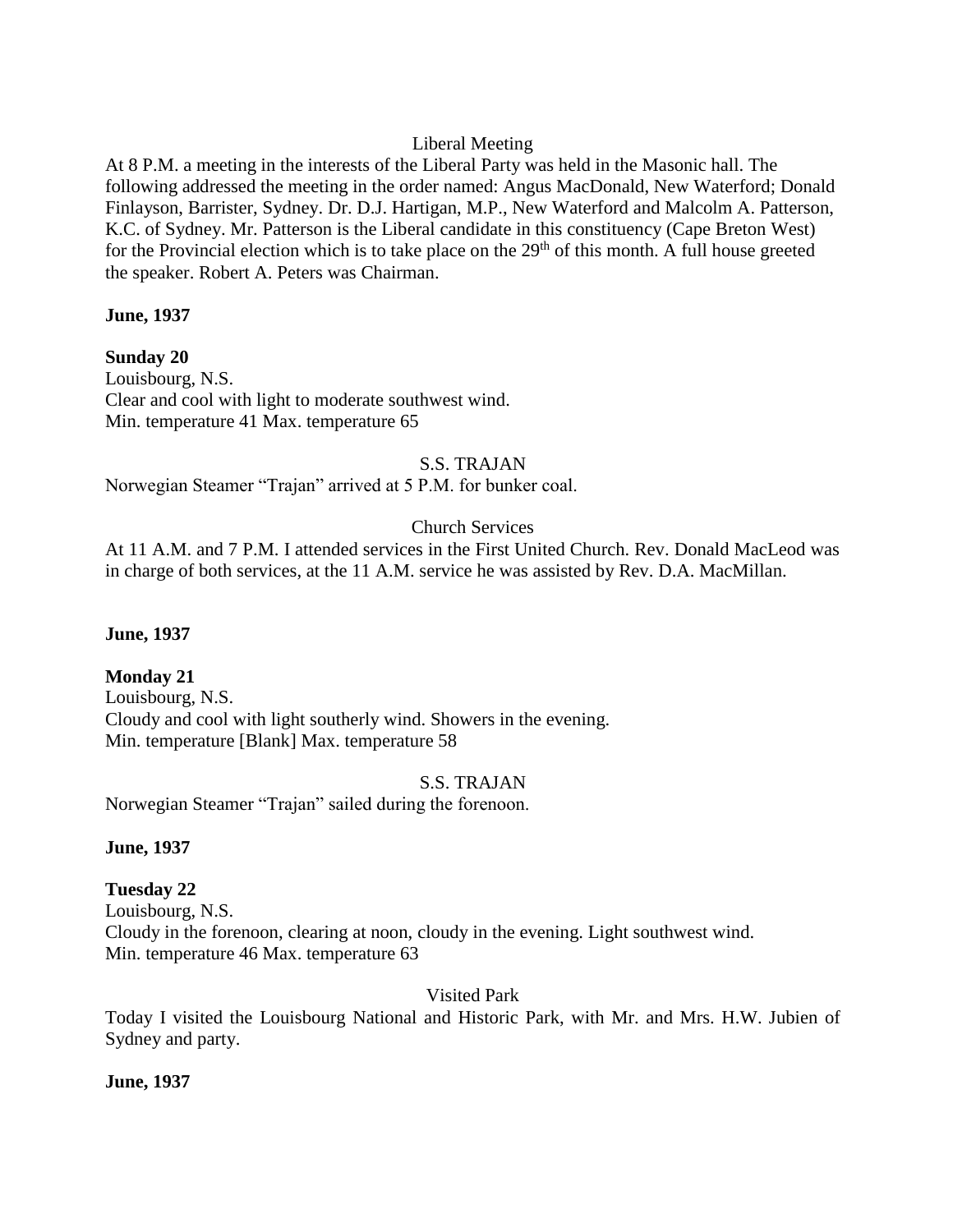### **Wednesday 23**

Louisbourg, N.S. Cloudy in the forenoon, clearing at noon, cloudy in the evening. Light Southwest wind. Min. temperature 49 Max. temperature 68

### **June, 1937**

## **Thursday 24**

Louisbourg, N.S. Sydney, N.S. Moderately warm and cloudy with light winds. Min. temperature (Louisbourg) 51 Max. temperature (Louisbourg) 72

### Meeting of Jail Commission

In the morning I motored to Sydney in A.W. Cameron's truck for the purpose of attending the regular monthly meeting of the Cape Breton County Jail Commission. Arrived at Sydney at 10 A.M. Made several business calls in the forenoon. Had lunch at Vidal Hotel.

Death of Child

The death occurred today, at Louisbourg, of Florence, 11 months old daughter of Mr. and Mrs. Neil MacKeigan, Elwood St.

## S.S. SEVEN SEAS SUN

British Steamer "Seven Seas Sun" arrived at Louisbourg for bunker coal.

### S.S. LORD COCHRANE

British Steamer "Lord Cochrane" arrived at Louisbourg, bunkered and sailed.

### **June, 1937**

### **Friday 25**

Louisbourg, N.S. Cloudy with some fog. Misty with a few light showers. Light northeast wind. Min. temperature 49 Max. temperature 68

### S.S. PENHALE

British Steamer "Penhale" arrived in the evening for bunker coal.

### S.S. EKATENERINI NICOLAOU

Greek Steamer "Ekatenerini Nicolaou" arrived in the evening for bunker coal.

### S.S. SEVEN SEAS SUN

British Steamer "Seven Seas Sun" sailed in the morning.

### **June, 1937**

**Saturday 26** Louisbourg, N.S.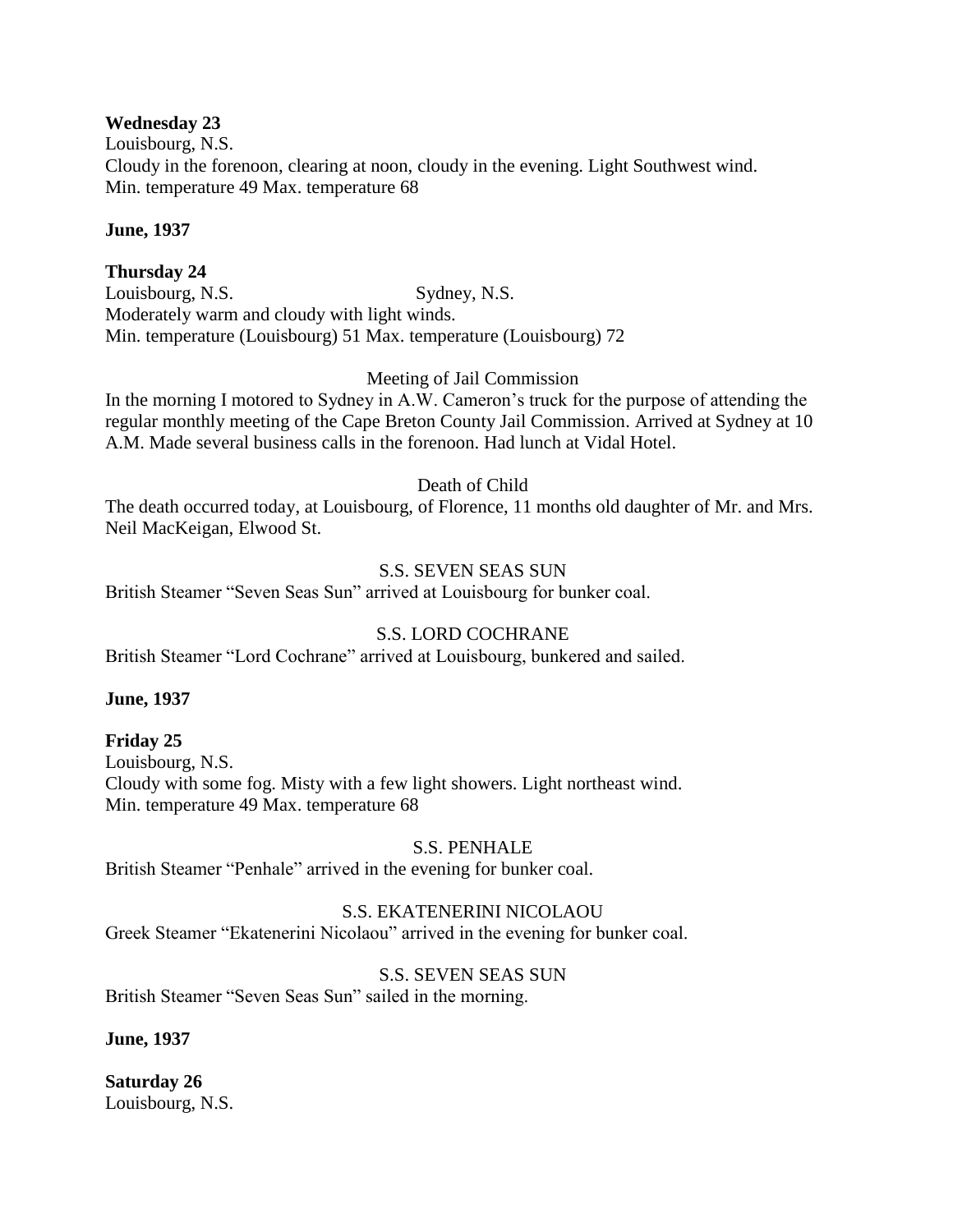Cloudy and foggy , partly clear in the afternoon, foggy at night. Min. temperature 47 Max. temperature 74

### S.S. BAUTA

Norwegian Steamer "Bauta" arrived in the forenoon for bunker coal and anchored in the stream. Docked in the evening.

## S.S. PENHALE S.S. EKATENERINI NICOLAOU

British Steamer "Penhale" and Greek Steamer "Ekatenerini Nicolaou" finished bunkering and sailed in the evening for the St. Lawrence.

## Political Meeting

At 8:30 P.M. I attended a political meeting in the Masonic hall, which was addressed by a young man by name of MacRitchie and E. MacKay Forbes, the Conservative candidate for this constituency. (Cape Breton West)

## **June, 1937**

**Sunday 27**

Louisbourg, N.S.

Light southwest to southeast winds. Clear and warm during the forenoon. Cloudy and foggy in the afternoon and evening.

Min. temperature 43 Max. temperature 76

## Visited National Park

At about 3:30 P.M. I visited the Louisbourg National and Historic Park, with a party from Sydney consisting of Mayor S.E. Muggah, Mr. MacDonald, City Clerk, Mr. Clarke of Clarkes Foundry, the Commanders of two French warships which are now visiting Sydney, the Doctor of one of the ships and two or three other persons from Sydney. At the park I gave a short talk to the visitors on the story of Louisbourg's past history and pointed out points of interest. (Continued next page)

Church Services

At 11 A.M. and 7 P.M. Emeline and I attended services in the First United Church where Rev. Donald MacLeod conducted both services.

Mr. MacLeod who has been supplying the United Church, here since April 25, 1937 terminated his services today. From here he goes to Glace Bay for the purpose of supplying Knox United Church, Glace Bay, during the summer months.

## Visited Manse

At the close of the evening service the members of the United Choir went to the manse and took part in a sacred "Sing Song". (was present.)

# S.S. MILL HILL

British Steamer "Mill Hill" arrived at about 9:30 P.M from Montreal for bunker coal.

## **June, 1937**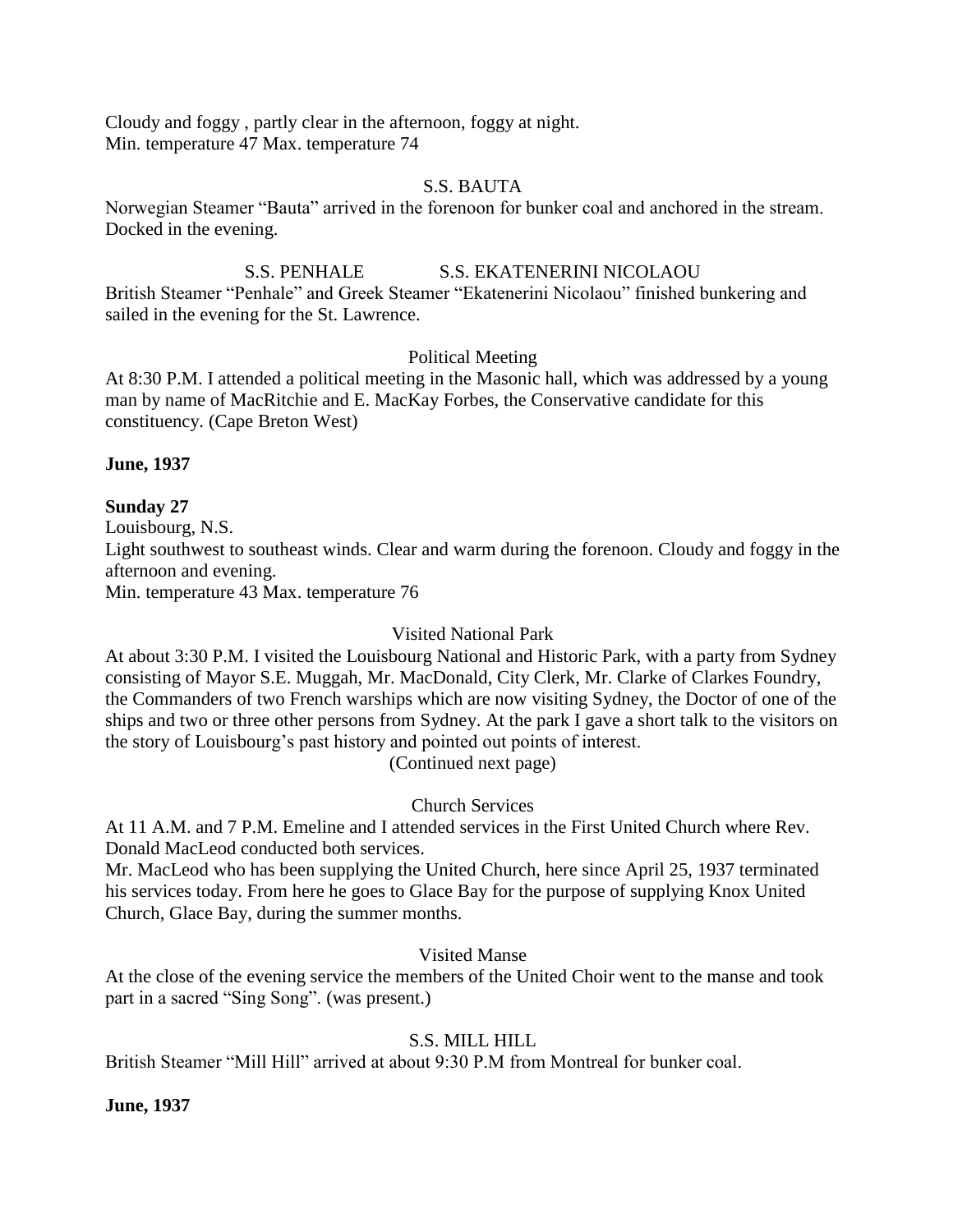#### **Monday 28**

Louisbourg, N.S. Cloudy and warm with some fog. Light southerly winds. Light shower in the afternoon. Min. temperature 54 Max. temperature 70

#### S.S. BAUTA

Norwegian Steamer, "Bauta" sailed.

(Continued from preceding page)

The names of the French officers who visited Louisbourg today are as follows: Commander Gonet of the D'Entrecasteaux Commander Emmanuelli of the Ville D'Ys Chief Medical Carre of the Ville D'Ys

**June, 1937**

**Tuesday 29** Louisbourg, N.S. Cloudy and foggy with light southerly wind. Min. temperature 54 Max. temperature 66

#### S.S. ARANDA

Norwegian Steamer "Aranda" arrived, bunkered and sailed.

### S.S. NORTH DEVON

British Steamer "North Devon" arrived at 6 P.M. for bunker coal.

### PROVINCIAL ELECTIONS

The Nova Scotia Provincial Elections took place today, resulting in the return of the Liberal Government, under the Premiership of Hon. Angus L. MacDonald with a majority of 20 seats in an assembly of 30. 25 Libs, 5 Cons. Result in Louisbourg Town as follows: M.A. Patterson (Liberal) 322, E. MacKay Forbes (Conservative) 226, Louisbourg District (No.6), Patterson, 91, Forbes 77 (Louisbourg in the constituency of Cape Breton West) Candidates elected in today's contest as follows:

Annapolis: J.D. MacKenzie (Liberal) Antigonish: MacIsaac (Lib.) Colchester: Blois (Con.) Thomas (Con.) Digby: J.W. Comeau (Lib.) Cumberland: Black (Con.) Smith (Con.) Queens: Cameron (Con.) Cape Breton Center: Dwyer (Lib.) Cape Breton North: Murray (Lib.) Cape Breton South; George Morrison (Lib.) Cape Breton West; M.A. Patterson (Lib.) Cape Breton East; L.D. Currie (Lib) Victoria; Campbell (Lib) Richmond; D.D. Boyd (Lib) Inverness; Dr. McGarry (Lib) Halifax Center; Dr. Forrest (Lib) Halifax North; Connolly (Lib) Halifax South; A.L. MacDonald, Premier (Lib) Halifax West; Hagen, (Lib) Halifax East; Stevens, (Lib) Yarmouth; Garner, (Lib) Pictou; MacQuarrie, (Lib) Munroe (Lib) Kings; J.A. MacDonald (Lib) Hants; A.S. MacMillan (Lib) Lunenburg; Dr. Davis (Lib) G.E. Ramky (Lib) Guysboro (sic); Tarry (Lib) Shelburne; Henry Bill (Lib)

### **June, 1937**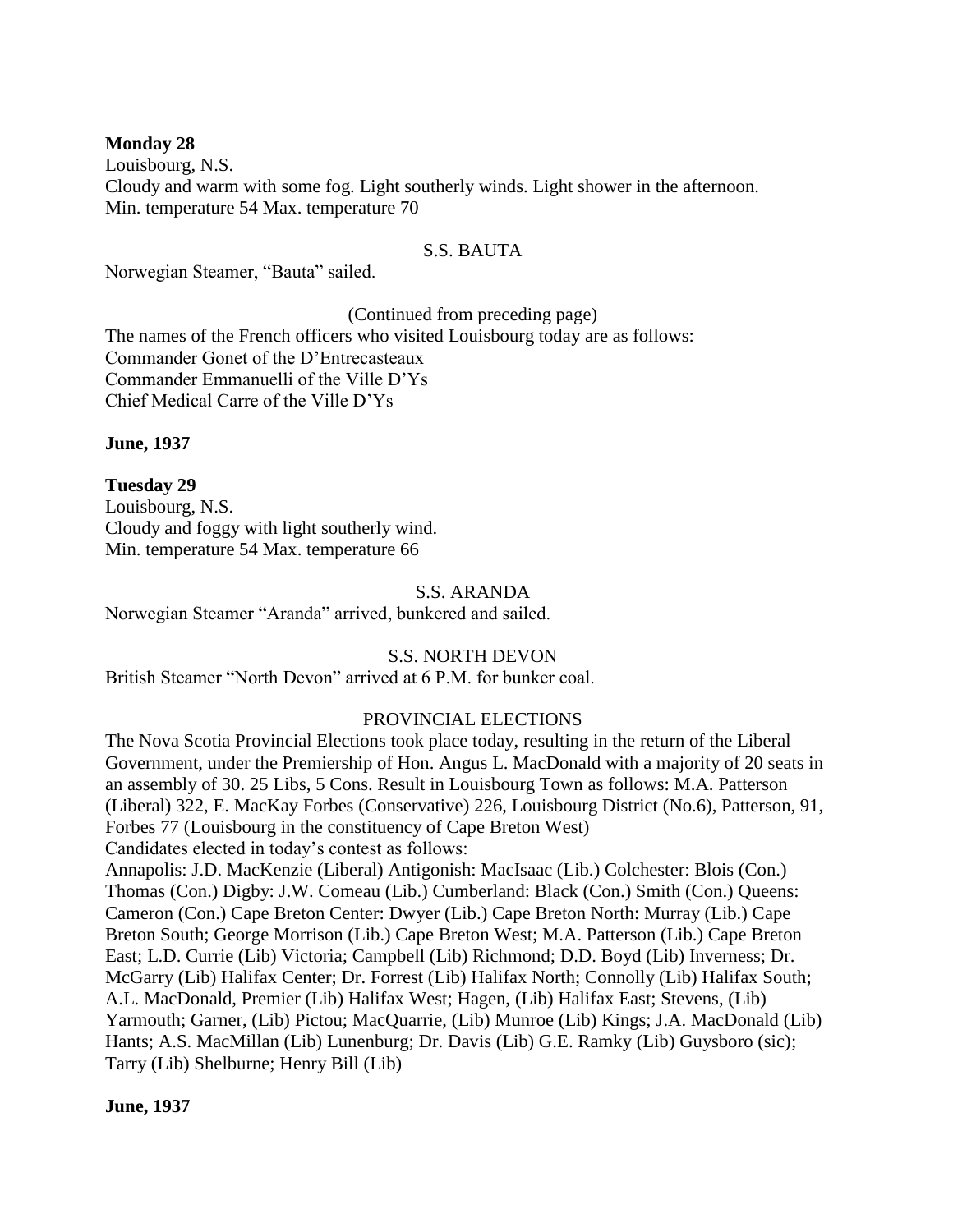#### **Wednesday 30**

Louisbourg, N.S. Cloudy and foggy, with rain in the afternoon. Light to moderate easterly wind. Min. temperature 53 Max. temperature 67

#### S.S. KERET

Norwegian Steamer "Keret" arrived, bunkered and sailed.

#### S.S. KERNFIELD

Steamer "Fernfield" arrived for bunker coal.

#### **July, 1937**

#### **Thursday 1**

Louisbourg, N.S. Cloudy and foggy in the forenoon. Partly clear during the afternoon and evening. Light to moderate southwest wind. Min. temperature 50 Max. temperature 71

# Fisherman's Annual Race (Blank)

#### S.S. NORTH DEVON

British Steamer "North Devon" sailed in the morning.

### S.S. FERNFIELD

Steamer "Fernfield" sailed in the morning.

### S.S. GYDA

Norwegian Steamer "Gyda" arrived in the afternoon for bunker coal and docked on the east side of the coal pier.

### **July, 1937**

### **Friday 2**

Louisbourg, N.S. Clear and moderately warm with moderate to fresh southwest wind. Min. temperature 50 Max. temperature 66

### S.S. GYDA

Norwegian Steamer "Gyda" sailed at 9:30 A.M.

# S.S. YORKMOOR S.S. HADRIAN

British Steamer "Yorkmoor" and Norwegian Steamer "Hadrian" arrived in the afternoon for bunker coal.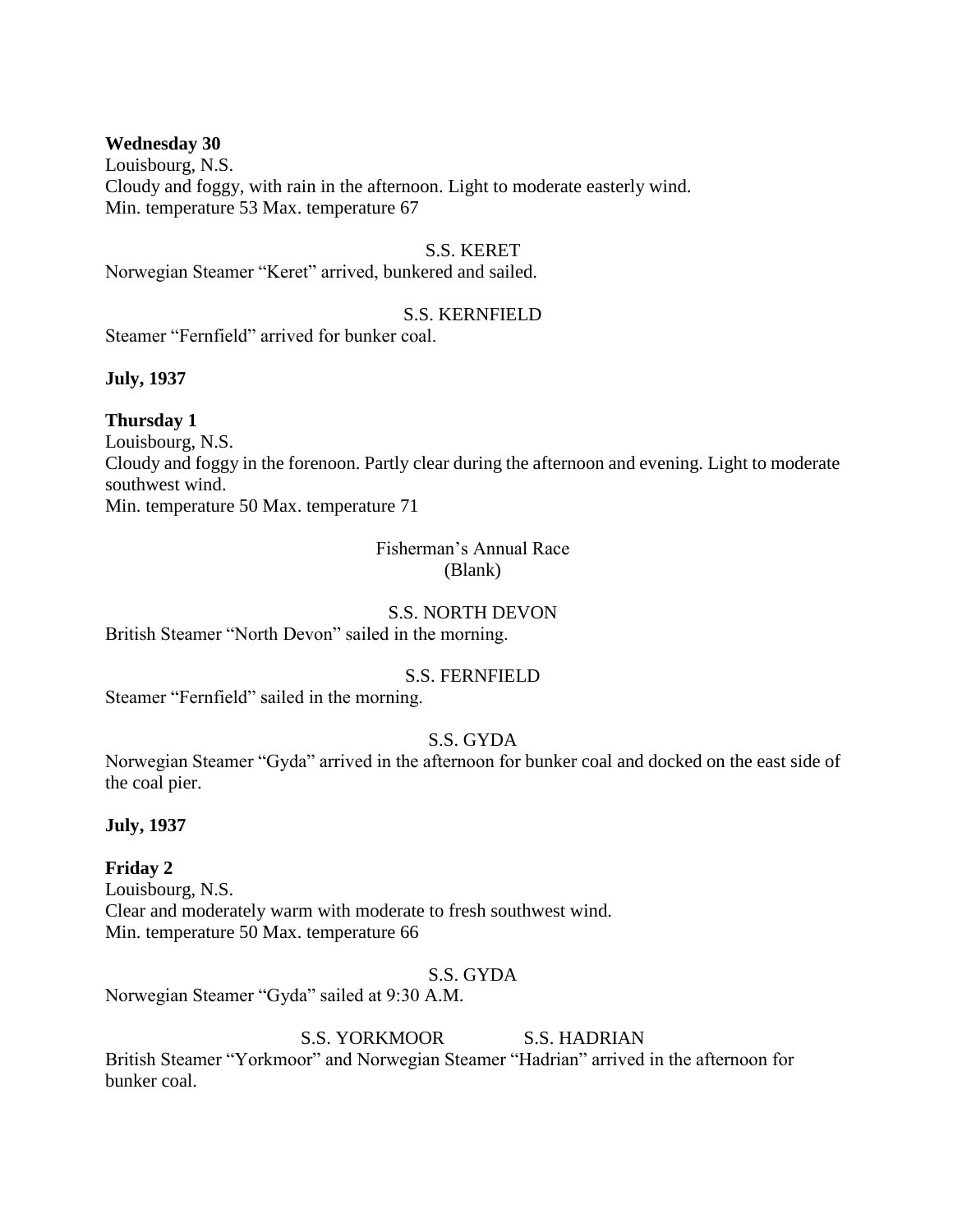### S.S. FOUNDATION FRANKLIN

Tug, "Foundation Franklin" arrived in the afternoon for bunker coal.

**July, 1937**

**Saturday 3** Louisbourg, N.S. Clear and moderately warm with moderate to fresh southeast wind. Min. temperature 44 Max. temperature 67

S.S. YORKMOOR S.S. HADRIAN British Steamer "Yorkmoor" and Norwegian Steamer "Hadrian" sailed.

S.S. FOUNDATION FRANKLIN Tug "Foundation Franklin" sailed in the evening.

Arrived from Salmon River

Heber arrived here by motor at about 8:15 P.M. for the purpose of spending the weekend with us.

### **July, 1937**

#### **Sunday 4**

Louisbourg, N.S. Clear and warm with light to moderate south west wind. Min. temperature 45 Max. temperature 75

S.S. RAMO

Norwegian Steamer, "Ramo" arrived at 1 P.M. for bunker coal.

### Church Services

At 11 A.M. and 7 P.M. in company with Emeline I attended services in the First United Church. The morning service was conducted by Rev. D.A. MacMillan and the evening service by Major Greatorex of the Glace Bay detachment of the Salvation Army, assisted by Rev. D.A. MacMillan. In the evening the music was in charge of the Glace Bay Salvation Army Band under the leadership of Bandmaster Ferneyhough. In the afternoon the band gave a sacred open air concert on the vacant lot, corner of Main and Warren Street.

Mr. Ferneyhough, Bandmaster of the Salvation Army Band and three of the bandsmen, Dawson Smith and Stubbert had supper with us.

### **July, 1937**

### **Monday 5**

Louisbourg, N.S. Clear and moderately warm with moderate southwest wind. Min. temperature 44 Max. temperature 72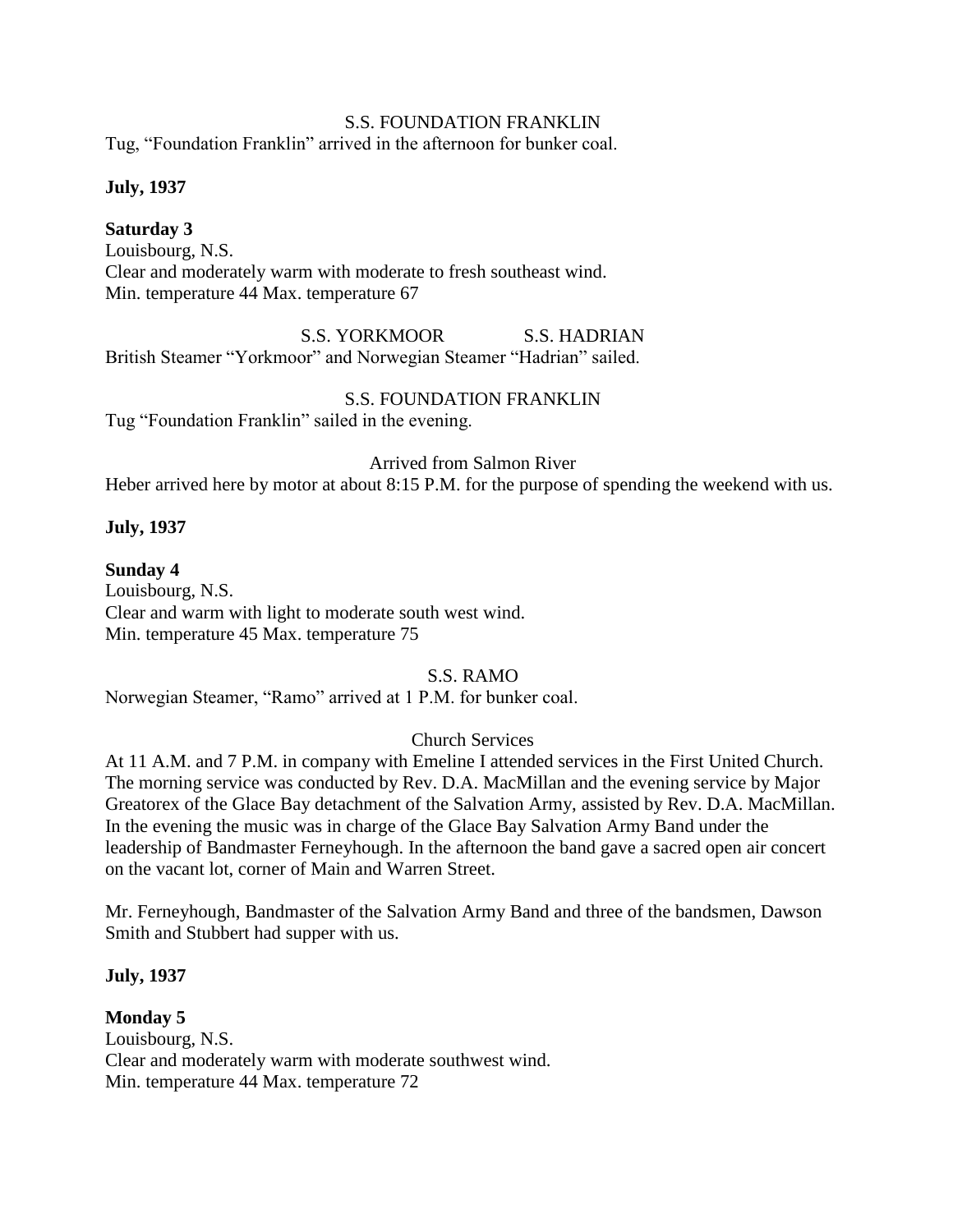### S.S. PEARLSTONE

Arrived, at about 1 A.M. British Steamer "Pearlstone" for bunker coal. After bunkering she sailed at about 4:30 P.M.

### S.S. RAMO

Norwegian Steamer "Ramo" sailed during the forenoon.

#### S.S. GRACEFIELD

British Steamer "Gracefield" arrived at 9 P.M. for bunker coal.

### Marriage

The marriage of Godfrey Poirier, of Poirierville, Richmond County, to Miss Mary Hunt of this town took place this morning. Rev. Father D.H. Doyle performed the ceremony.

#### Left for Home

After spending the week end with Heber left for home by motor car at about 10 A.M.

#### **July, 1937**

#### **Tuesday 6**

Louisbourg, N.S. Thunder shower at 8 A.M. followed by bright sunshine until about 1:30 P.M. Cloudy with thunder, lightning and heavy showers during the afternoon and evening. Min. temperature 48 Max. temperature 69

#### Visited National Park

In the afternoon, I visited the Louisbourg National and Historic Park with Miss Catherine MacLennan and Mrs. (Dr.) J.K. MacLeod of Sydney. Within the museum at about 3 P.M. Mrs. J.K. MacLeod on behalf of the Louisbourg Chapter of the I.O.D.E. of Sydney, presented an engraving, depicting the capture of the "Prudent" and "Bienfaisant", in Louisbourg Harbour, to the Louisbourg Museum. Miss Catherine MacLennan, Honorary Curator, of the Museum accepted the gift and thanked the donors. After being introduced by Miss MacLennan, I gave an address describing the action in which, on the morning of July 26/1758 the two ships were taken by British sailors. There were about 60 members of the I.O.D.E. present.

#### Visited Louisbourg

At about 5:30 P.M. about 30 delegates of the Nova Scotia and Prince Edward Island Hospital Association who are attending a convention at Sydney, arrived at the National Park. By previous arrangement with Mayor Muggah of Sydney who accompanied them, I met the party at the Museum and gave a talk on "Old Louisbourg", after which I took the visitors on a tour of the Kings Bastion and Citadel. On returning from the park the party had dinner at the Dundonald Inn before returning to Sydney. After spending the afternoon at the park, I returned home at about 6:45 P.M.

#### S.S. GRACEFIELD

British Steamer "Gracefield" sailed at 8 A M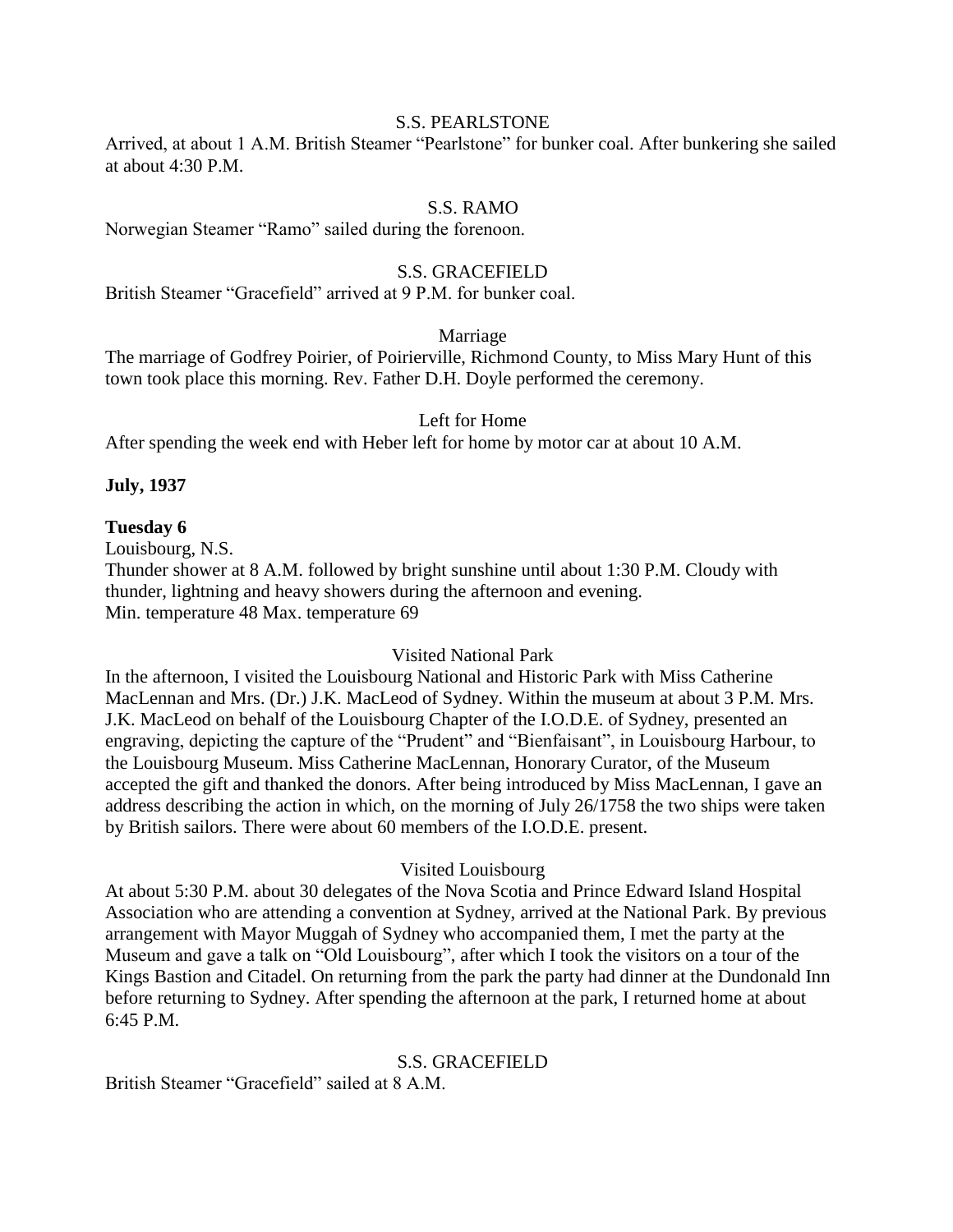#### **(Note: The following clipping was preserved in the diary.)**

*Sydney Post -Record, July 8, 1937 Historic Picture is Presented to Museum*

*Engraving of Two Louisbourg Siege Ships, "Prudent" and "Beinfaisant" given by Louisbourg Chapter of I.O.D.E. in Impressive Ceremony on Tuesday. Work of Senator J.S. MacLennan and Daughter, Praised by Speakers.*

*Tuesday proved a red letter occasion in the interesting history of the Louisbourg Chapter of the I. O. D. E. when about 50 members of the organization gathered at the historic seaport town, along with interested citizens to formally present to the Federal museum an engraving portraying the capture of the ships, "Prudent" and "Beinfaisant" in the harbor of Louisbourg, on the morning of July 26, 1758.*

*This picture bearing the date of the engraver, February 14, 1771, and framed in oak taken from one of the ships was presented by Mrs. John Know MacLeod, Honorary Regent of the Chapter.*

#### *LAUDS FOUNDER*

 *Mrs. MacLeod, who is a charter member spoke most feelingly of the honor which had been conferred upon her in making this presentation and dwelt for a few moments upon the history of the formation of the Chapter by the late Mrs. John S. MacLennan, whose desire from the beginning was that this Chapter should make every effort to help towards establishing Louisbourg as a national memorial.*

#### *READS EXCERPTS*

 *Mrs. MacLeod read excerpts from the diary of the late Rev. Hugh MacLeod, D.D. describing the conditions existing in Louisbourg some 75 years ago, remarking that the conditions were very much the same when the Louisbourg chapter was formed, 26 years ago. She recalled the well known words of the late Hon, Joseph Howe:*

 *"A wise nation preserves its records, decorates the graves of its illustrious dead, repairs the great public structures and foster national pride, and love of country by perpetual references to the sacrifices and glories of the past." This she stated, the Louisbourg Chapter is endeavoring to do today.*

#### *ACCEPTS GIFT*

 *In receiving the picture on behalf of the museum, Miss Katherine MacLennan, Honorary Curator warmly thanked the members for their gift. She referred to a conversation which she had recently with Mr. Coutley, the Government Inspector of Parks, who said "truly Louisbourg was a physical wreck, but a spiritual inspiration."*

#### *DESCRIPTIVE TALK*

*Mayor M.S. Huntington, next speaker gave a vivid description of the Siege of Louisbourg in 1758 and read from the diary of General Amherst to the effect that the very day -July 6, 179 years ago, marking the beginning of the siege. His worship also paid special tribute to Senator the Honorable John S. MacLennan for the many gifts which he had presented to the museum, as well as the great service Miss MacLennan is rendering by collecting and arranging the relics and treasures in it.*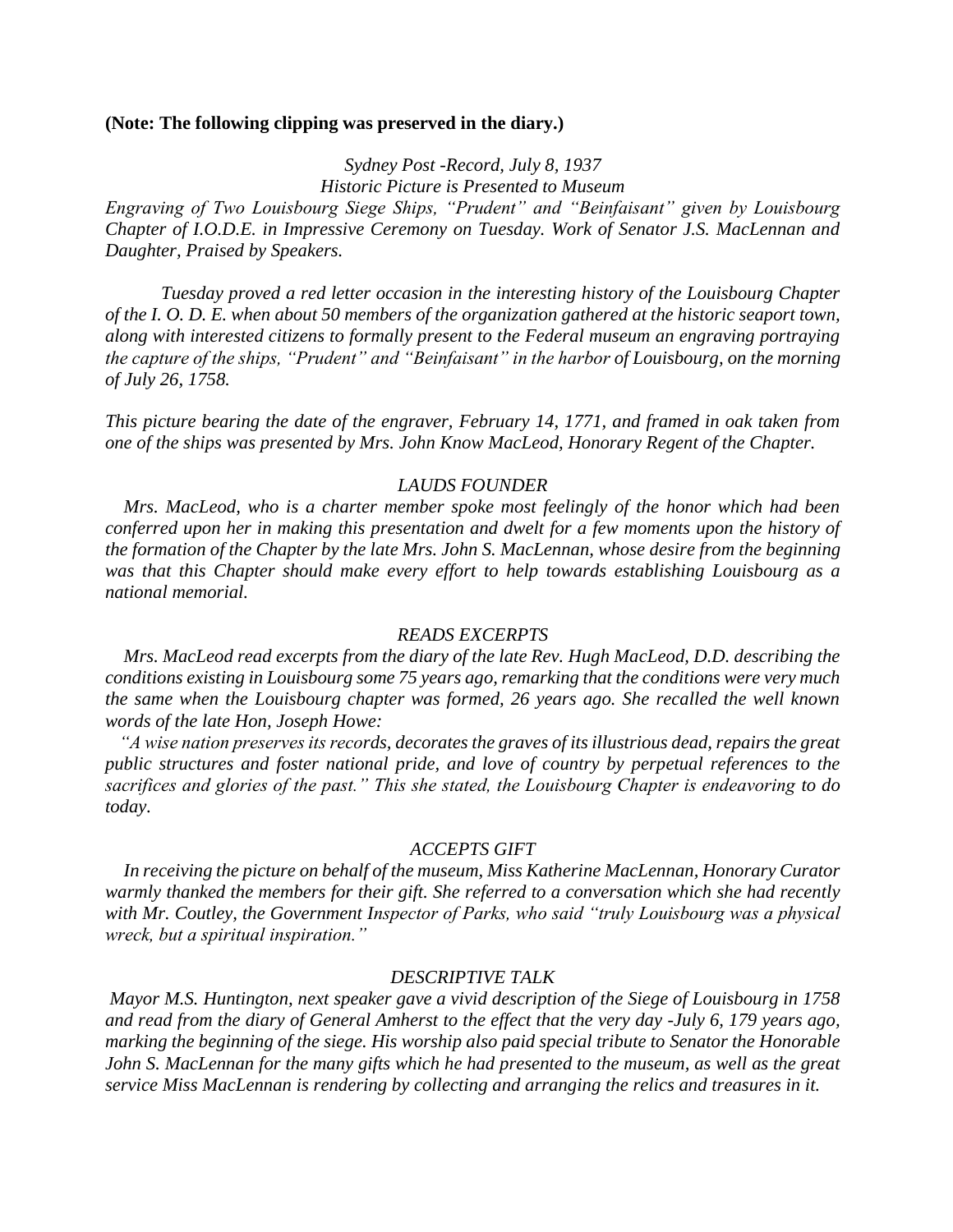### *VOICES THANKS*

*The Regent, Mrs. Charles Sutherland, thanked all who had made the occasion possible especially Honorary Vice Regent, Miss Kimber, who had been untiring in her efforts to aid the Chapter in this particular phase of its work.*

 *She also read, to the gathering the "resolution" which was passed by the Louisbourg "Chapter in which they have agreed to do all in their power to aid the museum on the historic grounds and thus carry on the tradition upon which this Chapter was founded and from which place it derives its name.* 

 *Thus ended the happier day of July 6, 1937, made possible by the heroic efforts of that by-gone day of July 6, 1758.*

**July, 1937**

### **Wednesday 7**

Louisbourg, N.S.

Clear and warm with light to moderate northwest wind. An ideal day. Min. temperature 48 Max. temperature 73

### S. S. MOUNT MYRTO

Greek Steamer "Mount Myrto" arrived at 10:30 P.M. for bunker coal.

Choir Practice

At 8:30 P.M. I attended choir practice in the First United Church.

### **July, 1937**

# **Thursday 8**

Louisbourg, N.S. Moderately warm and mostly clear with light southwest wind. An ideal day. Min. temperature 46 Max. temperature 73

### S.S. HERLEIK

Norwegian Steamer "Herleik" arrived, bunkered and sailed.

# S.S. CLEARTON

British Steamer "Clearton" arrived for bunker coal and anchored in the west end of the harbour.

### Police Motor Ship Arrives

Royal Canadian Mounted Police, Motor Ship "John A. MacDonald" arrived in the evening and sailed at about 10 P.M. The John A. MacDonald is in command of Capt. James Fraser.

### S. S. FIRBY

British Steamer "Firby" arrived for bunker coal.

# **July, 1937**

**Friday 9**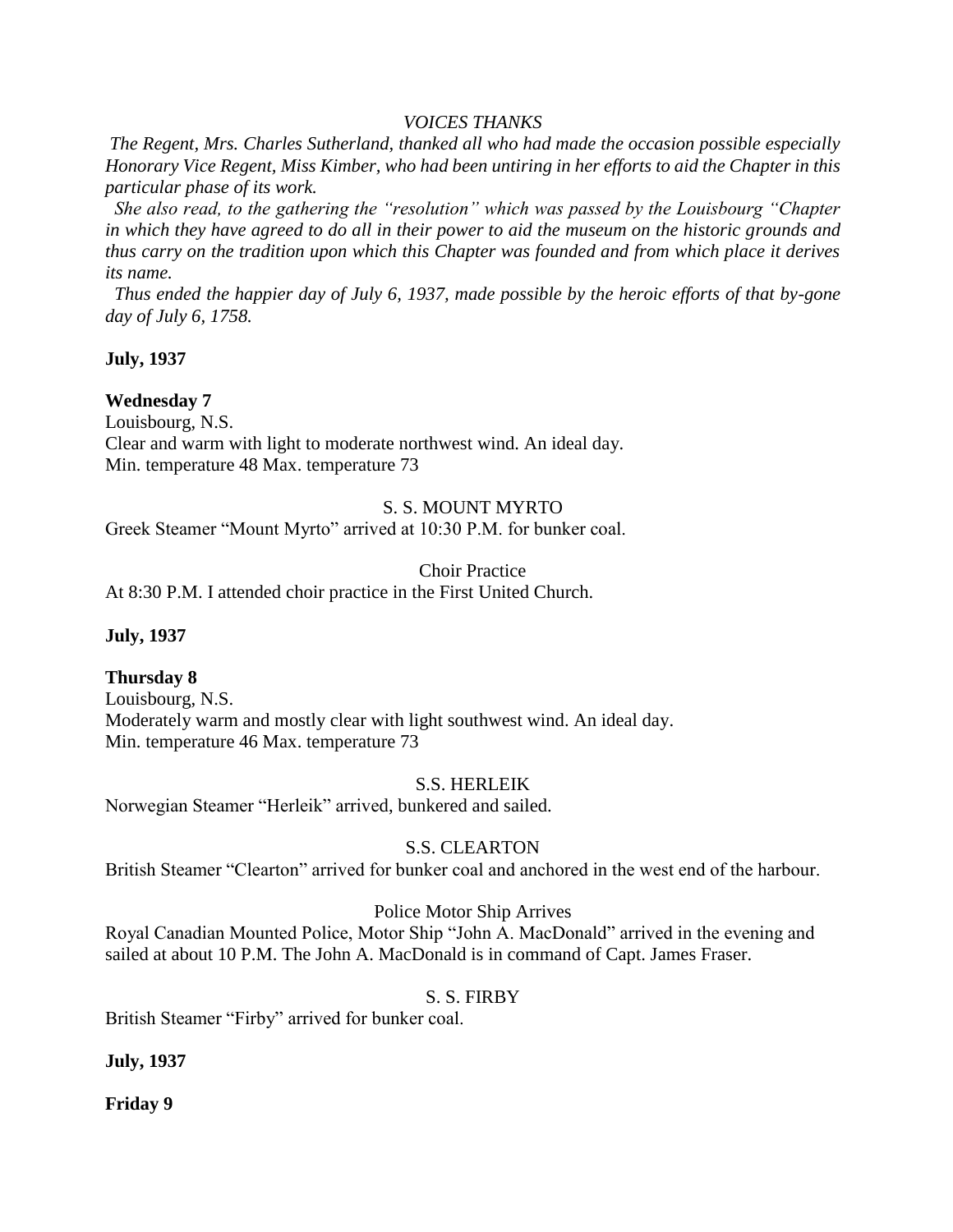Louisbourg, N.S. Clear and warm with light northwest wind. An ideal day. Min. temperature 52 Max. temperature 78

#### S.S. MOUNT MYRTO

Greek Steamer, "Mount Myrto" sailed at 9 A.M.

### S. S. SYDFOLD

Norwegian Steamer "Sydfold" arrived for bunker coal in the morning and anchored in the stream.

#### S. S. CLARE LILLY

British Steamer, "Clare Lilly" arrived for bunker coal and anchored in the western end of the harbour.

#### S. S. FIRBY

British Steamer "Firby" bunkered during the day and sailed at 8 P.M.

#### Visited National Park

At about 3 P.M. I went to the Louisbourg National and Historic Park with a party from Sydney, consisting of Mayor Muggah, City Clerk, James MacDonald, Commander Curzen-Herve, Lieut Campbell and two other officers of H.M.S. Dundee which is now in Sydney harbour.

### Arrived from Salmon River

Lillian Huntington, (my Niece) arrived by bus in the evening for the purpose of spending a holiday with us.

### **July, 1937**

### **Saturday 10**

Louisbourg, N.S. Clear and warm with moderate to fresh north west wind. Min. temperature 47 Max. temperature 76

S. S. CLEARTON British Steamer "Clearton" sailed in the early morning.

S. S. SYDFOLD

Norwegian Steamer "Sydfold" sailed

# S. S. CLARE LILLY

British Steamer "Clare Lilly" sailed at about 7 P.M.

### **July, 1937**

### **Sunday 11** Louisbourg, N.S. Clear and moderately warm with northwest to northeast winds.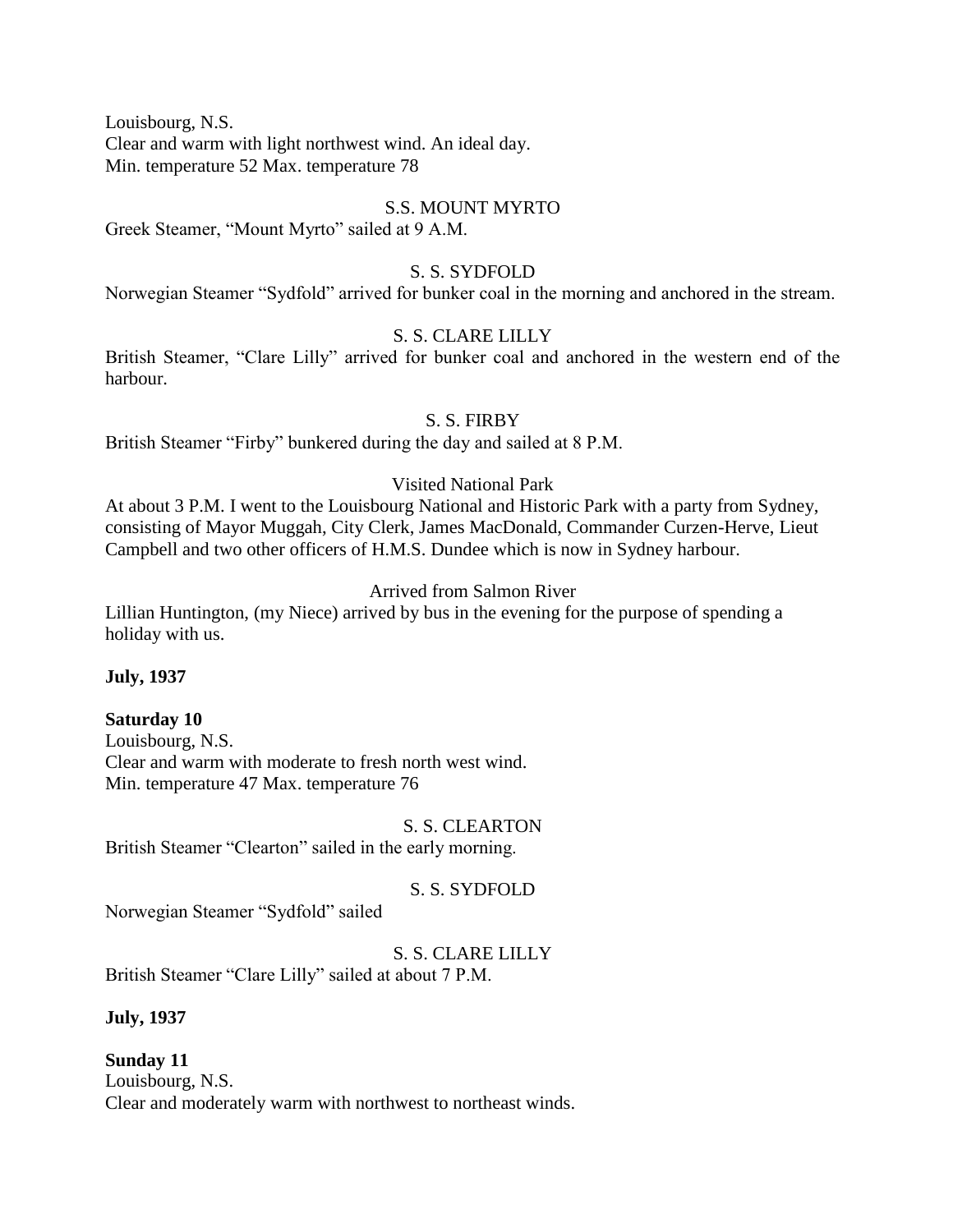Min. temperature 44 Max. temperature 73

### Church Services

At 11 A.M. and 7 P.M. I attended services in the First United Church. Rev. D. A. MacMillan was the preacher at both services. Emeline was not out to church in the morning but accompanied me in the evening.

# Arrived From Sydney

In the afternoon Miss Bertha Huntington and Mr Hopkins of Sydney motored to Louisbourg and spent the afternoon and evening with us. They left to return at about 9 P.M.

### **July, 1937**

# **Monday 12**

Louisbourg, N.S. Clear and moderately warm with light to moderate variable wind. Min. temperature 39 Max. temperature 72

### S. S. GREEK MARINER

Greek Steamer "Greek Mariner" arrived in the early morning, bunkered during the day, and sailed at 5 P.M.

### S. S. BRAA

Norwegian Steamer "Braa", arrived at 7 A.M. for bunker coal.

### First Swordfish

The first swordfish of this season was landed here today. A fisherman by name of Organ enroute from North Sydney to Louisbourg caught the fish by the northward of Scatari Island. This is the earliest date on record on which a swordfish was landed at this port.

### **July, 1937**

# **Tuesday 13**

Louisbourg, N.S. Cool and partly cloudy with light to moderate easterly wind. Min. temperature 41 Max. temperature 72

### S. S. BRAA

Norwegian Steamer "Braa" sailed in the early morning.

# **July, 1937**

# **Wednesday 14**

Louisbourg, N.S.

Cloudy in the early part of the day. Clear during the afternoon and evening. Moderate northeast wind. Min. temperature 51 Max. temperature 68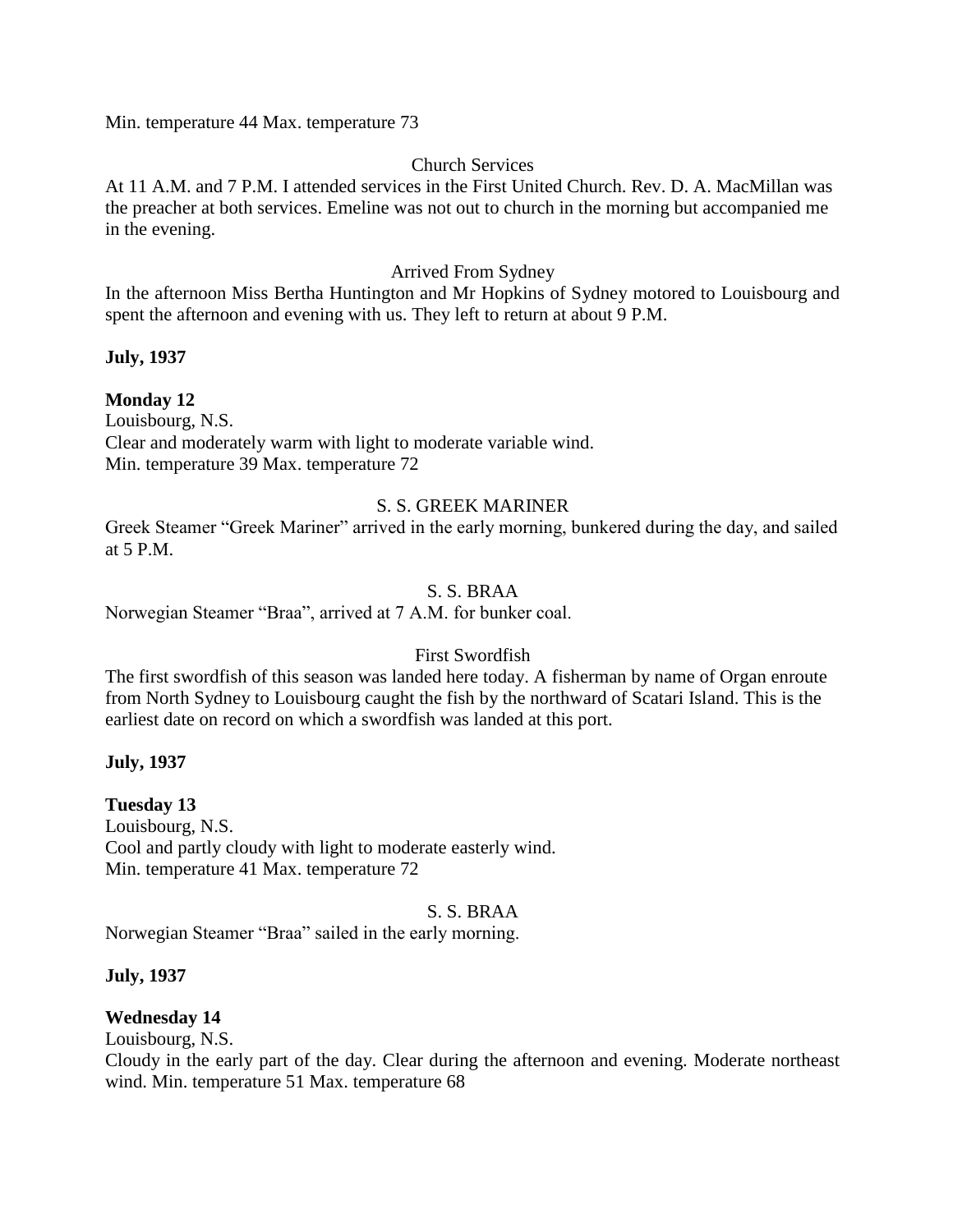### Choir Practice

At 8:30 P.M. I attended choir practice in the First United Church.

### **July, 1937**

**Thursday 15** Louisbourg, N.S. Clear and moderately warm with moderate to fresh southwest wind. Min. temperature 46 Max. temperature 72

Thirteenth Anniversary

At noon, today, Emeline and I celebrated the thirteenth anniversary of our marriage to the extent of having lunch at the Dundonald Inn.

### **July, 1937**

# **Friday 16**

Louisbourg, N.S. Showers and drizzle of rain and some fog. Moderate to fresh southwest wind. Rainfall about  $\frac{1}{2}$ inch.

Min. temperature 54 Max. temperature 62

### S. S. RYM

Norwegian Steamer "Rym" arrived at about 9 A.M. for bunker coal.

# S. S. NIDAREID

Norwegian Steamer "Nidareid" arrived in the afternoon for bunker coal.

# Death of Alex Munroe

Alex Munroe, a prominent resident and business man of Marion Bridge, passed away in the City Hospital, Sydney this evening after a short illness.

**July, 1937 Saturday 17** Louisbourg, N.S. Cloudy in the early part of the day, clearing at noon. Clear and warm during the afternoon. Cloudy at night.

Min. temperature 56 Max. temperature 76

S.S. RYM S.S. NIDAREID

Norwegian Steamers "Rym" and "Nidareid" sailed in the early morning.

### Swordfish

Swordfish fleet is beginning to assemble at this port for the seasons fishing. About 25 fish were landed here today. Very unusual for swordfish to be landed here this early in the season.

### **July, 1937**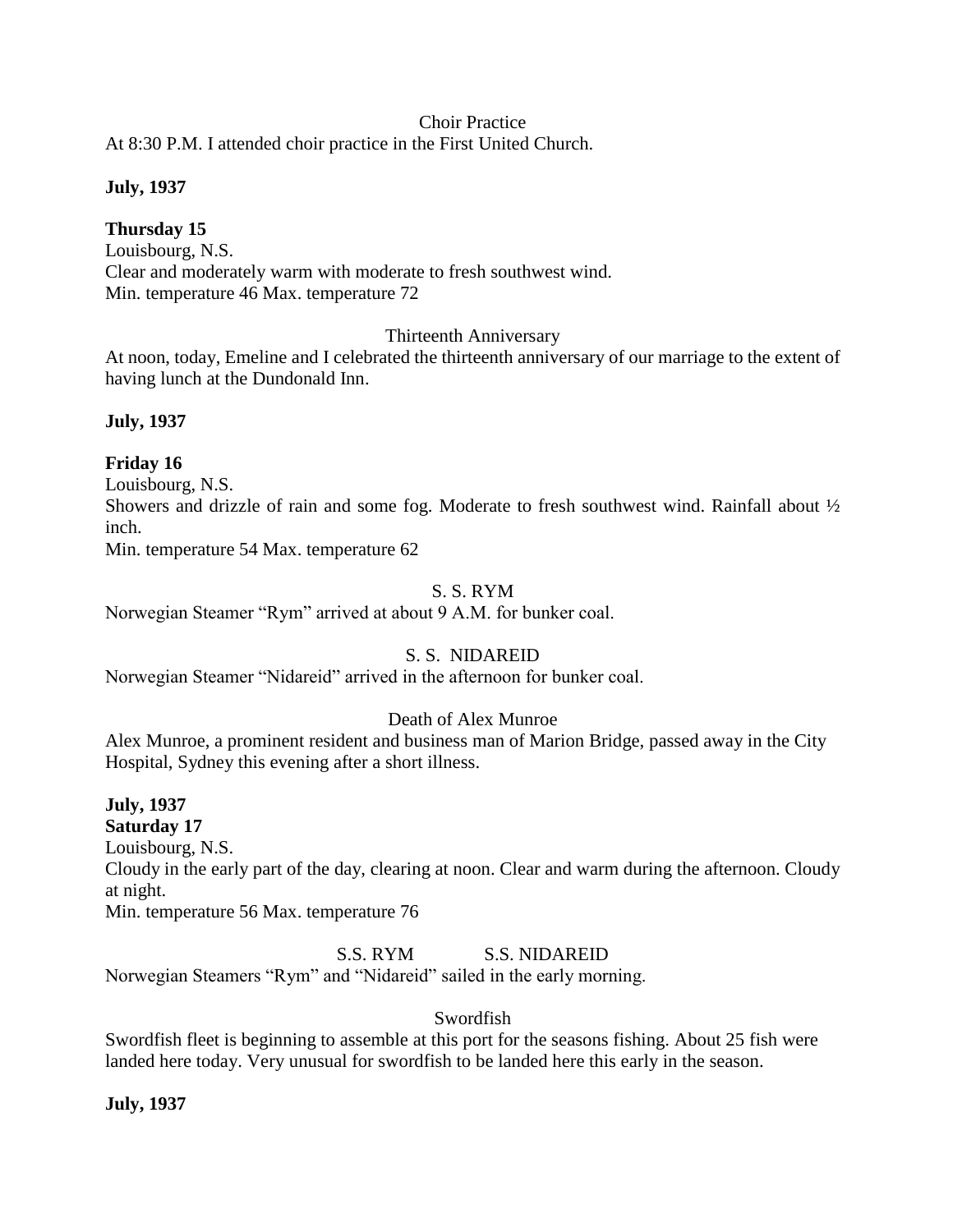### **Sunday 18**

Louisbourg, N.S. Clear and warm with moderate to fresh south west to west winds. Min. temperature 56 Max. temperature 80

#### S. S. KOUMOUNDOUROS

Greek Steamer "Koumoundouros" arrived at about 10 A.M for bunker coal.

#### Church Services

At 7 P.M. Emeline and I attended services in the First United Church. There was no service in the United Church in the morning, the pastor being at Kennington Cove where he held service and dispensed the Communion of the Lord's Supper.

**July, 1937**

### **Monday 19**

Louisbourg, N.S. Cloudy and cool , clearing in the evening. Moderate northeast wind. Min. temperature 51 Max. temperature 65

### S. S. KOUMOUNDOUROS

Greek Steamer "Koumoundouros" bunkered, and sailed in the forenoon.

# S. S. GEORGE J. COULANDRIS

Greek Steamer "George J. Coulandris" arrived, bunkered and sailed.

### S. S. FERNFIELD

Steamer "Fernfield" arrived, bunkered and sailed.

### **July, 1937**

**Tuesday 20** Louisbourg, N.S. Sydney, N.S. Clear and moderately warm with light to moderate southwest wind. Min. temperature (Louisbourg) 49 Max. temperature (Louisbourg) 70

### Louisbourg to Sydney

Left Louisbourg at 1 P.M. for Sydney for the purpose of attending a meeting called by Mayor S.E. Muggah of Sydney to deal with the matter of providing a programme of entertainment for the delegates attending the convention of the Union of Nova Scotia Municipalities which is scheduled to meet at Sydney on August 24, 25, 26/ 1937. At 2:30 P.M. we met in the Supreme Court room in the County building. Those present were: Mayor S.E. Muggah (Sydney, Chairman) Mayor D.W. Morrison, Glace Bay, Mayor Fenwick Kelly, North Sydney, Mayor A.C. MacCormick, Sydney Mines, Mayor M.S. Huntington, Louisbourg, James MacDonald, City Clerk, Sydney (Secretary) and two other men whose names were unknown to me. Warden R.A. MacKinnon was also present. After discussing various matters concerning the coming convention, the matter of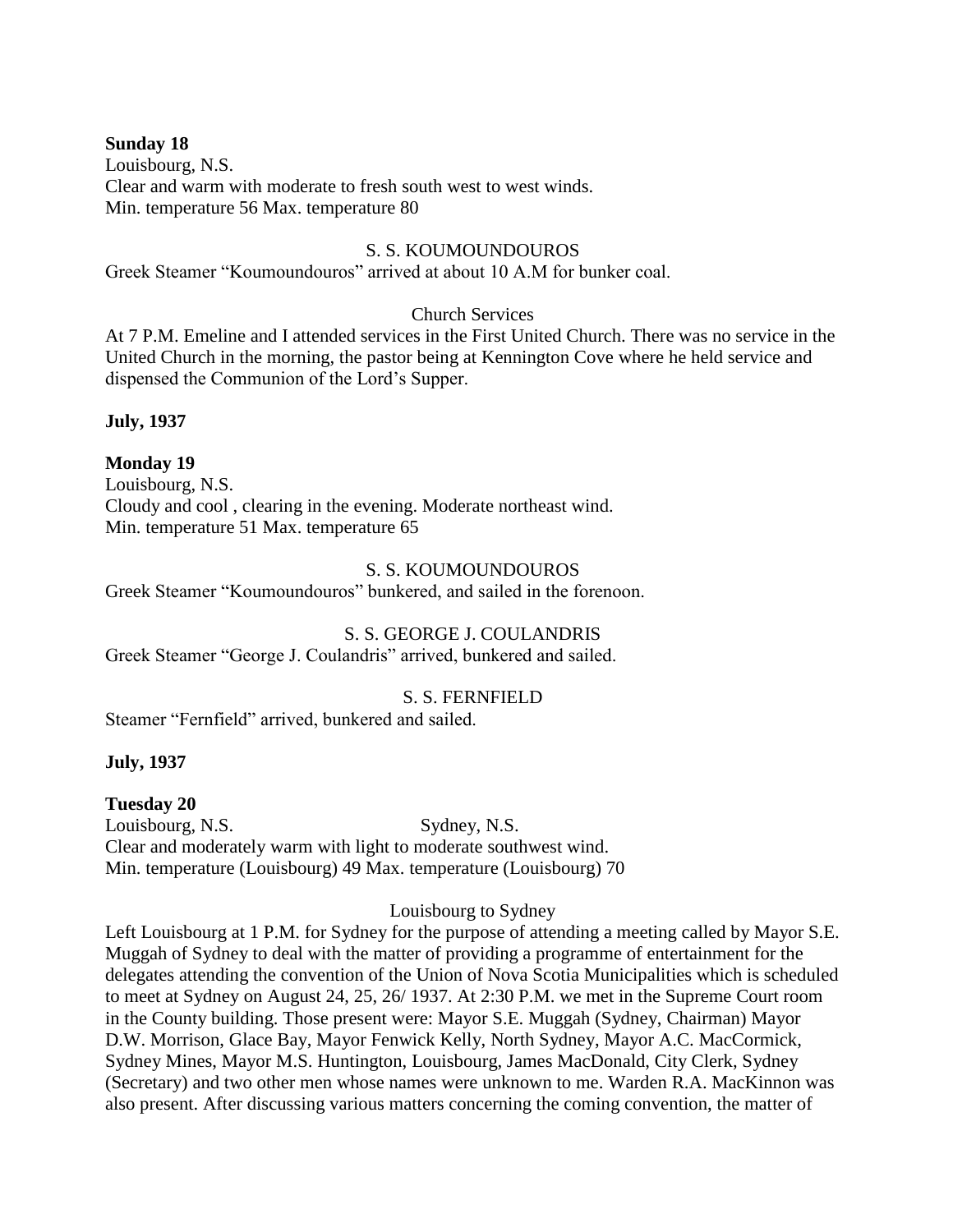finalizing the arrangements was left in the hands of Mayor Muggah and County Warden Rod MacKinnon. I returned home on Sullivan's bus, leaving Sydney at 5:30 P.M.

# S. S. BLAIRANGUS

British Steamer "Blairangus" arrived at Louisbourg for bunker coal, at about 6:30 P.M.

### Swordfish

About 70 swordfish were landed at Louisbourg today. An unusually large catch for so early in the season.

### **July, 1937**

### **Wednesday 21**

Louisbourg, N.S. Clear and moderately warm with moderate to fresh southwest wind. Min. temperature 46 Max. temperature 69

### S. S. BLAIRANGUS

British Steamer "Blairangus" bunkered last night, and sailed at about 10 A.M. today.

# HON. A. S. MACMILLAN

Hon. A.S. MacMillan, Minister of Highways for the Province of Nova Scotia visited Louisbourg for a short time at 10 A.M. today. He left for Halifax via Gabarus and the shore road to Point Tupper.

### S. S. CONSUL OLSSON

Swedish Steamer "Consul Olsson" arrived for bunker coal at about 11 P.M.

### **July, 1937**

### **Wednesday 22**

Louisbourg, N.S. Partly clear and moderately warm with light to moderate easterly wind. Min. temperature 47 Max. temperature 75

### S. S. CONSUL OLSSON

Swedish Steamer "Consul Olsson" bunkered, and sailed at about 2:30 P.M.

### **July, 1937**

# **Friday 23**

Louisbourg, N.S. Clear and moderately warm with light to moderate southwest wind. Min. temperature 56 Max. temperature 72

# **July, 1937**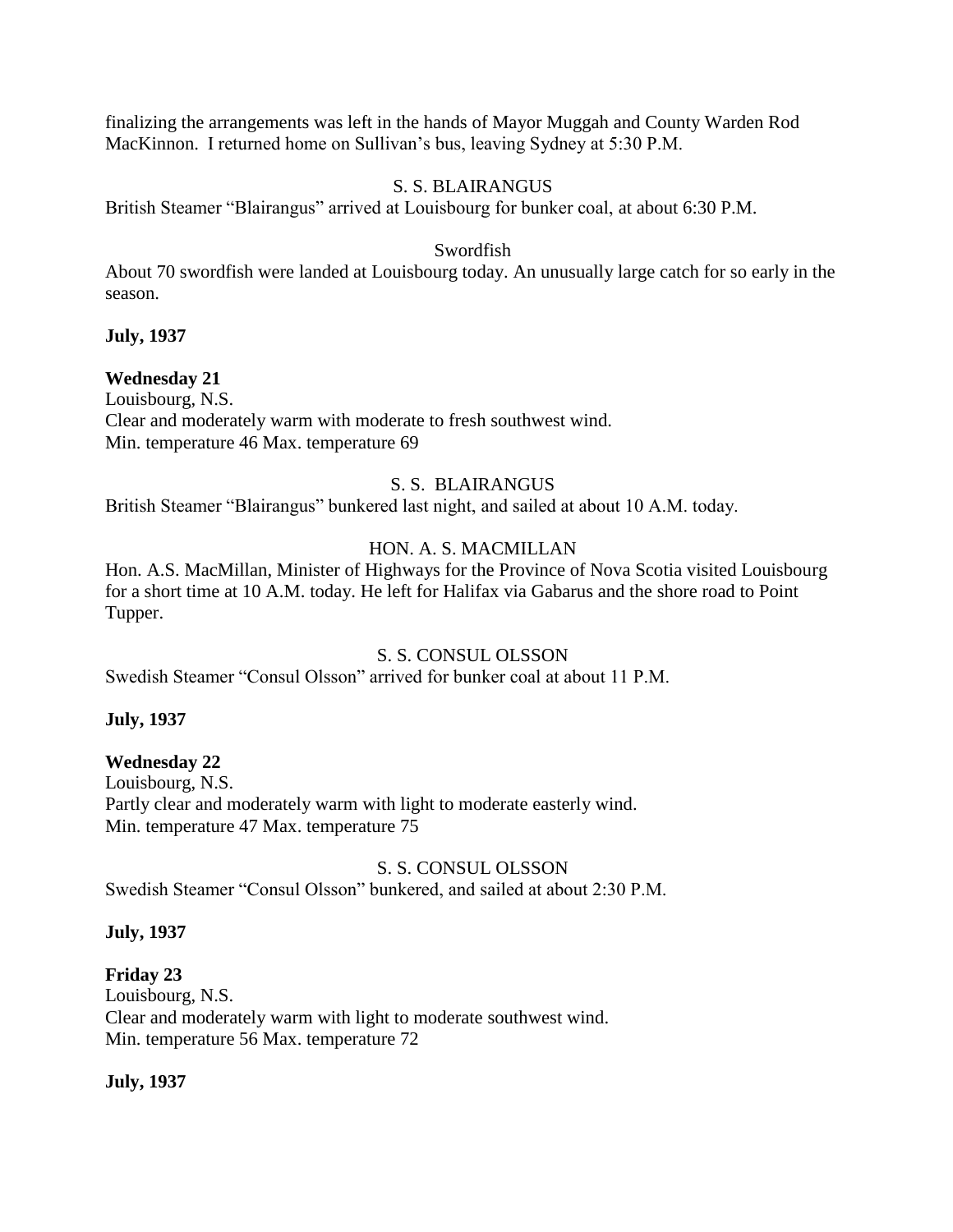### **Saturday 24**

Louisbourg, N.S. Clear and moderately warm with light to moderate southwest wind. Min. temperature 52 Max. temperature 74

#### Death of Rose Bates

The death of Miss Rose Bates of this town took place at the Annex of the City Hospital, Sydney, N.S. today.

### Visited National Park

At about 10:30 A.M. I visited the Louisbourg National and Historic Park with Dr. J.C. Webster of Shediac, N.B., D.C. Harvey, M.A. Provincial Archivist, Halifax, N.S., F.W. Gray of the British Empire Steel and Coal Corporation, Sydney, N.S., R.A. Peters, Honorary Supt. of the Louisbourg Park and Miss Catherine MacLennan, Honorary Curator of the Louisbourg Museum. After spending about two hours at the park we had lunch at the Fleur-de-lis Tea Room, after which we returned to the park for a short time during which we visited the military cemeteries on Point Rochefort. At about 2:30 P.M. we motored to Kennington Cove and visited the Cairn and tablet at the scene of Wolfe's Landing.

#### **July, 1937**

#### **Sunday 25**

Louisbourg, N.S. Mostly clear and moderately warm with light to moderate southwest wind. Min. temperature 55 Max. temperature 75

### Church Services

At 11 A.M. and 7 P.M. I attended anniversary services in the First United Church. At 11 A.M. the preacher was Rev. L. B. Campbell of the First United Church, Sydney, N.S. and in the evening Rev. Donald MacLeod (who is now supply) Knox United Church, Glace Bay. Rev. D. A. MacMillan, the regular pastor assisted at both services.

### S. S. ADRIA

Panama Steamer "Adria" arrived at about 2 P.M. for bunker coal.

### S. S. NIDERIED

Norwegian Steamer "Nideried" arrived in the early part of the night for bunker coal.

### Motored to Valley Station

At 7:30 A.M. Mr. and Mrs. Fletcher Townsend and Emeline left here by motor car for Valley Station, Colchester County, N.S. for the purpose of visiting Rev. H.D. Townsend who is very ill.

### Arrived from Salmon River

At about 10:20 A.M. a party consisting of Heber, Eleanor, John and Hector Huntington, Arnold Severance and Miss Severance.

#### **July, 1937**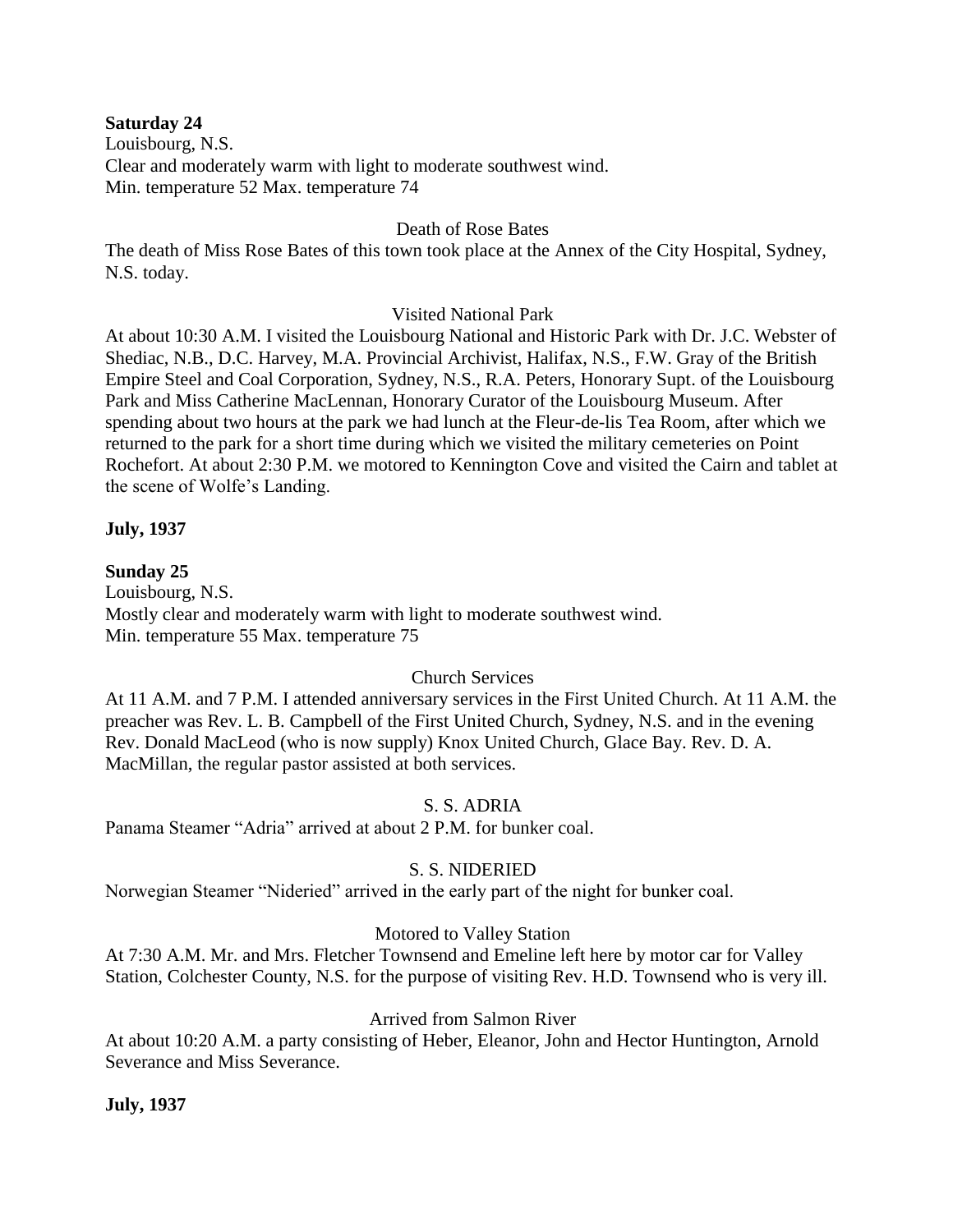### **Monday 26**

Louisbourg, N.S. Mostly clear on land, but with fog off the coast. Warm with light to moderate southwest wind. Foggy in the evening. Min. temperature 51 Max. temperature 75

#### Funeral

At 9 A.M. I attended the funeral of the late Miss Rose Bates. Funeral service was conducted by Rev. D.H. Doyle. Interment in the Roman Catholic Cemetery.

**July, 1937**

### **Tuesday 27**

Louisbourg, N.S. Foggy and mostly cloudy with fresh southwest wind. Min. temperature 58 Max. temperature 71

### S. S. NIDAREID

Norwegian Steamer "Nidareid" delayed by the fog yesterday evening, sailed in the morning.

# S. S. TORNY

Norwegian Steamer "Torny" arrived in the morning, bunkered, and sailed in the afternoon.

### Visited National Park

At about 8 A.M. I visited the Louisbourg National and Historic Park with Mr. and Mrs. Woods of Pittsburgh, Penn. U.S.A.

### S. S. LADY LAURIER

Government Steamer "Lady Laurier"

# S. S. ADRIA

PANAMA Steamer, "Adria" which arrived here on last Sunday, lumber laden, owing to having a very heavy list was not considered seaworthy, and it was decided to discharge part of her deck load. She is now lying at the east side of the freight wharf where the work of discharging was begun during the night under the direction of Capt. D.W. Levy of Louisbourg. The lumber is to be put overboard into the harbour and formed into a raft.

### **July 1937**

### **Wednesday 28**

Louisbourg, N.S. Cloudy with some fog. Light shower of rain at about 4 P.M. Moderate southwest wind. Min. temperature 52 Max. temperature 71.

### S. S. WESTMINSTER

British Steamer "Westminster" arrived at about 9:30 A.M. for bunker coal.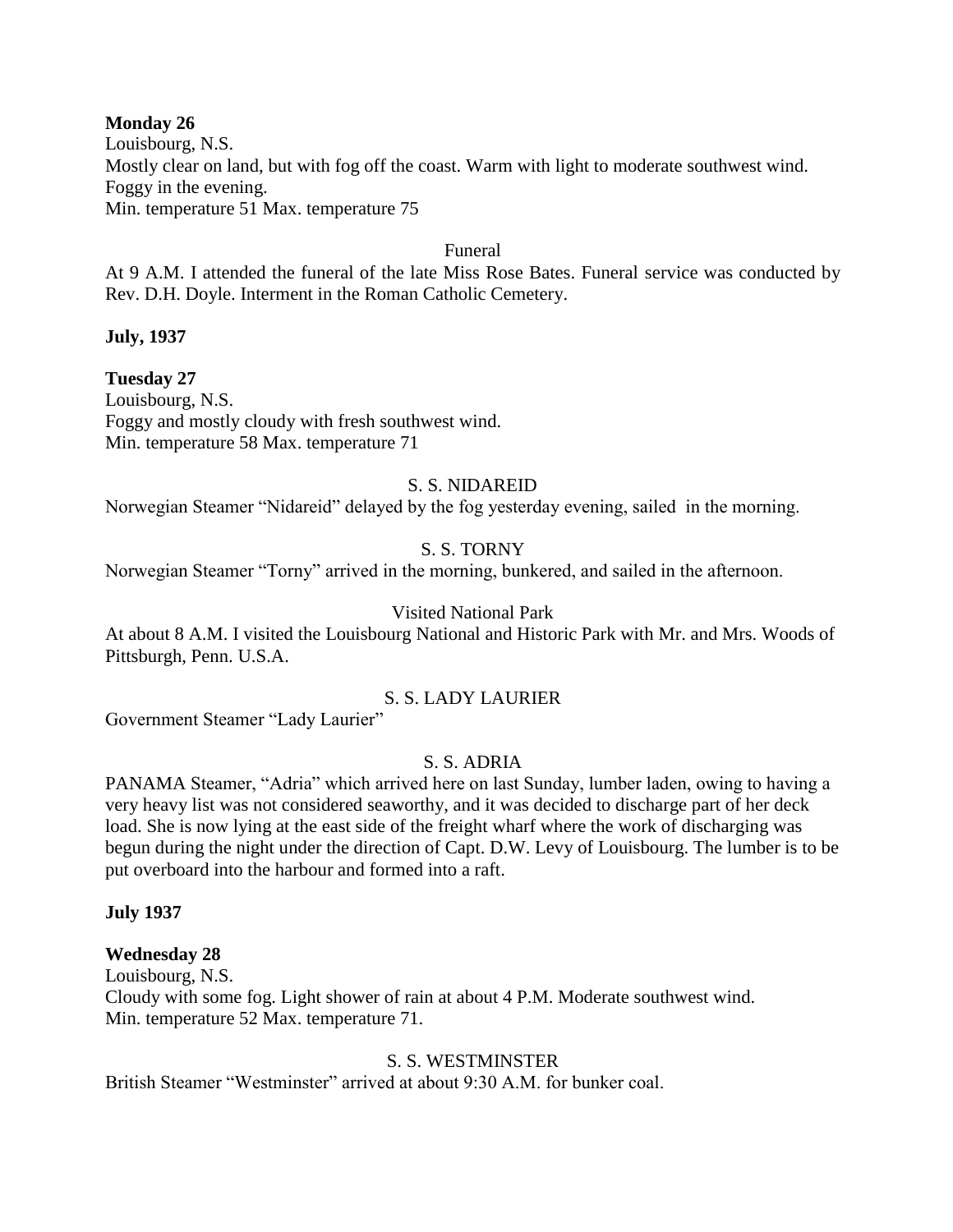### S. S. JUNO

German Steamer "Juno" arrived at about 10 A.M., bunkered, and sailed at about 5 P.M.

### S. S. KERET

Norwegian Steamer, "Keret" arrived at about 9 P.M. for bunker coal.

# S. S. CRAIGPOOL

British Steamer "Craigpool" arrived at about 10 P.M. for bunker coal and anchored in the stream.

# S. S. LADY LAURIER

Government Steamer " Lady Laurier" sailed in the forenoon, and returned to port at 10 P.M.

### **July, 1937**

# **Thursday 29**

Louisbourg, N.S. Sydney, N.S. Clear and moderately warm with moderate northeast to east winds. Min. temperature (Louisbourg) 52 Max. temperature (Louisbourg) 74

# S. S. WESTMINSTER S. S. KERET

British Steamer, "Westminster" sailed in the early morning and Norwegian Steamer "Keret" during the day. Both from Louisbourg.

# S. S. LADY LAURIER

Government Steamer "Lady Laurier" sailed (from Louisbourg) in the early morning.

# Motored to Sydney

Motored to Sydney with Cecil Stevens at 9 A.M. for the purpose of attending the regular monthly meeting of the Cape Breton County Jail Commission.

### **July, 1937**

# **Friday 30**

Louisbourg, N.S. Clear and moderately arm with moderate southwest wind. Cloudy in the evening. Min. temperature 47 Max. temperature 75

### S. S. CRAIGPOOL

British Steamer "Craigpool" sailed in the early morning.

# S. S. BARON DECHMONT

British Steamer "Baron Dechmont" arrived in the early morning, bunkered and sailed at 2:30 P.M.

# **JULY 1937**

# **Saturday 31**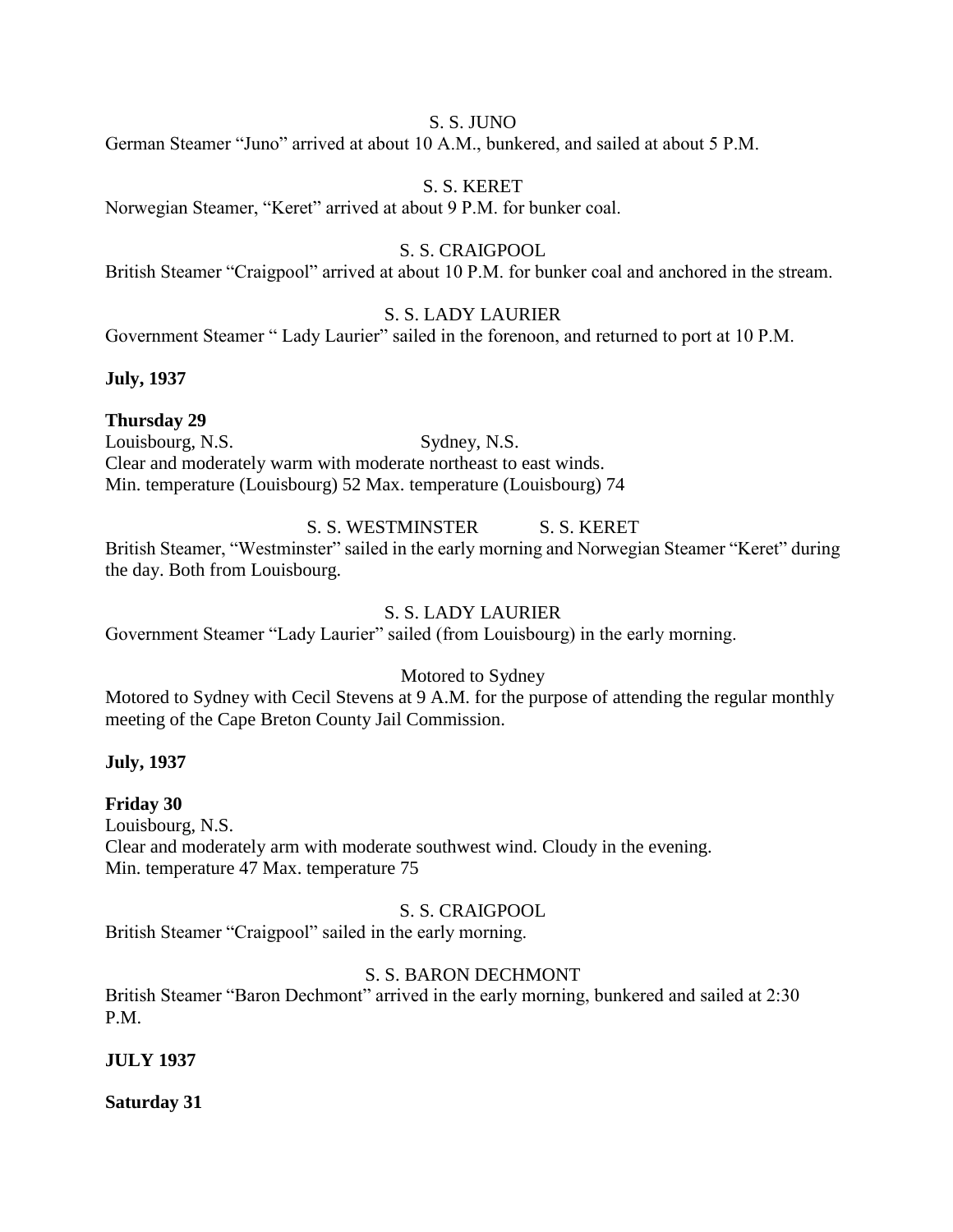Louisbourg, N. S. Clear and warm with light variable wind. Min. temperature 60 Max. temperature 79

### S. S. LIBRA

Norwegian Steamer "Libra" arrived in the early morning, bunkered and sailed during the afternoon.

#### S. S. ADRIA

Panama Steamer, "Adria" lumber laden, which arrived here on last Sunday afternoon, badly listed, sailed at 6 P.M. for Liverpool England. While in port a considerable quantity of her deck load was discharged which brought her on to an even keel. When she sailed this evening she appeared to be quite seaworthy.

### DEATH OF REV. H. D. TOWNSEND

Rev. Howard D. Townsend, passed away at his home, Valley Station, Colchester Co, N.S. at about 12:50 A.M. after an illness of about five months. Mr. Townsend who was [Blank] years of age is survived by his wife, who previous to her marriage was Miss Matilda Reich, and four sons: Alwyn, Wafford, Lawrence and Gerald. He is also survived by one brother, Fletcher and one sister, Emeline ( Mrs. M.S. Huntington) both of Louisbourg.

#### Leave for Valley

Mr. and Mrs. Fletcher Townsend and Emeline left here by motor at about 12:15 P.M. for Valley Station, for to visit the home of the late Rev. H.D. Townsend and be present at his funeral which takes place tomorrow at 2 P.M.

#### **August, 1937**

### **Sunday 1** Louisbourg, N.S. Truro, N.S. Cloudy, Rain during the afternoon and night. Rainfall (Louisbourg) about 1 inch. Min. temperature (Louisbourg) 50 Max. temperature (Louisbourg) 72

Left for Valley Station

At 1:50 A.M. Mr. and Mrs. E.A. Grant, A.W. Stacey and I left Louisbourg by motor car for Valley Station, Colchester Co. for the purpose of visiting the home, and attending the funeral of the late Rev. H.D. Townsend.

### **August, 1937**

**Monday 2** Louisbourg, N.S. Cloudy with moderate to fresh southwest wind. Min. temperature 56 Max. temperature 70

#### S. S. BESTUM

Norwegian Steamer "Bestum" sailed at about 11 A.M.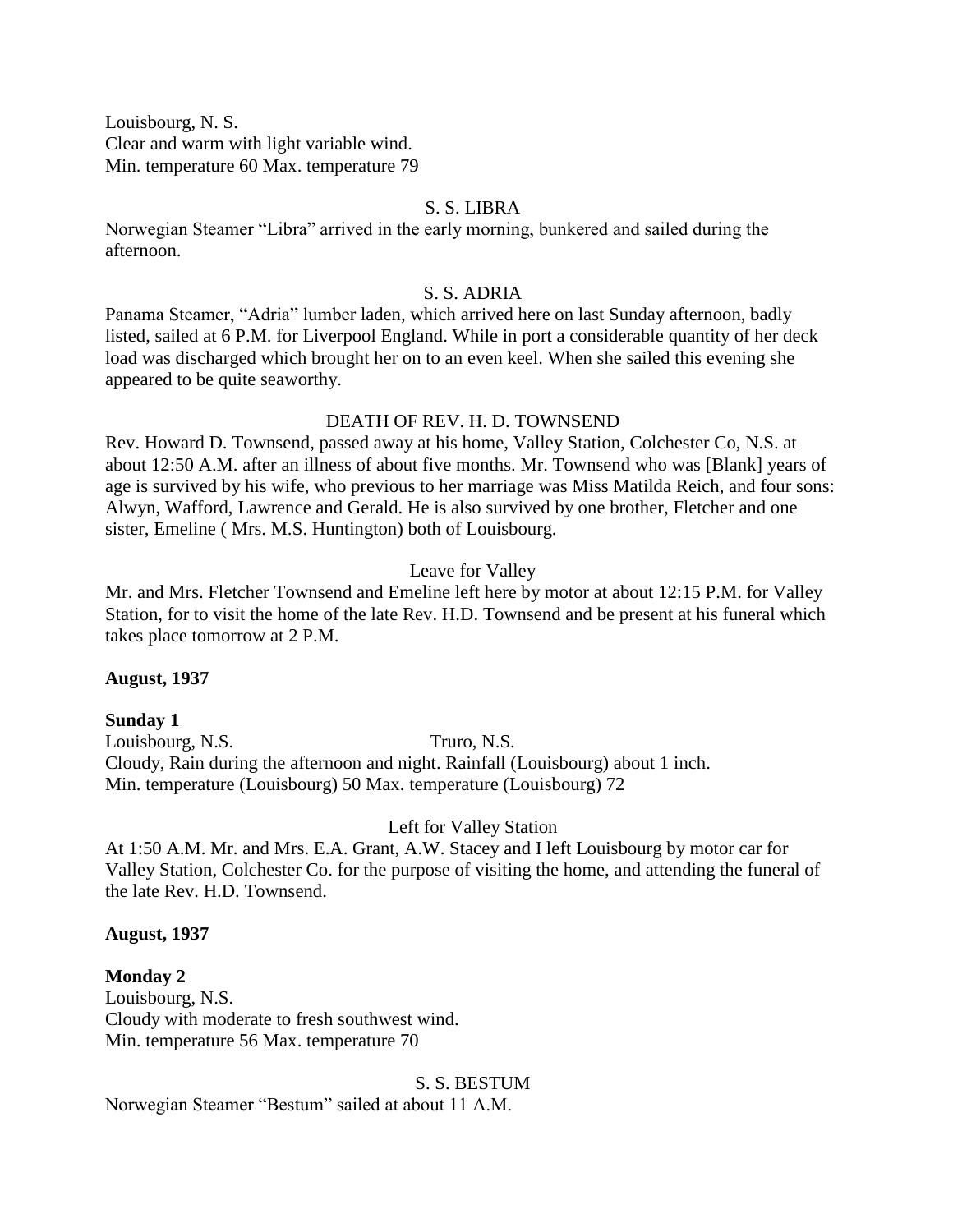# S. S. IMOGNE

British Steamer "Imogne" sailed in the afternoon.

#### **August, 1937**

### **Tuesday 3**

Louisbourg, N.S. Heavy rain in the early morning. Mostly cloudy during the day. Light northerly wind, shifting to southwest and increasing. Min. temperature 56 Max. temperature 74

### **August, 1937**

### **Wednesday 4**

Louisbourg, N.S. Mostly cloudy and moderately warm with light southwest wind. Heavy showers between 7:30 and 9:30 A.M. Min. temperature 52 Max. temperature 77

# S. S. OLGA E. EMBIRICOS

Greek Steamer "Olga E. Embiricos", arrived in the early morning, bunkered during the day, and sailed at about 7 P.M.

# Yacht ELLIDA

United States Yacht, "Ellida" arrived at about 7 P.M. from Sydney. On board are Mr. Henry L. Shatwick, Treasurer of Harvard University, E.P. Richardson and Henry Roosevelt, all of Boston, Mass. Shortly after their arrival I met the party at the Dundonald Inn and arranged to accompany them on a visit to the "Louisbourg National and Historic Park" and the Museum at 10 A.M. tomorrow.

Choir Practice

At 8:30 P.M. I attended choir practice in the First United Church.

### **August, 1937**

# **Thursday 5**

Louisbourg, N.S. Clear and moderately warm with light to moderate southwest wind. Some fog in the morning. Cloudy in the evening. Min. temperature 53 Max. temperature 75

### Visited National Park

At 10 A.M. with A.A. Martell, who drove us with his car, I visited the Park with Mr. Shatwick, Mr. Richardson and Mr. Roosevelt, all of Boston. At the Park we were joined by Mrs. Josiah O. Tow and her daughter, Miss Freshman, both of Kittery Point, Maine. We then went into the Museum where I gave a talk to the visitors on Louisbourg and its early history.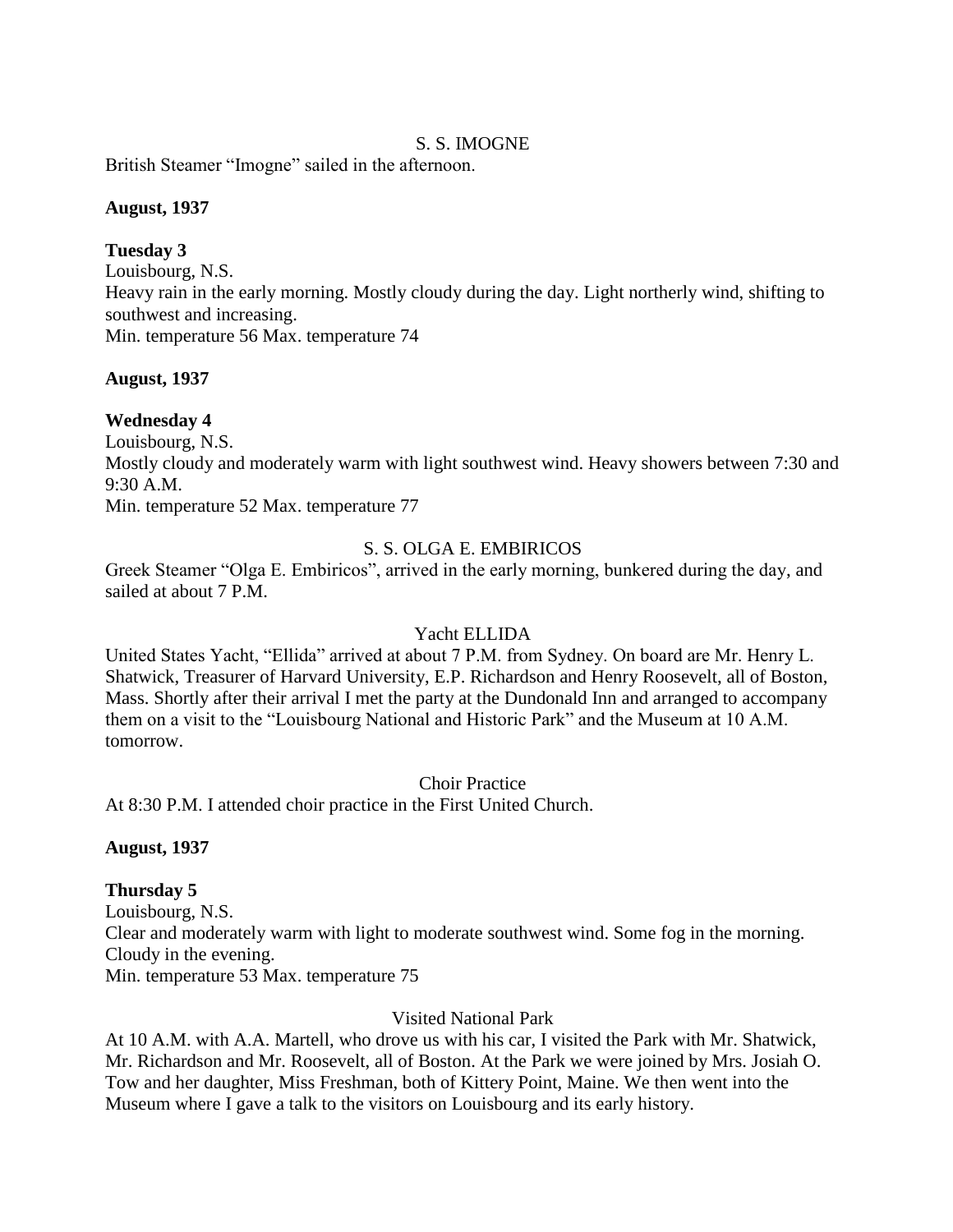Near the close of my talk we were joined by the "Historic Tour Party" consisting of C.W. Jefferys, famous Canadian Artist, MacDonald Oxley, Mr. and Mrs. MacNaughton, Miss MacEachern, Agnes D. MacReady, Mrs. L.L. Pollock, all of Toronto and other parts of the Province of Ontario.

### **August, 1937**

### **Friday 6**

Louisbourg, N.S.

Clear and warm with southwest wind which shifted to northwest early in the day, increasing to a fresh breeze. Some fog in the early morning. Min. temperature 56 Max. temperature 78

### S. S. EUGENE LIVANOS

Greek Steamer "Eugene Livanos" arrived during the forenoon for bunker coal.

### S. S. IVVIVA

Norwegian Steamer "Ivviva" arrived at about 4:30 P.M. for bunker coal and anchored in the stream. Docked at the coal pier at 8 P.M.

### S. S. FERNFIELD

Steamer "Fernfield" arrived, bunkered and sailed.

#### Visited National Park

At about 11:30 A.M. I visited the Louisbourg National and Historic Park with Commander Beech of the Canadian Cruiser Sagnenay and Lt. Commander Bidwell of the Canadian Cruiser St. Laurent, who motored from Sydney and called for me to accompany them to the park. At the park we were joined by Colonel and Mrs. Pickering of the U.S. A. At the Museum I gave the party a talk on the early history of Louisbourg, after which we visited points of interest at the Citadel and elsewhere. We returned to town at about 1:30 P.M. The Sagnenay and St. Laurent are visiting Sydney at present.

### **August, 1937**

### **Saturday 7**

Louisbourg, N.S. Clear and warm with moderate southwest wind. Fog off the coast during the afternoon. Min. temperature 55 Max. temperature 80

### S. S. EUGENE LIVINOS

Greek Steamer "Eugene Livinos" sailed in the early morning. While in port she took on board about 1200 tons of bunker coal.

### S. S. UNGAVA

Newfoundland Steamer "Ungava", lumber laden, arrived in the early morning. After bunkering, she sailed shortly after midnight.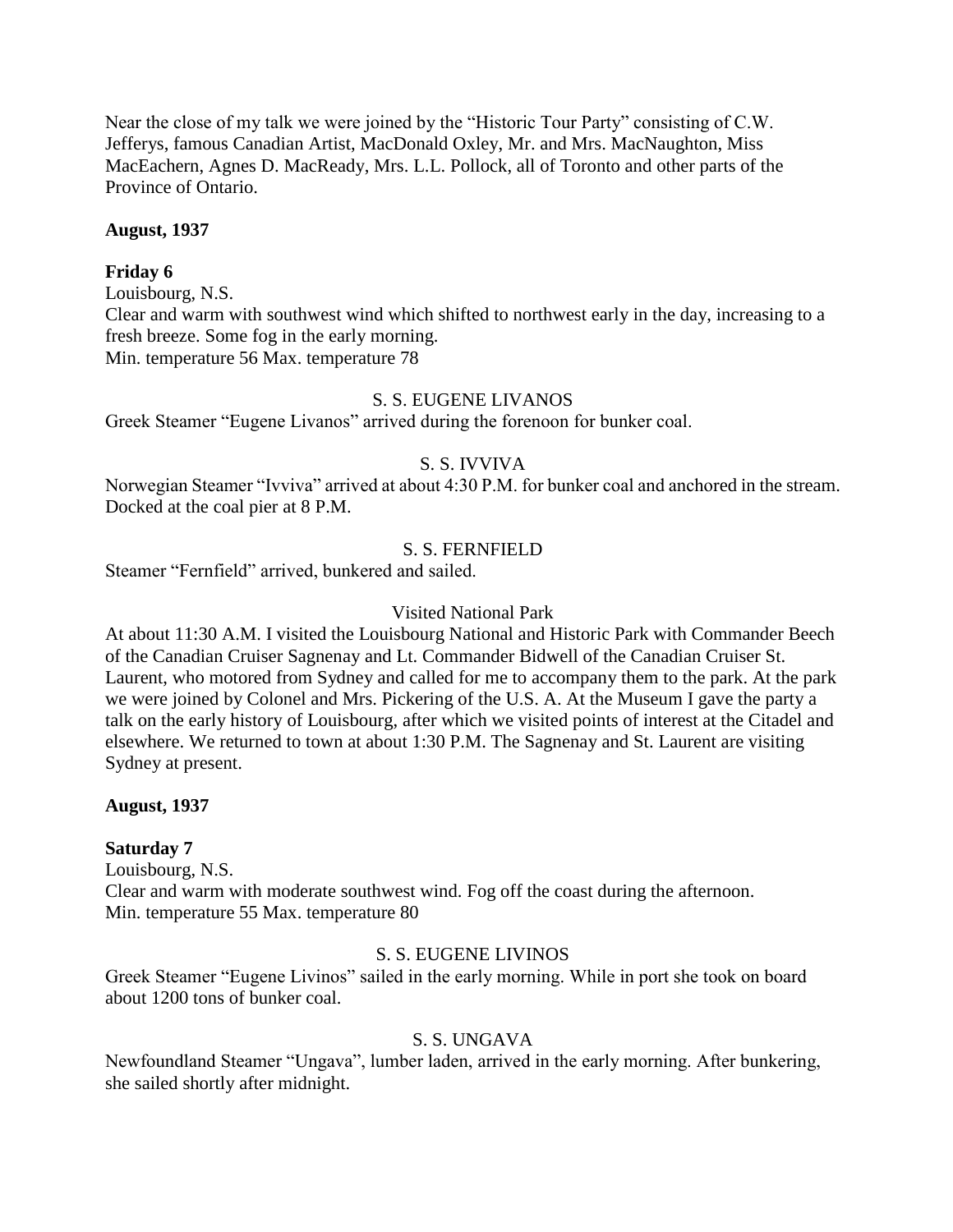#### S. S. IVVIVA

Norwegian Steamer, "Ivviva", lumber laden, finished bunkering and sailed in the afternoon.

#### **August, 1937**

### **Sunday 8**

Louisbourg, N.S.

Clear and warm on land with thick fog off the coast. Light southwest wind. Very foggy and sultry during the evening and night.

Min. temperature 54 Max. temperature 78

### Church Services

At 3 P.M. I attended the  $11<sup>th</sup>$  Anniversary Service at Catalone United Church motoring there with E.A. and Mrs. Grant. Service in charge of Rev. D. A. MacMillan, assisted by Rev. Donald MacGuire of Montgomery, Alabama, U.S.A. and Rev. John MacKinnon, D.D. of Sydney. Rev. Donald MacGuire was the preacher. At 7 P.M. accompanied by Emeline, I attended service in the First United Church, Louisbourg where Rev. D.A. MacMillan was also in charge with Mr. MacGuire as the preacher.

At 1 P.M. I attended the funeral service of the late Miss Mabel Plowman in the First United Church. The remains were brought from Margaree Harbour today by motor car. They were accompanied by Mr. & Mrs. Munroe, Mr. Lawrence and others, all of Margaree. Rev. D.A. MacMillan conducted the services at the church and grave. Interment in United Church Cemetery, Clarke's Road.

# CROWNINSHIELDS LANDS SWORDFISH

Mr. B.D. Crowninshields, United States Sportsman, who has been angling for swordfish off Louisbourg for the past eight or ten days, landed fish here this evening, weighing 124 pounds.

### **August, 1937**

# **Monday 9**

Louisbourg, N.S. Cloudy and very warm with east to northeast wind. Hottest day, so far, this season. Min. temperature 63 Max. temperature 83

### **August, 1937**

# **Tuesday 10**

Louisbourg, N.S. Partly clear with moderate to fresh south west wind. Min. temperature 60 Max. temperature 76

### Visited National Park

At about 2 P.M. I went to the Louisbourg National and Historic Park with Rev. Mr. Morton, of Providence, Rhode Island and the Misses Jetta and Hortense Gibbons of Huntington, C.B. While at the park we visited the museum and other points of interest.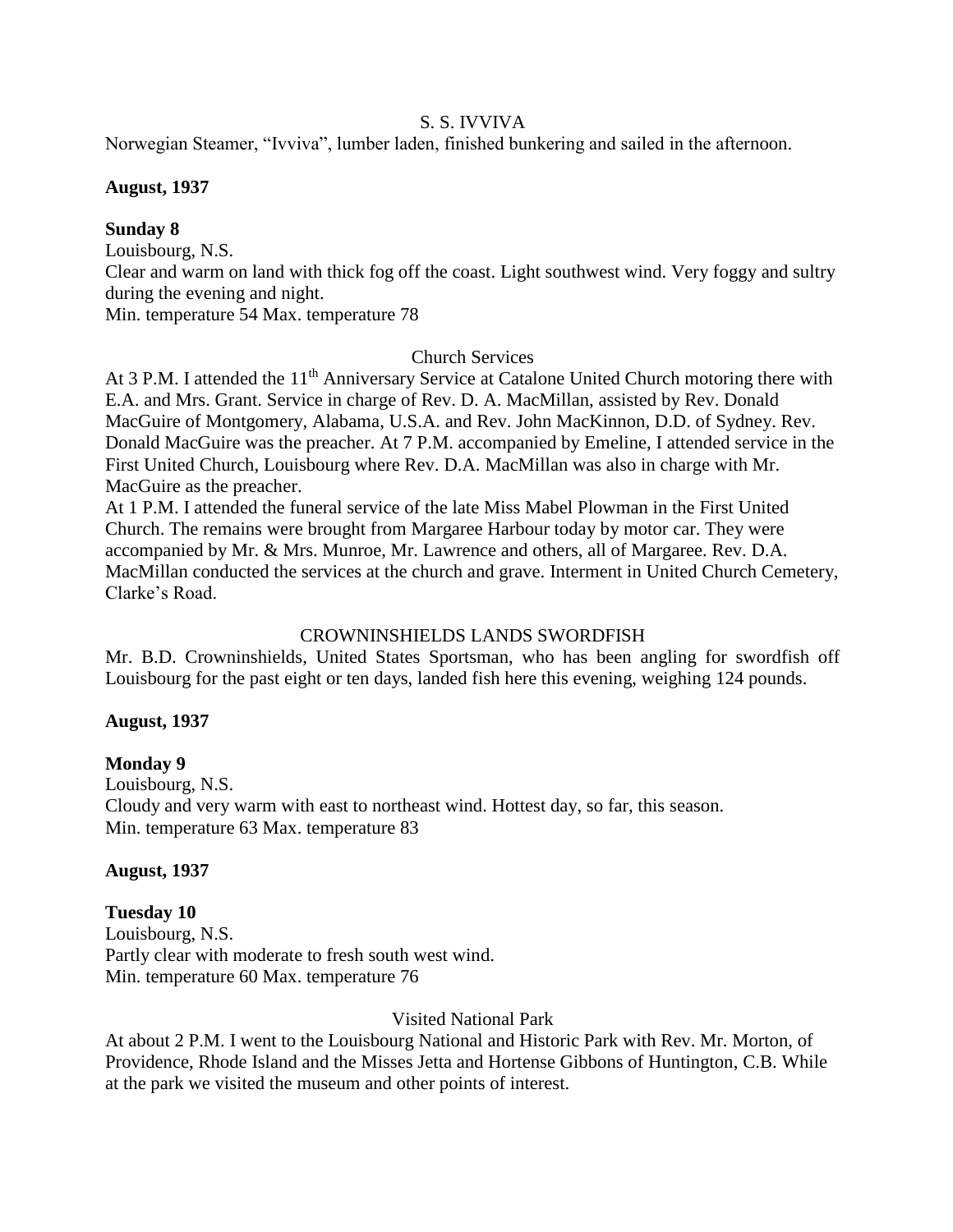17 years ago, while a student minister Mr. Morton was in charge of the Grand Mira-Gabarus Circuit.

#### **August, 1937**

### **Wednesday 11**

Louisbourg, N.S.

Partly clear and warm with moderate to fresh southwest wind. Fog off the coast during the day and on land in the evening.

Min. temperature 60 Max. temperature 78

#### Visited National Park

Mr. Barch, a member of the New York Historical Society, accompanied by his wife and daughter arrived in the morning from Sydney by taxi.

At about 10 A.M. accompanied by A.A. Martell, I visited the National Park and took Mr. Barch and daughter on a sightseeing tour of the ruins of the Citadel and Museum. They were very much pleased with their visit.

#### Masonic Outing

In the afternoon members of seven Cape Breton County lodges held their annual outing at the Louisbourg Park. At about 7 P.M. they had supper in the Parish hall, where the ladies of the Anglican congregation catered to them. Supper was followed by a meeting in the lodge rooms of Mariners Lodge, Louisbourg. A dance was also held on the ground floor of the hall.

### S. S. TRELOSKE

British Steamer "Treloske" arrived at about 7:30 A.M. After bunkering during the day, she sailed at about 7 P.M.

### S. S. CILTVAIRA

Latvian Steamer "Ciltvaira" arrived at noon for bunker coal.

### Choir Practice

At 8:30 P.M. I attended choir practice in the First United Church. A business meeting followed dealing with the resignation of the choir leader, J.A. MacDonald, who in a letter dated July 26, 1937 asked to be relieved of his duties. A resolution was passed by the meeting (7 present) requesting him to continue his service.

#### **August, 1937**

### **Thursday 12**

Louisbourg, N.S. Warm and mostly clear, on land. Fog off the coast. Fresh west, southwest wind. Min. temperature 60 Max. temperature 74

### Motored to Sydney

At about 9 A.M. I motored to Sydney with William Lewis, for the purpose to taking part in a broadcast that was being sent out over an international coast to coast hookup from Station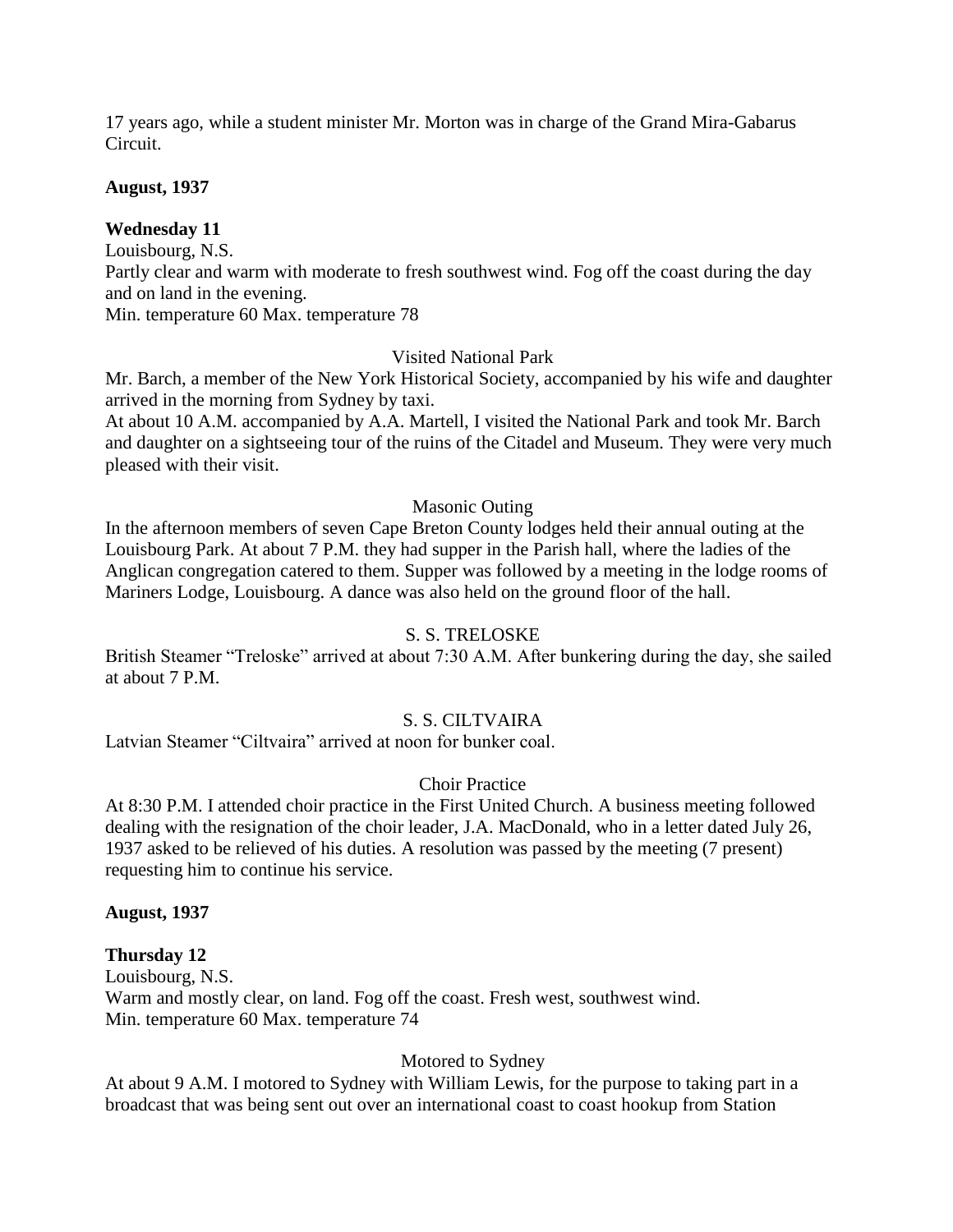C.J.C.B. at Sydney. This broadcast was arranged by Philip Sheridan of the Mandeville Press, New York in the interest of Nova Scotia, and particularly Louisbourg, as a resort for swordfish anglers. Mr. Edge, of Station W.O.R. Mutual Broadcasting Company, Newark, New Jersey delivered the address which occupied about 13 minutes, of the 15 minutes allotted for the broadcast. I came on first with an address of welcome, to Mr. Edge, to Louisbourg, consisting of about 190 words.

### **August, 1937**

### **Friday 13**

Louisbourg, N.S.

Showers in the early morning. Cloudy and fog during the day. Moderate to fresh southwest wind. Min. temperature 60 Max. temperature 67

### S. S. MARISA THORDEN

Finnish Steamer "Marisa Thorden" arrived in the morning for bunker coal.

### S. S. BLINK

Norwegian Steamer "Blink" arrived shortly after noon for bunker coal.

#### Visited National Park

In the afternoon I visited the Louisbourg National Park and Museum with Miss Milburne, a teacher in a school in Calgary, Alberta and Miss Kirkpatrick, a doctor from New York, and two other ladies that were in the party.

Before leaving the park I was joined by Dr. H.J. Townsend of Louisbourg, his father Dr. Townsend of New Glasgow, and his uncle, Mr. Fraser also of New Glasgow, to whom I gave a talk on the history of Louisbourg, as a fortified city.

#### **August, 1937**

### **Saturday 14**

Louisbourg, N.S. Cloudy and foggy during the first half of the day. Fog cleared during the afternoon. Light to moderate southwest wind. Min. temperature 58 Max. temperature 72

### S. S. MARISA THORDEN S. S. BLINK

Finnish Steamer, "Marisa Thorden" and Norwegian Steamer "Blink" sailed in the morning.

#### S. S. NIDAREID

Norwegian Steamer "Nidareid" arrived at about 8 P.M. and bunkered.

### **August, 1937**

**Sunday 15** Louisbourg, N.S. Clear and warm with light to moderate southwest wind. Min. temperature 49 Max. temperature 72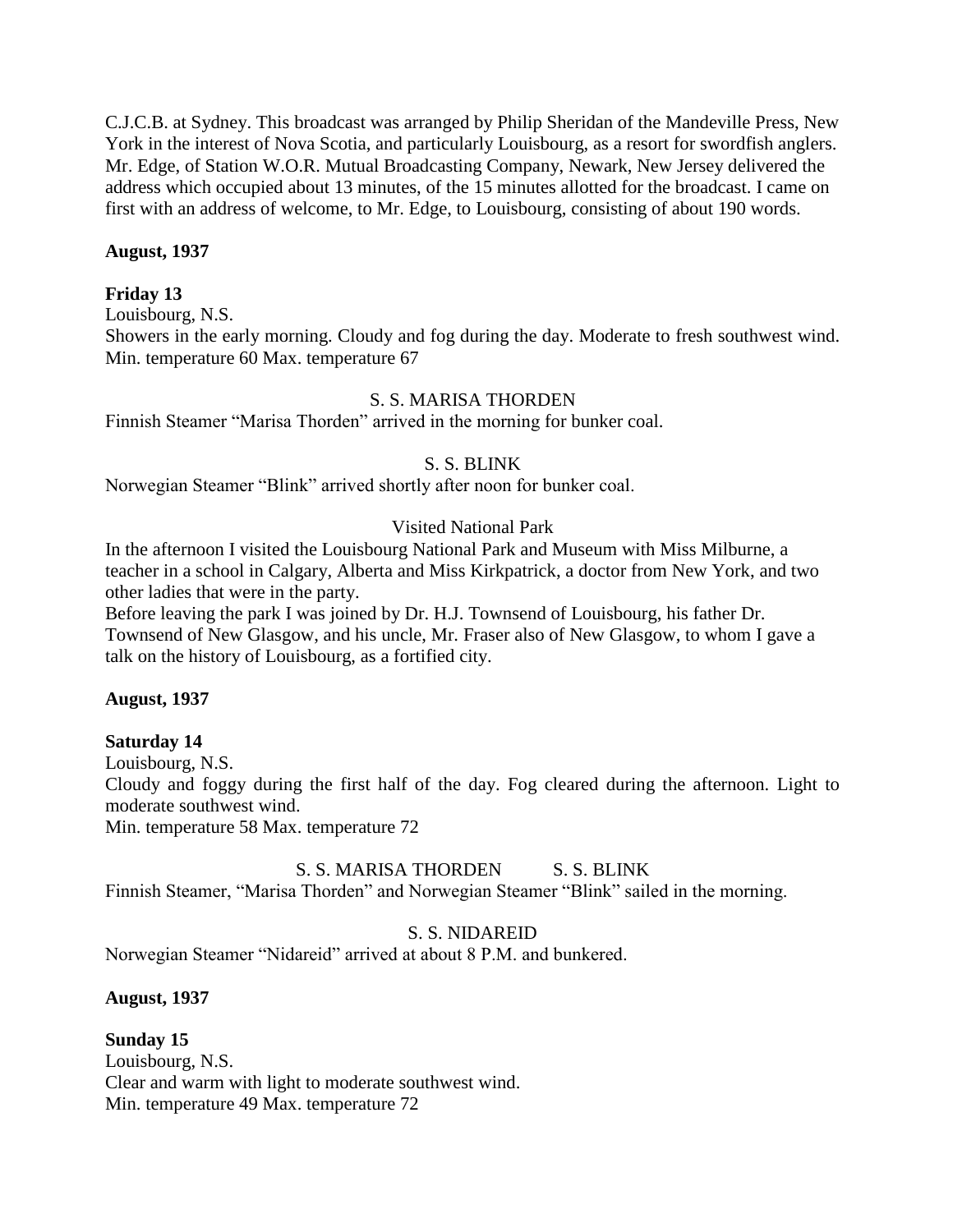#### Church Services

At 11 A.M. and 7 P.M. I attended services in the First United Church. Rev. D.A. MacMillan was the preacher at both services. Emeline accompanied me in the morning but was not out to the 7 P.M. service.

#### S. S. LADY LAURIER

Government Steamer "Lady Laurier" arrived and docked at the Government wharf.

#### Funeral

At 2 P.M. I attended the funeral of the late Mrs. Martin Levatte. Service at the house, church and grave were conducted by Rev. E.B. Gabriel of St. Bartholomews Anglican Church. Interment took place in the Anglican Cemetery on Clarke's Road.

**August, 1937**

### **Monday 16**

Louisbourg, N.S. Clear and warm with light to moderate southwest wind. Min. temperature 49 Max. temperature 75

#### S. S. CETUS

Norwegian Steamer "Cetus" arrived, bunkered and sailed.

# S. S. LADY LAURIER

Government Steamer "Lady Laurier" sailed in the morning.

### **August, 1937**

### **Tuesday 17**

Louisbourg, N.S. Clear and warm with moderate to fresh southwest wind. Min. temperature 57 Max. temperature 71

# TAX SALE

At 1:30 P.M. I attended tax sale in the town hall conducted by B.M. Spencer, Town Clerk, which resulted as follows:

| Property of M.D. Cameron, Amount due                                                                                                                                                                                                                                                                                               | \$84.83 No bid |        |      |
|------------------------------------------------------------------------------------------------------------------------------------------------------------------------------------------------------------------------------------------------------------------------------------------------------------------------------------|----------------|--------|------|
| <b>Henry Mitchell Estate</b>                                                                                                                                                                                                                                                                                                       | 34.50          | cc     | , 22 |
| Property of William King                                                                                                                                                                                                                                                                                                           | $226.77$ " "   |        |      |
| Vincent O'Toole Estate                                                                                                                                                                                                                                                                                                             | 60.37          | (1)    |      |
| John Weatherbe Estate                                                                                                                                                                                                                                                                                                              | 38.65          | (1)    |      |
| Property of Peters Bros                                                                                                                                                                                                                                                                                                            | 359.00         | (6, 9) |      |
| $\mathbf{D}$ $\mathbf{L}$ $\mathbf{L}$ $\mathbf{L}$ $\mathbf{L}$ $\mathbf{L}$ $\mathbf{L}$ $\mathbf{L}$ $\mathbf{L}$ $\mathbf{L}$ $\mathbf{L}$ $\mathbf{L}$ $\mathbf{L}$ $\mathbf{L}$ $\mathbf{L}$ $\mathbf{L}$ $\mathbf{L}$ $\mathbf{L}$ $\mathbf{L}$ $\mathbf{L}$ $\mathbf{L}$ $\mathbf{L}$ $\mathbf{L}$ $\mathbf{L}$ $\mathbf{$ |                |        |      |

Property of Mrs Prescilla A Townsend

Sold to clear title amount due \$50.85 purchased by Philip Townsend acting for Mrs. Prescilla Townsend.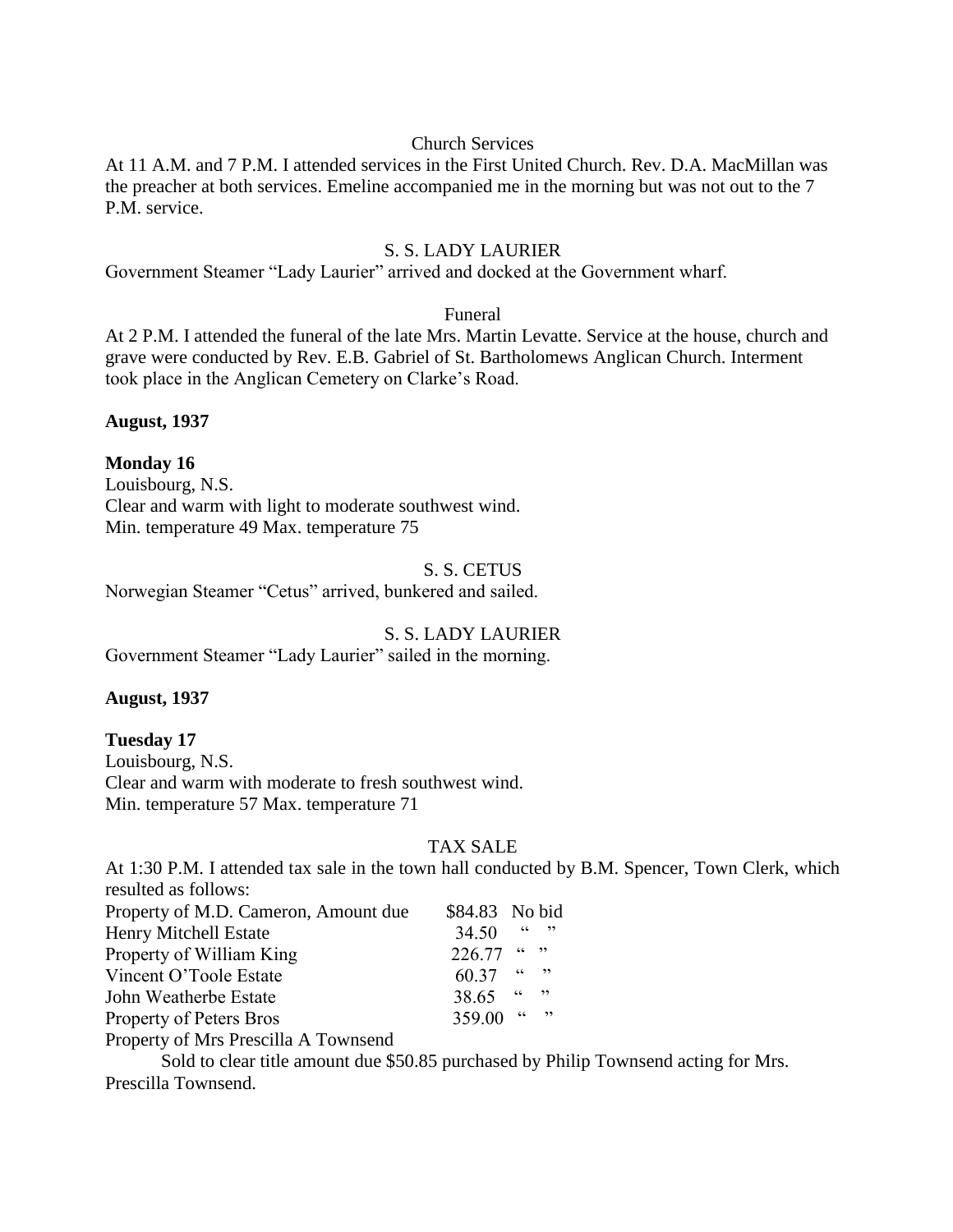Anthony Townsend Estate, sold to clear title, amount due \$88.08 purchased by Anthony E. Townsend.

Property of Benjamin Heckman, sold to clear title amount due \$75.86 purchased by Benjamin Heckman for amount due.

#### Death

The death occurred at the home of her son, John, at Catalone, of Mrs. Neil A. MacAulay. Mrs. MacAulay was within two months of her  $90<sup>th</sup>$  year.

### **August, 1937**

### **Wednesday 18**

Louisbourg, N.S.

Mostly cloudy, with southwest wind which shifted to northeast early in the day. Some thunder and a few light showers in the forenoon.

Min. temperature 54 Max. temperature 72

### S. S. JONNA

Danish Steamer "Jonna" arrived at about 10 A.M., bunkered and sailed shortly after noon.

### **August, 1937**

### **Thursday 19**

Louisbourg, N.S. Clear and moderately cool with light to moderate variable winds, mostly southwest. Min temperature [Blank] Max temperature [Blank]

### Funeral

At about 1:15 P.M. I left here with Rev. and Mrs. D.A. MacMillan, for Catalone to attend the funeral of the late Mrs. Neil A. MacAulay which took place at 2 P.M. The service at the house and grave were conducted by Rev. D.A. MacMillan, assisted by Rev. Norman MacQueen.

# **August, 1937**

# **Friday 20**

Louisbourg, N.S. Salmon River, N.S. Cloudy and moderately warm, clearing in the afternoon.

Motored to Marion Bridge and Salmon River

At 12:15 P.M. I left Louisbourg by motor car with Rev. D.A. and Mrs. MacMillan, D.J. Matheson and John MacRury for Marion Bridge where we attended the funeral of the late Mrs. Neil MacDonald of Sandfield, Mira, which was held from the home of her daughter, Mrs. Neil Ferguson of Marion Bridge. After a brief service at the house the remains were taken to St. Columba Presbyterian Church where the service was in charge of Mr. Sutherland, Student Minister, who was assisted by Rev. Norman MacQueen, who delivered the address. Rev. D.A. MacMillan, Rev. Donald MacGuire and Rev. A.A. MacIvor. Interment took place in River View Cemetery, Marion Bridge.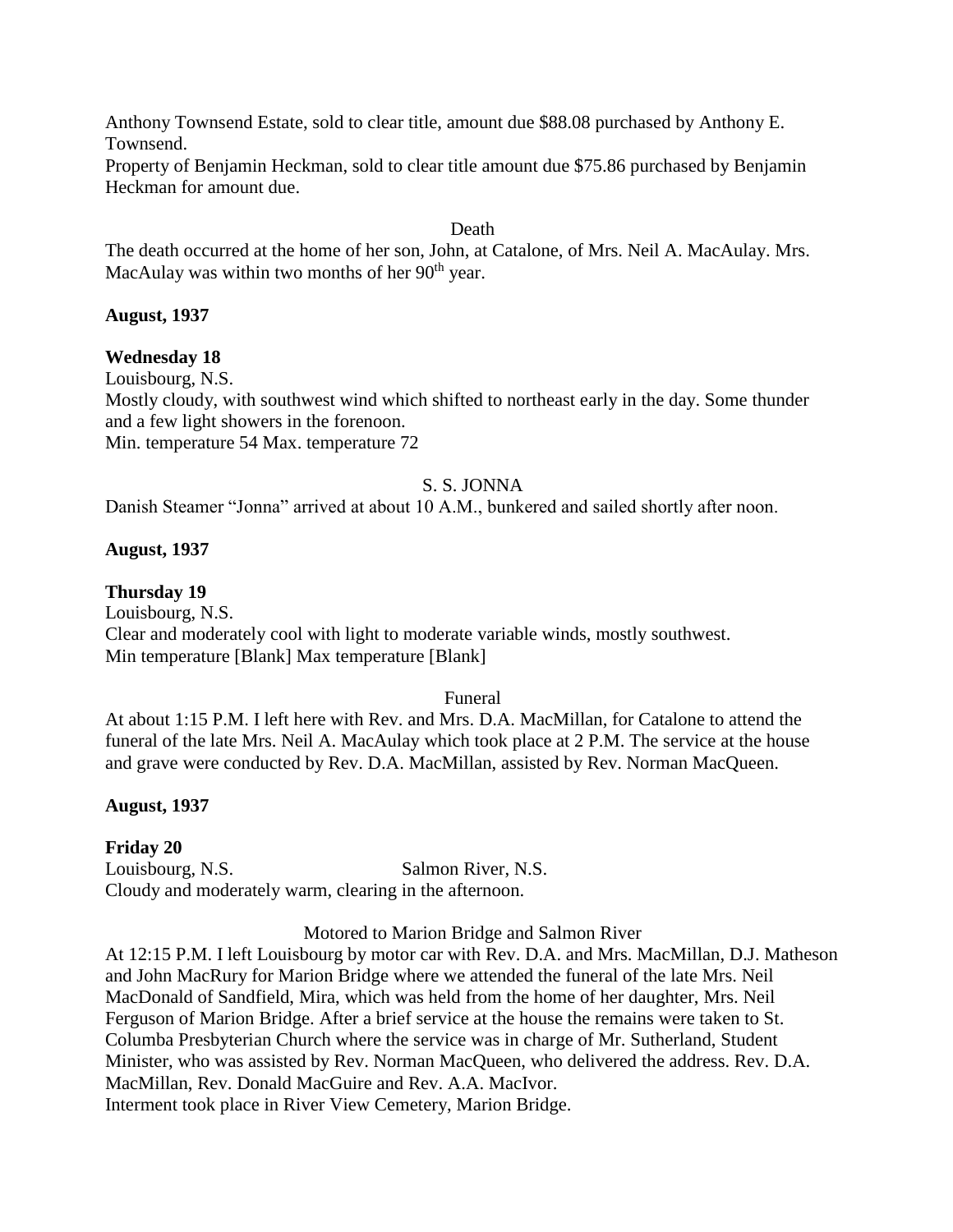After the funeral, Mr. MacMillan and party returned to Louisbourg. I motored up to Clifford Huntington's with Caleb Gibbons and party. Had supper at Clifford's, after which I walked up to Heber's arriving at about 7 P.M.

### **S. S. LANGLEEMERE**

British Steamer "Langleemere" arrived at Louisbourg, bunkered and sailed.

### **S. S. PHILIP T. DODGE**

British Steamer "Philip T. Dodge" arrived at Louisbourg, bunkered and sailed during the night.

#### **August, 1937**

### **Saturday 21**

Salmon River, N.S. Louisbourg, N.S. Cloudy, clearing in the forenoon, cloudy in the afternoon and evening.

### Salmon River to Louisbourg

Left Salmon River at about 7 A.M. by motor with Heber and went to Sydney. Left Sydney by motor bus driven by Alex Burke of Louisbourg at 11 A.M., reached Louisbourg at about 11:50 A.M.

### S. S. CLARE LILLY

British Steamer "Clare Lilly" arrived at Louisbourg, bunkered and sailed.

### Council Meeting

At 7:30 P.M. I attended, and presided at a meeting of the Louisbourg Town Council. Those present were: Councillors: G.B. Hiltz, Clifton Townsend and Jeremiah Smith, Town Clerk: B.M. Spencer, Police Officer: D.M. Johnson and Mayor Huntington.

### Arrived from Salmon River

Mr. and Mrs. Clifford Huntington, arrived in the evening from Salmon River via Mira, for a short visit. While in town they are our guests.

### **August, 1937**

# **Sunday 22**

Louisbourg, N.S. Cloudy and cool with light to moderate northerly wind. Light showers in the morning. Min. temperature 53 Max. temperature 66

Church Services

At 11 A.M. and 7 P.M. I attended services in the First United Church. Rev. D.A. MacMillan conducted both services.

### **August, 1937**

### **Monday 23**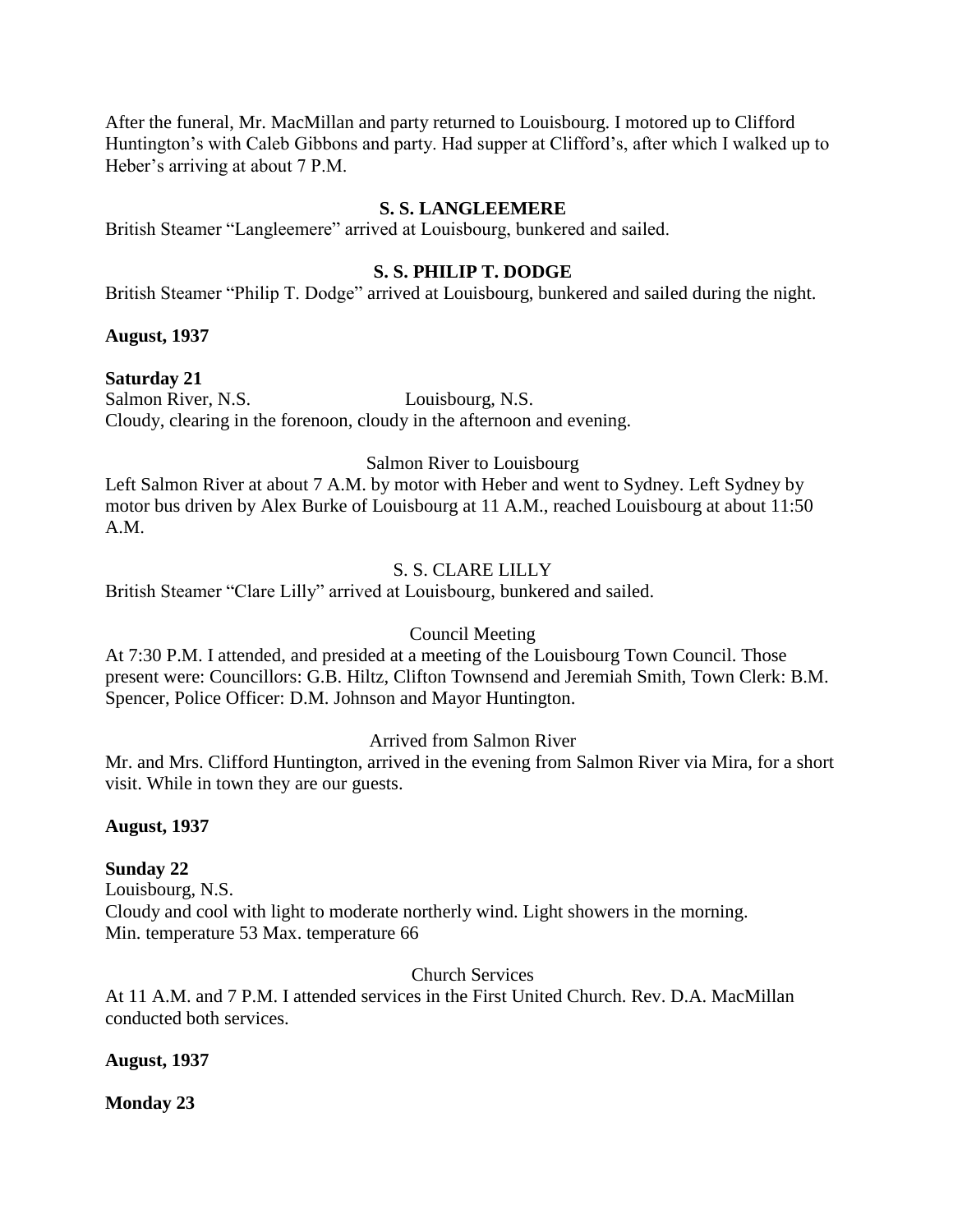Louisbourg, N.S. Cloudy and cool with light to moderate east to southeast winds. Rain began to fall at about 5:30 P.M. Rainfall about 1/4 inch. Min. temperature 50 max temperature 66

### S. S. KERET

Norwegian Steamer "Keret" arrived during the evening for bunker coal.

#### **August, 1937**

**Tuesday 24** Louisbourg, N.S. Sydney, N.S. Mostly clear and moderately warm with light southwest wind. Min. temperature 48 (Louisbourg) Max. temperature (Louisbourg) 71

S. S. KARET

Norwegian Steamer "Keret" sailed from Louisbourg.

### S. S. HEKTOR

Norwegian Steamer "Hektor" arrived at Louisbourg for bunker coal.

### Convention of Union of N.S. Municipalities

Left Louisbourg at about 8:30 A.M. in company with B.M. Spencer, Town Clerk, and motored to Sydney with Cecil Stevens, for the purpose of attending the 32<sup>nd</sup> Annual Convention of the Union of Nova Scotia Municipalities. First session opened at about 10 A.M. in the Supreme Court chamber in the County building with the President, Mayor S.E. Muggah of Sydney in the chair. Addresses of Welcome were delivered by Mayors S.E. Muggah, of Sydney, D.W. Morrison of Glace Bay, William Hinchey, New Waterford, M.S. Huntington of Louisbourg and Warden Rod MacKinnon of the Municipality of Cape Breton, also Mayor A.C. MacCormick of Sydney Mines. Replies to the address were made by Mayor Walter Mitchell, Halifax, Deputy Mayor Hamilton, New Glasgow, Dr. Herbin, Lockport and Town Clerk, F.W. Harris of Annapolis Royal. The Presidential address and a paper by F.W. Gray, Assistant General Manager of the British Empire Steel and Coal Corporation Ltd. followed. Session adjourned at about noon to meet at 2:30 P.M.

Had lunch at Vidal Hotel in company with B.M. Spencer, Town Clerk, and Councillor Clifton Townsend, Louisbourg.

At 2:30 P.M. in company with B.M. Spencer, Town Clerk, Councillors Clifton Townsend and Alex MacDonald the other representatives of the Town of Louisbourg, I attended the afternoon session of the convention. During this session papers were read by R.M. Hattie, of Halifax on "Town Planning and Civic Improvement" and by W.C. Clark, Deputy Minister of Finance, Ottawa on "Housing".

Returning, Mr. Spencer and I returned to Louisbourg at about 6:30 P.M. via Sullivan's Bus Service.

MEETING OF SCHOOL BOARD See Aug. 26

**August, 1937**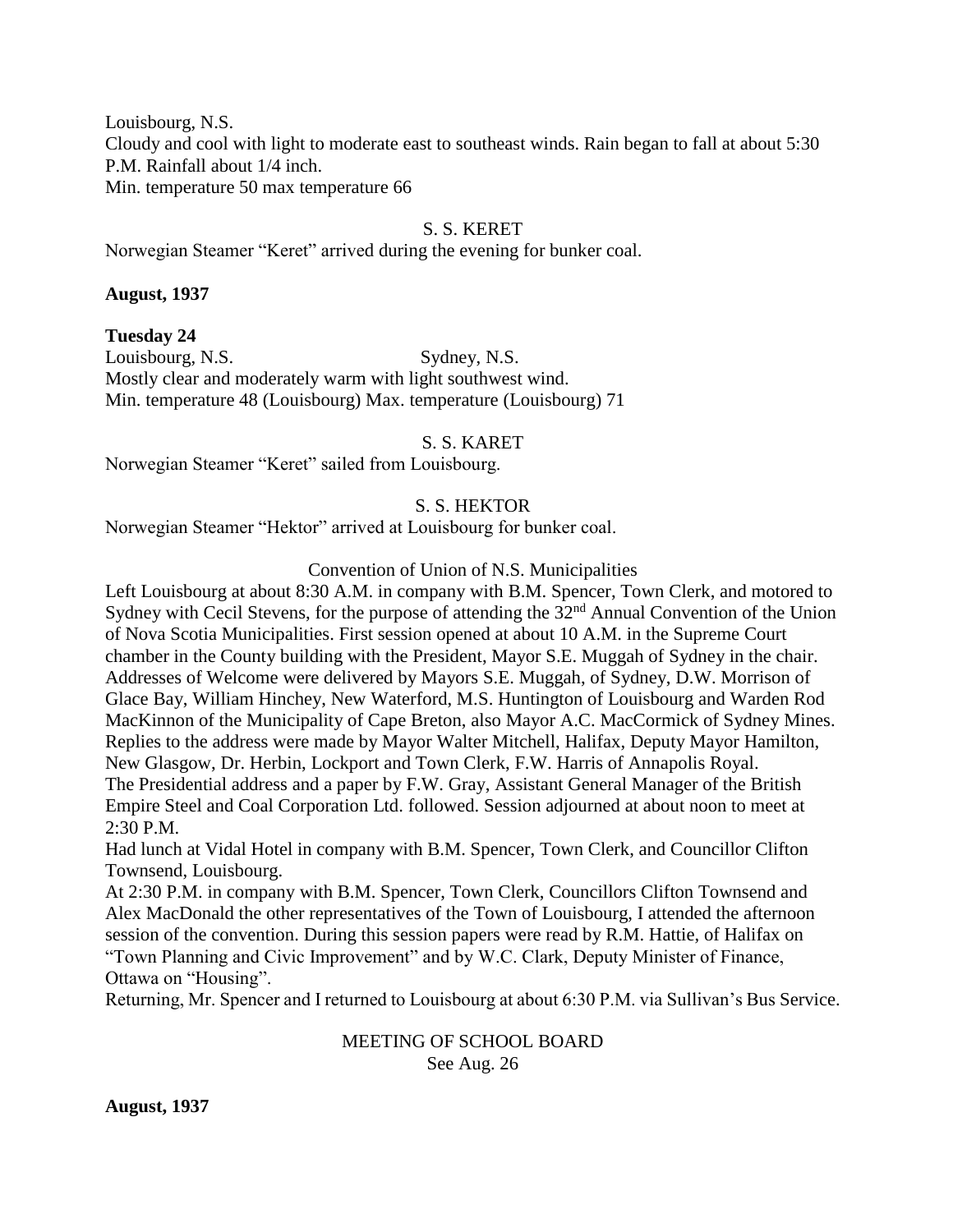**Wednesday 25** Louisbourg, N.S. Sydney, N.S. Mostly clear and moderately warm with light winds. An ideal day. Min. temperature (Lbg) 45 Max. temperature (Louisbourg) 76

#### Convention Union of N.S. Municipalities

Left Louisbourg in company with B.M. Spencer on Cecil Steven's bus enroute to Sydney with the other three Louisbourg representatives. I attended the morning session of the Municipalities Convention at 9:30, President, Mayor S.E. Muggah presiding. The morning session opened with an address by Hon. Michael Dwyer, Minister of Mines in Provincial Legislature, on the "Problem of the Young Man". This was followed by Land "Taxation and Municipal Finance" by H.E. Manning, K.C. of Toronto and "Municipal Taxation" by Frank Rowe, B.A. Assistant Commissioner of Municipal affaires for Nova Scotia. Report of committee on Resolutions and appointment of Committee on nominations, was followed by adjournment at 1 P.M. At 2:30 Delegates met on the steps of the Court House and the convention Photograph was taken after which they were given the opportunity of visiting Louisbourg National Park, or No. 12 mine at New Waterford. Upwards of one hundred motored to Louisbourg, where I delivered two addresses in the museum on the history of old Louisbourg and also took a party of the visitors on a tour of the ruins. Light lunches were served to the delegates at the Fleur-de-Lis Tea Room, a short distance from the park gate (Miss MacKinnon, Proprietress) With Spencer and Townsend, I returned home at about 7 P.M.

#### S. S. KING EDWARD

British Steamer "King Edward" arrived at Louisbourg in the evening for bunker coal.

### S. S. HEKTOR

Norwegian Steamer "Hektor" sailed.

### **August, 1937**

### **Thursday 26**

Louisbourg, N.S.

Cloudy in the morning, becoming mostly clear during the day. Moderate to fresh south-west-wind. Min. temperature [Blank] Max. temperature [Blank]

#### S. S. KING EDWARD

British Steamer "King Edward" sailed in the morning.

### S. S. NEA

Norwegian Steamer "Nea" arrived in the morning, bunkered and sailed shortly after noon.

### (Continued from August  $24<sup>th</sup>$ )

At 7:30 P.M. I attended and presided at a meeting of the School Board. Members present were: Clarence Peters, D.A. Campbell, G.B. Hiltz and M.S. Huntington, Clerk: B.M. Spencer, Police Officer: D.M. Johnson and Dan Nicholson.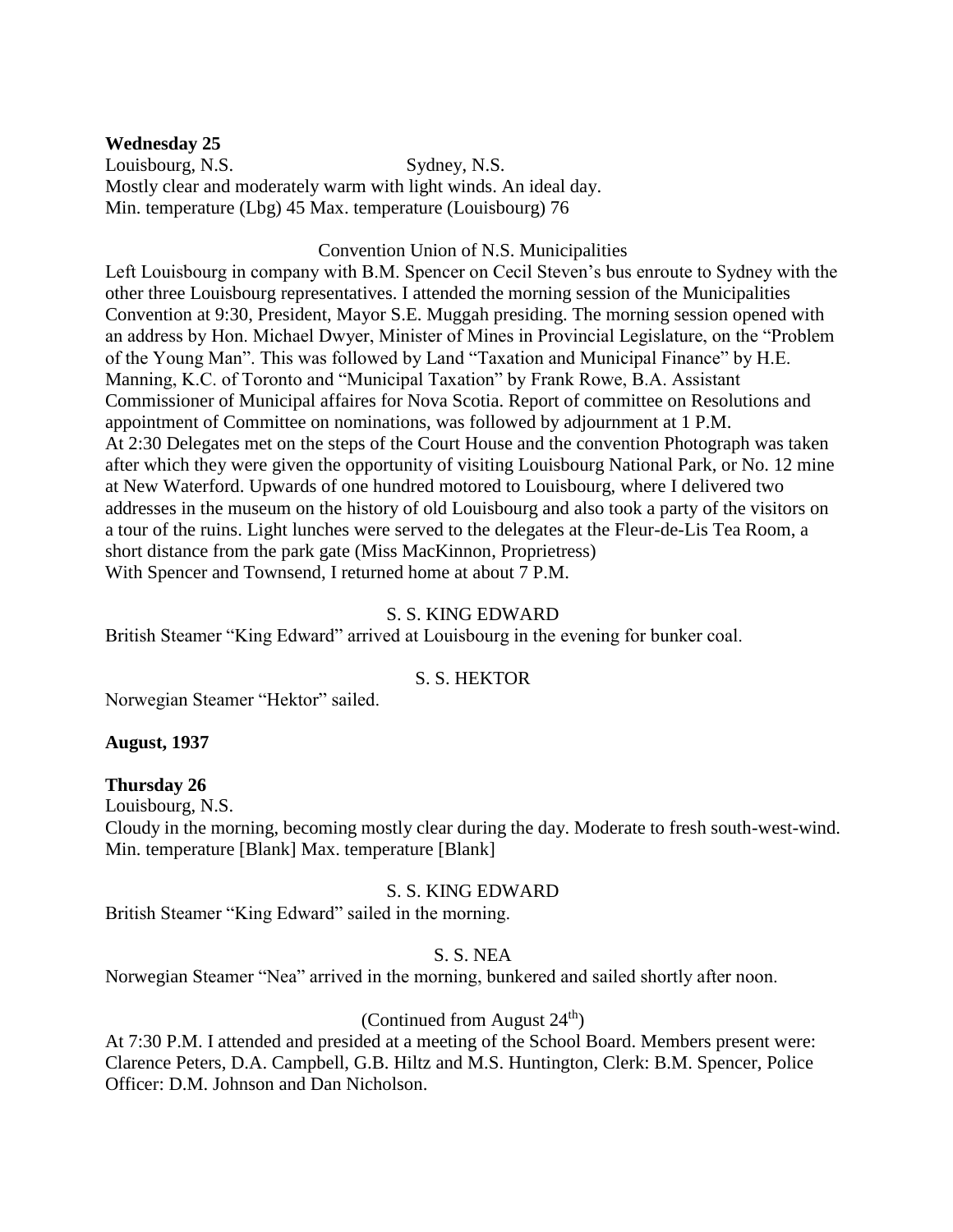At this meeting, Miss Mary Hiltz who has had leave of absence for two years was reinstated on the staff of the Louisbourg Town School.

It was decided to have the A Class taught in the Louisbourg School during the coming term, on George Lewis, W.L. Skinner, James Crowdis and Dan Nicholson agreeing to pay jointly the sum of \$450.00 for the salary of the extra teacher required owing to the A class being taught. The application of Clarence Peters for the job of Janitor of the Louisbourg School was accepted by the board, conditional, on Walter Tucker presenting his resignation.

### **August, 1937**

### **Friday 27**

Louisbourg, N.S. Sydney, N.S. Moderately warm and mostly cloudy with light to moderate southwest wind.

### Motored to Sydney

At about 8:45 A.M. in company with B.M. Spencer, Town Clerk, I motored to Sydney in Cecil Steven's bus for the purpose of attending the Municipal Administration Course being held in the Supreme Court Chamber at Sydney under the auspices of Dalhousie University.

### S. S. FERNFIELD

Steamer "Fernfield" arrived, bunkered and sailed.

### S. S. KORSF JORD

Norwegian Steamer "Korsf Jord" arrived, bunkered and sailed.

# S. S. MARIEANN

Norwegian "Marieann" arrived during the night for bunker coal.

### **August, 1937**

# **Saturday 28**

# S. S. KEM

Norwegian Steamer, "Kem" arrived shortly before midnight for bunker coal.

### **August, 1937**

# **Sunday 29**

Louisbourg, N.S. Clear and moderately warm with moderate southwest wind. Min. temperature 45 Max. temperature 70

# Church Services

At 11 A.M. and 7 P.M. I attended services in the First United Church. Rev. D.A. MacMillan was in charge of both services and delivered the address at the morning service. In the evening Rev. Charles Anderson of the New Aberdeen United Church was the preacher.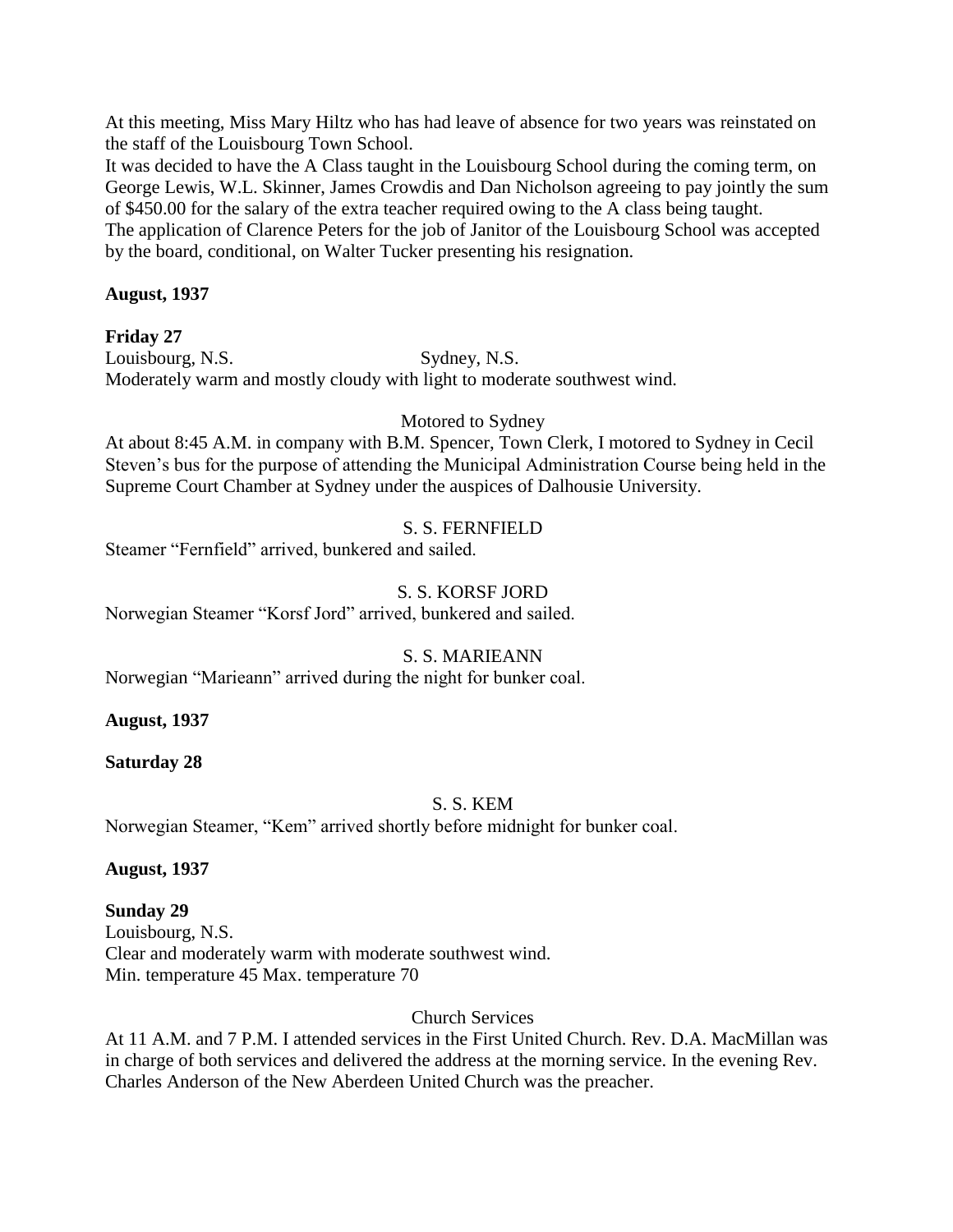#### Motored to Baddeck

Emeline, Mr. and Mrs. Emerson Grant motored to Baddeck today. Left Louisbourg at about 9:45 A.M. and returned at 11 P.M.

#### **August, 1937**

### **Monday 30**

Louisbourg, N.S. Clear and very warm with light to moderate southwest wind. Max temperature about 77.

Motored to Sydney

Left Louisbourg at about 1:15 P.M. on Sullivan's regular bus. This bus broke down on Riverdale Street and I transferred to another bus car driven by Alex Burke of Louisbourg.

Left Sydney by Canadian National Railway train at 7 P.M. enroute to Norwich, Connecticut for the purpose of attending the sixth Reunion of the Huntington Family Association which meets at Norwich on September 3<sup>rd</sup> and 4<sup>th</sup>.

#### **August, 1937**

#### **Tuesday 31**

Truro, N.S.

Cloudy and moderately warm with light winds.

Arrived at Truro on train from Sydney at about 6 A.M. Left Truro by train at 10:20 A.M. Arrived at Moncton at 2:15 P.M. Left Moncton for St. John, N.B. at 3:20. Arrived at St. John at 6:20. Left St. John for Boston, Mass at 6:55 P.M. Passed baggage and immigration inspection a short distance out of St. John.

#### **September, 1937**

### **Wednesday 1**

#### Boston, Mass.

Clear and very warm with light winds. Arrived at Boston by train at about 8:15 A.M. Registered at the Parker House, Tremont Street at 2 P.M. Starting from Hotel Braddock, went on a sightseeing tour, by motor car, to Lexington and Concord, returning to Parker House at about 5 P.M. Among the places visited were: Agassiz Museum, Sight of Washington Elm Cannon used in the siege of Boston, site where four Americans were captured by the British, Cooper Tavern, site of capture of British Supply train, Johnathan Harrington House, Munroe Tavern, site of Old Belfry, Lexington Green Battle Ground, Capt. Parkers Statue, Buckman Tavern, Pulpit Rock, Stone Boulder marking the line of the Minute Men, Revolutionary War Memorial, the Hancock-Clarke House, site of Capture of Paul Revere, Grapevine Cottage, Hawthorne's Wayside, The Orchard House, the home of Louisa May Alcott, Home of Ralph Waldo Emerson, First Parish Meeting House. Place where the First Provincial Congress was held, Wright Tavern, Revolutionary War Museum (Concord) Burial Hill, Concord Elm, the Old Manse, made famous by Hawthorne in his "Mosses From an Old Manse", Old North Bridge, Sleeping Hollow Cemetery, Mount Auburn Cemetery, Longfellows Home, Site of the Spreading Chestnuts Tree.

### **September 1937**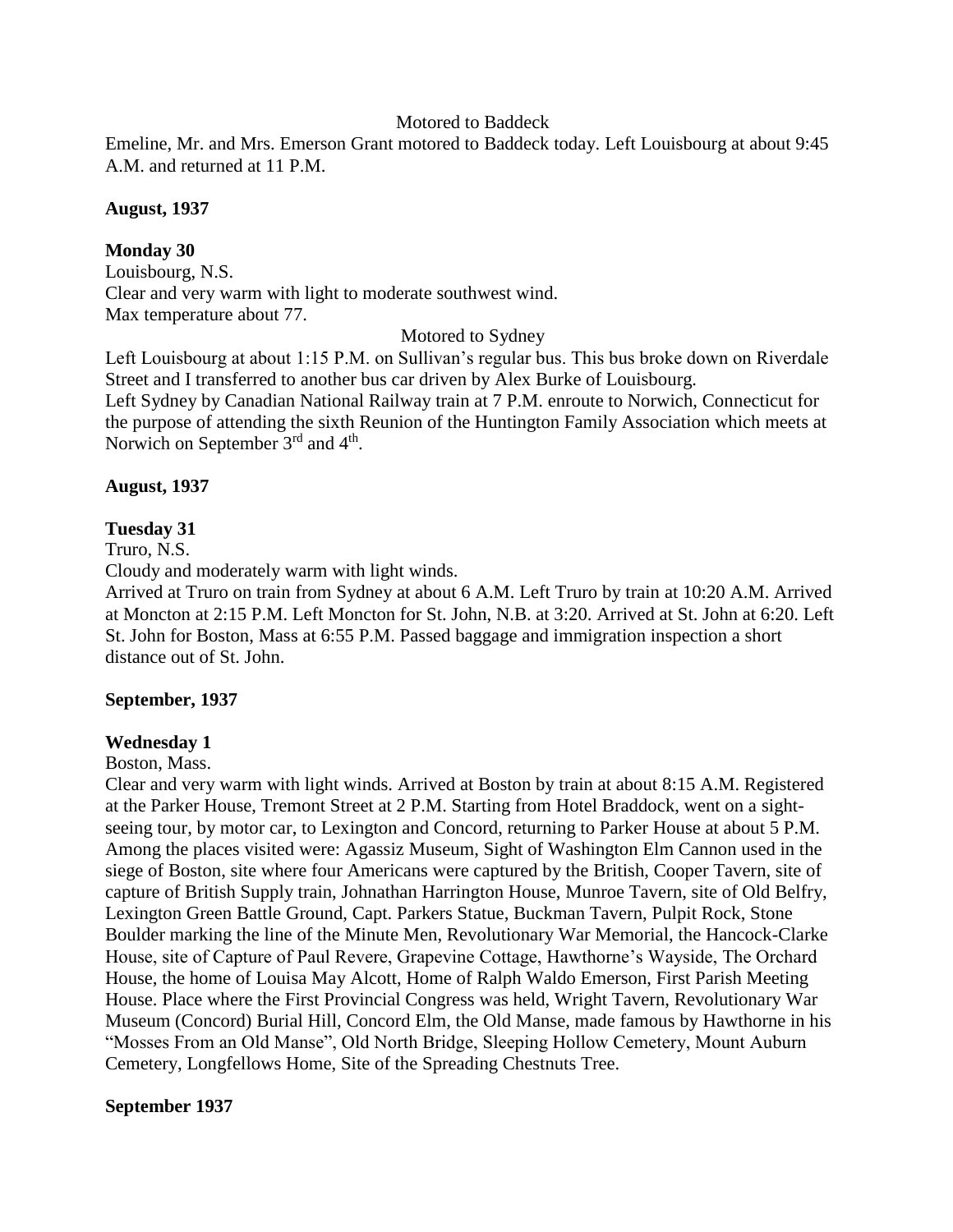# **Thursday 2**

Boston, Mass Clear and very warm with light winds.

### Called on Mayor

At 10 A.M. I called on Mayor Mansfield, of Boston, at his office, in the City Hall and was very kindly received by him.

Left Boston by train at 11 A.M. for New London (Shore Route) arrived at New London at 2:15 P.M.

Left New London by bus at about 3 P.M. for Norwich, Conn. (distance about 14 miles) Stopped at Norwich Inn, about 2 miles from the City of Norwich, where I registered and engaged a room. Went to Norwich by bus at about 4 P.M. Returned to the Inn at about 7:30 P.M. While in the City of Norwich I visited the City Hall, and the Public Library (Otis Library) where I spent about one hour reading Caulkins History of Norwich. After returning to the Inn, I met several persons who had come to attend the Huntington Reunion which takes place tomorrow in the First Congregational Church, Norwich Town. Among whom were: Mr. & Mrs. F.W. Sullivan, Battle Creek, Kalamazoo St. Michigan, Mrs. William S. Smart, Mrs. Edward B. Sargent, 36 Main St. Merrimac, Mass. Frank B. Huntington, Grand Central Station, Chicago, Illinois; Mr. & Mrs. Arthur Fitch, Palmer, Mass. Mr. & Mrs. Charles L. Zeigle, Newton, Mass. Mrs. George H. Huntington.

### **September, 1937**

# **Friday 3**

Norwich, Connecticut Clear and very warm with light winds.

### Huntington Family Reunion

Shortly before noon I attended the first session of the Huntington Reunion at the First Congregational Church, Norwich Town, where we signed the register and purchased our tickets for luncheon, on the lawn of the Jabez Huntington House and for the banquet at the Norwich Inn at 7:30. Meeting was called to order at about 12 o'clock, by the president, James Lincoln Huntington. Opening prayer by Rev. Leonard John Kramer, Hymn, "O God our help in ages past". Reading of scripture [Blank] Chapter 44 by the President, Singing of the Huntington Hymn. Meeting adjourned at about 12:45 P.M. and those present went to the Huntington House, now occupied by Mrs. Edith Huntington Wilson, where lunch was served on the lawn under the elms to about 100 guests.

At 2:30 we again met at the church where the following programme was carried out: "Father Huntington" A biographical sketch, by James Lincoln Huntington, "A Huntington Baptismal Robe" by Miss Caroline Kellogg, "Once More, What's in a Name" by Professor Ellsworth Huntington, (Yale University) "William Edwards Huntington" a biographical sketch, by Raymond E. Huntington. Historians Report by Francis Isabel Huntington. Meeting adjourned.

At 7:30 we attended a dinner at the Norwich Inn where there were about 100 guests present. After dinner an illustrated lecture was given by Charles G. Thompson entitled, "A Trip to Canton Island".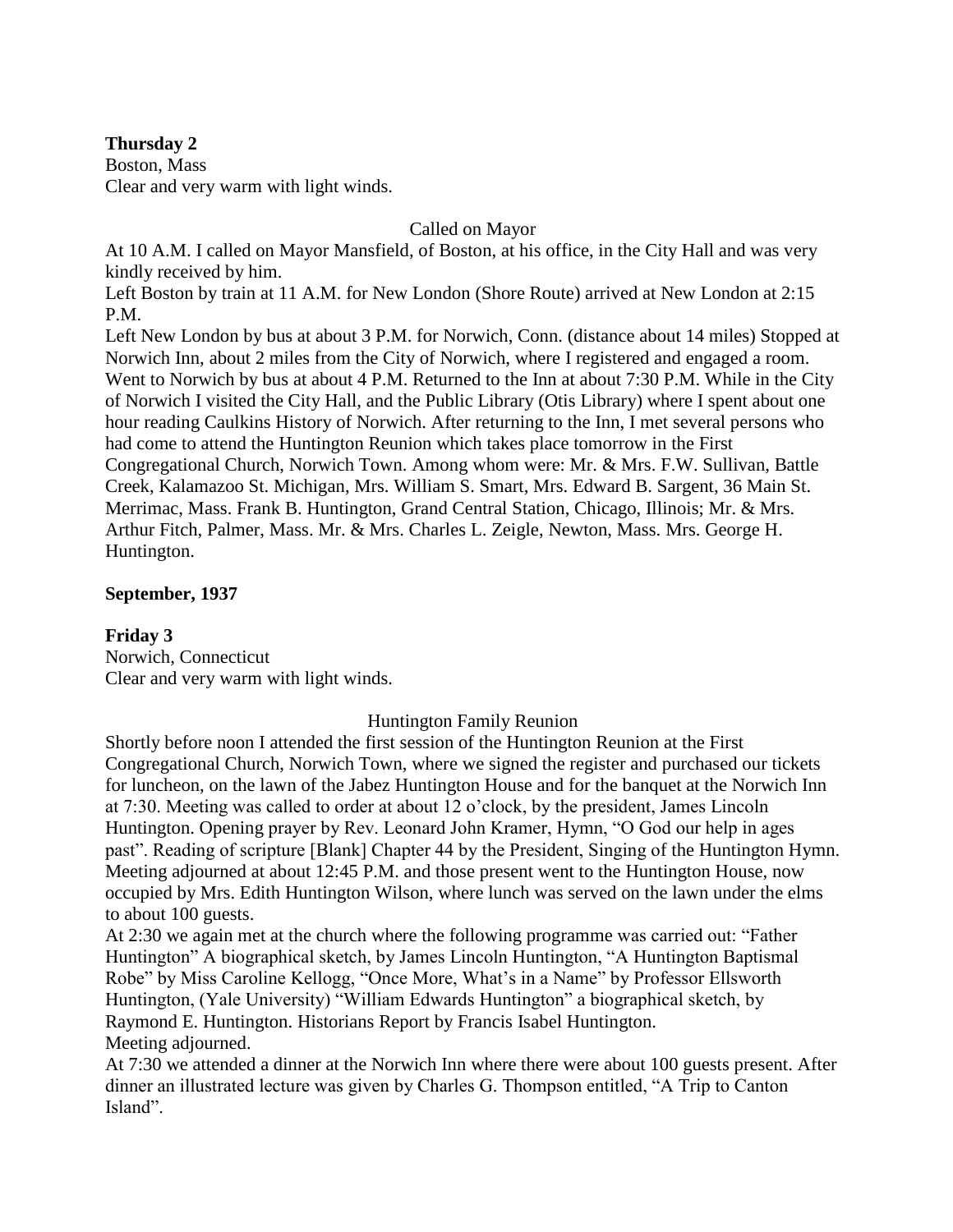Among those whom I recognized as being present at the reunion I attended here in 1912 were: Mrs. Arthur Fitch, Palmer, Mass, Prof. Ellsworth Huntington, Rev. Donaldson, New York, Miss Frances Isabel Huntington, Hawell, Michigan.

### **September, 1937**

# **Saturday 4**

Norwich, Connecticut

Clear and very hot with light winds. Temperature said to be 100 degrees in the shade. Thunder and lightning accompanied by wind and heavy showers at about 5 P.M. Misty during the night.

### Huntington Family Reunion

At 9 A.M. I attended the business meeting of the Huntington Reunion, which opened yesterday in the First Congregational Church. The meeting opened by the singing of the Huntington Hymn. Then followed the report of the Secretary-Treasurer and reports of Committees, and election of officers for the next five years, or until the next reunion. During this session I was called upon for an address, during which I extended greetings from the Huntington's in Nova Scotia, to the reunion and expressed my pleasure in being present.

### **September, 1937**

#### **Sunday 5**

Norwich, Connecticut Rainy, drizzly and cool with light to moderate northeast wind.

Left Norwich Inn at about 10 A.M. and went to New London, Connecticut by bus. Attended service in the First Baptist Church in New London at 11 A.M. where I took communion. Left New London by train for New York at 1:17 P.M. Arrived in New York, Grand Central Station, at about 4 P.M.

Took a taxi to the "Herald Square Hotel", where I registered and engaged a room.

At 7 P.M. I attended service in the First Presbyterian Church on Fifth Avenue.

My principal reason for going to New York was to visit my first cousin, Mrs. George Margasian, formerly Miss Esther Huntington, who lives on Horatio Street, New York City.

### **September, 1937**

### **Monday 6**

New York City Labor Day Clear and cool with light to moderate winds.

Labor Day, a public holiday nearly all places of business closed for the day.

Set out in the morning at about 9 o'clock to locate Mr. and Mrs. Margasian**,** whose address was given me as 80 Horatio Street. I found the number but learned that they had moved in last December to another house on the same street, probably No. 14. I found No. 14 without much trouble, but there learned from a neighbor that the Margasians were spending the summer on Long Island. This person informed me that Mr. Margasian kept a store on  $23<sup>rd</sup>$  St. near  $8<sup>th</sup>$ Avenue. After some difficulty I located the store on  $23<sup>rd</sup>$  Street, and found a cousin of George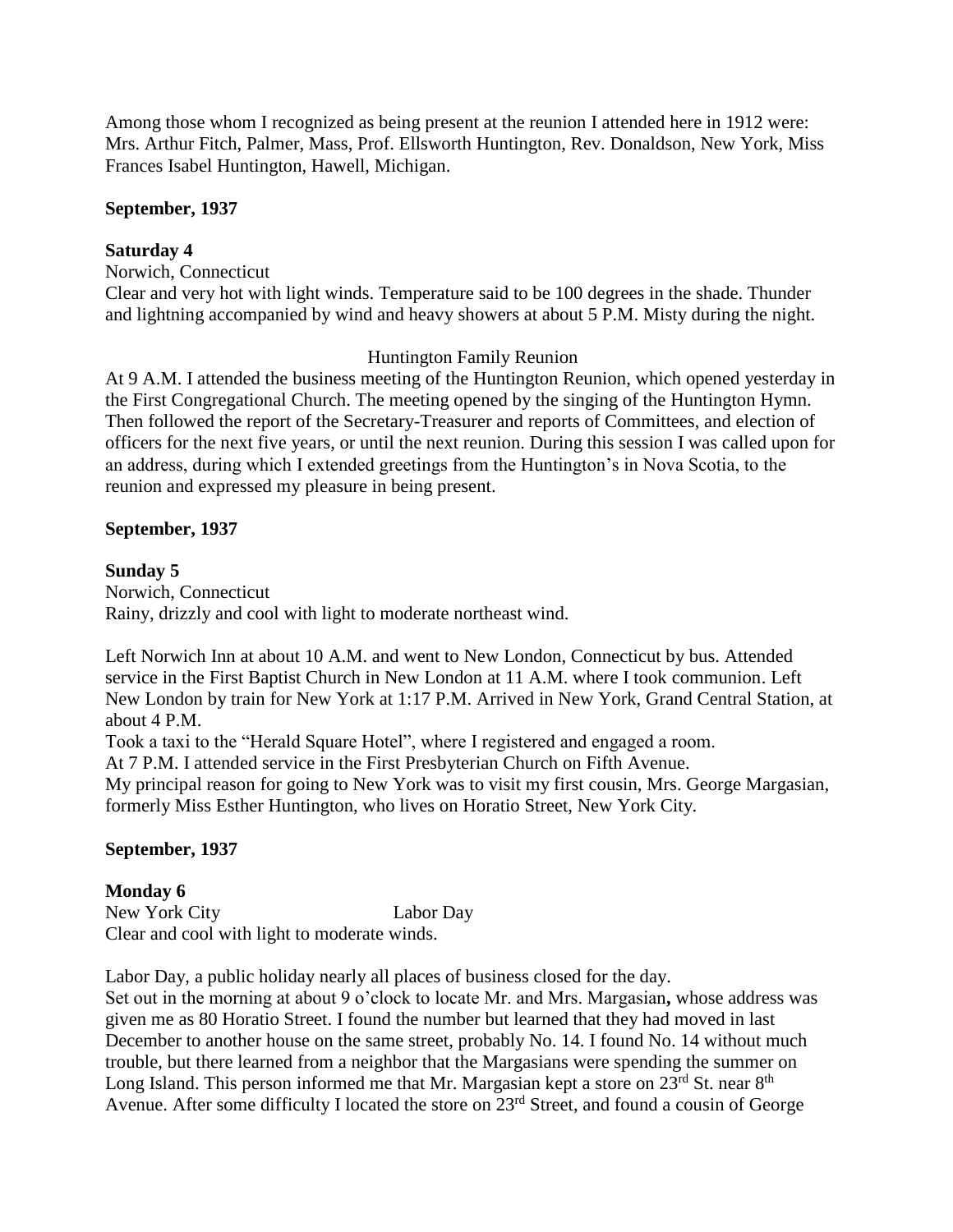Margasian in charge of it, from whom I learned that Mr. and Mrs. Margasian, and family, were returning to the city this evening. I then decided to remain here until tomorrow in order to see the Margasians.

Shortly after noon I went to Battery Park, where after spending an hour or two in that vicinity I boarded a sightseeing yacht at 2:30 P.M. and took a trip around Manhattan Island. (Distance about 32 miles) A trip well worthwhile. While returning down the Hudson River, saw the White Star-Cunard Ocean Liner, "Queen Mary" lying at her dock on the New York City side of the Hudson.

### **September, 1937**

### **Tuesday 7**

New York City Clear and moderately warm with light winds.

### Visited Mr. and Mrs. Margasian

At about 10 A.M. I called at the shop operated by George Margasian on  $23^{\text{rd}}$  Street near  $8^{\text{th}}$ Avenue where I met Mr. Margasian, who appeared to be very much pleased to see me. He invited me to call to see him at his home 14 Horatio Street at about 2:30 P.M. when his wife would be home.

After spending the time from about 10:30 A.M. to 2:30 P.M. taking in the sights of the City, including a visit to the Aquarium at Battery Park, I called on the Margasian at about 2:45 P.M. and found both of them at home and very much pleased to have me call. Mrs. Margasian, (Cousin Esther) is looking real well and had many questions to ask about her relatives in Cape Breton. They have three girls, the oldest about 15 years. I did not see them, as they were to a movie show, and I did not have the time to spare to wait for them to return.

After leaving the Margasian home, I did some more sight seeing before leaving the City, including a visit to the Church of the Transfiguration, better known as the "Little Church around the Corner", at East 29<sup>th</sup> Street, where I signed the visitors register.

At about 5:30 P.M. I left the Grand Central Station, on a New York Central train for Albany, N.Y. where I arrived at about 9:30. Registered and engaged a room at the Capital Hotel, where I stopped for the night.

# **September, 1937**

# **Wednesday 8**

Albany, N.Y. Ticonderoga, N.Y. Clear and warm with light winds. An ideal day.

Albany to Ticonderoga

Left Albany by bus for Glens Falls, via Saratoga Springs at about 9 A.M.; (distance about 50 miles) Arrived at Glens Falls at about 10:30. Left Glens Falls at about 10:45, by bus, for Fort Edward, (distance about 5 miles) Visited site of Fort Edward, and old cemetery near the Fort. Also grave of Major Duncan Campbell, in the Union Cemetery about 1 ½ miles from where the first burial took place, in the cemetery near the Fort. I also saw the grave and tombstone of Jane McCrea, who was murdered by Indians, near Fort Edward on July 27, 1777. The Campbell grave and tombstone and the McCrea grave and tombstone, are enclosed together, by an iron fence, in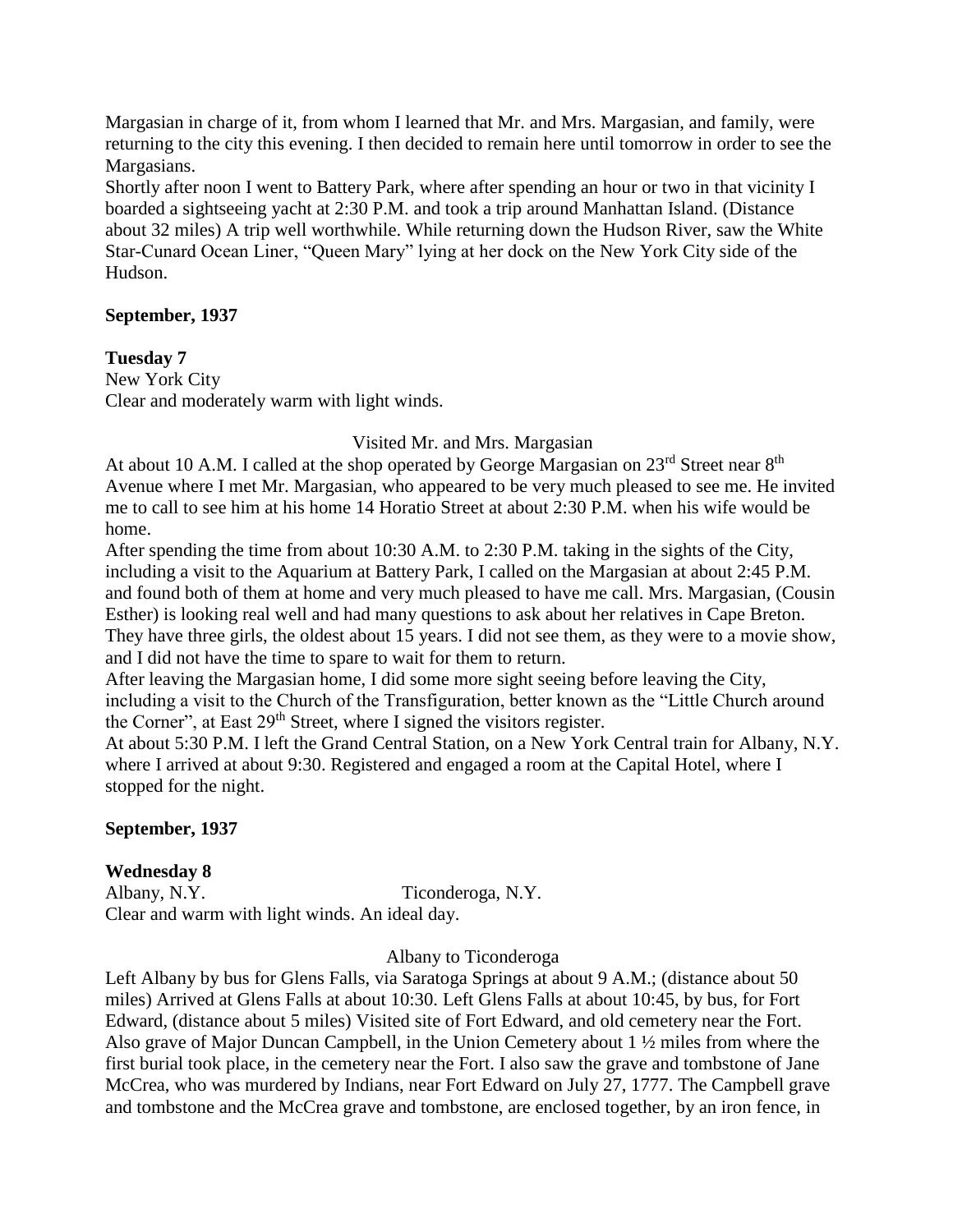the Union Cemetery. Returned to Glens Falls, by bus, at about 2 P.M. and left immediately by bus, for Fort George, (distance about 9 miles) arriving at about 2:30. Spent the next 2 1/4 hours in the Town of Fort George, during which I visited the sites of Fort George and Fort William Henry, which are quite near together at the head of Lake George (southern end). Not much remains of these forts which played such an important part in the history of that region during the eighteenth century. A few markers and monuments stand, on the Fort George site, which is a state park, but there is no evidence of any development having taken place on the site of Fort William Henry, which I believe is owned by the Delaware and Hudson Railway Company. Left the Town of Fort George, by bus, at 4:45 for Ticonderoga, (distance about 40 miles) over a splendid highway, flanked on the right by beautiful Lake George, over 30 miles in length, and on the left by the Adirondack Mountains. A most picturesque drive. Arrived at Ticonderoga at about 6:30 P.M. Registered, and engaged a room at Legere's Inn. After having supper I took a stroll through the town which is a place of about 5000 population. Went as far as the entrance to Fort Ticonderoga Park, a distance of about 2 miles from the town, before returning to the Inn, where I stayed all night.

#### **September, 1937**

#### **Thursday 9**

Ticonderoga, N.Y. Crown Point, N.Y. Clear and warm with light winds, an ideal day.

Visited Fort Ticonderoga

Motored to Fort Ticonderoga at about 8:30 A.M., the Fort being about 2 miles from the town. I spend about 5  $\frac{1}{2}$  hours at this most interesting spot. While restoration work is still being carried on under the direction of Mr. S.H.P. Pell, the greater part of the fort has been restored, as near to the original as possible. While here I had the pleasure of meeting Mr. Pell, who received me very kindly and personally conducted me through the museum and Library. Mr. Pell introduced me to a friend of his, Archer M. Huntington of New York who I understand is interested in the restoration work at the fort. Mr. Huntington is almost a giant in stature, being 6 feet 5 inches in height and would probably weigh 275 pounds. I was also introduced to Mrs. Huntington and Mrs. Pell. Mr. Pell is a cousin to the late Major Howland Pell, who was chairman of the Committee of the Society of Colonial Wars, which erected the monument at Louisbourg in 1895. I left the fort at about 2:30 P.M. and walked to town. At 4:15 I engaged a taxi and motored to Crown Point (distance about 9 miles) where I visited Fort Crown Point and Fort St. Frederick which are quite near together.

### **September, 1937**

**Friday 10** [Blank]

**September, 1937**

**Saturday 11** [Blank]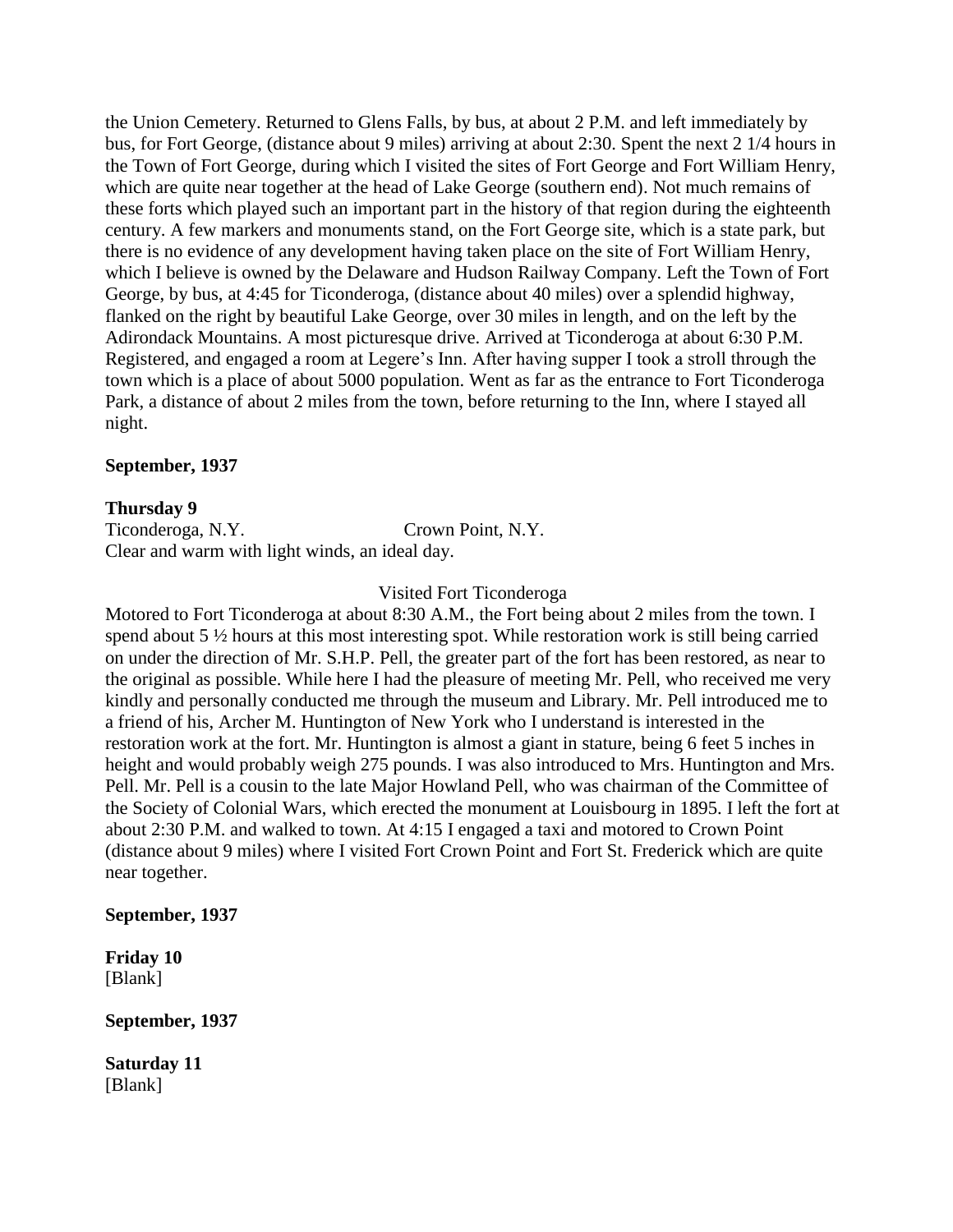### **September, 1937**

**Sunday 12** [Blank]

**September, 1937**

# **Monday 13**

[Blank]

**September, 1937**

**Tuesday 14** [Blank]

# **September, 1937**

**Wednesday 15** [Blank]

Sydney, N.S. Louisbourg, N.S.

# **September, 1937**

# **Thursday 16**

Louisbourg, N.S. Cloudy and foggy with showers, wind southwest. Min. temperature 60 Max. temperature 70

# S. S. FERNFIELD

Steamer "Fernfield" arrived and bunkered.

S. S. TORNY Norwegian Steamer "Torny" arrived bunkered and sailed.

# **September, 1937**

# **Friday 17** Louisbourg, N.S. Heavy rain in the early morning. Cloudy with some fog during the day. Moderate southwest wind. Min. temperature 53 Max. temperature 68

# **September, 1937**

**Saturday 18** Louisbourg, N.S. Cloudy and showery. Heavy rain during the afternoon. Wind southwest.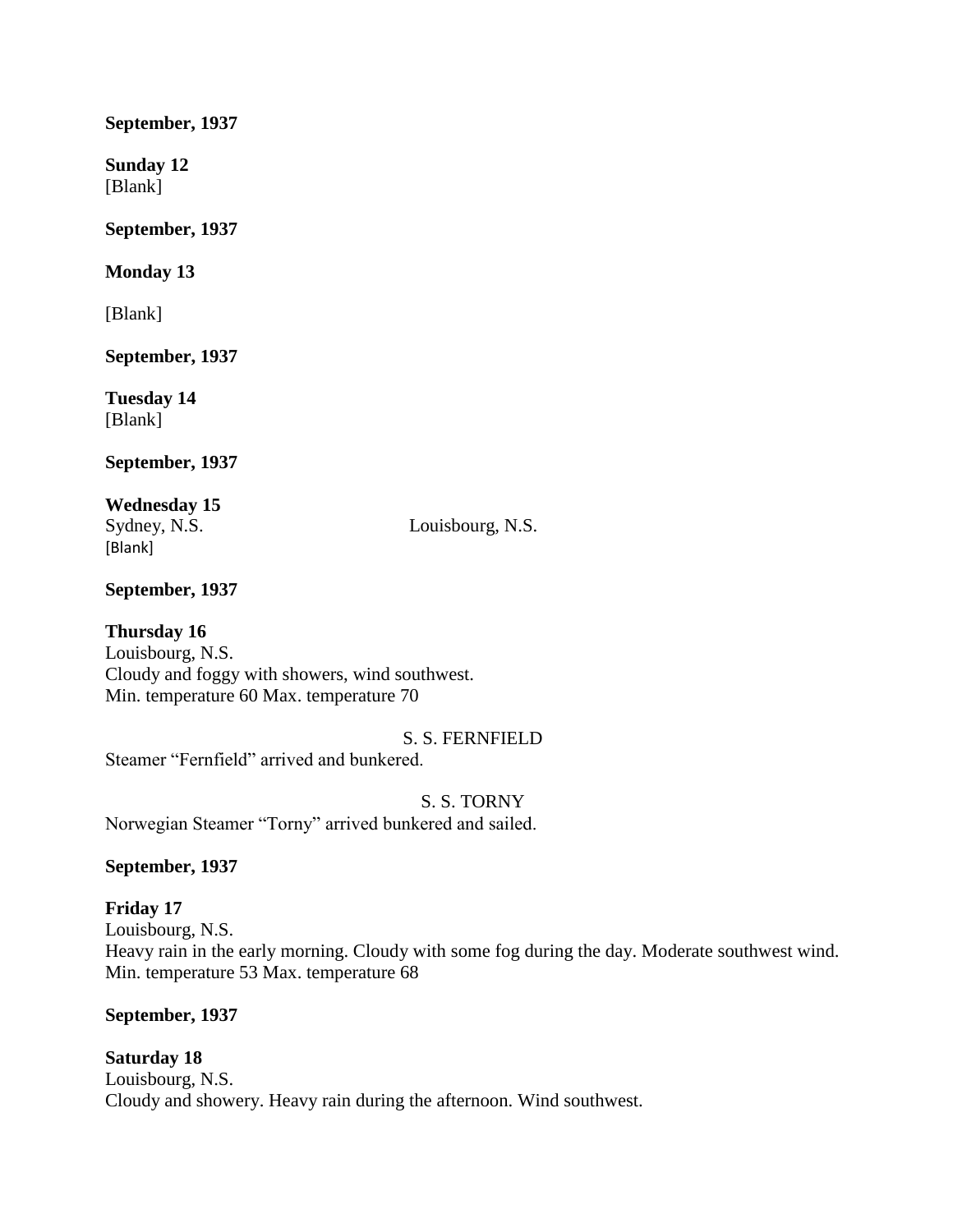Min. temperature 42 Max temperature 68

### **September, 1937**

### **Sunday 19**

Louisbourg, N.S. Clear and moderately warm with light south west wind. Min. temperature 45 Max. temperature 66

### Church Services

At 11 A.M. and 7 P.M. in company with Emeline I attended services in the First United Church. Rev. D.A. MacMillan was in charge of both services.

### S. S. DUX

Norwegian Steamer "Dux" arrived in the afternoon for bunker coal.

### Visited National Park

At about 3:50 P.M. W.N. MacDonald of Sydney called at my home with a request for me to accompany him and party consisting of Mr. Campbell, Premier of Prince Edward Island, Mrs. Campbell and Mrs. MacDonald to the Louisbourg National Park and Museum.

### **September, 1937**

# **Monday 20**

Louisbourg, N.S.

Heavy shower of rain in the morning. Partly clear during the day. Fresh to strong southwest wind. Min. temperature 45 Max. temperature 61

### S. S. DUX

Norwegian Steamer "Dux" sailed at about 8:30 A.M.

### S. S. NEWTON PINE

British Steamer "Newton Pine" arrived at about 8 A.M. for bunker coal.

### S. S. ALDERPOOL

British Steamer "Alderpool" Capt. Wilson arrived at about 6 P.M. for bunker coal.

### **September, 1937**

# **Tuesday 21**

Louisbourg, N.S. Clear and cool with moderate to fresh northwest wind. Min. temperature 34 Max. temperature 58

S. S. NEWTON PINE British Steamer "Newton Pine" sailed in the morning.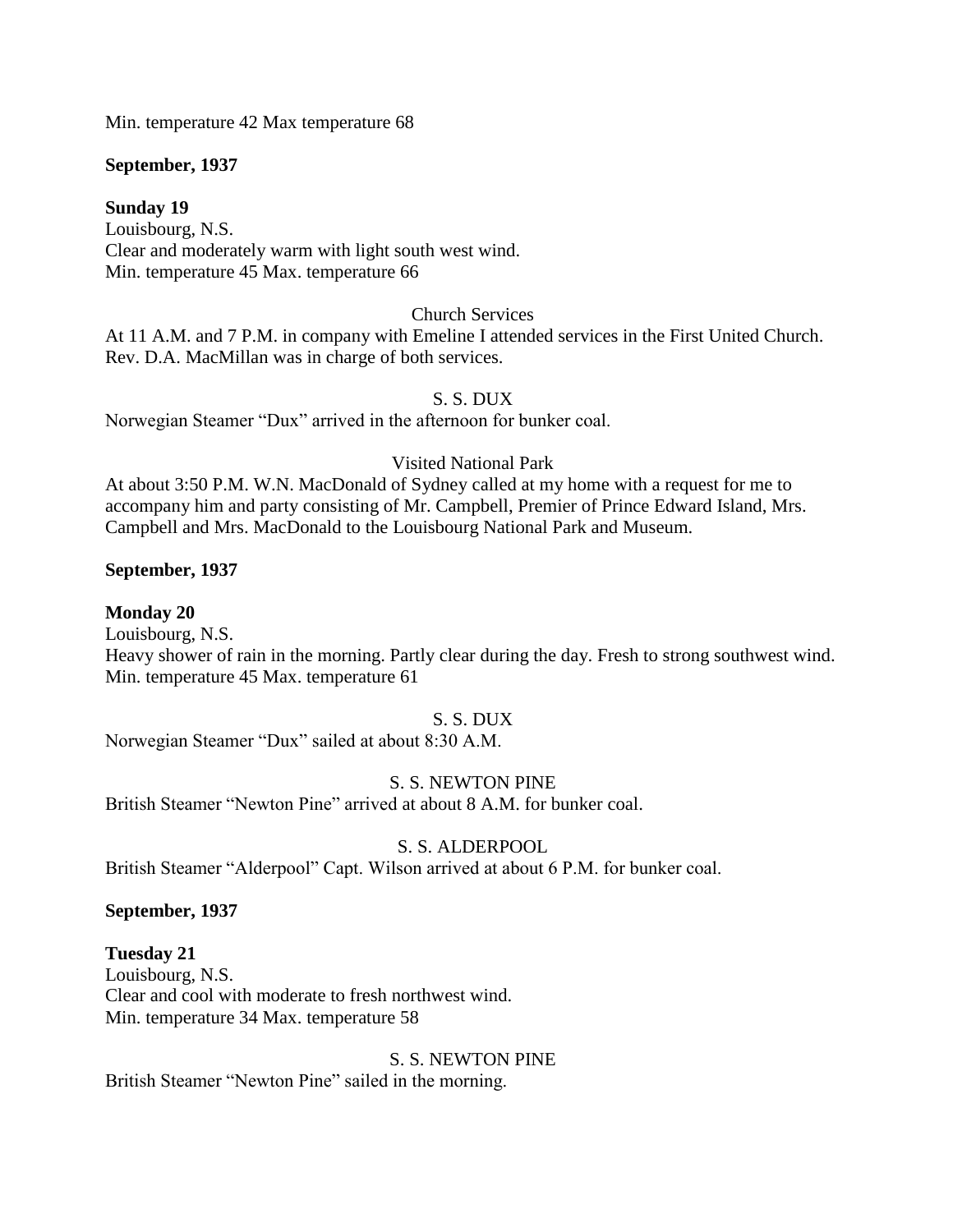### S. S. CAPO NOLI

Italian Steamer "Capo Noli" arrived in the forenoon for bunker coal.

### S. S. ALDERPOOL

British Steamer "Alderpool" Capt. Wilson, sailed at about 5 P.M.

#### NEW HIGHWAY

The work of piling and burning the brush on the right of way of the new highway diversion from Catalone corner to the east end of the Town of Louisbourg was begun today. About 15 men employed.

#### SCHOONER FIELDWOOD

Three masted Schooner "Fieldwood" Capt. Smith, lumber laden, enroute from Halifax to England arrived here at about 6 P.M.

#### **September, 1937**

#### **Wednesday 22**

Louisbourg, N.S. Clear and cool with moderate north to northeast winds. Min. temperature 33 Max. temperature 58 Light frost in the morning.

#### S. S. CAPO NOLI

Italian Steamer "Capo Noli" sailed in the morning.

### Choir Meeting

At 8:30 P.M. I attended, and presided at, a special business meeting of the First United Church Choir, which was held in the church.

#### **September, 1937**

### **Thursday 23**

Louisbourg, N.S. Clear and cool with moderate winds. Min. temperature 33 Max. temperature 60

#### **September, 1937**

### **Friday 24**

Louisbourg, N.S. Clear and moderately warm with light to moderate southwest wind. An ideal day. Min. temperature 45 Max. temperature 64

#### S. S. WIRTA

Finnish Steamer "Wirta" arrived for bunker coal.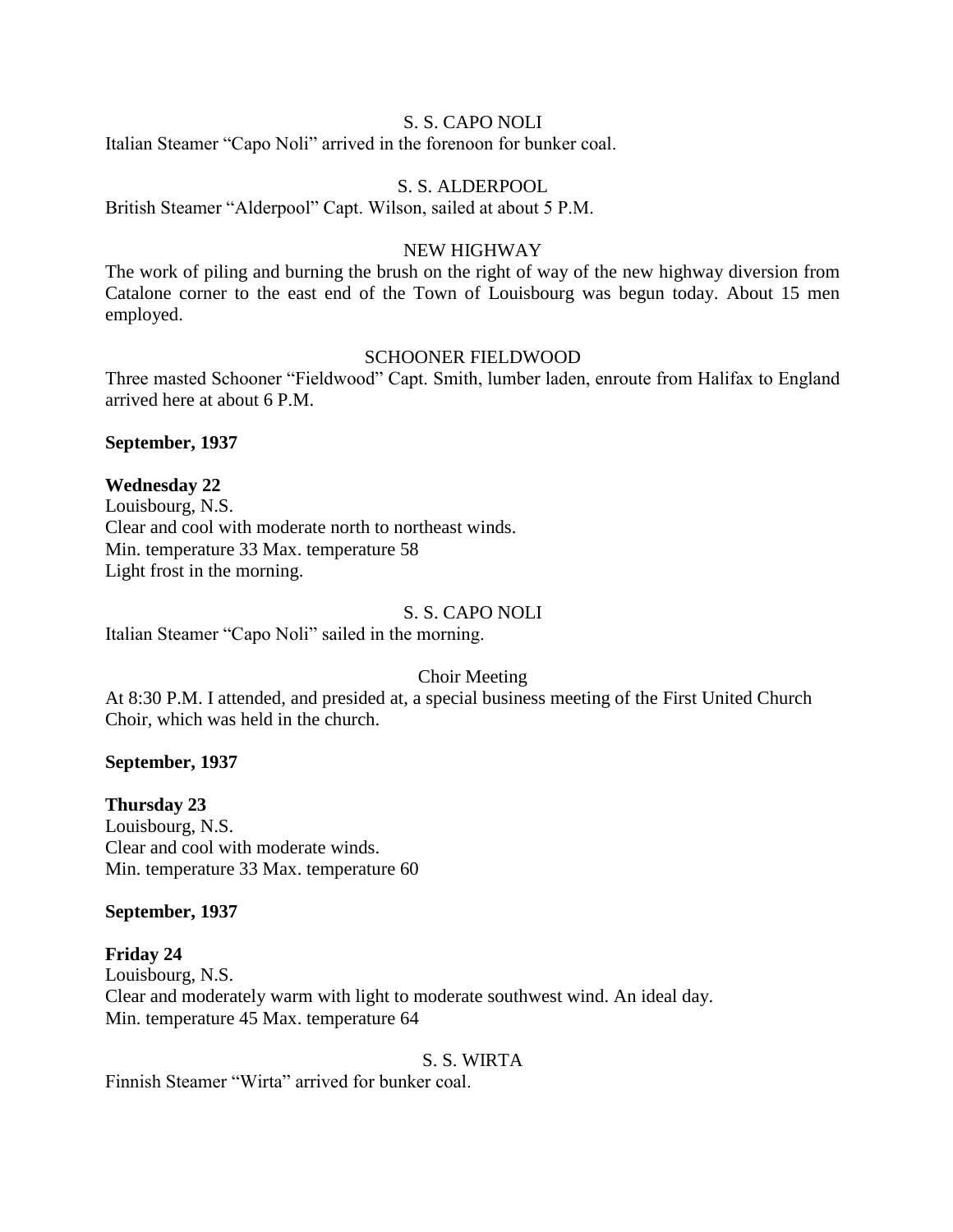### S. S. SKRIM

Norwegian Steamer "Skrim" arrived in the evening for bunker coal.

# Garden Club Exhibition

At 2 P.M., I attended an exhibit of vegetables grown by 11 boys and 1 girl of the Louisbourg Garden Club. The exhibit took place in the vacant room in the Town hall. Mr. B.M. Spencer is leader and instructor of the Club and deserves great credit for the success the club has achieved during the past season. At about 8 P.M. Mr. Spencer gave a banquet at the Dundonald Inn to the members of the garden club and a number of invited guests, including Rev. D.A. MacMillan, Rev. D.H. Doyle, Rev. E.B. Gabriel, A.W. Stacey, A.A. Martell.

### **September, 1937**

# **Saturday 25**

Louisbourg, N.S.

Mostly cloudy with light to moderate southeast wind which increased to a fresh breeze after nightfall. Heavy showers during the evening and night. Min. temperature 41 Max. temperature 65

### Meeting of Official Board

At about 8 P.M. I attended a meeting of the Official Board of the First United Church, in the church. Those present were: Rev. D.A. MacMillan, John H. Skinner, Arthur Townsend, John A. MacDonald, John N. MacDonald, A.W. Stacey.

### S. S. WIRTA

Finnish Steamer "Wirta" sailed during the forenoon.

# S. S. CLUNEPARK

British Steamer "Clunepark" arrived, bunkered, and sailed in the evening.

# S. S. HADA COUNTY

Norwegian Steamer "Hada County" arrived for bunker coal in the evening.

### **September, 1937**

# **Sunday 26**

Louisbourg, N.S.

Heavy rain during the greater part of the day, accompanied by a gale of wind. Southeast shifting to south, and to southwest at night and moderating. Min. temperature 58 Max. temperature 67

Church Service

At 11 A.M. and 7 P.M. I attended services in the First United Church. Rev. D.A. MacMillan conducted both morning and evening services.

### **September, 1937**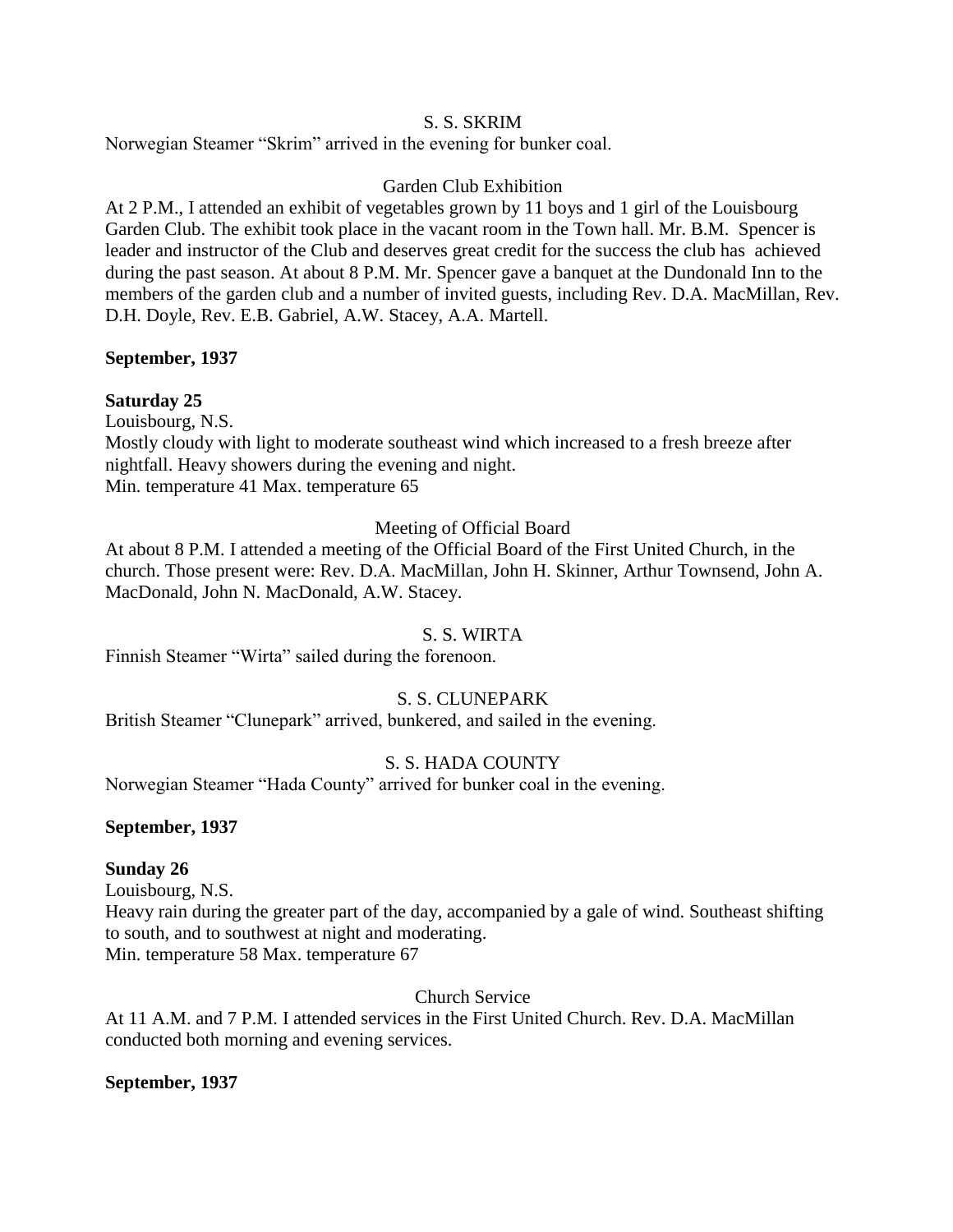#### **Monday 27**

Louisbourg, N.S. Clear and moderately warm with light to moderate northwest wind. Cool at night. Min. temperature 40 Max. temperature 70

### **Library Meeting**

At 3:30 P.M. I attended and presided at a meeting in the Town office, which was addressed by Miss Nora Bateson of Baltimore, Maryland, U.S.A. who is at present making a survey of the Province of Nova Scotia regarding the feasibility of establishing Regional Libraries in the Province. The meeting was attended by 20 persons. Among those present were: Rev. D.A. MacMillan, Rev. Father D.H. Doyle, B.M Spencer, Town Clerk; Miss May Campbell, Principal of Louisbourg Schools, Miss Annie Pope, Miss Mary Hiltz, Miss Blanche Cross, Miss Margaret Campbell, Mr. Donald Wilson, Dan Johnston, Mrs. MacPhail, Mrs. A.W. Cameron, Mrs. Roy Ingraham, Mrs. George Lewis, Rev. Father Poirior (Main-a-dieu)

#### **S. S. HADA COUNTY**

Norwegian Steamer "Hada County" sailed at about 3:30 P.M.

#### **September, 1937**

#### **Tuesday 28**

Louisbourg, N.S. Partly clear during the forenoon. Cloudy in the afternoon. Light rain during the evening. Light to moderate northeast wind. Min. temperature 38 Max. temperature 55

### **September, 1937**

### **Wednesday 29**

Louisbourg, N.S. Rained heavily during the greater part of the day. Fresh to strong northeast wind. Min. temperature 45 Max. temperature 53

S. S. TASIS

Greek Steamer "Tasis" arrived in the evening for bunker coal.

### **September, 1937**

### **Thursday 30**

Louisbourg, N.S. Sydney, N.S. Cool and partly cloudy with moderate to fresh northwest wind. Min. temperature 38 Max. temperature 54

### Meeting of Jail Commission

At 9 A.M. I left Louisbourg in Cecil Stevens's bus for Sydney. Arrived at Sydney at about 10 A.M. Made a number of business calls in the forenoon. Met Heber at C.P. Moore's Ltd. at about 11 A.M. Had dinner with him at George's Restaurant.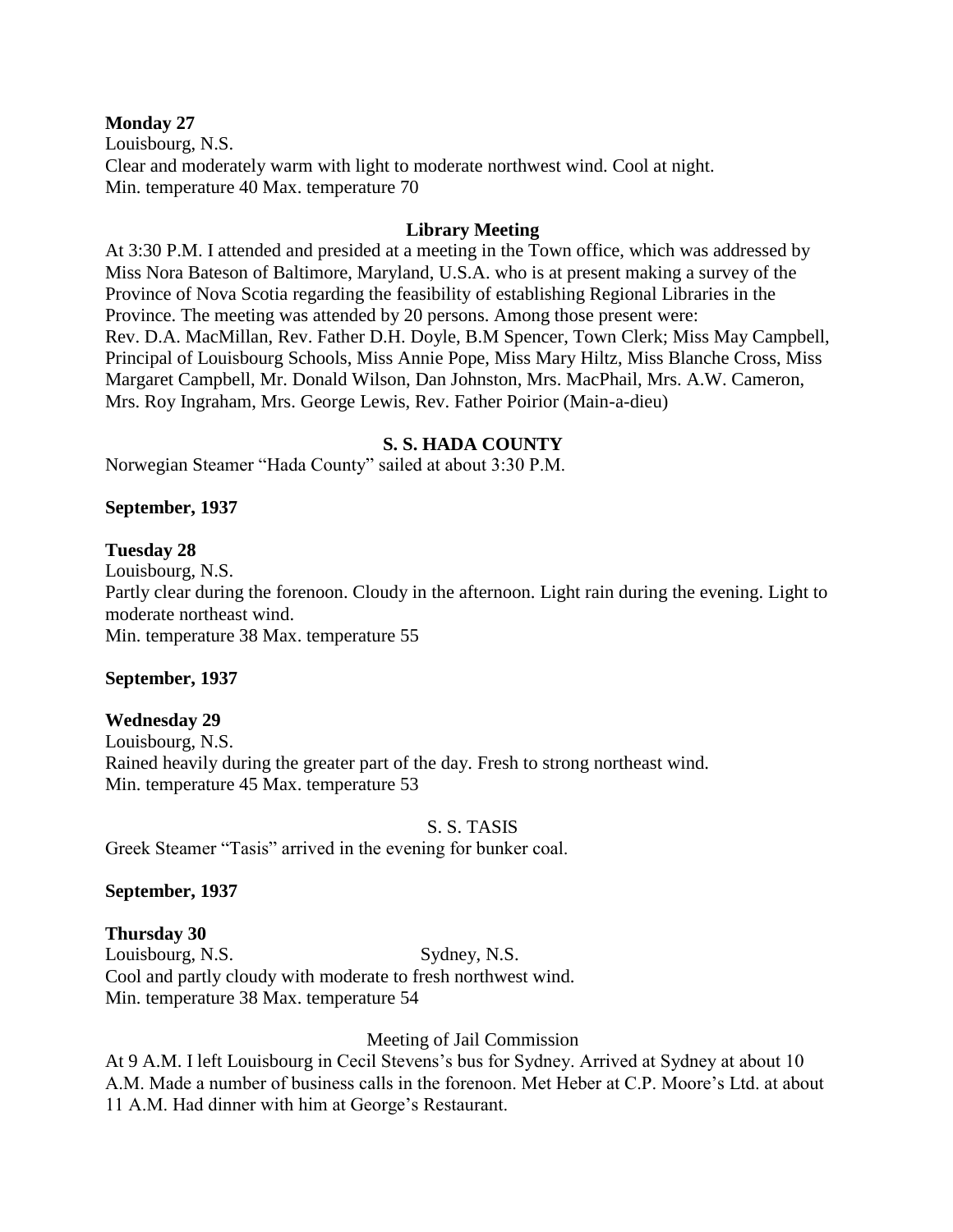At 3 P.M. attended, and presided at, a regular meeting of the Cape Breton County Jail Commission in the office of the Jail. All Commissioners present, (MacLean, MacDonald, and Huntington)

### S. S. TASIS

Greek Steamer "Tasis" sailed today from Louisbourg.

### S. S. UNGAVA

British Steamer (Nfld) "Ungava" arrived at Louisbourg for bunker coal.

**October, 1937**

**Friday 1** Louisbourg, N.S. Cool and mostly cloudy.

#### S. S. UNGAVA

British Steamer "Ungava" sailed in the afternoon.

#### **October, 1937**

#### **Saturday 2**

Louisbourg, N.S.

Cloudy and cool, partly clear in the forenoon. Mostly cloudy in the afternoon with frequent rain squalls and part snow. Very disagreeable in the afternoon. Min. temperature 31 Max. temperature 53

### DEDICATION OF MUSEUM

The Louisbourg National and Historic Park Museum was formally dedicated this afternoon at about 5 O'clock by Lord Tweedsmuir, Governor General of Canada. The Museum was completed during the winter of 1936, after which plans were made for the official opening to take place on the 22<sup>nd</sup> of July of last year, but owing to the illness of Lord Tweedsmuir, it was indefinitely postponed.

Those who took part in the dedicatory program today were as follows: Professor D.C. Harvey, Provincial Archivist and Nova Scotia representative on the Historic Site and Monuments Board, who was Chairman and also addressed the gathering on the work of the Board. Hon. Angus L. MacDonald, Premier of Nova Scotia, M.S. Huntington, Mayor of Louisbourg, address on the Rise and fall of Old Louisbourg, and the Governor General who in a seven minute address declared the museum officially open to the public.

A detachment of about 50 men from the Cape Breton Highlanders under Major George Crowell acted as Guard of Honor and was inspected by his Excellency on his arrival.

It was intended to have had the dedication exercises out in the open, in front of the museum main entrance, but owing to the unfavorable conditions of the weather, it was found necessary to have the ceremony inside the building.

A loudspeaker was installed, so that those who could not gain entrance to the museum could hear the addresses.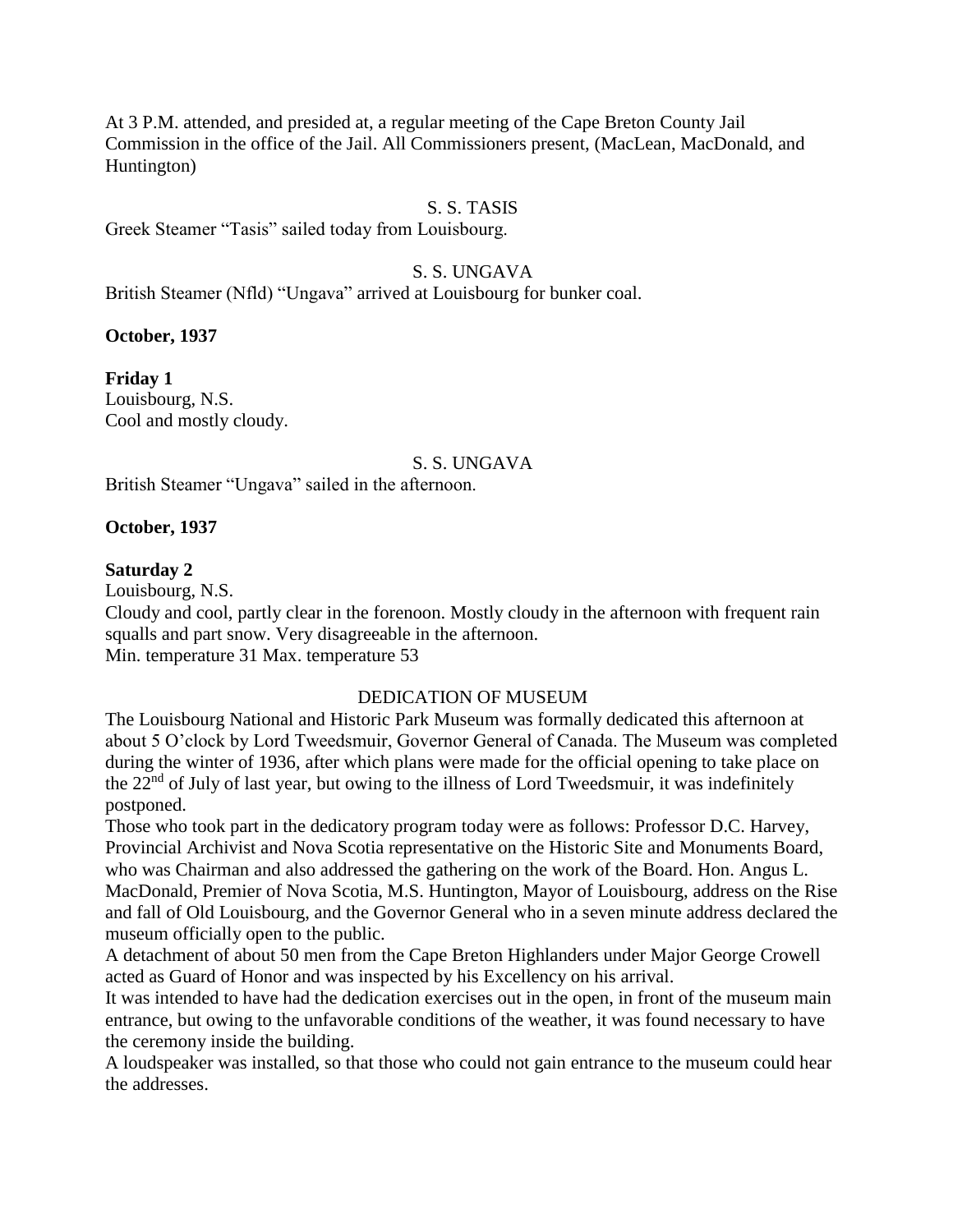### **October, 1937**

### **Sunday 3**

Louisbourg, N.S.

Cool and mostly cloudy with moderate to fresh northerly wind. Rain squalls with part hail in the evening.

Min. temperature 27 Max. temperature 45

### Church Services

At 11 A.M. and 7 P.M. I, in company with Emeline, attended services in the First United Church. Rev. D.A. MacMillan was the preacher at both services. The Communion of the Lord's Super was dispersed at the morning service.

### **October, 1937**

### **Monday 4**

Louisbourg, N.S. Cool and clear with light west to southwest winds. Min. temperature 26 Max. temperature 53

### S. S. GYPSUM KING

British Steamer "Gypsum King", Capt. Anderson, arrived in the afternoon, bunkered, and sailed.

## **October, 1937**

## **Tuesday 5**

Louisbourg, N.S. Clear and cool with moderate to fresh southwest wind. Min. temperature 28 Max. temperature 56

### S. S. FERNFIELD

Steamer "Fernfield" arrived, bunkered and sailed.

## S. S. CONSUL OLSSON

Swedish Steamer "Consul Olsson" arrived for bunker coal in the afternoon.

## **October, 1937**

## **Wednesday 6**

Louisbourg, N.S. Clear and moderately warm with light to moderate southwest wind. Rain during the night. Min. temperature 42 Max. temperature 60

### S. S. PILCOT

British Steamer "Pilcot" arrived in the afternoon for bunker coal.

## Visited Salmon River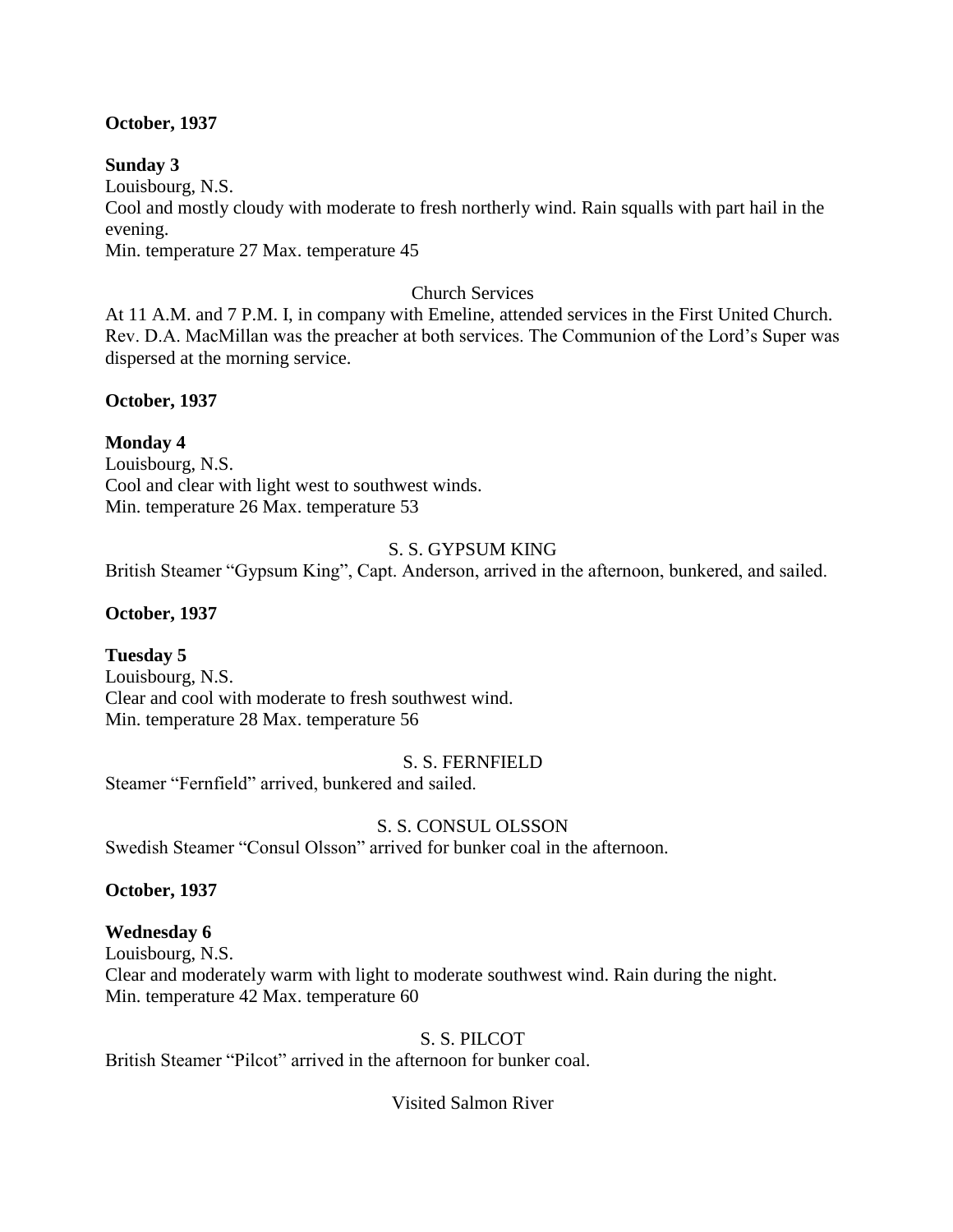At about 1:15 P.M. I left Louisbourg by motor car with A.A. Martell who was going up there on business. While there called at the homes of Arthur, Caleb and Clifford Huntington. Spent about one hour at Cliffords. Saw Heber on the road near Caleb Huntingtons. Arrived back at Louisbourg at about 5 P.M.

### Sold Property

Colin MacKenzie, K.C. accompanied by Roland MacIntyre arrived from Sydney at about 4:30 P.M. for to see me respecting my corner lot on the corner of Main and Warren Streets which has been selected as a site for Louisbourg's new public building. (Post Office and Customs Office) Mr. MacKenzie has been employed by the Department to search the title and make the transfer. Emeline and I signed the deed this evening, transferring the property to the Canadian Government.

## S. S. CONSUL OLSSON

Swedish Steamer "Consul Olsson" sailed.

### **October 1937**

**Thursday 7** Louisbourg, N.S. Cloudy and mild with occasional heavy showers. Moderate to fresh southwest wind. Min. temperature 52 Max. temperature 58

## S. S. PILCOT

British Steamer "Pilcot" sailed in the morning.

## S. S. SCHURBEK

German Steamer "Schurbek" arrived at about 9 A.M. bunkered during the day and sailed at about 6 P.M.

## **October, 1937**

**Friday 8** Louisbourg, N.S. Sydney, N.S. Clear and cool with light to moderate northwest wind. Min. temperature 31 Max. temperature 54

# Motored to Sydney

Left Louisbourg at 9 A.M. in Cecil Steven's bus for Sydney. Made a number of business calls. Had lunch at Vidal Hotel. Met Maria, Clifford, Fred, Maud and Bertha while in the city. Bought a dining room table at D.J. Bonnell's as a wedding present for Frances Huntington. Left Sydney for Louisbourg at 4 P.M. with Cecil Stevens. Arrived home at about 5 P.M.

## S. S. YORK MOOR

British Steamer "York Moor" arrived at Louisbourg in the afternoon, bunkered, and sailed at about 10 P.M.

## S. S. SYDFOLD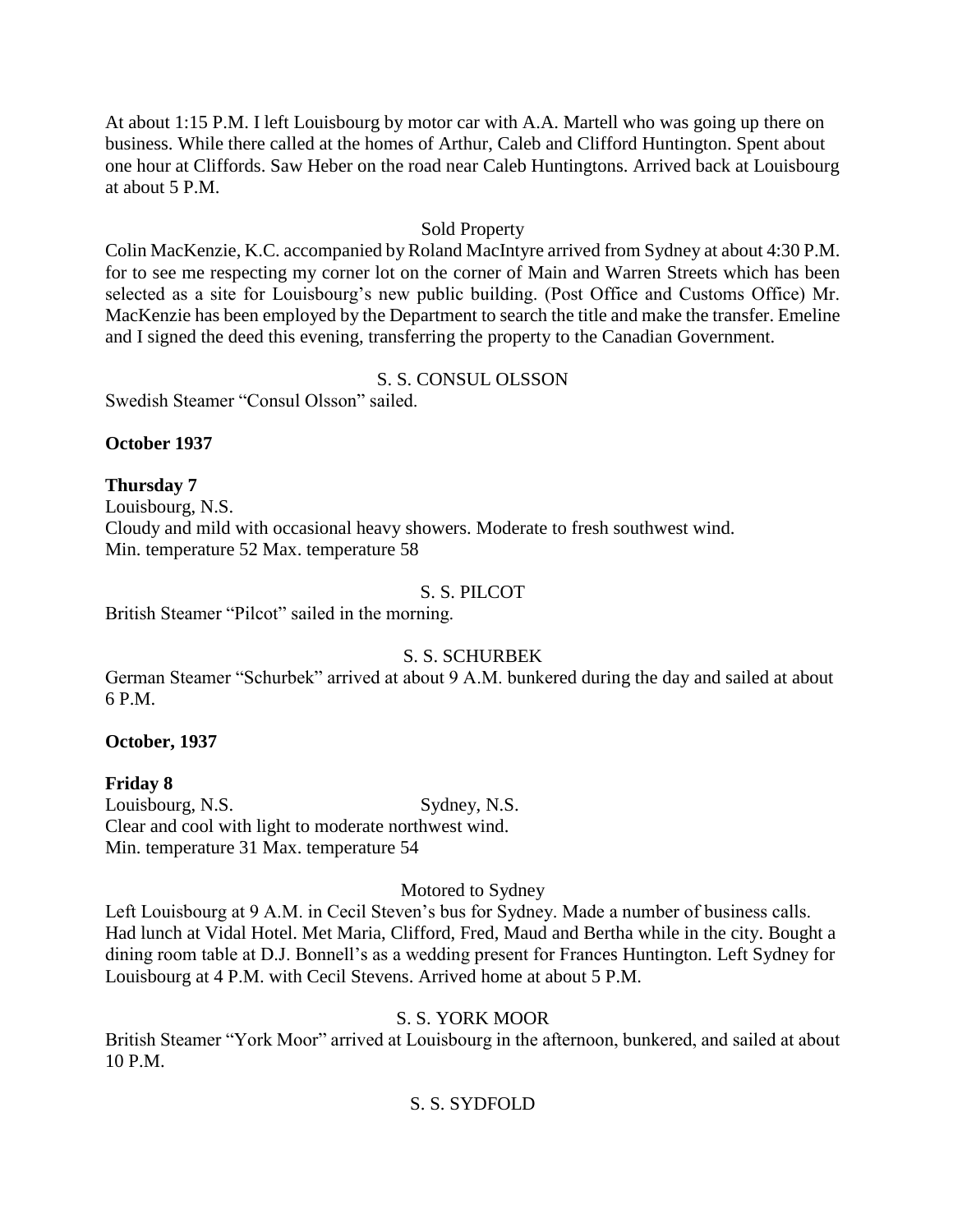Norwegian Steamer "Sydfold" arrived at Louisbourg at about 5:30 P.M. for bunker coal.

S. S. PRIMO

Norwegian Steamer "Primo" arrived at about 10:30 for bunker coal.

### **October, 1937**

### **Saturday 9**

Louisbourg, N.S. Cloudy and cool with light to moderate northwest wind. Hail squalls at noon. Min temperature 26 Max. temperature 48

### S. S. SYDFOLD

Norwegian Steamer "Sydfold" sailed in the morning.

### S. S. PRIMO

Norwegian Steamer "Primo" sailed.

### S. S. ARUNDO

Dutch Steamer "Arundo" arrived in the afternoon, bunkered, and sailed at about midnight.

## Council Meeting

At 7:30 P.M. I attended, and presided at a meeting of the Town Council. Those present were: Councillors: G.B. Hiltz, Clifton Townsend, and Alex MacDonald. Clerk: B.M. Spencer, Police Officer: D.M. Johnson, Mayor: M.S. Huntington.

### **October, 1937**

### **Sunday 10** Louisbourg, N.S. Cloudy and cool with very light variable winds. Min. temperature 28 Max. temperature 51

Church Services

At 11 A.M. and 7 P.M. I attended services in the First United Church. Rev. D.A. MacMillan conducted both services. Emeline accompanied me in the evening.

### **October, 1937**

**Monday 11**  Louisbourg, N.S. Thanksgiving Day Rained heavily all day. Moderate easterly gale very disagreeable. Min. temperature 37 Max. temperature 48

S. S. PEARLMOOR British Steamer "Pearlmoor" arrived at about 7 A.M. for bunker coal.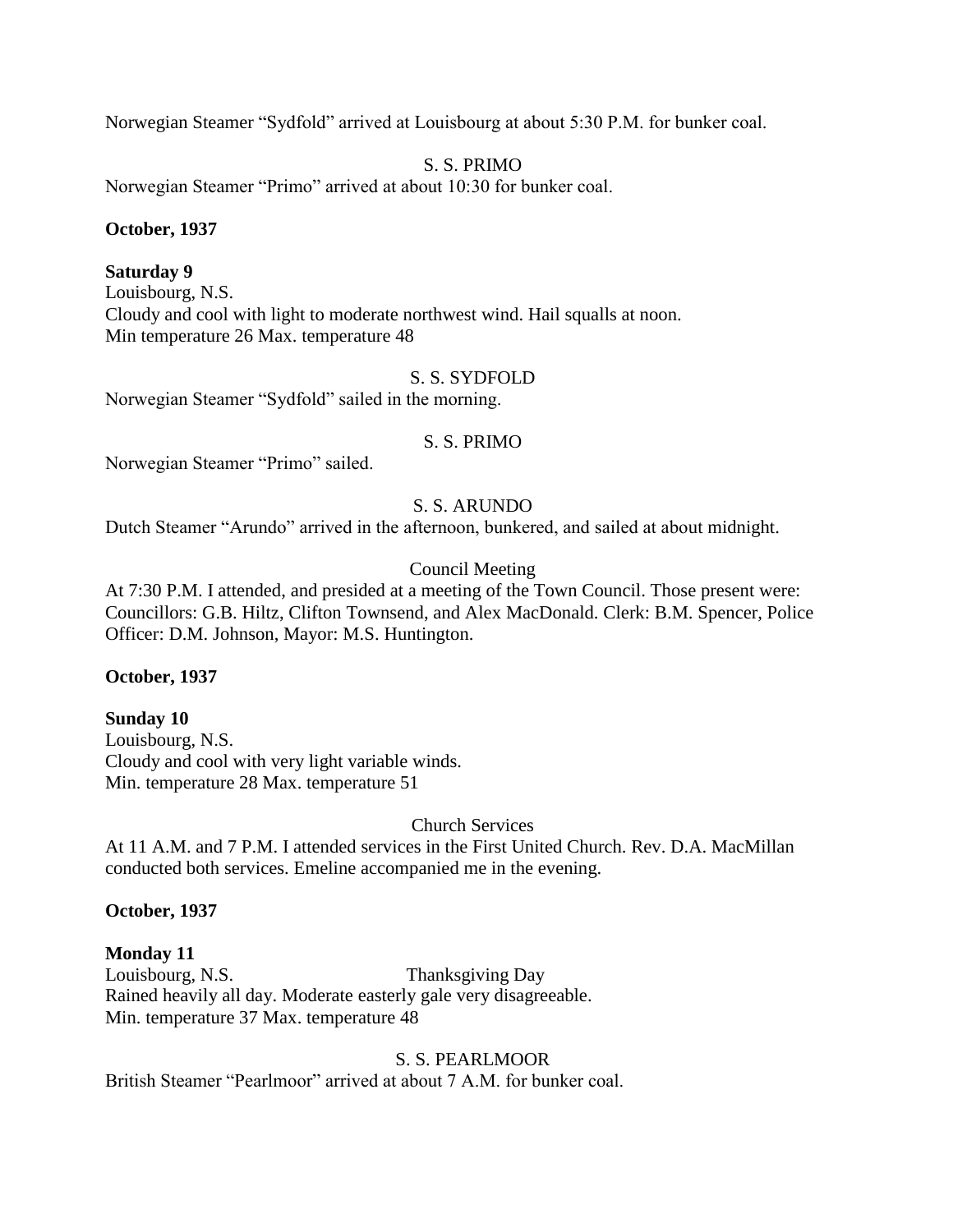### **October, 1937**

**Tuesday 12** Louisbourg, N.S. Mostly clear and cool with west to northwest gale. Min. temperature 31 Max. temperature 49

### S. S. PEARLMOOR

British Steamer "Pearlmoor" sailed at about 6 P.M. after bunkering.

Death of Mrs. MacLean

The death occurred this afternoon, at her home on East Main Street of Mrs. Sarah MacLean, widow of the late Neil MacLean, formerly of Clarke's Road.

**October, 1937**

### **Wednesday 13**

Louisbourg, N.S. Cloudy with moderate to light southwest wind. Min. temperature 32 Max. temperature 53

### Marriage

At about 12:10 P.M. Mrs. J.N. Spencer, Emeline and I motored to Salmon River with Fletcher Townsend, for the purpose of attending the marriage of Cecil David Hussey to Frances Sarah Huntington, both of Salmon River.

The wedding which took place at 2:30 P.M. in the Baptist Church was largely attended. The groom was attended by his brother, Harvey, while the bridesmaid was Miss Lillian Huntington, sister of the bride. We left for home immediately after the marriage, arriving at about 4:30.

We had a tire blowout both going and coming, which caused considerable delay.

S. S. SPERO

Norwegian Steamer "Spero" arrived, bunkered and sailed.

**October, 1937**

## **Thursday 14**

Louisbourg, N.S. Mostly cloudy with light variable winds. Min temperature 38 Max. temperature 54

### Schooner FIELDWOOD

Three masted schooner "Fieldwood" sailed this morning for Halifax in tow of the Halifax tug, BAN SCOTT. The Fieldwood, enroute from Halifax to England with a cargo of lumber, arrived here on September 21, 1937, in a leaky condition. After a survey was held it was decided that the vessel was not fit to continue on her voyage. Later it was decided to send her back to Halifax in tow.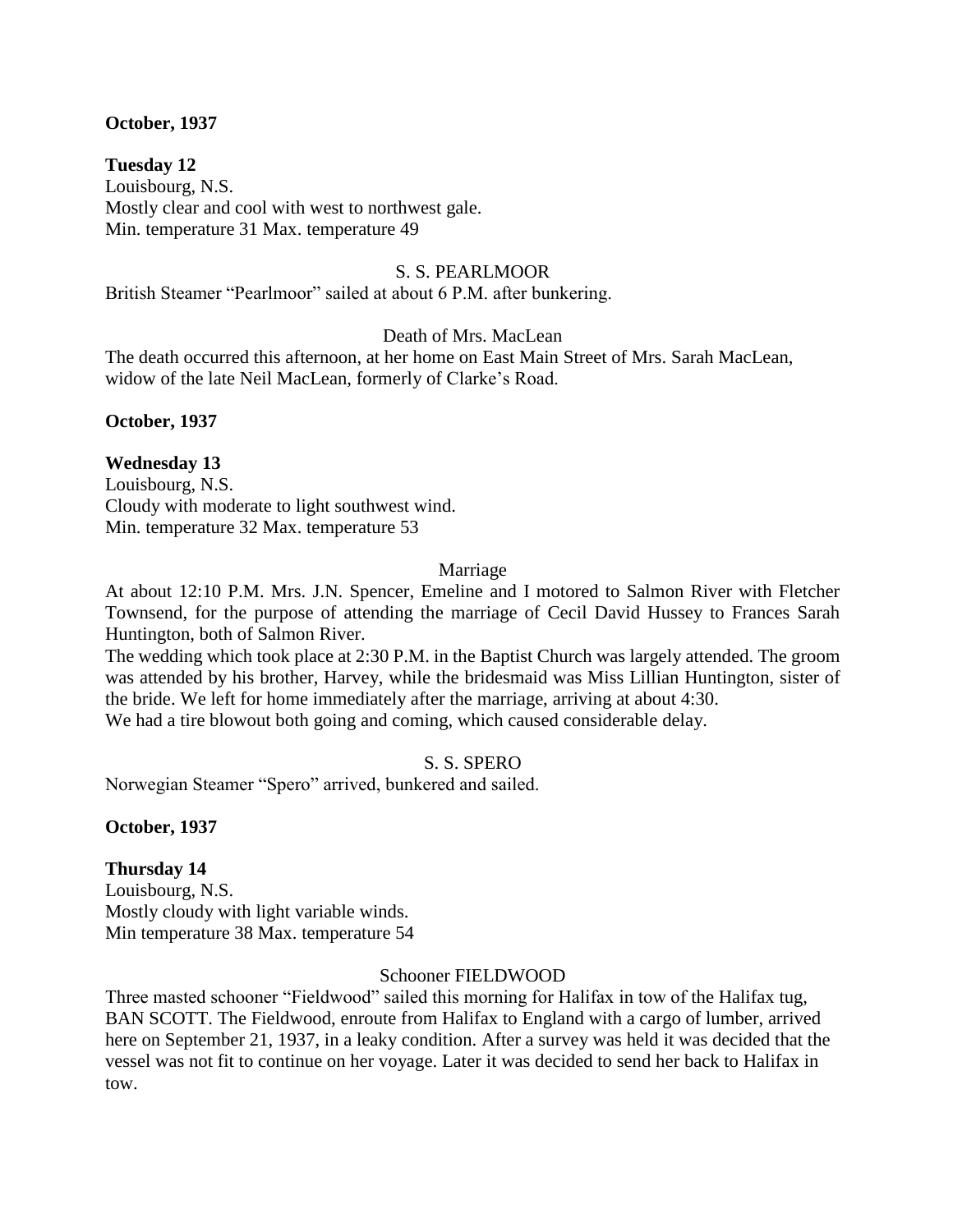Capt. Smith was master of the Fieldwood until yesterday, when he was discharged by the owner, the first mate Burke taking his place. The Fieldwood is said to be owned by Mrs. Croft of North Sydney, wife of Capt. Croft, now in the Government service.

#### Funeral

At 1:30 P.M. I attended the funeral of the late Mrs. Neil MacLean. The funeral service which was held in the MacLean home, was conducted by Rev. Joseph Cathcart, assisted by Rev. D.A. MacMillan. Interment took place in the cemetery at Catalone. I motored to the cemetery with Fletcher Townsend.

### BOARD OF TRADE

At 8 P.M. I attended a meeting of the Louisbourg Board of Trade presided over by the Vice-President, James H. Crowdis. Those present were: D.M. Johnston, Rev. E. Gabriel, George Lewis, B.M. Spencer, [Blank] Ryno, Sam Levy, Alistair MacDonald, Roy Ingraham, A.A. Martell, James H. Crowdis and M.S. Huntington.

#### **October, 1937**

### **Friday 15**

Louisbourg, N.S.

Cloudy with moderate rain in the forenoon. Partly clear in the late afternoon and evening. Very cool at night.

Min. temperature 27 Max. temperature 39

### S. S. PHILIP T. DODGE

Steamer "Philip T. Dodge" arrived shortly after noon, bunkered, and sailed at about 10 pm.

### S. S. BESTUM

Norwegian Steamer "Bestum" arrived at about 10:30 P.M. for bunker coal.

#### Taken to Jail

Alex MacDonald of this town was taken to the County Jail at Sydney, yesterday afternoon, to serve a 30 day sentence for a violation of the Liquor Control Act. The conviction took place before Stipendiary Magistrate B.M. Spencer on August 23, 1937.

#### **October, 1937**

#### **Saturday 16**

Louisbourg, N.S. Cloudy and cool with moderate winds. Min. temperature 26 Max. temperature 41

S. S. BESTUM

Norwegian Steamer "Bestum" sailed at about 1:30 P.M.

S. S. KERET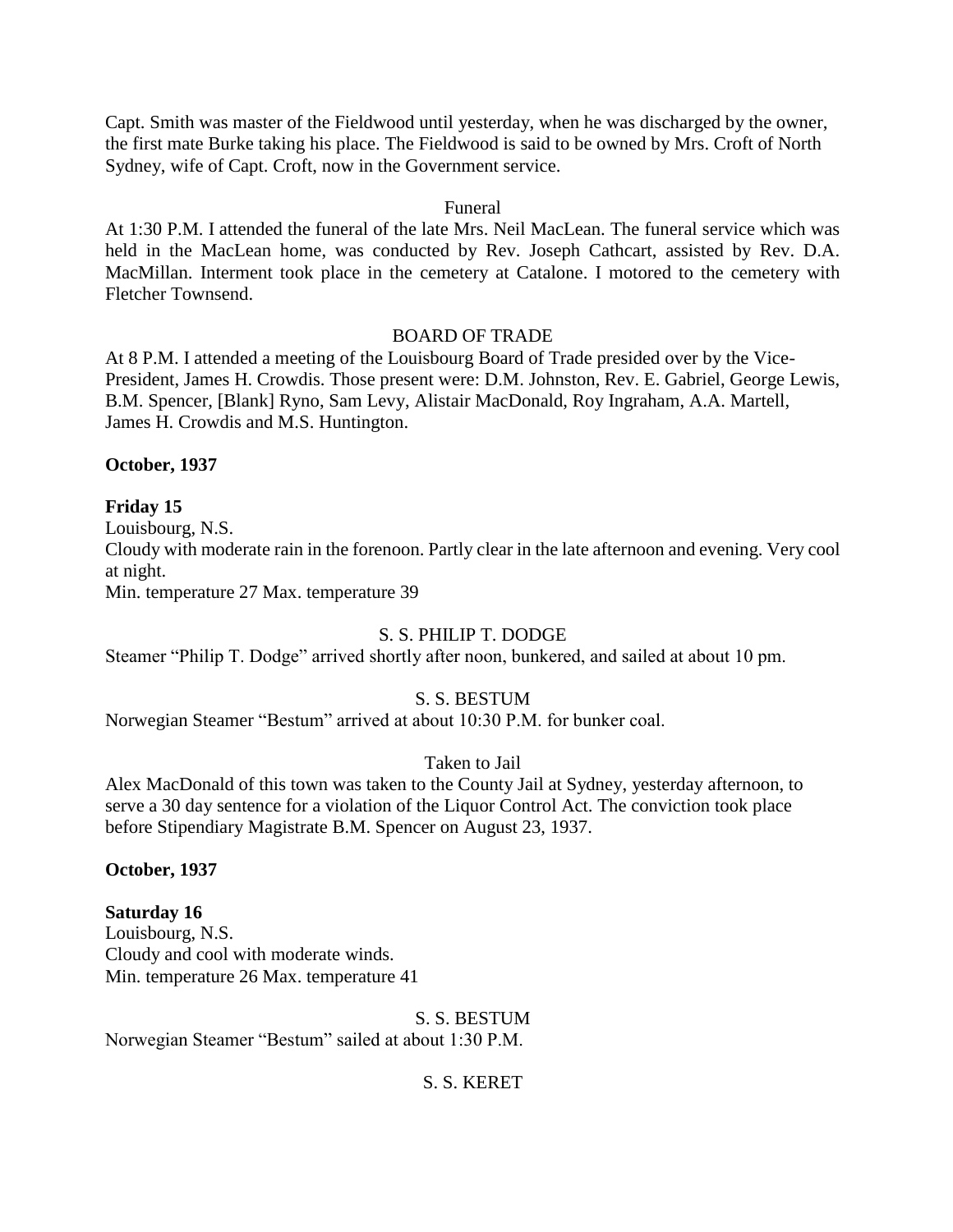Norwegian Steamer "Keret" arrived in the early morning, bunkered during the day, and sailed in the afternoon.

**October, 1937**

**Sunday 17** Louisbourg, N.S. Cloudy and cool with light westerly winds. Min. temperature 27 Max. temperature 44

### Church Services

At 11 A.M. and 7 P.M. in company with Emeline, I attended services in the First United Church. Rev. D.A. MacMillan was the preacher at both services.

### Scarlet Fever

In the afternoon a case of Scarlet Fever was discovered by Dr. F. O'Neil of Sydney and Dr. R.P. Baird of this town, at the home of Mr. and Mrs. Alex MacDonald, Main Street. Owing to Dr. H.J. Townsend, our medical Health Officer, having not handed in his resignation before leaving here about the middle of last month, no one was appointed as his successor, so I took upon myself the responsibility of appointing Dr. R.P. Baird, Deputy Health Officer until such time as we get Dr. Townsend's resignation, and make a regular appointment.

### **October, 1937**

## **Monday 18**

Louisbourg, N.S. Clear and moderately cool with light winds mostly southwest. An ideal day. Min. temperature 25 Max. temperature 49

### Meeting of Board of Health

At 10 A.M. I attended, and presided at, a meeting of the Louisbourg Board of Health which I called for the purpose of dealing with the case of scarlet fever which was discovered at the home of Mr. and Mrs. Alex MacDonald, yesterday.

Mr. MacDonald is at present in jail, serving a 30 day sentence, for violation of the Liquor Control Act. Mrs. MacDonald is home with six children, the youngest being three days old. After discussing the case from various angles, it was decided, by the board, to get a woman to take charge of the MacDonald home for an indefinite time. Councillor G.B. Hiltz and I were appointed to interview Mrs. Murdoch Campbell, with a view to getting her to look after the MacDonald family, at the expense of the town. After the meeting closed we called on Mrs. Campbell, and engaged her to visit the MacDonald family, at least twice a day, and do the best she could with them, for the consideration of \$2.00 a day.

## SCARLET FEVER

A case of scarlet fever was discovered at the home of Mr. and Mrs. Frank O'Keefe, this evening and the house was place under quarantine.

## DEATH of MRS. JOHN DICKSON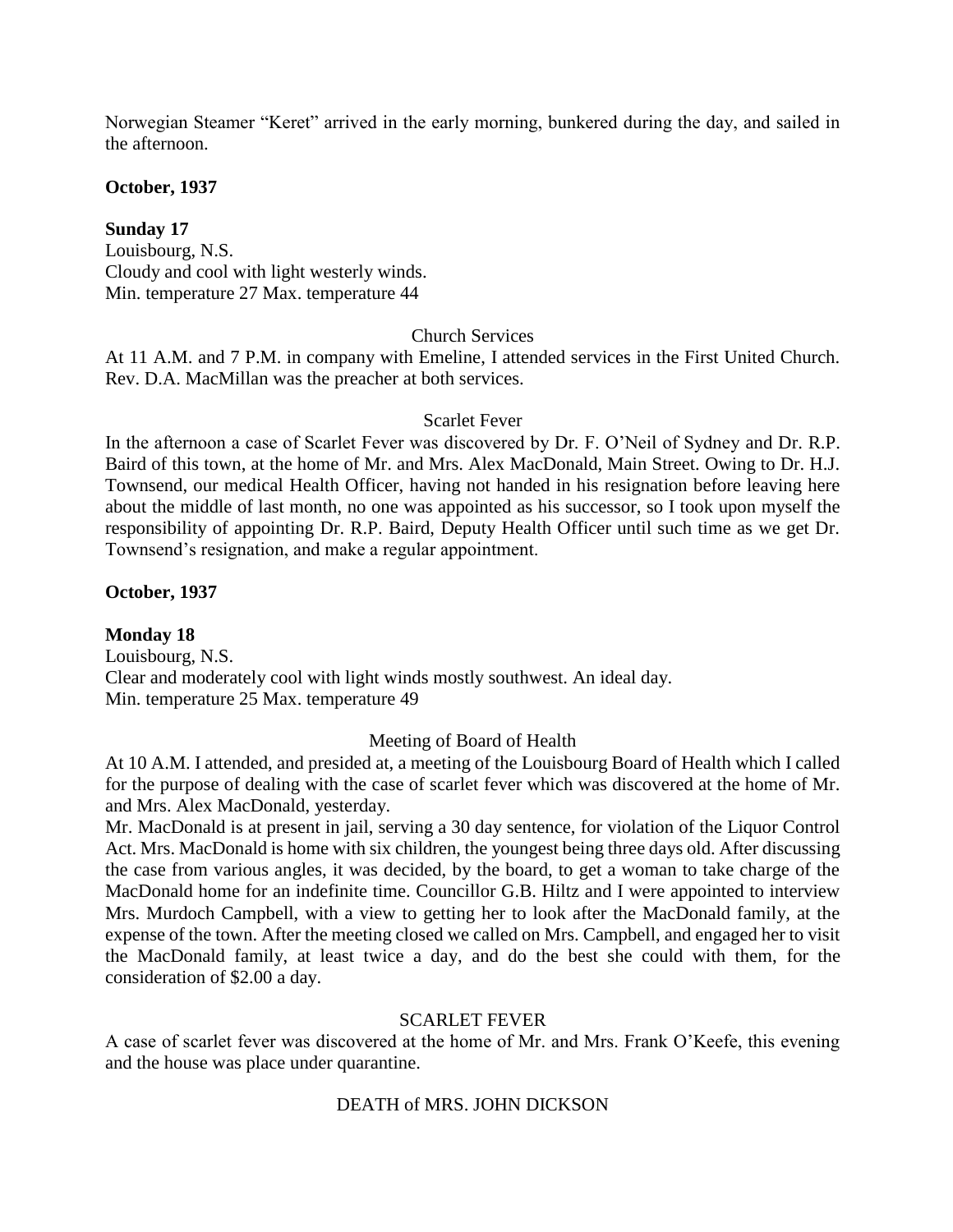The death of Mrs. John Dickson, (Widow) took place at her home on Main Street this morning, after a brief illness. Mrs Dickson was about 78 years of age.

### **October, 1937**

## **Tuesday 19**

Louisbourg, N.S. Cloudy and mild with light to moderate southwest wind. Min. temperature 32 Max. temperature 51

## FIRE

At about 8:30 PM a fire was discovered in a dwelling owned by Sam Dowling, and occupied by his father, Ernest Dowling. The fire alarm was sounded and the firemen responded quickly and soon had the blaze under control. Damage from fire and water about \$150.00. Estimated value of building about \$1000.00. Insurance on building \$500.00.

## CAPE BRETON COUNTY MUNICIPAL ELECTIONS

Elections in the Municipality of Cape Breton County, as well as all the other rural municipalities throughout the Province of Nova Scotia took place today.

Result in Cape Breton County as follows:

District 1 Reserve, Alex Campbell, majority 154 over W.J. Guthro.

" 2 Westmount, Councillor Frank Lewis, acclamation<br>"3 Hillside Councillor W.A. MeeDonald majority 50

<sup>"</sup> 3 Hillside Councillor W.A. MacDonald, majority 50 over F.A. Huntington.<br>"<sup>4</sup> A Little Pres. D'Or. Councillor A E, LeBlane, majority 48, over L. Su

" 4 Little Bras D'Or, Councillor A.F. LeBlanc, majority 48 over L. Sullivan and A. MacKeigan. No.5 Main-a-dieu, Thomas Lathigee, majority 2 over Councillor William Burke. No.6 Louisbourg, Councillor Michael Pope, majority 13 over Thomas Buckley. No.7, Gabarus, Councillor Charles Mann, acclamation. No.8, East Bay, South, John P. Gillis, majority 12 over Councillor Rod S. MacNeil. No.9 Boisdale, Warden Rod MacKinnon, acclamation. No.10 Boularderie, John Broderick, majority 17 over J.R. Bain and M. Andrea. No.11 Dominion, No. 6 Gordon MacGregor, majority 97 over Wallace Wadden and J. Nicholson. No.12 Port Morien, Robert Orr, majority, 223 over Councillor Norman Ferguson, Matthew MacIntosh, and Thomas Phalen. No.13, Big Pond, Joseph Campbell, majority 11 over Councillor D.S. MacNeil and Duncan MacPherson. No.14, Grand Narrows,

(Continued on next page)

## **October, 1937**

# **Wednesday 20**

Louisbourg, N.S. Mostly clear, and mild with light southwest wind. An ideal day. Min. temperature 42 Max. temperature 60

## FUNERAL

At 2 P.M. I attended the funeral of the late Mrs. John Dickson. After a brief service at the house, the remains were taken to St. Bartholomews Church. Services at house, church and grave conducted by Rev. E.B. Gabriel.

## S.S. PENDEEN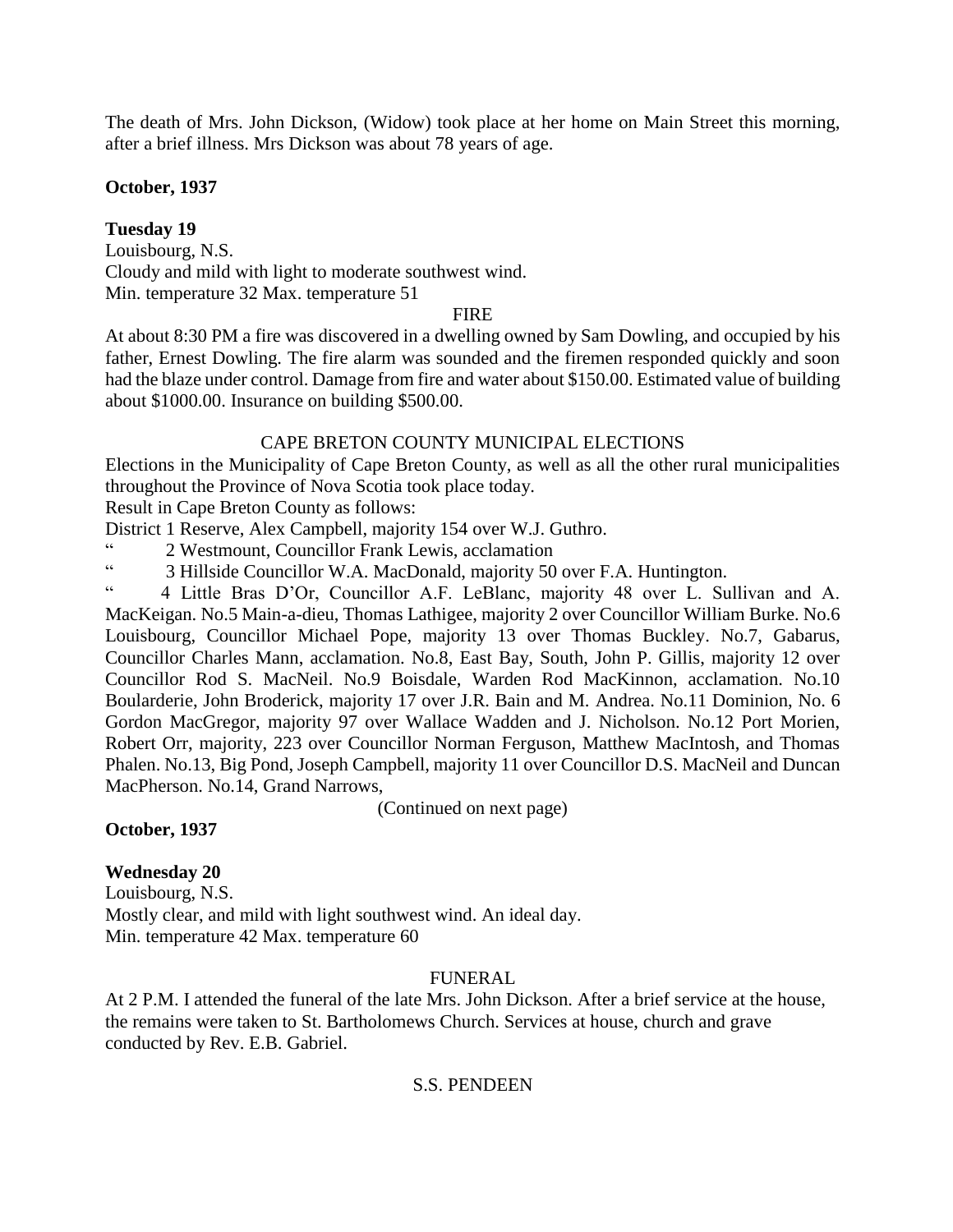British Steamer "Pendeen" enroute from Russia to Montreal with a cargo of coal, arrived at about 2:30 P.M. for bunker coal.

### (Continued from preceding page)

Councillor A.D.H. MacKinnon, majority 89 over Rod Farrell. No.15, Catalone, Councillor Alex Ferguson, majority 22 over Dan Ferguson. No.16 Trout Brook, Councillor Angus MacIsaac majority 47 over H. MacPherson. No.17 Grand Mira, Sylvester MacDonald, majority 14 over Councillor Colin F. MacDonald. No.18 South Forks, Councillor Wilfred Carmichael, acclamation. No.19 East Bay (North) Councillor Joseph MacGillivray, majority 41 over J. MacKinnon. No.20, Lingan, Councillor Gus Brown, majority 162 over Richard Wilson. No.21, Enon, Councillor John MacDonald, majority 28 over A. MacDonald. No.22, Frenchvale, Councillor Steve MacLean, acclamation. No.23, George's River, Malcolm O'Handley majority 20 over Robie Jackson. No.24, Bateston Councillor Alex R. MacDonald, acclamation. Totals: Liberals, 18 Conservatives 6 Previous Standing: Liberals 13, Conservative 11 The above election report was taken from the October 20<sup>th</sup> issue of the Sydney Post Record.

### **October, 1937**

### **Thursday 21**

Louisbourg, N.S. Cloudy and mild with showers in the forenoon. Clearing shortly before noon. Cloudy in the late afternoon and night with showers at night. Min. temperature 47 Max. temperature 56

### S. S. PENDEEN

British Steamer "Pendeen" sailed in the morning.

### DEATH OF MRS TOWNSEND

The death of Mrs. Patience Townsend, widow of the late Daniel Townsend, took place at about 10 P.M. at her home on Main Street. Mrs. Townsend who was about [blank] years of age had been in poor health for about two years. She is survived by two sons and two daughters. The sons are: Daniel, Engineer on S.S. whose home and family are in Louisbourg, Clifton, an employee of the S. & L. Railway, who lived with his mother. The daughters are: Lila, (Mrs. Fletcher Townsend) Phoebe (Mrs. Edison Skinner), both living at Louisbourg. She is also survived by one brother, Charles Dickson, of New Waterford and one sister, Mrs. Rachel Clarke of Boston, Mass.

### **October, 1937**

### **Friday 22**

Louisbourg, N.S. Clear and mild with light variable wind. A perfect day. Min. temperature 34 Max. temperature 55

### S. S. CRAGPOOL

British Steamer "Cragpool" arrived at 11 A.M. and after bunkering sailed for the St. Lawrence at about 11 P.M.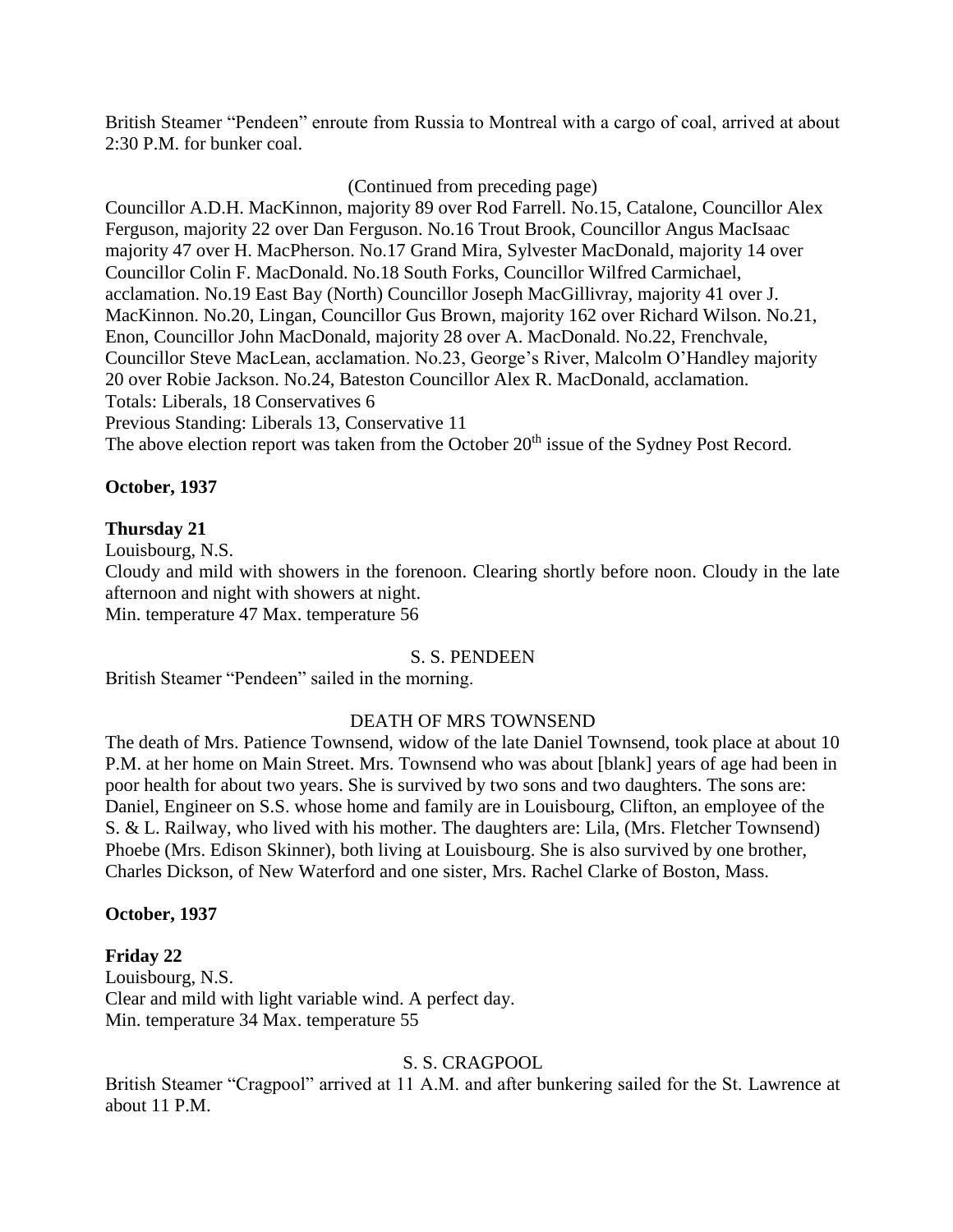### S. S. GYDA

Danish Steamer "Gyda" arrived at 12:30 P.M. and anchored east of the Freight wharf to await her turn at the Coal Pier where she is to take bunker coal. Owing to repairs being carried on to the Coal Pier, only one side is now used for shipping bunker coal.

### S. S. AUN

Norwegian Steamer "Aun" arrived at about 10 P.M. for bunker coal and anchored in the southwest end of the harbour to await her turn to come to the dock.

### **October 1937**

### **Saturday 23**

Louisbourg, N.S.

Mostly clear, until late in the afternoon when the sky became cloudy followed by mist, and some rain during the evening. Light to moderate southwest wind increasing at night. Min. temperature [Blank] Max. temperature [Blank]

### S. S. GYDA

Danish Steamer "Gyda" after bunkering, sailed in the early morning.

### S. S. AUN

Norwegian Steamer "Aun" docked, bunkered, and sailed shortly after noon.

## S. S. SARPEN

Norwegian Steamer, "Sarpen"arrived at about 5:30 P.M. for bunker coal.

## S. S. CRUIZER

British Empire Steel and Coal Corporation's tug Cruizer, Captain Gilfoil, with barge (formerly S.S. Carlton) in tow enroute from Montreal to St. John, N.B. via Sydney, arrived here at about 6:30 P.M. for shelter.

### **October, 1937**

### **Sunday 24**

Louisbourg, N.S. Cloudy, foggy, misty and showery with light to moderate southwest wind. Min. temperature 51 Max. temperature 57

Church Services

At 11 A.M. and 7 P.M. in company with Emeline I attended services in the First United Church. Rev. D.A. MacMillan was in charge of both services. At the 11 A.M. service he was assisted by Rev. Warren Dickson who preached the sermon. Mr. Dickson is a son of Mr. & Mrs. Thomas Dickson, of Sydney, N.S. formerly of Louisbourg. Mr. Dickson was born at Louisbourg about 25 years ago, shortly before his parents moved to Sydney. At present he has a charge in the Province of Saskatchewan.

FUNERAL of MRS. TOWNSEND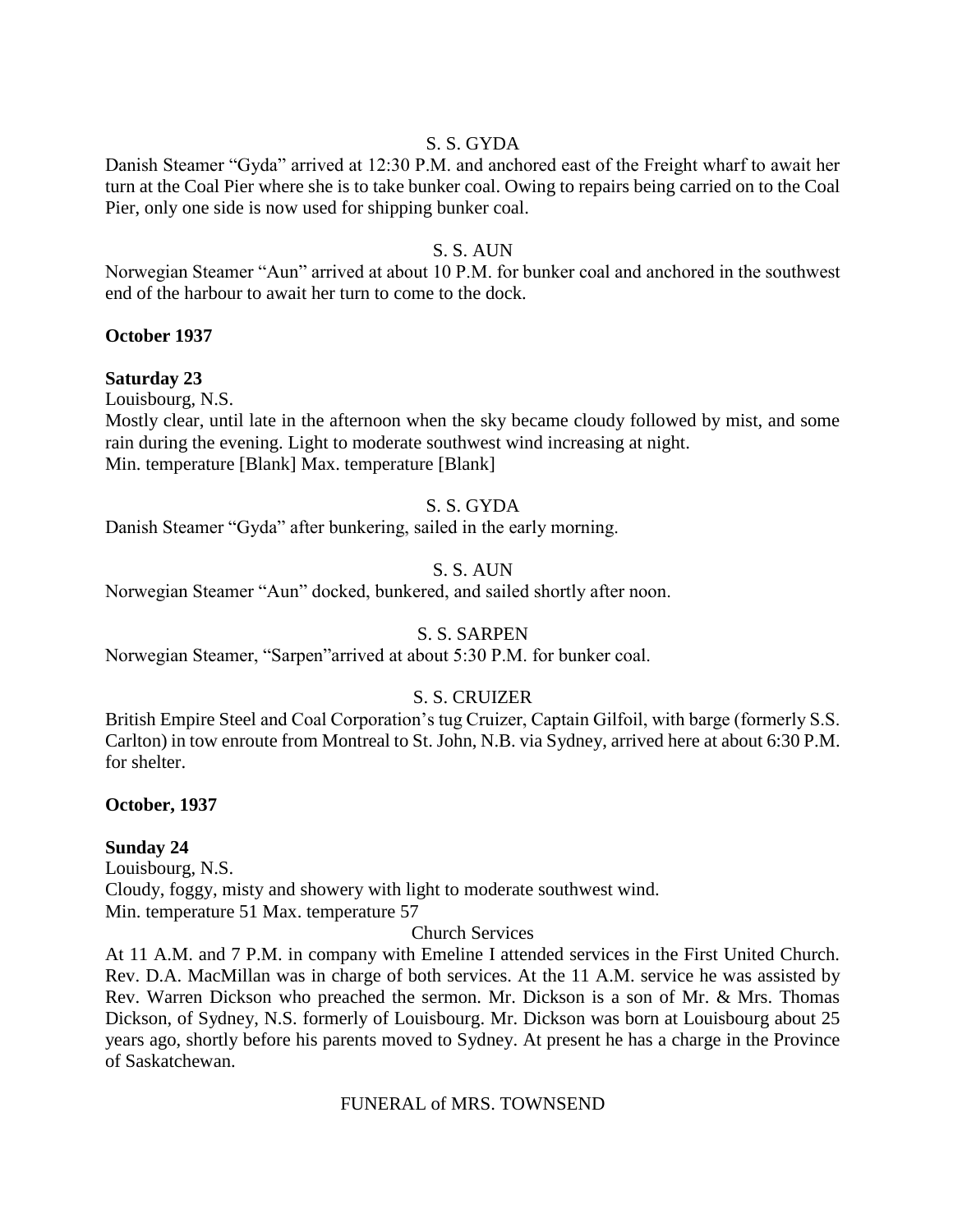At about 2 P.M. in company with Emeline, I attended the funeral of the late Mrs. Patience Townsend. Services at the house, First United Church and grave, were conducted by Rev. D.A. MacMillan, assisted by Rev. Warren Dickson. Hymns sung during the service were as follows: "Abide with Me", at the house, "Lead Kindly Light", "There's a Land that is Fairer than Day" and "Peace Perfect Peace", at the church.

Pallbearers were: Lewis Cann, Arthur Cann, B.M. Spencer, Louis Tutty, George Harris, and A.W. Stacey. Interment took place in the United Church cemetery, former Methodist Cemetery, on Clarke's Road.

### **October, 1937**

#### **Monday 25**

Louisbourg, N.S.

Heavy showers in the morning. Mild and partly clear during the greater part of the day with light southwest winds.

Min. temperature 40 Max. temperature 55

### S. S. GYPSUM KING

British Steamer "Gypsum King" arrived in the early morning, bunkered, and sailed in the afternoon.

### S. S. CRUIZER

Tug " Cruizer", Captain Gilfoil, sailed with barge in tow, at about 5:30 P.M. enroute to St. John, N.B. Owing to an accident to the towing gear, which took place a short distance off the harbour entrance, both ships returned to port, about an hour later.

### **October, 1937**

#### **Tuesday 26**

Louisbourg, N.S. Clear and cool with light northwest wind, an ideal day. Min. temperature 39 Max. temperature 49

### S. S. CRUIZER

British Empire Steel and Coal Corporation's tug "Cruizer", Captain Gilfoil, after having repairs made to her towing gear, sailed at 3:30 P.M. for St. John, N.B. with a steel barge in tow. This barge, according to my informant, was formerly a Lake boat, called the Carlton.

#### **October, 1937**

### **Wednesday 27**

Louisbourg, N.S. Cool and mostly clear with light southwest wind. Min. temperature 28 Max. temperature 50

### **October, 1937**

#### **Thursday 28**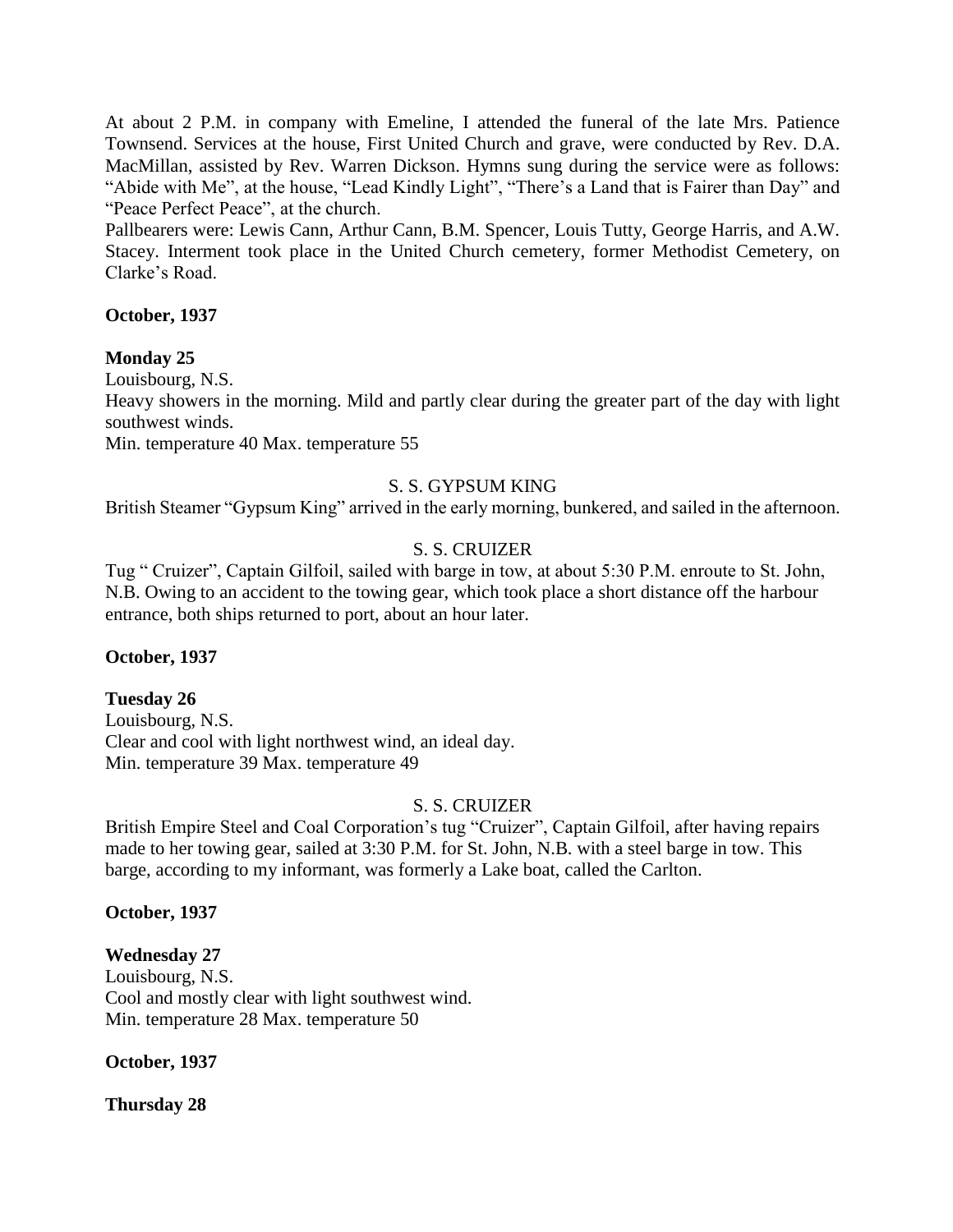Louisbourg, N.S. Sydney, N.S. Cloudy and cool with light mist in the afternoon and evening. Light easterly wind. Min. temperature (Louisbourg) 37 Max. temperature (Louisbourg) 50

## Motored To Sydney

Left Louisbourg for Sydney at about 9 A.M. on Steven's bus for the purpose of attending the regular monthly meeting of the Cape Breton County Jail Commission. Arrived at Sydney at about 10 A.M. Made the following business calls: Chappells Limited, R.H. Davis & Co. Ltd., Mason's Limited, C.W. Kelly and C.P. Moore Limited. Also called on Mayor S.E. Muggah at the City Hall. Had lunch at Vidal Hotel. Called on Sheriff Ronald MacVicar at his office in respect to the boundaries of the Town of Louisbourg.

At 3 P.M. attended, and presided at the regular meeting of the Jail Commission in the office of the County Jail with all the Commissioners present.

Prisoners in jail at present: 74 male, 5 female.

Checked and passed for payment, the following bills:

C.H. Harshman (drugs) \$18.17; Bayer & Co, (pipes & fittings) \$1.70; F.J. Gillis (Brooms) \$7.50; Wrights Limited (Blankets) \$47.52; Chappells Limited (Lumber) \$6.33; Dominion Coal Co. Ltd (coal) \$23.00; J.W. Rudderham (Plumbing) \$12.01; C.P. Moore Limited (Glass Putty etc.) \$40.53. George Street Hardware (Hardware) \$18.08; Thompson & Sutherland Ltd, (Hardware) \$27.18; Thompson & Sutherland (Hardware) \$7.54.

Visited the various wards and found everything in good order. Left for Louisbourg at 5:30 P.M. on Mike Sullivan's bus, arrived at about 6:40.

### S. S. ATNA

Steamer "Atna" arrived at Louisbourg in the early morning, bunkered and sailed during the day.

#### **October, 1937 Friday 29**

Louisbourg, N.S.

Heavy rain in the early morning, cloudy, mild and foggy during the day. Heavy showers in the evening. Light to moderate southwest wind, shifting to west during the early part of the night and clearing.

Min. temperature 46 Max. temperature 57

## **October, 1937**

## **Saturday 30**

Louisbourg, N.S. Cloudy with moderate to fresh southwest wind. Light showers in the afternoon. Min. temperature 41 Max. temperature 54

### S. S. NIDAREID

Norwegian Steamer, "Nidareid" arrived in the early morning, bunkered, and sailed shortly after noon.

## S. S. KORSFJORD

Norwegian Steamer "Korsefjord" arrived in the evening, bunkered, and sailed during the night.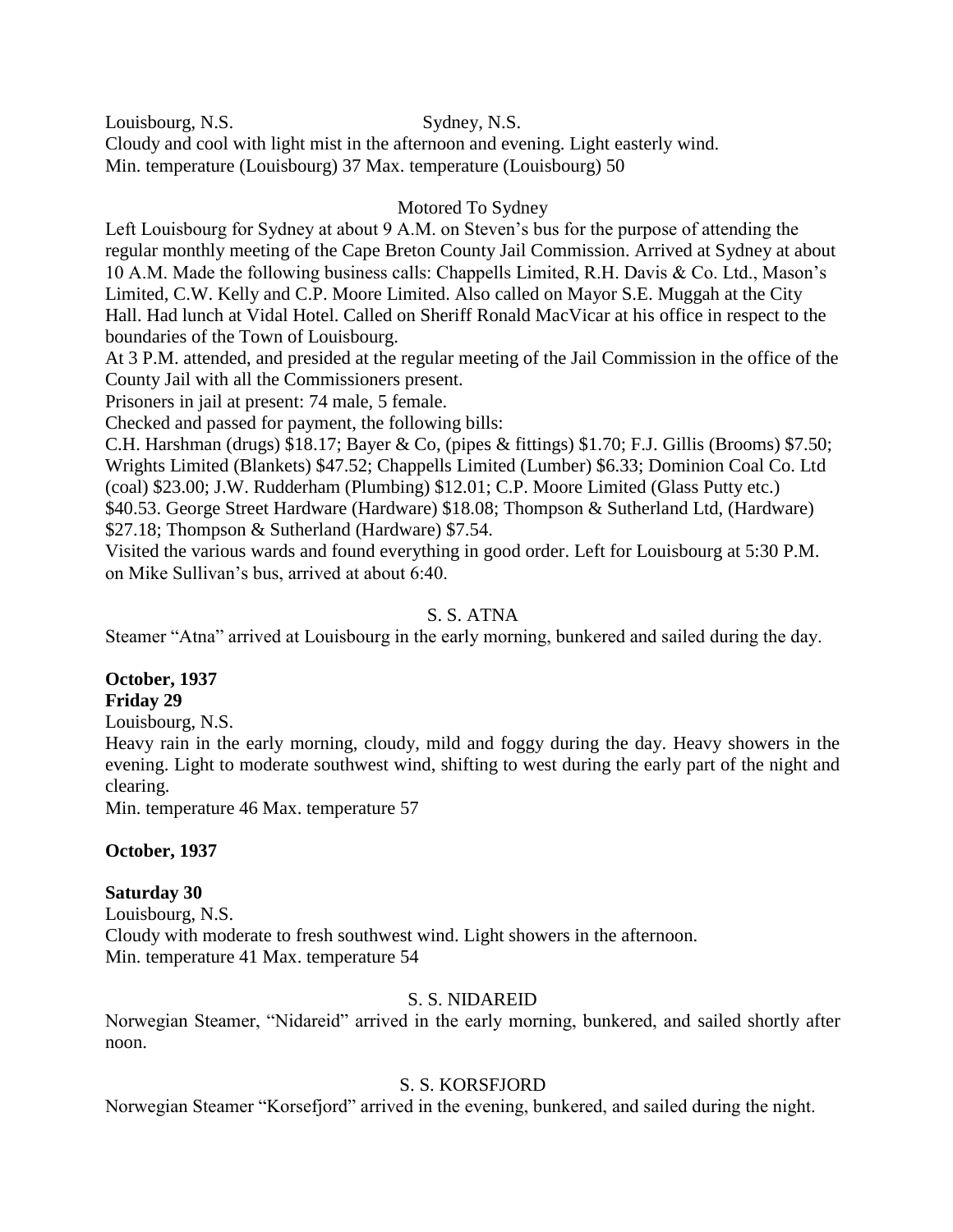### SCARLET FEVER

A case of scarlet fever was discovered today at the home of John Pool, Pepperell Street by Dr. Baird. Mr. Pool's daughter Muriel has contracted the disease. This makes three cases in town including the first discovered at the home of Alex MacDonald on October 17.

#### Breaks Adrift

Dredge, "Foundation Scarboro" enroute from Halifax to Montreal, in tow of the Halifax tug, Banscott, broke away from the tug near the southern entrance to the Strait of Canso, tonight, and is now adrift.

Those on board the dredge are :Edward Morris, Thomas Morris, Clarence Glover, and George Morgan.

#### Marriage

The marriage of Donald Beaver of this town to Miss Isabel Fraser, of Baddeck, took place this afternoon at the First United Church Manse. Rev. D.A. MacMillan, pastor of the United Church performed the ceremony.

#### **October, 1937**

#### **Sunday 31**

Louisbourg, N.S.

Cool and partly clear with moderate to fresh northwest wind and a few light rain squalls. Min. temperature 28 Max. temperature 42

### Church Service

At 11 A.M. and 7 P.M. I attended services in the First United Church where Rev. D.A. MacMillan conducted both morning and evening services. Emeline accompanied me in the morning, but was not out in the evening.

### Visited Mr. & Mrs. Fletcher Townsend

At 3 P.M. Emeline and I visited Mr. and Mrs. Fletcher Townsend. Fletcher has been totally laid up with an attack of rheumatism for the last few days, but is better now.

### SCARLET FEVER

Another case of Scarlet fever was discovered today, by Dr. Baird (Health Officer), this time at the home of Dan MacDonald, Commercial Street. This makes the fourth case since the first outbreak on Oct. 17.

#### **November, 1937**

### **Monday 1**

Louisbourg, N.S.

Partly clear with moderate to fresh northwest wind. Rain, sleet and hail squalls during the afternoon and evening. Heavy frost at night.

Min. temperature 25 Max. temperature 40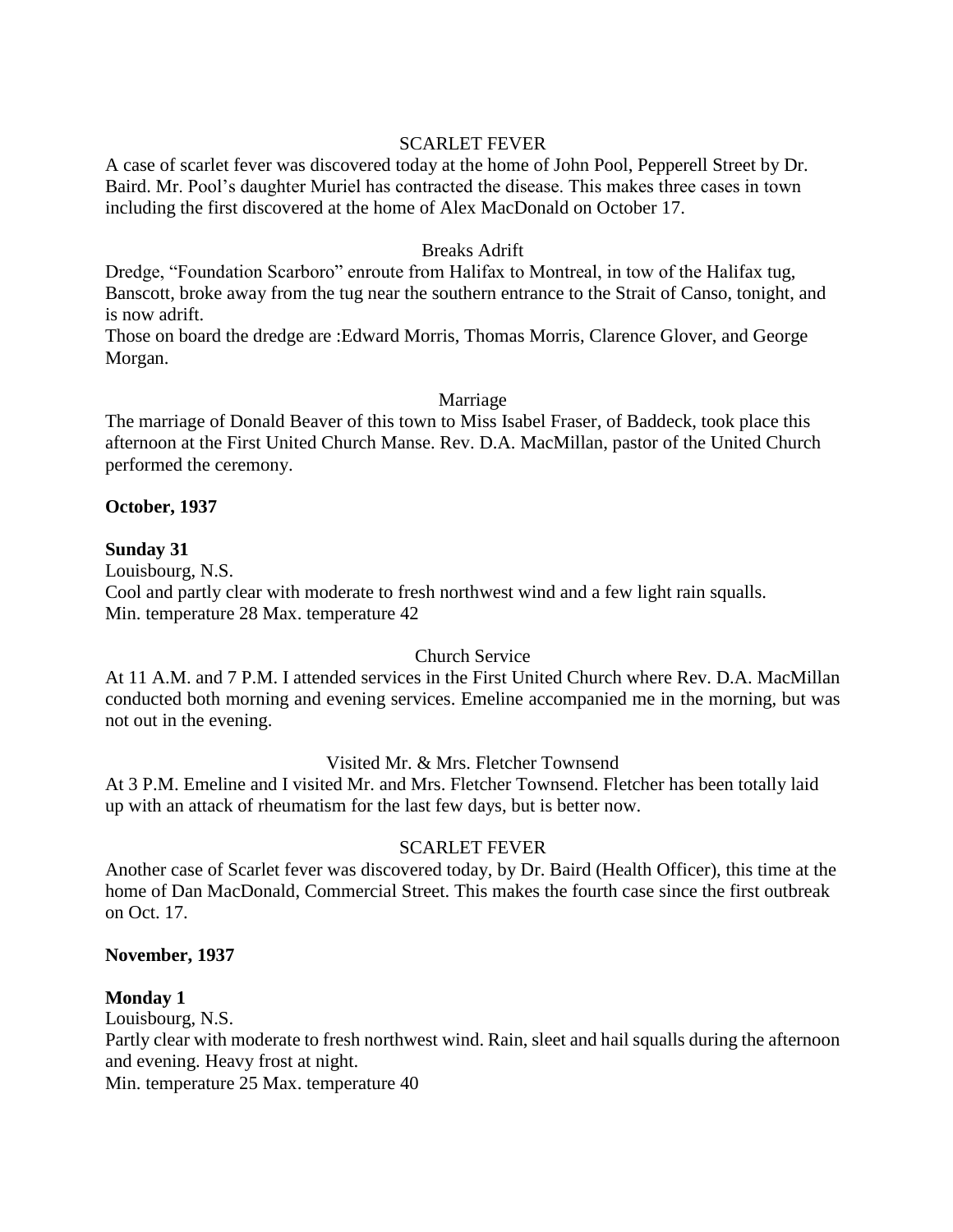#### Harvested Dahlia Bulbs

Harvested part of my dahlia bulbs in the afternoon. A number of dahlias still in bloom in the garden, having sustained no serious damage by frost so far this season.

### S. S. BANSCOTT

Tug, Banscott arrived during the night.

### **November, 1937**

### **Tuesday 2**

Louisbourg, N.S. Cool and partly clear with moderate to fresh west to southwest wind. Min. temperature 22 Max. temperature 43

### Harvested Dahlia Bulbs

Finished digging and storing dahlia bulbs in the afternoon. Heavy frost of last night totally killed the foliage. First killing frost of the season.

## S. S. BANSCOTT

Halifax tug Banscott Capt. Turner, sailed at about 9:30 A.M. The Banscott is in search of the dredge FOUNDATION SCARBORO, which broke away from her on last Saturday night near the southern entrance of the Strait of Canso, while enroute from Halifax to Montreal.

### **November, 1937**

## **Wednesday 3**

Louisbourg, N.S. Cloudy, cool and showery with moderate to fresh southwest wind. Min. temperature 35 Max. temperature 49

### Planted Tulip Bulbs

In the late afternoon I planted about 100 tulip bulbs. 85 of these I planted in a circular bed in the middle of the lawn in front of the house. The remaining 15 I planted in the back garden.

## DEATH OF JAMES B. MACLACHLAN

The death occurred today at his residence, Steele's Hill, Glace Bay of James B. MacLachlan, Labor leader and agitator. Mr. MacLachlan, who was about 69 years of age was born in Scotland coming to this country about 35 years ago.

(The following newspaper clipping was in the diary.)

### *Sydney Post Record Nov 4, 1937 James B. McLachlan Claimed by Death*

*Former U.M.W. Secretary-Treasurer and One of Canada's Best Known Labor Men, Died Yesterday.*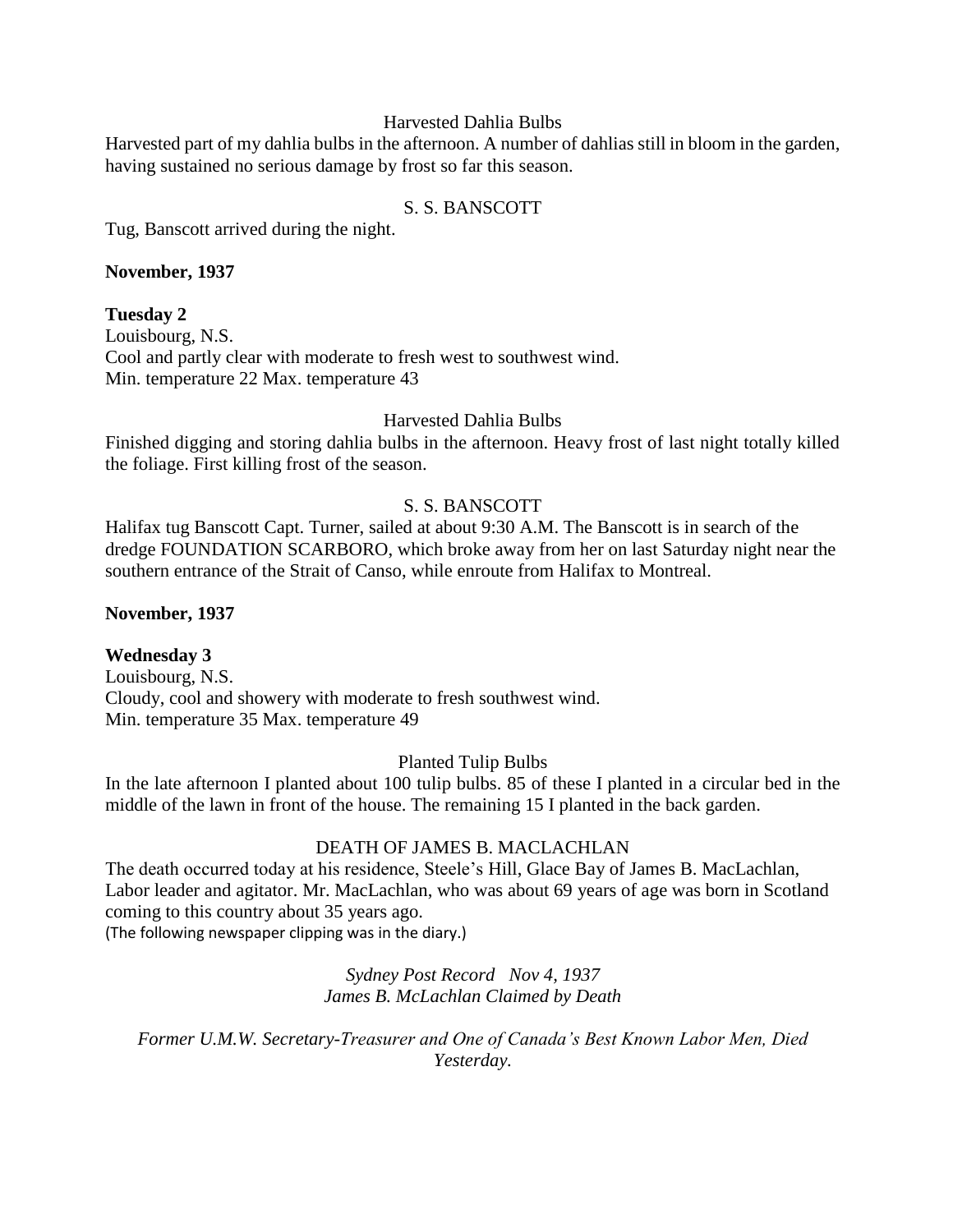*Glace Bay, Nov 3—James Bryson McLachlan for many years an outstanding figure in the ranks of Labor in eastern Canada, died at his home at Steele's Hill, shortly before noon today, death following an illness of a year, an internal malady being the cause of death.* 

*Born in Eccle Fechan, Scotland, in the same house in which the late Thomas Carlyle, famous Scottish historian and essayist was born. Mr. McLachlan was 69 years of age. With his wife and older members of his family he came to Sydney Mines 35 years ago, and as he had been active in the Labor movement in Scotland, holding a minor office in the Miner's Federation of Great Britain, he soon identified himself with the Labor movement in Sydney Mines and was elected president of Princess Local of then Provincial Workmen's Association.*

#### *FAVORED NEW UNION*

*He was one of a number of Nova Scotia miners of that era who felt that the affairs of mine workers would be better handled through the agency of an International Union, and when the first move was made to bring in the United Mine Workers of America, McLachlan was a ready sympathizer.*

*The following year saw, U.M.W. organizers come in here, the most active being Messers Sutherland and Patterson and the next year the U.M.W. had gained such numerical strength in the coal fields that a strike was called on July 6th 1909 for recognition. The strike was the most expensive in the history of eastern Canada and after being out ten months the supporters of the U.M.W. called it off.*

#### *TOOK OVER OFFICE*

*At Sydney Mines, when the strike was called, McLachlan came to Glace Bay to take over the office of Secretary-Treasurer of the U.M.W. and after the strike was lost, he continued for some time in the employ of that Union as an organizer.*

*A Local Union was organized and the faithful soon had sufficient strength to make the government of the day recognize them to the effect that a meeting was arranged with them and the remaining members of the P.W.A. And from the meeting was formed the Amalgamated Mine Workers with John Morrison, Sydney Mines as President and Mr. McLachlan as Secretary-Treasurer.*

#### *REMOVED FROM OFFICE*

*At the end of the Great way the A.M.W. went over in a body to the United Mine Workers, with James B. MacLachlan as Secretary-Treasurer. He held this office until the summer of 1923, when he along with Dan Livingstone, who was President of the District and other officers were removed from office by International President Lewis for calling an outlaw strike of the coal miners in sympathy with the steel workers, who were on strike at the time.*

*That ended Mr. MacLachlan's direct connection with the United Mine Workers, but from that time until his illness forced him into retirement, he was a virile and untiring critic of the Union that he had been so long associated with.* 

*His official connection with the U.M.W. served, Mr. MacLachlan devoted the greater part of his time to his dairy farm, which he established on Steele's Hill at the close of the 1909-10 strike.*  In his spare time he edited at times the "Labor Herald" and "The Miner" as well as being *practically the founder of the Workers' Party, in Canada, which at a convention held in Toronto, in 1930, became the Communist Party of Canada.*

#### *ACTIVE COMMUNIST*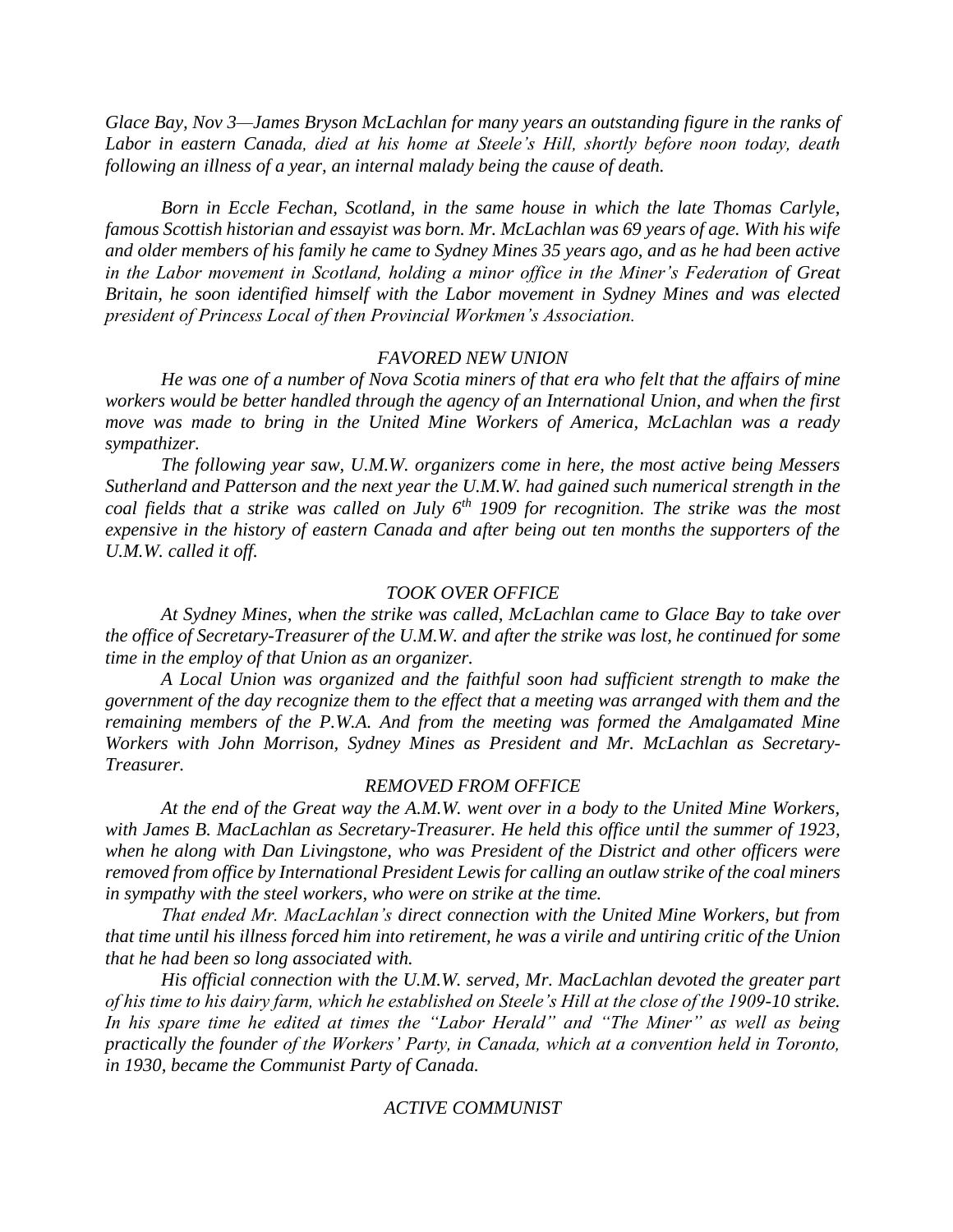*He was an active agent for that body in eastern Canada, making among other trips one to Russia, where he spent some time studying conditions in that country, under Soviet rule. He made frequent pilgrimages to Upper and Western Canada and the United States, and had quite a following among the industrial workers.*

*Owing to a disagreement on policy, he withdrew from the Communist Party in 1936, and shortly after retired from active life owing to illness from which he died today.*

*During the height of his career as a Labor leader, Mr. MacLachlan held to a wonderful degree, the goodwill and confidence of the industrial workers of this country. A clever platform talker with a marvelous memory and ability to quote statistics, he could fire a crowd and sway an audience in a truly wonderful manner.*

*He sat on two Conciliation Boards, one dealing with a miners' dispute and the other with a steel workers' dispute at Sydney.*

*In his long years as a labor leader, Mr. MacLachlan had many hectic experiences. Shortly after the end of the famous 1909-10 strike, he was presiding at a meeting in a hall on Union Street when a free-for-all fight started in which two men were fatally shot, Billy Bryne and Mickey Murphy.*

*At Waterford, on another occasion, he was forced to leave the hall where he was speaking through a rear entrance when the crowd he was addressing became hostile, although of him it could never be said that he lacked the courage of his convictions. On another occasion he ran foul, of the law and was arrested in Glace Bay on a charge of sedition.*

*He was taken to Sydney and the next day removed to Halifax, where he was tried and convicted. On his return several months afterwards to Glace Bay, he received a wonderful reception from the miners who met him at Sydney and held a parade through Glace Bay in which it was estimated over eight thousand people took part. He addressed them from an elevated stand at South Street park.*

#### *SENSATIONAL BATTLE*

*Although he sought a seat in the House of Assembly and also in the Federal parliament, he was never elected as a member of parliament. One of his most sensational political battles was when he and his colleague were defeated by W.F. Carroll, now Justice Carroll and George Kyte, who were the Liberal standard bearers in the Federal election of this election was famous for a joint meeting held at Sydney between Carroll and McLachlan, where the famous "Donald the Boo",*  letter was read by Candidate Carroll and which was conceded to have brought about the defeat of *McLachlan and his colleague.*

#### *GUIDING SPIRIT*

*Although McLachlan was never elected to office he was conceded to be one of the guiding spirits behind the movement which brought about the establishing of the A. M. W. here in 1932.*

*A rather distant type, he rarely if ever took any part in any movement here apart from his labor and political affiliation and while known to thousands, was known intimately by only a few. He was a strong home man, devoted to his family. He was a temperance advocate and possessed many admirable traits of character, although his public utterances and writings of late years failed to meet with the approval of many of his one-time supporters.* 

*Besides this widow, he is survived by two sons, James of the machine shop staff and Tommy, well known No.11 miner and football player. The surviving daughter are Mrs. Charles Robertson,*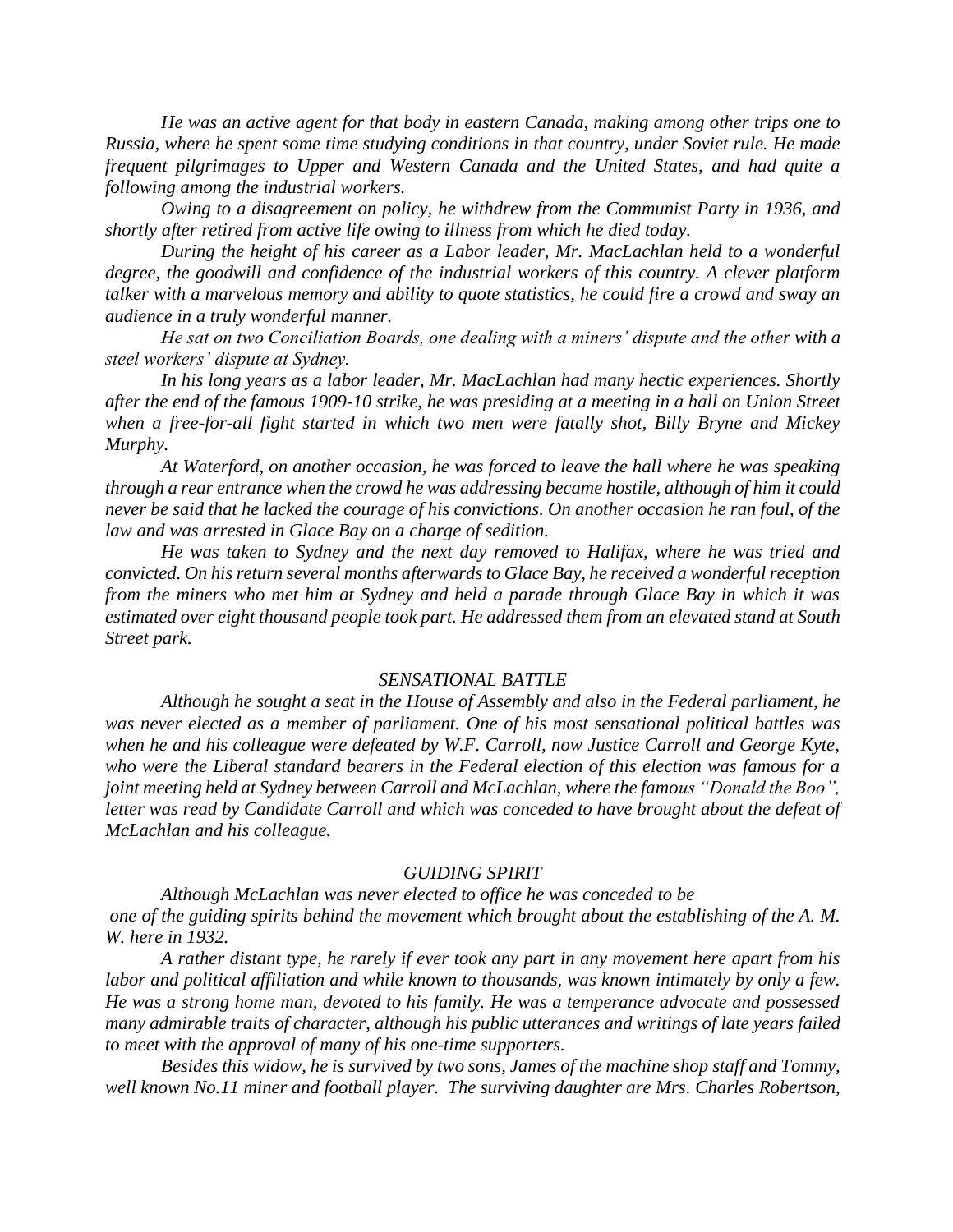*Mrs. Murdoch McKeigan, Mrs. John Pemberton, Mrs. Fred Warner and the Barbara and Mary, who reside at home.* 

*Several brothers and sisters in the Old Country and one sister in Winnipeg also survive. At the request of many friends the funeral is not to take place until Sunday afternoon, services at the home to be followed by Interment in Greenwood cemetery.*

#### **November, 1937**

#### **Thursday 4**

Louisbourg, N.S. Cool and mostly clear with moderate northwest wind. Min. temperature 20 Max. temperature 37

Repairing Fence

Today, I had John MacKay, repairing fence, and putting in new gate posts in front of our house on Main Street. I was working with him in the afternoon.

#### **November, 1937**

### **Friday 5**

Louisbourg, N.S. Chilly, and mostly cloudy with moderate west southwest wind. Min temperature 19 Max. temperature 40.

S. S. HOSANGLER

Norwegian Steamer "Hosangler" arrived , bunkered and sailed.

### **November, 1937**

### **Saturday 6**

Louisbourg, N.S.

Cloudy and cool with moderate to fresh south west wind. Heavy showers in the afternoon and evening.

Min. temperature 38 Max. temperature 49

### DREDGE FOUNDATION SCARBORO TOWED TO NORTH SYDNEY

Dredge "Foundation Scarboro" arrived at North Sydney today in tow of the Government Steamer Lady Laurier, Capt. Williams. The Foundation Scarboro, broke away from the tug Banscott on last Saturday night, while enroute from Halifax to Montreal. On last Monday she was sighted by the Lockport, N.S. fishing schooner, Howard Donald, about 75 miles southeast of Canso, and two of her crew of four men taken off by the schooner. Later, she was taken in tow by the motor vessel, Florann. After breaking adrift from the Florann, she was taken in tow by the Lady Laurier, about 110 miles off Scaterie Island.

The crew of the dredge consisted of four men at the time she broke away form the Banscott, as follows: Clarence Glover, Thomas Morris, Edward Morris and George Morgan. Clarence Glover and Thomas Morris were rescued from the dredge on last Monday morning by the fishing schooner Howard Donald and later landed at Lunenburg, N.S.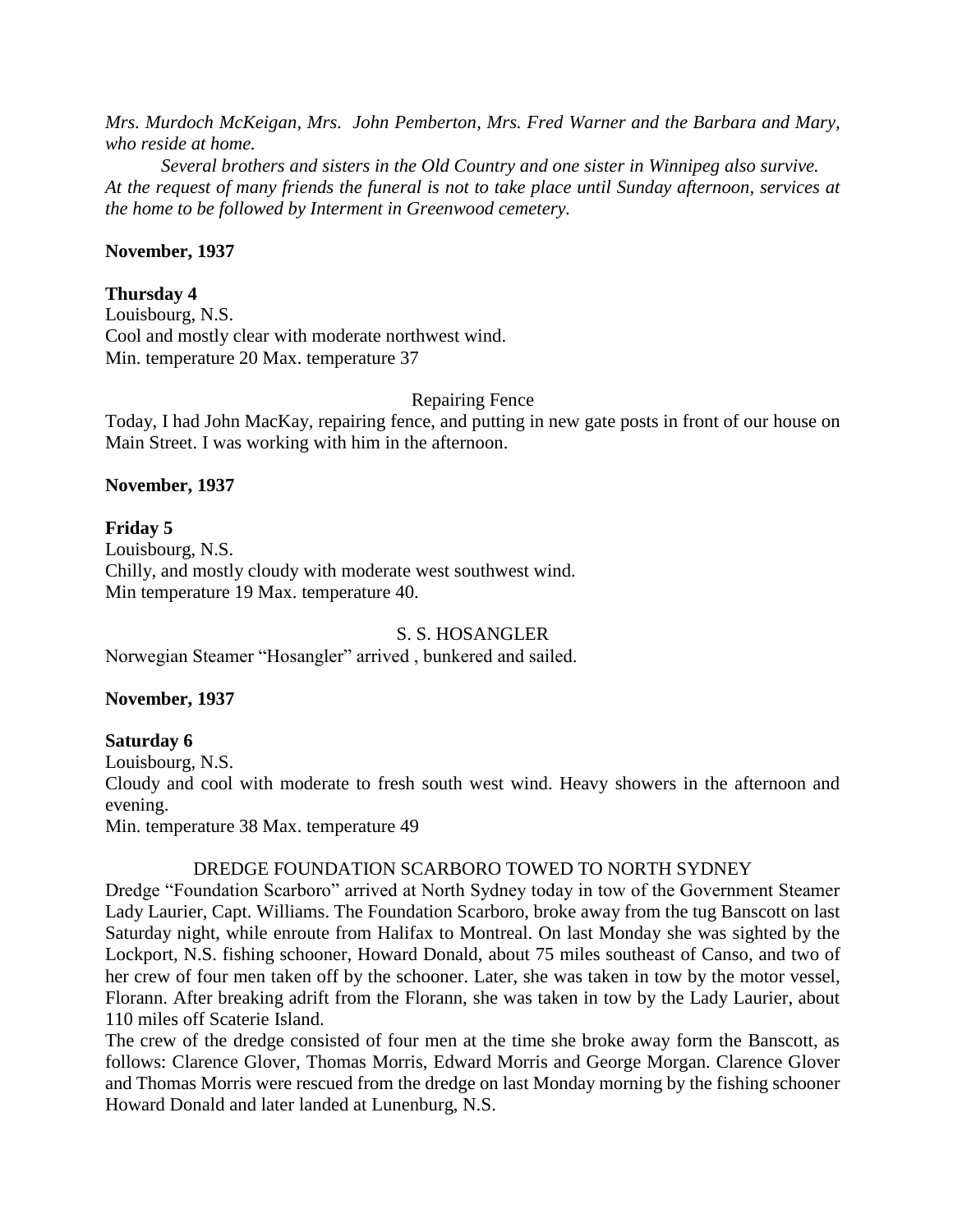The other two members of the crew remained on board the drifting dredge, which at the time of the rescue was said to be about 75 miles southeast of Canso, N.S.

**November, 1937**

**Sunday 7**

Louisbourg, N.S. Clear and cool with light to moderate northwest wind. Min. temperature 24 Max. temperature 46

### Church Services

At 7 P.M. I attended service in the First United Church, where Rev. D.A. MacMillan conducted the service. At the conclusion of the regular service the regular "Thank offering" service of the Woman's Missionary Society was held with Mrs. A.W. Stacey as leader. I was not out to the morning service, the maid being away to church, I kept house while Emeline went to church.

**November, 1937 Monday 8** Louisbourg, N.S. Cloudy and cool with light winds. Min. temperature 25 Max. temperature about 40

### Repairs Finished

At noon today, John MacKay of Big Lorraine, whom I had to work repairing and rebuilding fences around my property on Main St. since last Thursday morning finished the job.

## S. S. CALGADOC MISSING

Grave fears are entertained for the safety of the Lake Steamer " Calgadoc" which sailed from Sydney, N.S. for Wabana, Newfoundland with a load of coal, on Saturday, October 30.

According to a news item in the Halifax Chronicle of this date, the Calgadoc is 247 feet in length, registered at Fort William, Ontario, and is owned by the Patterson Steamship Limited. Her crew is said to consist of 20 men. Fred Wilcox of this town and Fred Lynk of West Louisbourg were members of her crew when she sailed from Sydney.

Fred Wilcox is a son of Mr. and Mrs. Bert Wilcox of Louisbourg, while Fred Lynk is a son of Mr. and Mrs. Hugh Lynk of West Louisbourg.

### Left for Boston

Rev. and Mrs. D.A. MacMillan, left for Boston, on the night train from Sydney, today. Mr. MacMillan is going for the purpose of undergoing medical examination at the Lahey Clinic, and treatment and possibly an operation in the Deaconess Hospital. Mr. MacMillan on two previous occasions, 1935 and 1936, has had examinations and operations at the above institutions.

Mr. MacMillan has been in poor health for many years, but in a measure has been able to carry on his pastoral duties as Minister of the First United Church, at Louisbourg.

**November, 1937**

**Tuesday 9**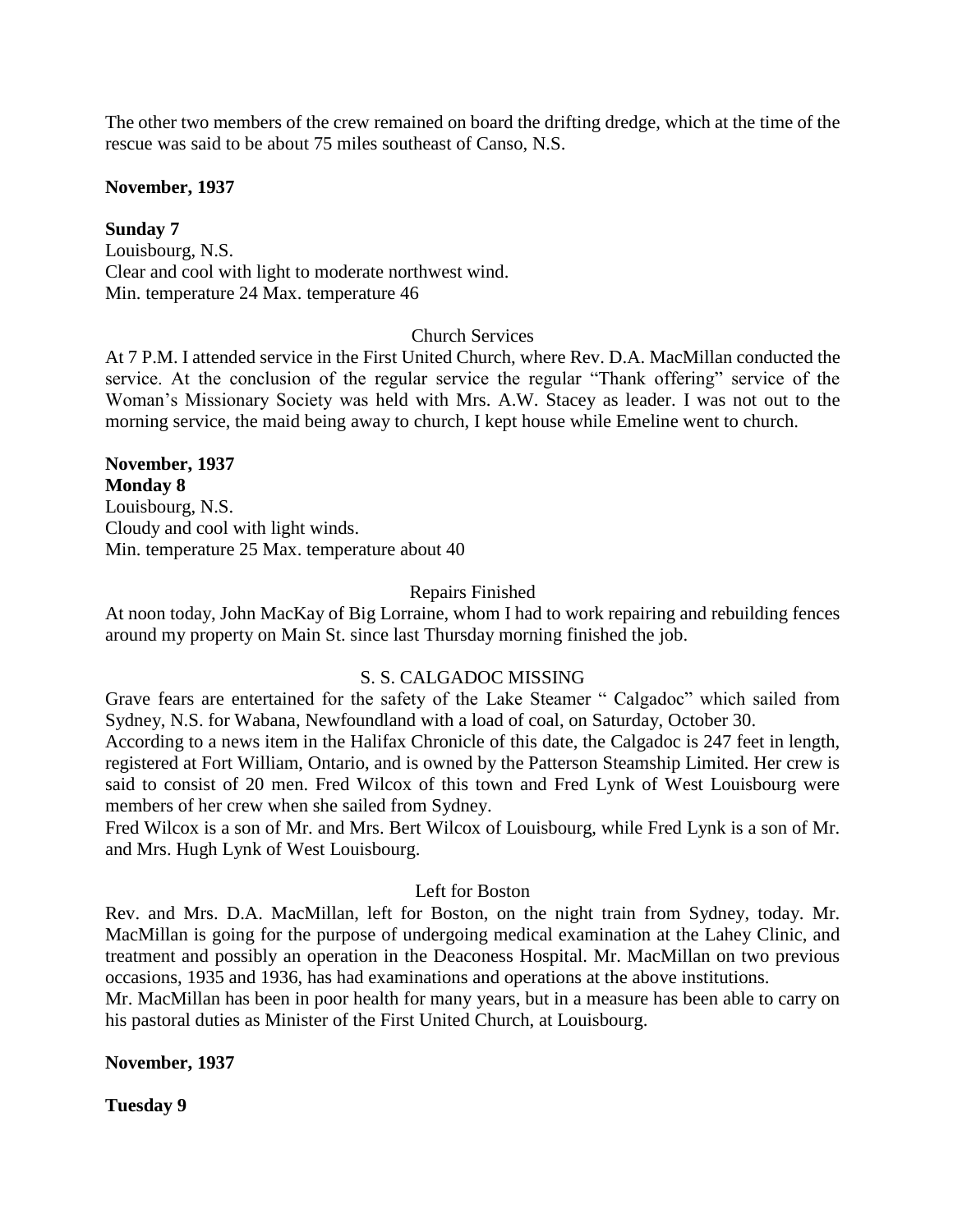Louisbourg, N.S. Cloudy and mild with fresh to strong southwest wind. Rain during the night. Min. temperature 34 Max. temperature 50

## S. S. TORNY

Norwegian Steamer "Torny" arrived at noon, bunkered during the afternoon and sailed at 4:30 P.M.

#### **November, 1937**

#### **Wednesday 10**

Louisbourg, N.S.

Cool and mostly cloudy with moderate westerly wind. Showery during the afternoon. Min. temperature 28 Max. temperature 47

### S. S. HERTHA

Norwegian Steamer "Hertha" arrived at 7 A.M., bunkered, and sailed in the afternoon.

#### DEATH OF J. RAMSEY MACDONALD

Today's newspapers carried accounts of the death of the Hon. J. Ramsay MacDonald, former Premier of Great Britain, which took place at 8:45 P.M. yesterday on board the liner Reina del Pacifico enroute to South America.

Mr. MacDonald who was born at Lossiemouth, Scotland on October 12, 1866, was on a trip for the benefit of his health, accompanied by his daughter, Sheila.

While on a trip to Canada, in 1934, he visited Louisbourg, on August 4, with his daughter Ishbel, where I had the pleasure of meeting them and escorting them through the points of interest at the Louisbourg National and Historic Park as well as the temporary museum on the grounds. Other members of the party on this occasion were: Hon. Senator J.S. MacLennan, Miss Catherine MacLennan and Mr. George E. Graham, General Manager of the Dominion Atlantic Railway. After having lunch at the Dundonald Inn, Premier MacDonald visited my shop on Main Street and purchased picture post cards of historic spots at Louisbourg and vicinity.

### **November, 1937**

### **Thursday 11**

Louisbourg, N.S. Very cool and mostly cloudy with moderate north west wind and a few light snow squalls. Min. temperature 25 Max. temperature 34

### Armistice Day

Day generally recognized as a public holiday, schools, banks, all public offices closed or on holiday hours. The larger shops closed for the day. Had my shop open for business all day. As I handle newspapers, it would be very inconvenient to the public for my shop to be closed, so I usually have my shop open on all holidays with the exception of Christmas and New Years days, when I open for about one hour after the arrival of the mails.

Attended Chicken Supper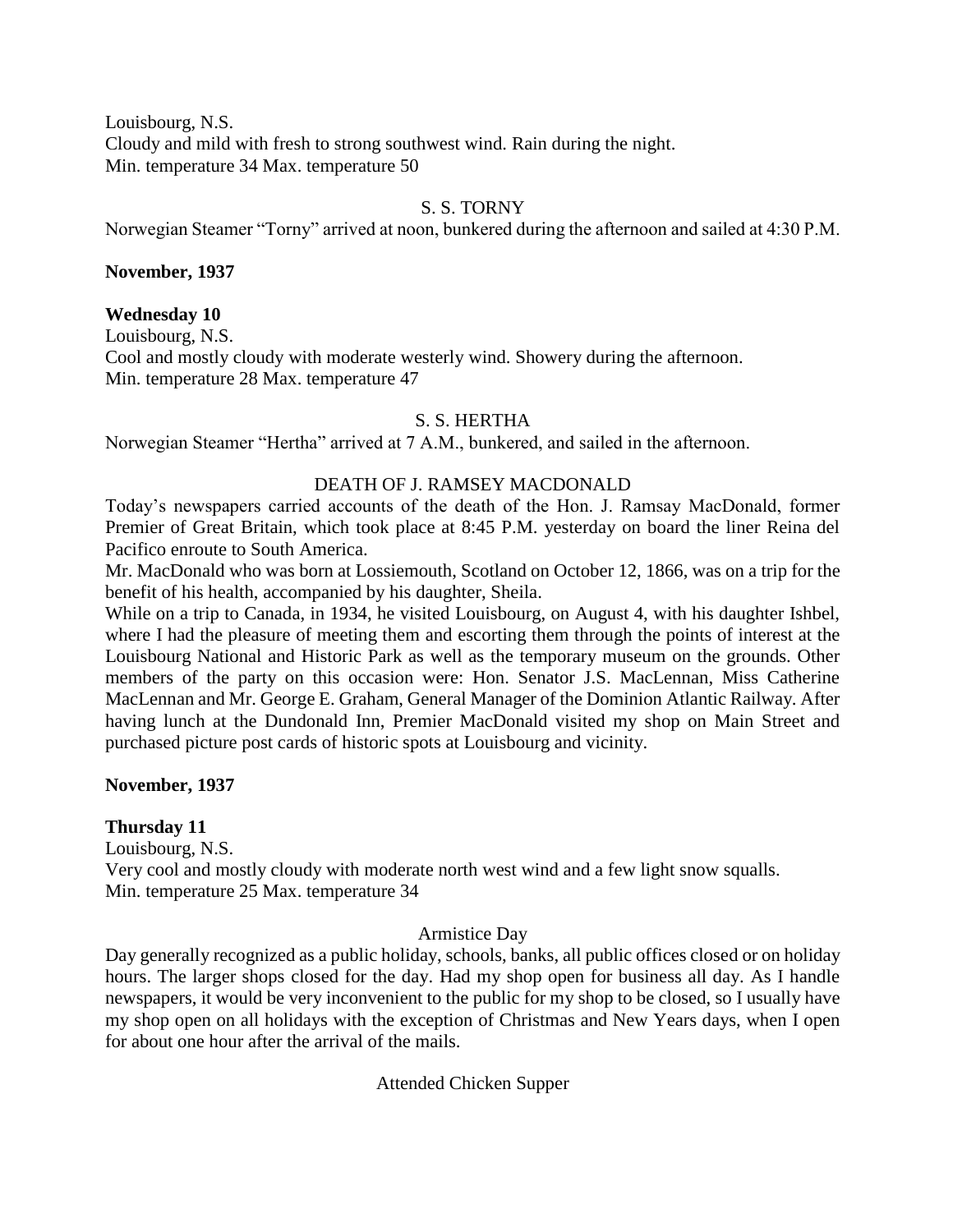At about 7:30 P.M. Emeline and I with Mr. and Mrs. Grant, motored out Sydney Road to the home of Mr. and Mrs. Gervin MacLean, where a chicken supper was being served under the auspics of the Ladies Aid of the Catalone United Church. We returned home at about 8:30 P.M.

## Funeral of Angus Mackenzie [Blank]

#### **November, 1937**

**Friday 12** Louisbourg, N.S. Salmon River, N.S. Mostly clear and very cool with moderate northwest wind.

Motored to Salmon River

At 1 P.M. I left Louisbourg on Sullivan's bus enroute to my former home at Salmon River. Arriving at Sydney at about 2 P.M. I met Heber there and with him, about one hour later, left for Salmon River where we arrived shortly before 4 o'clock.

### Delegation to Halifax

A delegation consisting of Mayor A.C. MacCormack of Sydney Mines; Rev. W.L. Mercer, Dominion No.6; Mayor D.W. Morrison, Glace Bay; Mayor F.L. Kelly, North Sydney; Warden Rod A. MacKinnon, Municipality of Cape Breton County, Beaver Cove Councillor; Clifton Townsend, Louisbourg; Angus J. MacDonald, President of the Nova Scotia Hospital Association, Glace Bay; and Councillor Angus MacEachern, New Waterford, met Premier Angus L. MacDonald, and Hon. Dr. Davis, Minister of Health, at Halifax today and urged the necessity of a Tuberculosis Hospital for Cape Breton, to be built and maintained by the Government.

#### **November, 1937**

### **Saturday 13**

Louisbourg, N.S.

Heavy frost in the early morning. Mild and remarkably clear, with a light air of northwest wind, almost cold. A perfect day.

I spent the forenoon in placing protection, against cattle and sheep, around some ornamental trees which I planted when I was home in last June. In the afternoon I visited the homes of Caleb and Arthur Huntington, returning at about 5 P.M.

### S. S. HADA COUNTY S. S. KALO

Norwegian Steamer "Hada County" and Danish Steamer "Kalo" arrived at Louisbourg, bunkered and sailed.

**November, 1937**

**Sunday 14** Salmon River Cloudy and very chilly with moderate to fresh easterly wind.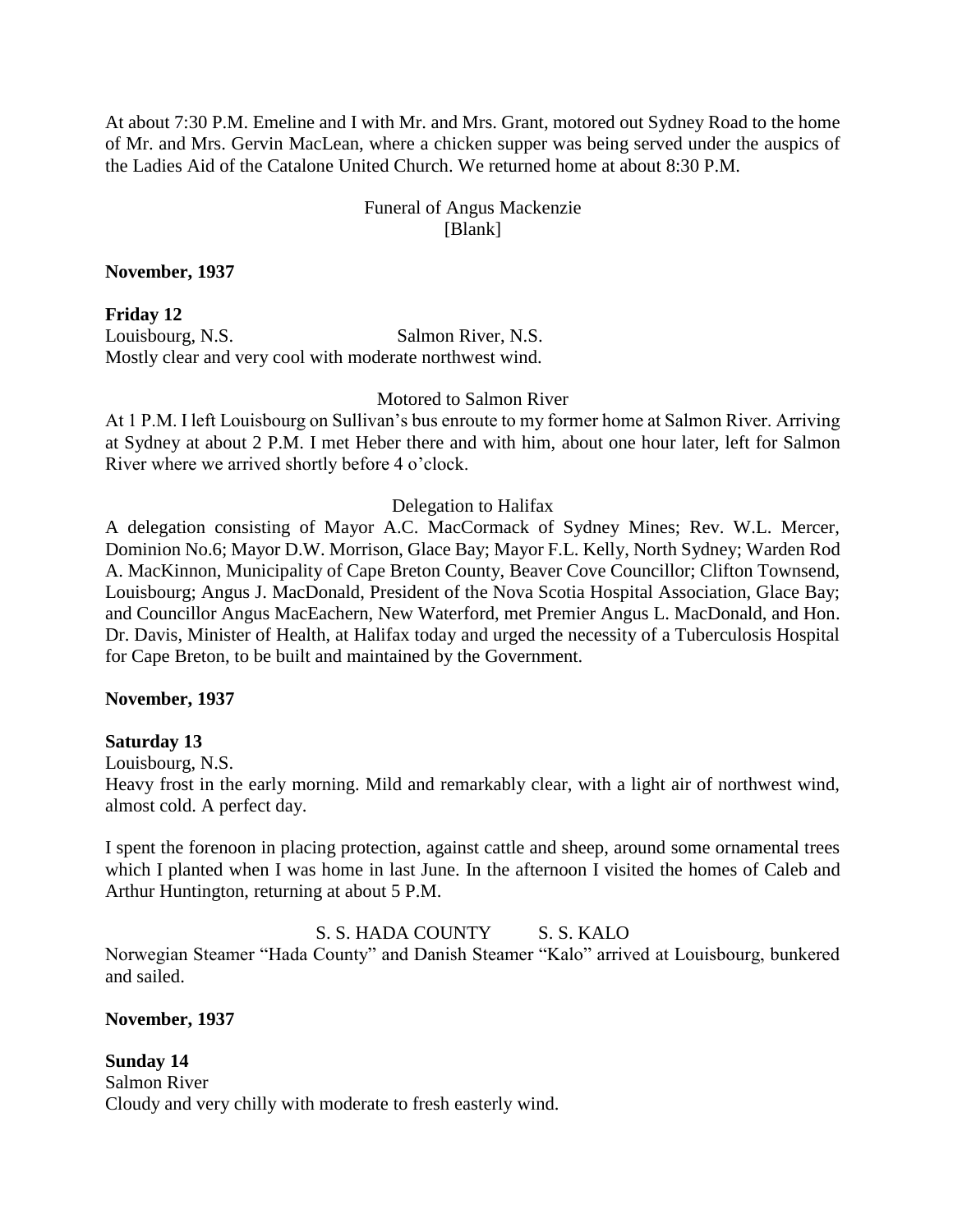Left home at about 10 A.M. and motored with Heber, who was on his way to Glace Bay, as far as the end of Clifford's road, from where I walked to Clifford's house and spent the greater part of the day there. At about 1:30 P.M., in company with Maria I visited the home of Mr. and Mrs. Cecil Hussey, on returning from Hussey's I went to Fred A. Huntington's where I spent about one hour. Returned to Clifford's at about 4 P.M. Heber returned from Glace Bay at about 5 P.M. and came to Clifford's where he remained until about 7 P.M.

At about 7 P.M. we left for church where service was held at 7:30. The preacher was Mr. Churchill, who has lately arrived on the Mira Gut, Homeville and Grand Mira field. Tonight's service was the first he has held in the Baptist Church, here, since his arrival. After the service I motored home with Heber. At the church service Heber and I sang a duet, "When Peace Like a River".

Schooner Henry H. Chamberlain Wrecked

Three masted schooner, Henry H. Chamberlain, Captain E.O. Fudge, was driven ashore at about 3 A.M. at White Point, Guysborough County, N.S. and became a total loss. After clinging to a ledge for seven hours, the crew of six men, including the Captain, were rescued by George Harnish and his two sons of Dover.

The Chamberlain, which had been several days at anchor at Louisbourg harbour, about two weeks ago, was enroute from Fourchu to Halifax with a cargo of concentrate from the Sterling Richmond County Mine.

### **November, 1937**

### **Monday 15**

Salmon River

Cloudy and chilly with moderate to fresh easterly wind. Misty in the afternoon and evening.

Today I continued my work which I was engaged in on Saturday, erecting protection around some trees I had planted when I was here in June.

### **November, 1937**

### **Tuesday 16**

Salmon River Louisbourg, N.S.

Cloudy, and misty followed by showers in the evening. Moderate easterly wind increasing to a strong breeze in the afternoon and evening, but moderating shortly after nightfall.

### Salmon River to Louisbourg

In the morning I motored to Sydney with Fred Huntington, (my nephew) Heber having driven me as far as Fred's by car, arrived at Sydney at about 9 A.M.. Left Sydney at 11 A.M. in one of Mike Sullivan's bus cars. (Alex Burke, driver) arrived at Louisbourg at 12 o'clock.

## S. S. NEION

Greek Steamer "Neion"arrived at Louisbourg in the morning for bunker coal.

### **November, 1937**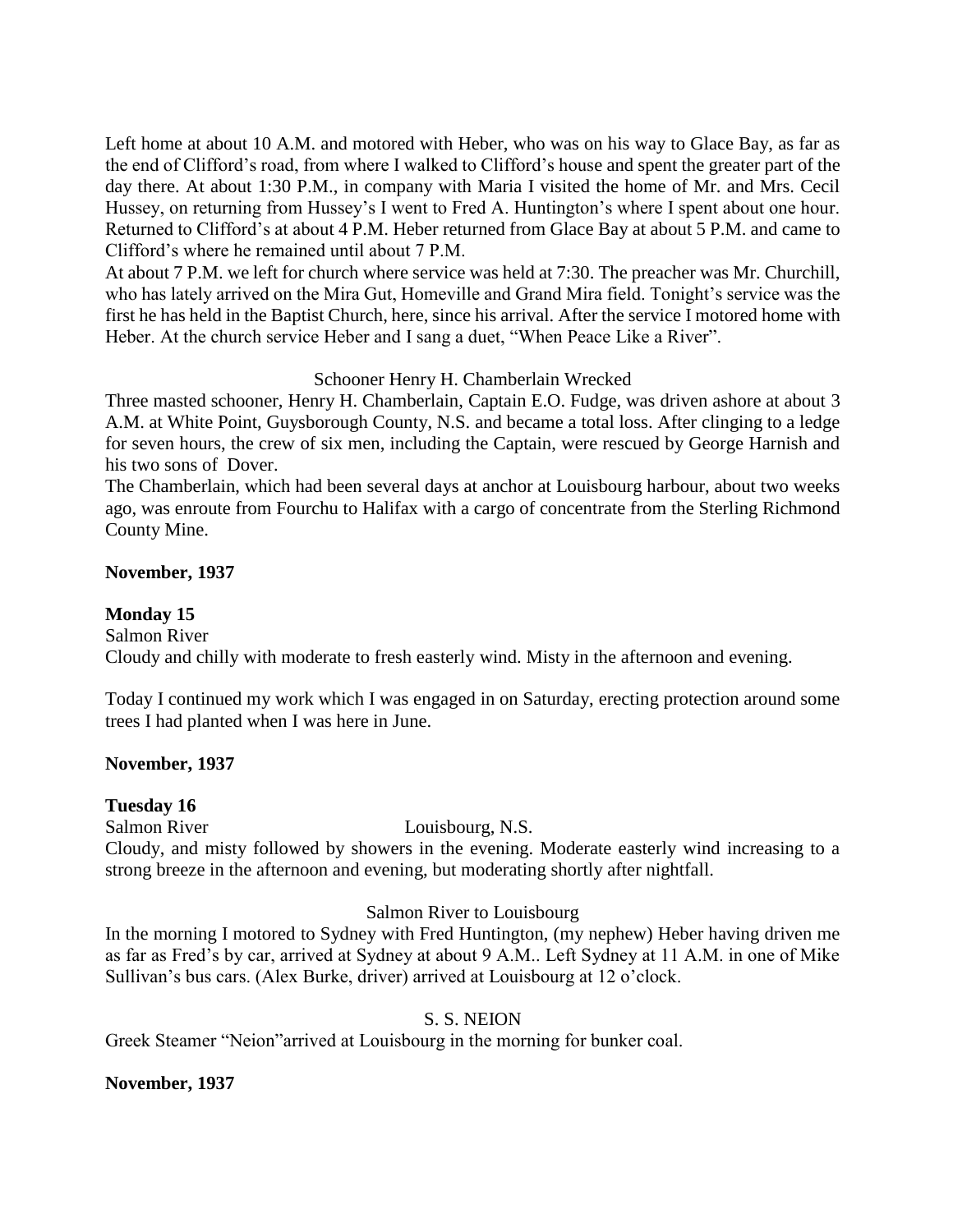#### **Wednesday 17**

Louisbourg, N.S. Mild, and partly clear, with light southwest wind. Min. temperature 34 Max. temperature 47

### S. S. NEION

Greek Steamer, "Neion" sailed, at about 9:30.

#### Marriage

Today, in the Baptist Church at Glace Bay, Heber was married to Miss Evelyn Severance. Ceremony was performed by Rev. A.W. Murray, pastor of the Glace Bay Baptist Church.

### Roofing Material Arrives

This evening, I received from Thompson and Sutherland Ltd. of Sydney, (delivered by their truck) 42 bundles vulcanite shingles (14 squares), 100 lbs plastic cement, 4 rolls.

#### **November, 1937**

### **Thursday 18**

Louisbourg, N.S. Rained nearly all day with moderate southeast gale. Very disagreeable. Min. temperature 44 Max. temperature 46

#### **November, 1937**

## **Friday 19**

Louisbourg, N.S. Cool and mostly clear with fresh to strong north west wind. Min. temperature 27 Max. temperature 38

### **November, 1937**

### **Saturday 20**

Louisbourg, N.S. Cloudy and cool with light easterly wind, which in the afternoon shifted to southeast and increased to a gale. Rain began to fall at noon and continued until late at night. Min. temperature 23 Max. temperature 45

### Meeting of Town Council

At 7:30 P.M. I attended, and presided at, a meeting of the Town Council. Those present were: Councillors Jeremiah Smith, Clifton Townsend, James F. Townsend, and Alex MacDonald, Town Clerk: B.M. Spencer, Police Officer: D.M. Johnston and Mayor M.S. Huntington.

### **November, 1937**

**Sunday 21** Louisbourg, N.S.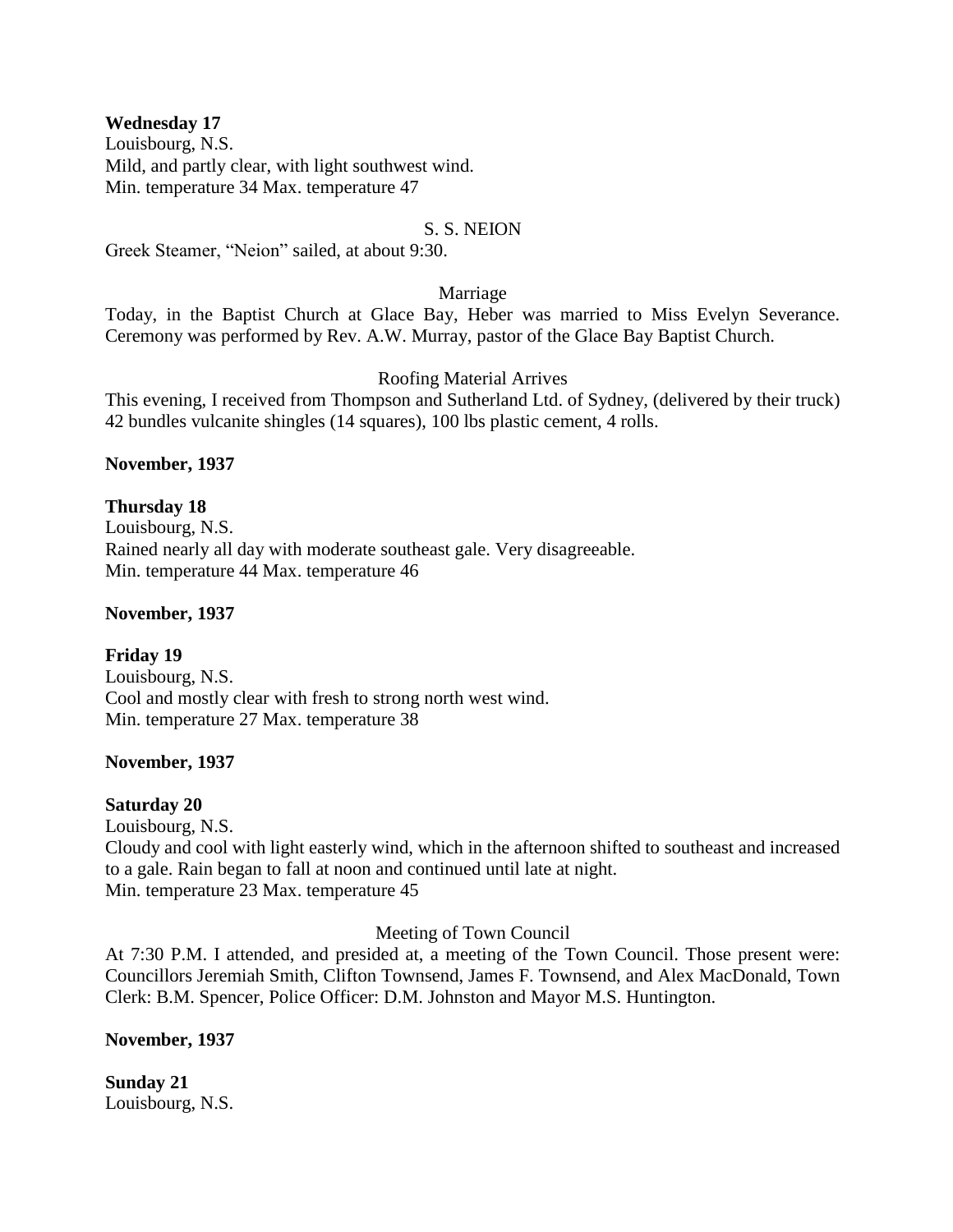Southeast gale and heavy rain in the early morning. Moderate to fresh wind during the forenoon. Cloudy and foggy, wind southwest during the greater part of the day. Min. temperature 38 Max. temperature 50

### Church Services

At 11 A.M. and 7 P.M. I attended services in the First United Church. Both services were conducted by Rev. John MacKinnon of Sydney.

Rev. Mr. MacKinnon is supplying for Rev. D.A. MacMillan, the regular pastor, who is at present in the Deaconess Hospital, at Boston, Mass. where he underwent an operation about ten days ago. Mr. MacKinnon was also the preacher, here on last Sunday, October 14.

### **November, 1937**

## **Monday 22**

Louisbourg, N.S. Partly clear, and cool with moderate to fresh southwest to west wind. Min. temperature 27 Max. temperature 43

# **November, 1937**

**Tuesday 23** Louisbourg, N.S. Cloudy and cold with light westerly wind. Min. temperature 20 Max. temperature 28

Visited Louisbourg Park

### **November, 1937**

## **Wednesday 24**

Louisbourg, N.S.

Cloudy with light snow squalls in the morning. Cleared during the forenoon. Light westerly wind. Min. temperature 17 Max. temperature 32. Just enough snow in the morning to whiten the ground. Less than ½ inch, which disappeared during the day. First time this season that the ground was whitened.

### Marriage

The marriage of Lloyd Fleet to Miss Mabel Jewell, both of this town took place this morning in Stella Maris Church. Rev. Father D.H. Doyle performed the ceremony.

### S. S. TORNY

Norwegian Steamer "Torny" arrived at about 11 P.M. for bunker coal.

**November, 1937**

**Thursday 25** Louisbourg, N.S. Sydney, N.S.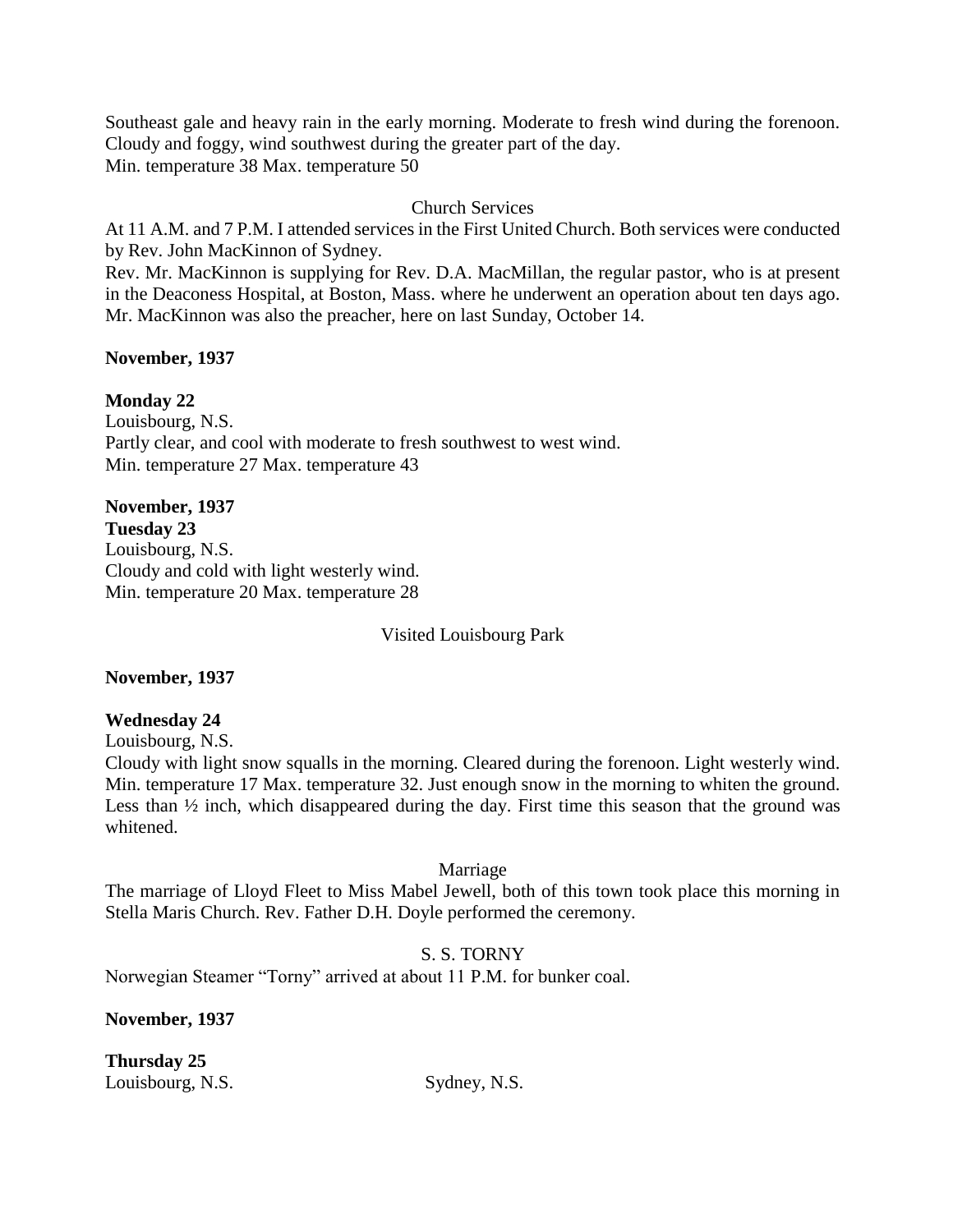Cool and mostly cloudy with light westerly wind. Light snow squalls, just enough snow to whiten the ground. Snowfall less than ½ inch.

Min. temperature (Louisbourg) 15 Max. temperature (Louisbourg) 27

### Motored to Sydney

At 9 A.M. I left Louisbourg for Sydney in Cecil Stevens' bus for the purpose of attending the regular meeting of the Cape Breton County Jail Commission. Made a number of business calls during the forenoon.

Met Heber at Sydney shortly after my arrival there.

At 3 P.M. presided at the regular monthly meeting of the Jail Commission in the Jail office, all commissions present.

Passed the following bills for payment:

George Street Hardware, Nov. 25 Hardware, \$12.65; Chappells Ltd Nov. 3, \$13.68; Dominion Coal Co Ltd. Nov. 2, \$61.82; Wrights Limited, Oct. 21, \$83.28; C.H. Harshman, Oct. 31, \$17.96; F.J. Gillis, Nov. 13, \$7.50; Bayer & Co. Nov. 13, \$1.50; Hallidays Craftsmen Ltd. \$9.00; Hallidays Craftmen Ltd. Nov. 6, \$12.30.

Prisoners 74 Male, 4 Female,  $Total = 78$ 

## Given up for Lost

The Great Lakes Steamer "Calgadoc" which sailed from Sydney, N.S. for Wabana, Nfld with a cargo of coal on Oct. 31/1937 has been given up for lost with all hands of her crew of 18, including one woman, there were two young men from Louisbourg: Fred Wilcox, son of Mr. and Mrs. Bert Wilcox of Louisbourg town and Fred Lynk, son of Mr. and Mrs. Hugh Lynk, of West Louisbourg.

## S. S. TORNY

Norwegian Steamer "Torny" sailed in the early morning.

### **November, 1937**

## **Friday 26**

Louisbourg, N.S.

Cloudy and comparatively mild with light westerly wind. Light snowfall of yesterday all disappeared.

Min. temperature 16 Max. temperature 35

### **November, 1937**

## **Saturday 27**

Louisbourg, N.S. Cloudy, foggy and misty with light variable wind. Min. temperature 26 Max. temperature 38

## S. S. BRAA

Norwegian Steamer "Braa" arrived at about 12:30 A.M., bunkered in the early morning and sailed at about 9:30 A.M.

### Marriage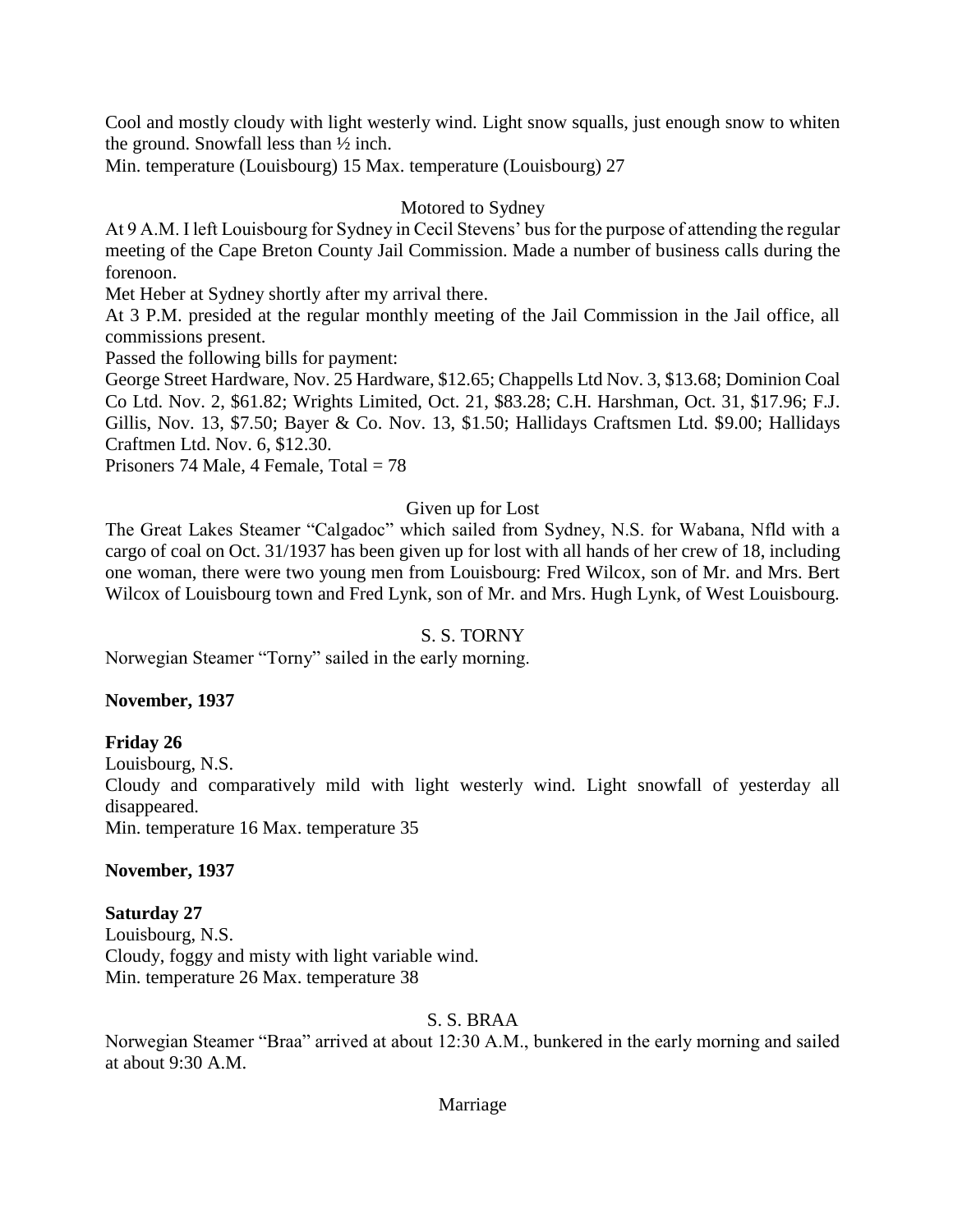The marriage of William MacGillivray Jr. to Miss Sarah MacDonald, both of Louisbourg took place this evening at Sydney. Rev. A.A. Murray performed the ceremony.

### **November, 1937**

### **Sunday 28**

Louisbourg, N.S. Cloudy with a light air of variable wind, mostly northerly and easterly. Min. temperature 33 Max. temperature 35.

### Church Services

At 11 A.M. I, in company with Emeline, attended service, in the Presbyterian Church, where Mr. Alexander Gibson, (Layman) of South Gut, Victoria County, N.S. was the preacher, in the absence of Rev. Joseph Cathcart, the regular pastor, who was at Baddeck.

At 3 P.M. Emeline and I attended a Memorial Service in St. Bartholomews Anglican Church, conducted by the pastor; Rev. E.B. Gabriel, in memory of the late Fred Wilcox Jr. who was on board of the missing steamer "Calgadoc" which sailed from Sydney, N.S. for 'Wabana, Nfld. on October 31, 1937 and has not been heard of since. I was not out to church in the evening. No service in the First United Church today.

### **November, 1937**

### **Monday 29**

Louisbourg, N.S. Cloudy and threatening, with moderate to fresh southerly wind. Min. temperature 34 Max. temperature 41

### **November, 1937**

### **Tuesday 30**

Louisbourg, N.S. Heavy rain in the early morning. Cloudy, clearing shortly before noon. Clear mild and calm during the afternoon with light air of westerly wind. A perfect afternoon. Min temperature 29 Max. temperature 49

### **December, 1937**

**Wednesday 1** Louisbourg, N.S. Sydney, N.S. Clear with light westerly wind. An ideal day. Min. temperature 21 Max. temperature 37

### Motored to Sydney

At about 6:30 P.M. James Crowdis, Alistair MacDonald and I motored to Sydney in George Lewis' Car (James Crowdis, driver) for the purpose of attending the Annual Meeting and banquet of the Associated Board of Trade of the Island of Cape Breton, which was held in the dining room of the Isle Royale Hotel at about 7:30 P.M.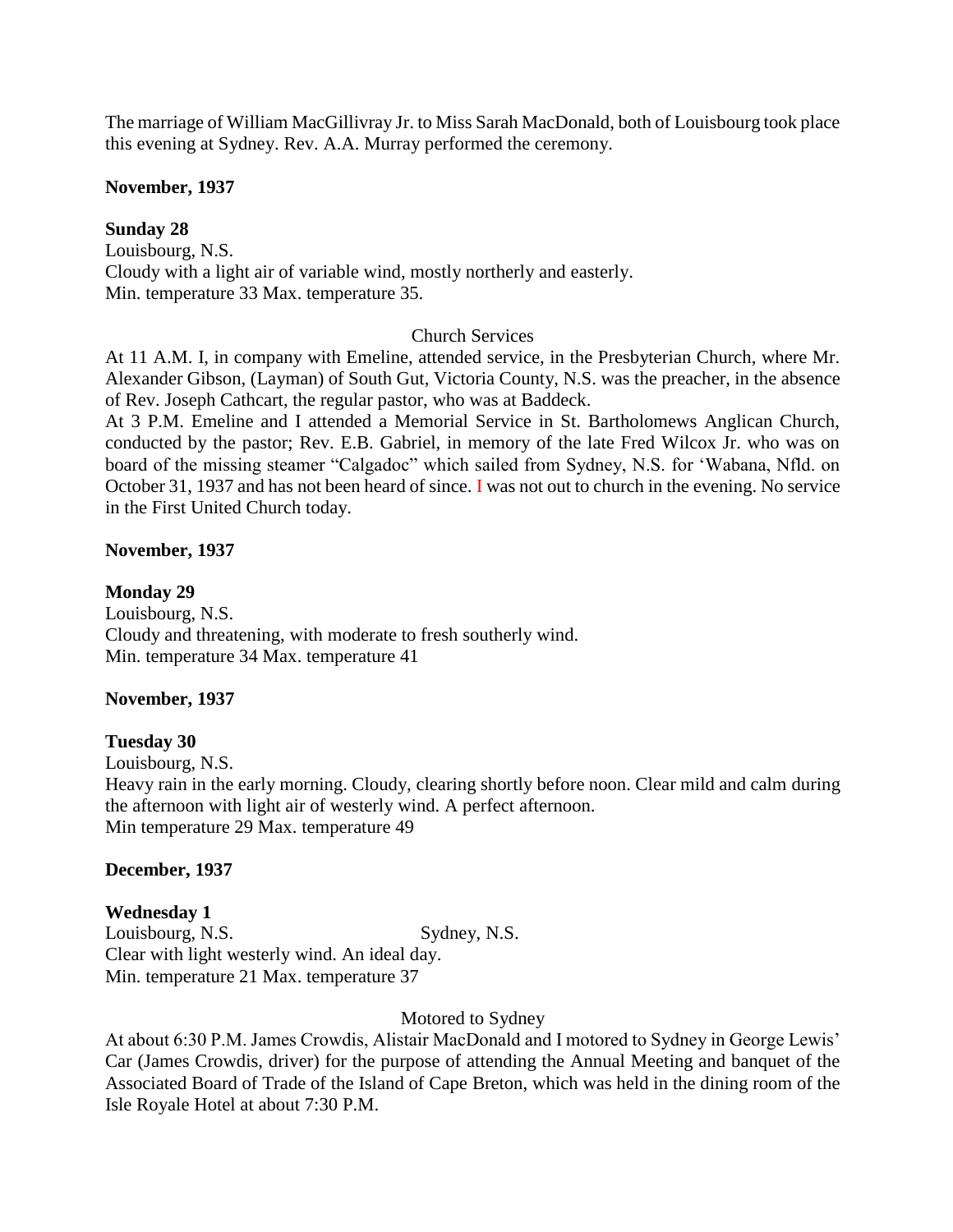Mr. Leo Dolan of the Canadian Travel Bureau, Ottawa was the guest speaker and in an over an hours discourse gave a very interesting account of what the Travel Bureau is doing in the matter of attracting visitors to Canada. He estimates the amount of money spent by tourists in Canada for the present year at \$300,000,000 and the number of tourists to enter our borders, at about 20,000,000 persons.

Other speakers were Hon. Michael Dwyer, Minister of Mines in the Nova Scotia Government.

#### **December, 1937**

#### **Thursday 2**

Louisbourg, N.S. Clear with light variable winds. An ideal day. Min. temperature 21 Max. temperature 36

#### Began Repairs

Today, John N. MacDonald of this town, and John MacKay of Big Lorraine began the work of repairing my house. This job includes shingling the front end, replacing a window in the front end and shingling the entire roof. It is rather late in the season to carry on work of this kind successfully, so the work may not be completed until next spring. I have purchased Rock Faced, fire resisting shingles for the roof. These I got from Thompson and Sutherland Limited of Sydney at \$7.97 per square. I have estimated that I shall require about 14 squares for the roof.

### **December, 1937**

### **Friday 3**

Louisbourg, N.S. Cloudy and chilly. Snow began to fall at about 9:30 A.M. and continued, moderately, until about midnight. Light to fresh northeast wind. Snowfall about 6 inches. Min. temperature 25 Max. temperature 28

First snowfall of any account this season, and first sleighing.

### **December, 1937**

### **Saturday 4**

Louisbourg, N.S. Cloudy and misty. Snow melting. Streets slushy. Drizzle of rain and snow during the night. Moderate to fresh northeast wind. Min. temperature 28 Max. temperature 30

#### **December, 1937**

### **Sunday 5**

Louisbourg, N.S. Heavy downpour of rain which lasted nearly all day, and accompanied by a moderate gale of north east to east wind. Very disagreeable. Min. temperature 28 Max. temperature 38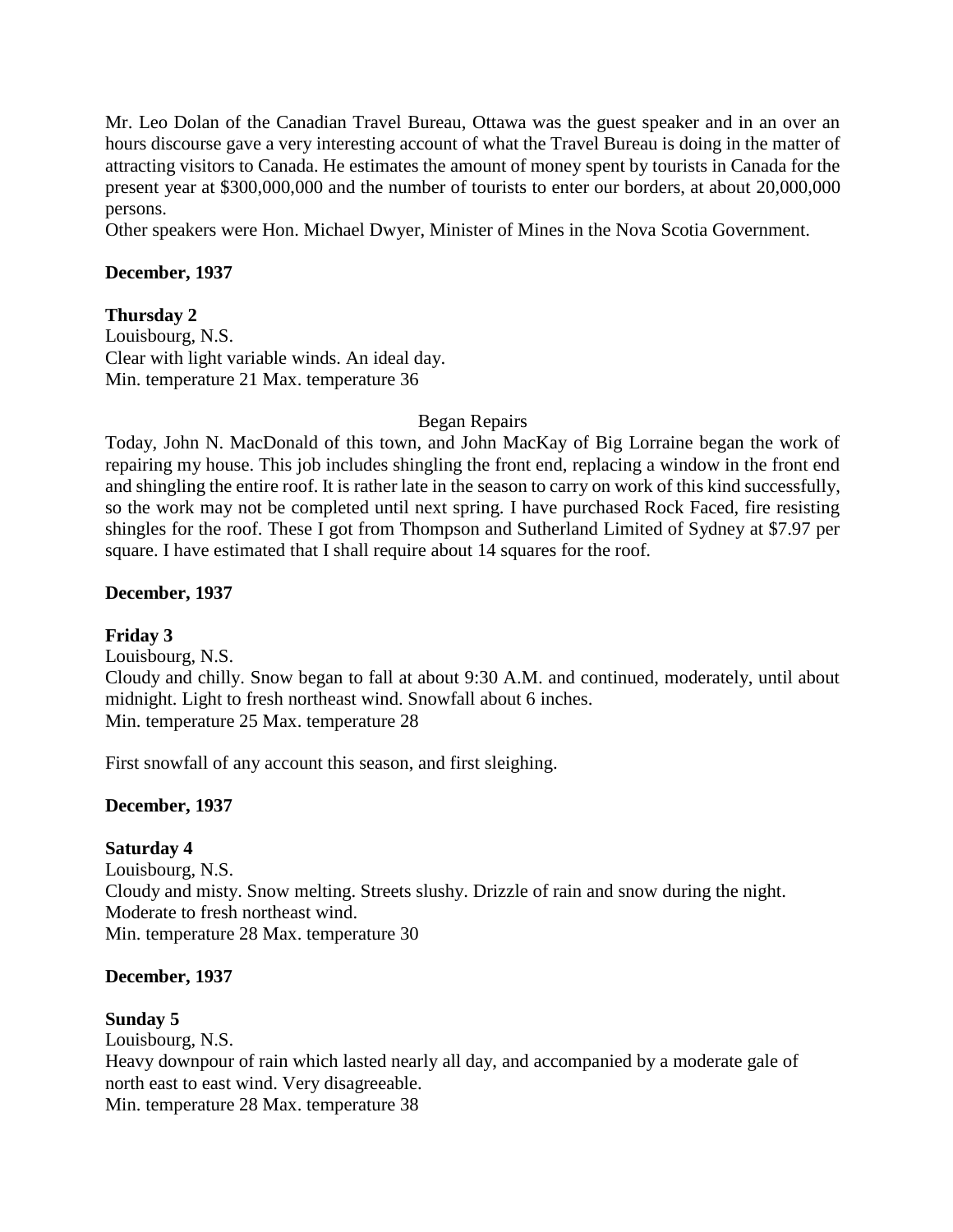### Church Services

At 11 A.M. and 7 P.M. Emeline and I attended services in the First United Church. Rev. W.N. Bayers, of the Lord's Day Alliance, Truro, N.S. was the preacher at both services.

Owing to the unfavorable conditions of the weather, there were only 12 persons present at the morning service, including the preacher.

### **December, 1937**

### **Monday 6**

Louisbourg, N.S.

Heavy wind and rain in the early morning. Cloudy, foggy and showery during the day, with moderate southeast wind.

Min. temperature 38 Max. temperature 44.

#### Snow Disappears

The snow which fell on last Friday has entirely disappeared off the streets, and only a few small patches remain in the fields.

### **December, 1937**

#### **Tuesday 7**

Louisbourg, N.S.

Heavy rain in the early morning, cloudy, foggy and showery during the day. Rain during the night. Partly clear for a short time during the forenoon. Light variable wind, mostly easterly. Min temperature 38 Max. temperature 45

### **December, 1937**

### **Wednesday 8**

Louisbourg, N.S. Heavy rain in the early morning. Clear and mild during the day with light westerly wind. An ideal day.

Min. temperature 33 Max. temperature 44

### Heavy Rainfall

For the past few days there has been an exceptionally heavy fall of rain. The total rainfall since Saturday night has been about 6 inches. Highways have been flooded in many places.

### **December, 1937**

### **Thursday 9**

Sydney, N.S. Louisbourg, N.S. Heavy rain in the early morning. Mostly cloudy during the day. Moderate to fresh south to southwest wind. Min. temperature [Blank] Max. temperature [Blank]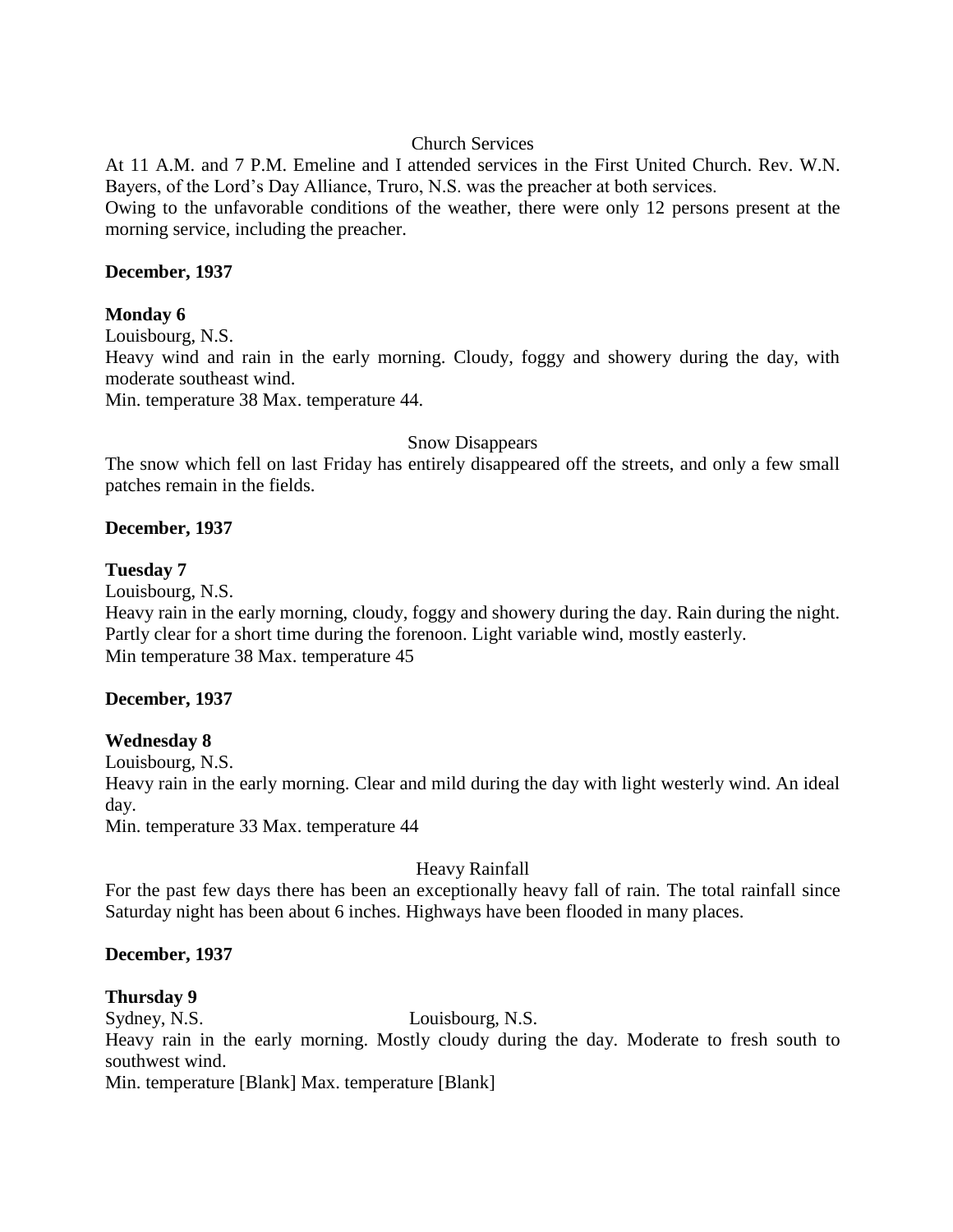#### Motored to Sydney

Visited Sydney on business. Left Louisbourg at 9 A.M. on Cecil Stevens' bus car, and returned home at about 5 P.M. on the same conveyance. Had dinner at Vidal Hotel. Visited Dr. and Mrs. Kendall, 166 Union Street, Sydney, in the afternoon.

#### **December, 1937**

#### **Friday 10**

Louisbourg, N.S. Rain in the morning, cloudy in the forenoon with some fog. Partly clear in the afternoon. Light southwest wind. Min. temperature 37 Max. temperature 44

### Arrives from Salmon River

At about 1:30 P.M. Heber and Evelyn arrived by motor car. They intend to stay with us until tomorrow. As previously arranged Heber brought us our winter vegetables: 4 bushels Potatoes, 4 bushels Turnips, 1 bushel carrots and ½ bushel parsnips.

#### **December, 1937**

#### **Saturday 11**

Louisbourg, N.S.

Cloudy in the morning, but clearing at about 10 A.M. Clear and mild during the afternoon with light to moderate northeast wind.

Min. temperature 27 Max. temperature 38

An ideal afternoon.

### Leave of Home

Heber and Evelyn, who arrived here yesterday, left for home at about 11 A.M. by motor car.

### Finished the Wall

Today, Edward MacDonald and John MacKay finished shingling the wall of the front of my house. While John MacDonald, in the afternoon was to work replacing a window in the front which had become badly decayed, and had to be removed.

#### **December, 1937**

### **Sunday 12**

Louisbourg, N.S.

Rain in the early morning, misty with occasional light showers during the day. Light northeast wind. Min. temperature 27 Max. temperature 38

Church Services

At 11 A.M. and 7 P.M. I attended services in the First United Church. Both services conducted by Rev. John MacKinnon, D.D. (Retired) of Sydney, N.S.

#### **December, 1937**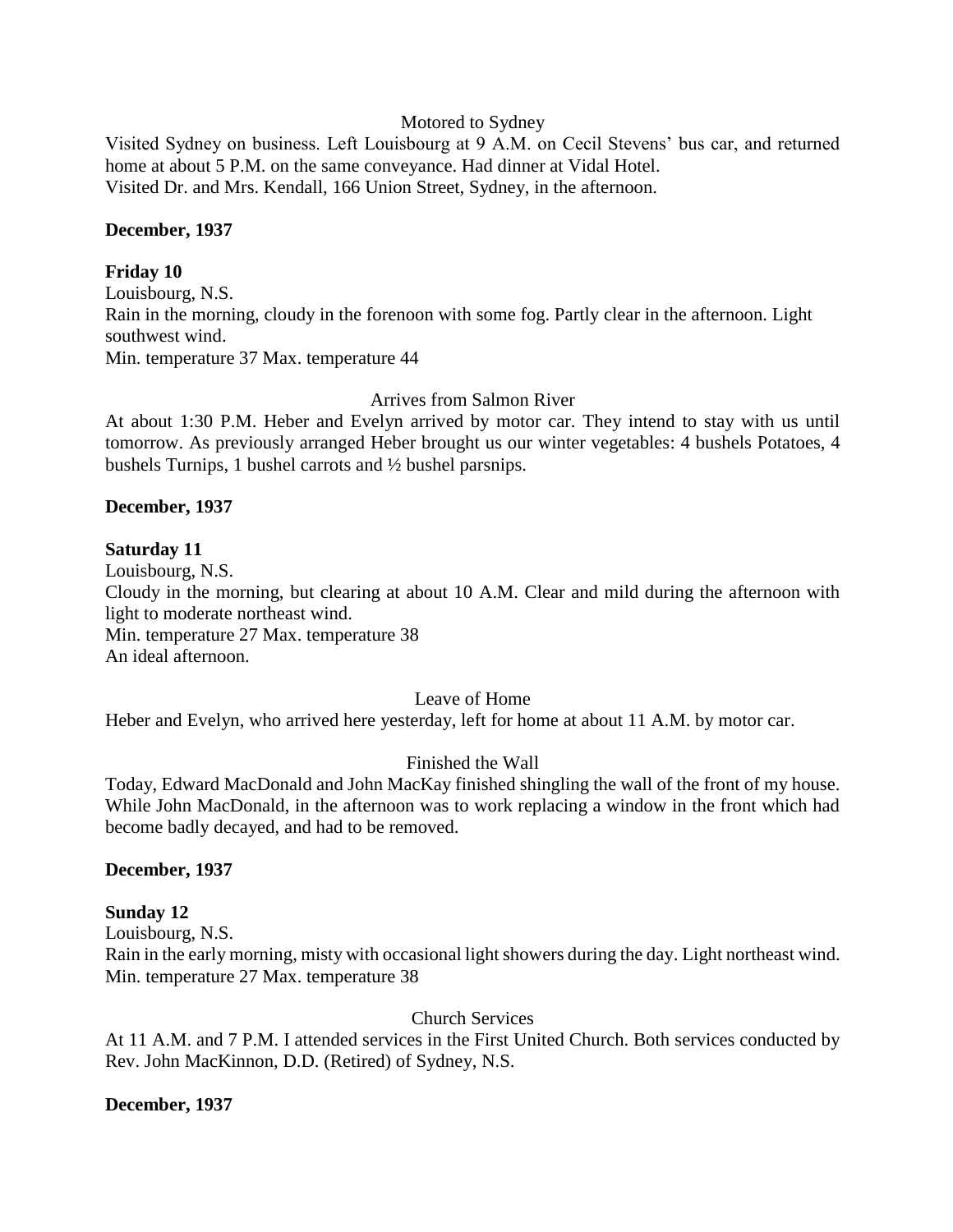### **Monday 13**

Louisbourg, N.S. Clear and cold with moderate to fresh westerly wind. Min. temperature 17 Max. temperature 34

### Painted Front of House

Today, after Edward MacDonald and John MacKay had put up the finish boards, I painted all the new work including the shingles, on the front of my house. John N. MacDonald finished the window in the afternoon.

After the three men were through with the front wall they erected staging at both the back and front of the house preparatory to shingling the roof, which they intend to start tomorrow, if the weather permits.

### **December, 1937**

### **Tuesday 14**

Louisbourg, N.S. Cold and partly clear with moderate westerly wind and a few light snow squalls. Min. temperature 13 Max. temperature 24

## Began Shingling

Edward MacDonald and John MacKay began shingling the roof of my house on the north side, today. John N. MacDonald was not working today, having been in poor health for some days, and not sufficiently recovered to undertake work of this kind. His brother, Edward has taken his place for a few days, at least.

### **December, 1937**

## **Wednesday 15**

Louisbourg, N.S.

Cool and mostly clear with moderate west to northwest wind. A few light snow squalls in the forenoon.

Min. temperature 20 Max. temperature 28

### Shingling

Edward MacDonald and John MacKay were shingling on the north side of the roof of my house.

## Painting

In the afternoon for about 2 hours I was to work painting the fence in front of my residence on Main Street.

**December, 1937**

**Thursday 16** Louisbourg, N.S. Sydney, N.S. Cold and mostly clear with moderate northwest wind.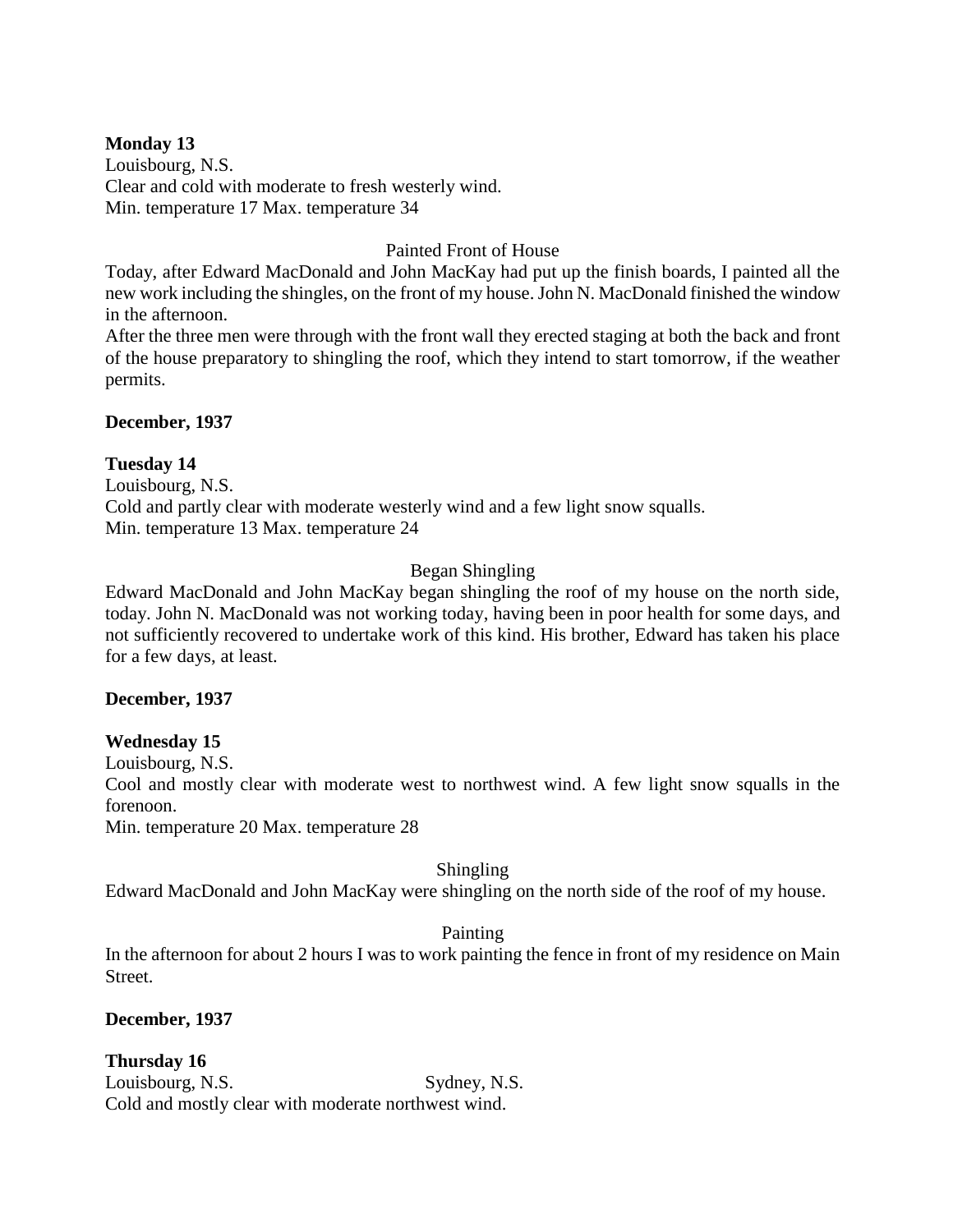Min. temperature (Louisbourg) 13 Max. temperature (Louisbourg) 26

Meeting of Jail Commission

At 9 A.M. I motored to Sydney in Cecil Steven's bus car, for the purpose of attending the regular monthly meeting of the Cape Breton County Jail Commission. Arrived at Sydney at about 10 A.M. made a number of business calls. Had dinner at Vidal Hotel.

### **December, 1937**

### **Friday 17**

Louisbourg, N.S. Cloudy and cool. Snow began to fall at about 2 P.M. and continued during the rest of the afternoon. Snowfall about 2 inches. Min. temperature 10 Max. temperature 31 Wind southeast.

### **December, 1937**

### **Saturday 18**

Louisbourg, N.S. Cloudy and chilly. Sleet which began to fall at about 2 P.M. was followed by rain which continued until late into the night. Moderate to fresh southeast to south winds. Min. temperature 18 Max. temperature 39

Snow which fell yesterday almost entirely disappeared during the afternoon and night.

### S. S. IMOGENE

British Steamer "Imogene" arrived in the morning.

## Council Meeting

At 7:30 P.M. I attended and presided at a meeting of the Town Council. Those present were: Councillors: Clifton Townsend, James Townsend, G.B. Hiltz and Alex. MacDonald. Mayor: M.S. Huntington, Town Clerk: B.M. Spencer and Police Officer D.M. Johnston.

### **December, 1937 Sunday 19** Louisbourg, N.S. Clear and mild with moderate west to northwest winds. Min. temperature 25 Max. temperature 41

Ground entirely bare of snow as a result of yesterday evenings rain.

### S. S. IMOGENE

British Steamer "Imogene" sailed in the morning.

## S. S. BROSUND

Danish Steamer "Brosund" arrived at about 10 A.M. for bunker coal.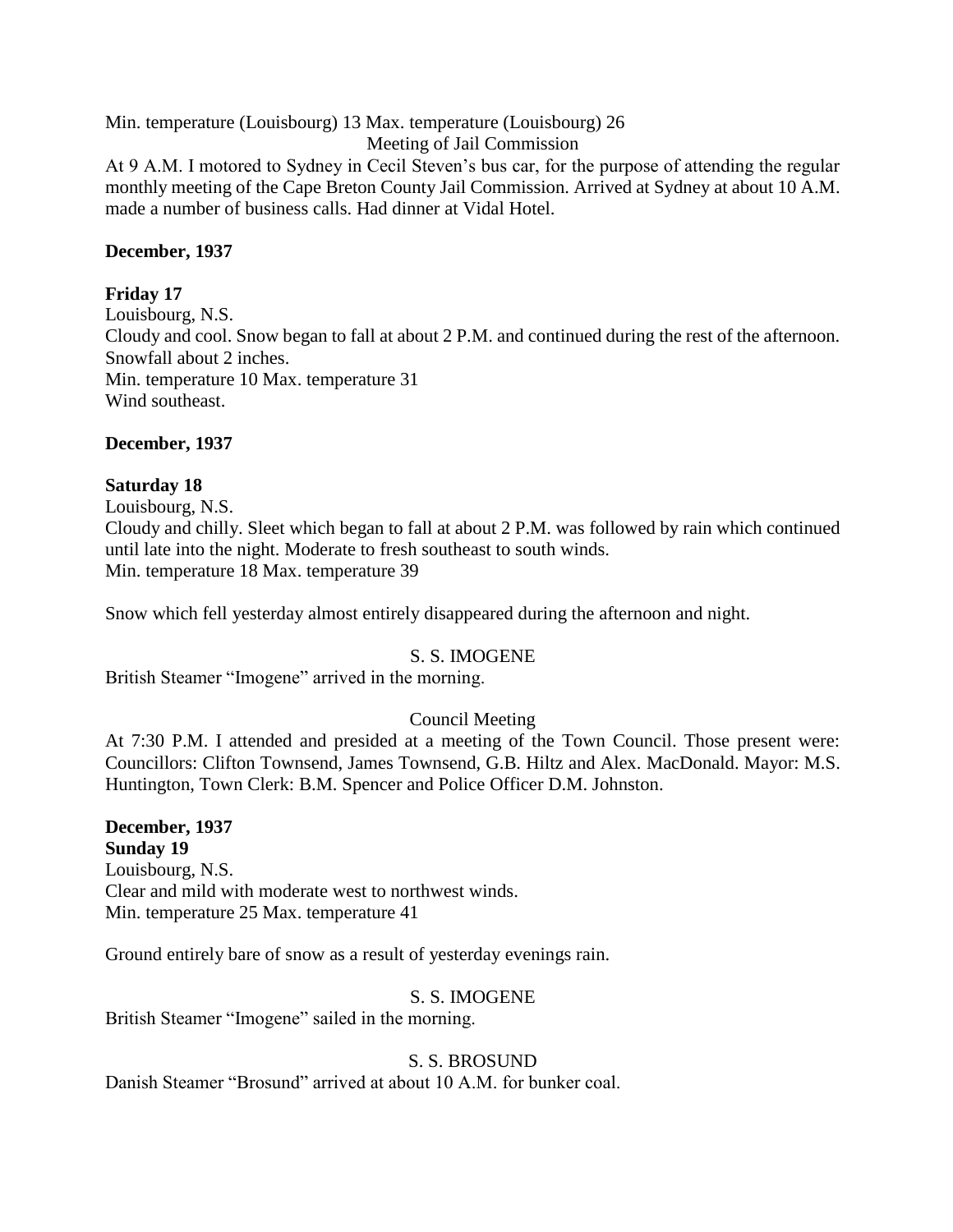### Church Services

At 11 A.M. and 7 P.M. I attended services in the First United Church. Rev. John MacKinnon of Sydney conducted both services.

#### **December, 1937**

### **Monday 20**

Louisbourg, N.S. Cloudy and mild with light northwest wind. Clear for a short time in the afternoon. Min. temperature 21 Max. temperature 30

### S. S. BROSUND

Danish Steamer "Brosund" after bunkering sailed in the early morning.

### **December, 1937**

### **Tuesday 21**

Louisbourg, N.S. Cold and mostly cloudy with moderate northwest wind. Min. temperature 9 Max. temperature 26.

### S. S. WESTERN BELLE

British Steamer "Western Belle" which has been here since last Friday undergoing repairs to her machinery sailed at about 9 P.M. enroute to England.

### Rev. D.A MacMillan arrives Home

Rev. and Mrs. D.A. MacMillan who have been absent from town since Nov. 8 last arrived home today. While away Mr. MacMillan was a patient at the Deaconess Hospital, Boston, Mass. where he underwent an operation. While I have not seen him since his arrival, I understand that there is quite an improvement in his physical condition. This operation is the third he has had in the same hospital.

### **December, 1937**

## **Wednesday 22**

Louisbourg, N.S.

Clear and cold with moderate to fresh northwest wind, which shifted to southwest during the night. Min. temperature 10 Max. temperature 20

Snow began to fall at about 10:30 P.M.

Choir Practice

At 7:30 P.M. I attended choir practice in the First United Church.

### **December, 1937**

### **Thursday 23**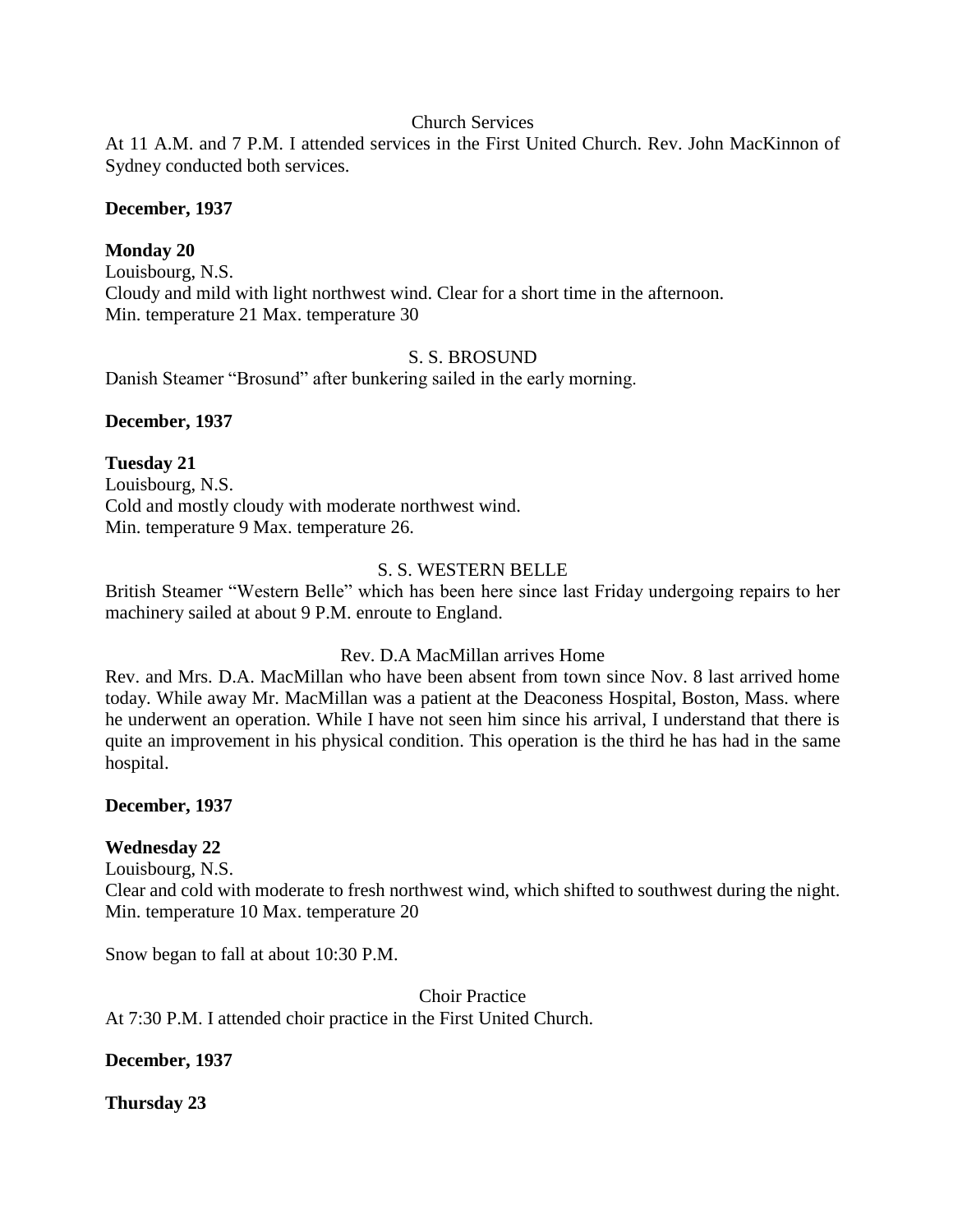Louisbourg, N.S.

Snowfall of about 2 inches last night was followed by rain and heavy wind in the early morning. Clear and mild during the day. By evening snow of last night had all disappeared. Min. temperature 19 Max. temperature 35

### **December, 1937**

## **Friday 24**

Louisbourg, N.S. Clear and moderately cold with light to moderate northwest wind. Ground bare of snow. Min. temperature [Blank] Max. temperature [Blank]

## S. S. HADRIAN

Norwegian Steamer, "Hadrian" arrived at about 5:30 P.M. for bunker coal.

### **December, 1937**

### **Saturday 25**

Louisbourg, N.S.

Cloudy and threatening with light variable wind. Snow began to fall at about 4:30 P.M. and continued moderately, some of the time part rain, during the night. Up to 10 P.M. about 2 inches of snow had fallen.

Min. temperature 10 Max. temperature 31

## S. S. HADRIAN

Norwegian Steamer, "Hadrian" sailed at about 7:30 A.M.

## Family Gathering

Today, the annual family gathering took place at our house. Those who were present and had dinner were as follows: Mrs. Z.W. Townsend, Mr. and Mrs. Fletcher Townsend, Mr. & Mrs. E.A. Grant, M.S. and Mrs. Huntington, Miss Clara Gillis (Maid)

## **December, 1937**

## **Sunday 26**

Louisbourg, N.S.

Soft snow in the early morning which loaded down the telephone and electric light wires that many of them were broken, thus demoralizing the telephone and electric light service. Light drizzle of snow during the greater part of the day. Light northerly wind. Snowfall of last night about 5 inches. Min. temperature 25 Max. temperature 31

## Church Services

At 11 A.M. and 7 P.M. I attended the annual Christmas day services in the First United Church. Rev. John MacKinnon (Retired) of Sydney conducted both services. Emeline was not out to church in the morning but accompanied me in the evening.

## **December 1937**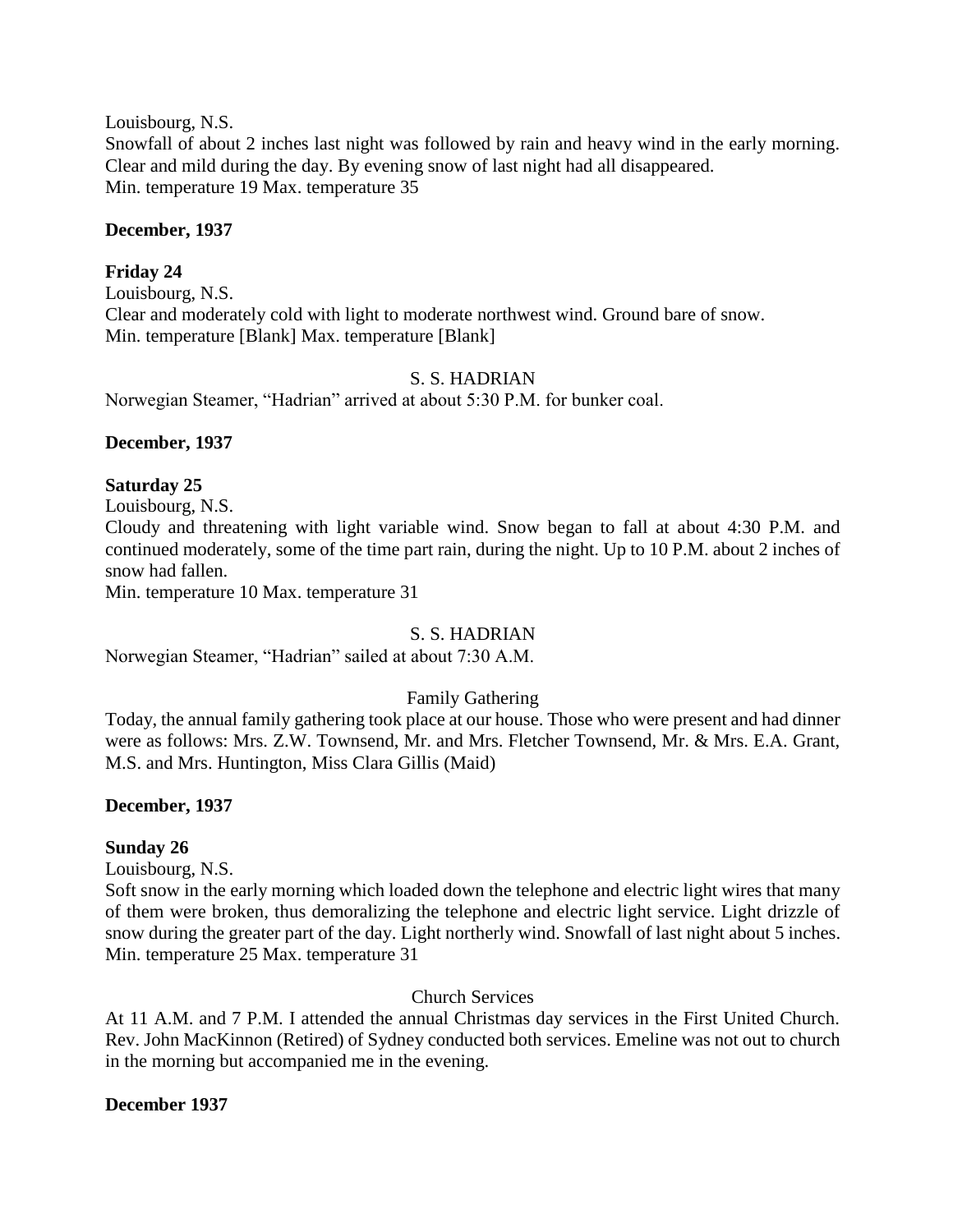### **Monday 27**

Louisbourg, N.S. Mostly cloudy and comparatively mild. Light northwest wind and occasional snow squalls. Min. temperature, about 16 Max. temperature, about 30

About two thirds of all the telephones in this district are not functioning today as a result of yesterday mornings snow storm, which broke down the wires and in some cases the poles.

No communications from Louisbourg with the outside world, today, by telephone.

Quite a large number of electric light customers in this town were without lights last night, but today, repairs were made to the lines and I believe that tonight all customers have their usual light service. 7 electric light poles were broken as a result of the storm in this town.

Streets in town covered by about 5 inches of heavy snow, which should make good sleighing and wheeling when beaten down.

Mike Sullivan's bus service between Sydney and Louisbourg is still making its regular trips, but is running behind schedule.

Newspapers of this date report heavy damage to Telegraph, Telephone and power lines all over the province.

### **December, 1937**

**Tuesday 28** Louisbourg, N.S. Cloudy and cool with light northwest wind. Min. temperature 15 Max. temperature 25

## **December, 1937**

## **Wednesday 29**

Louisbourg, N.S.

Snowed moderately from early morning until about 2:30 P.M. with light southerly wind. Snowfall about 2 inches. Wind shifted to northwest in the afternoon and increased to a strong breeze. Cold in the late afternoon and night.

Min. temperature 6 Max. temperature 31

## **December, 1937**

## **Thursday 30**

Louisbourg, N.S. Clear and cold with light northwest wind. Min. temperature 2 Max. temperature 11

## **December, 1937**

## **Friday 31**